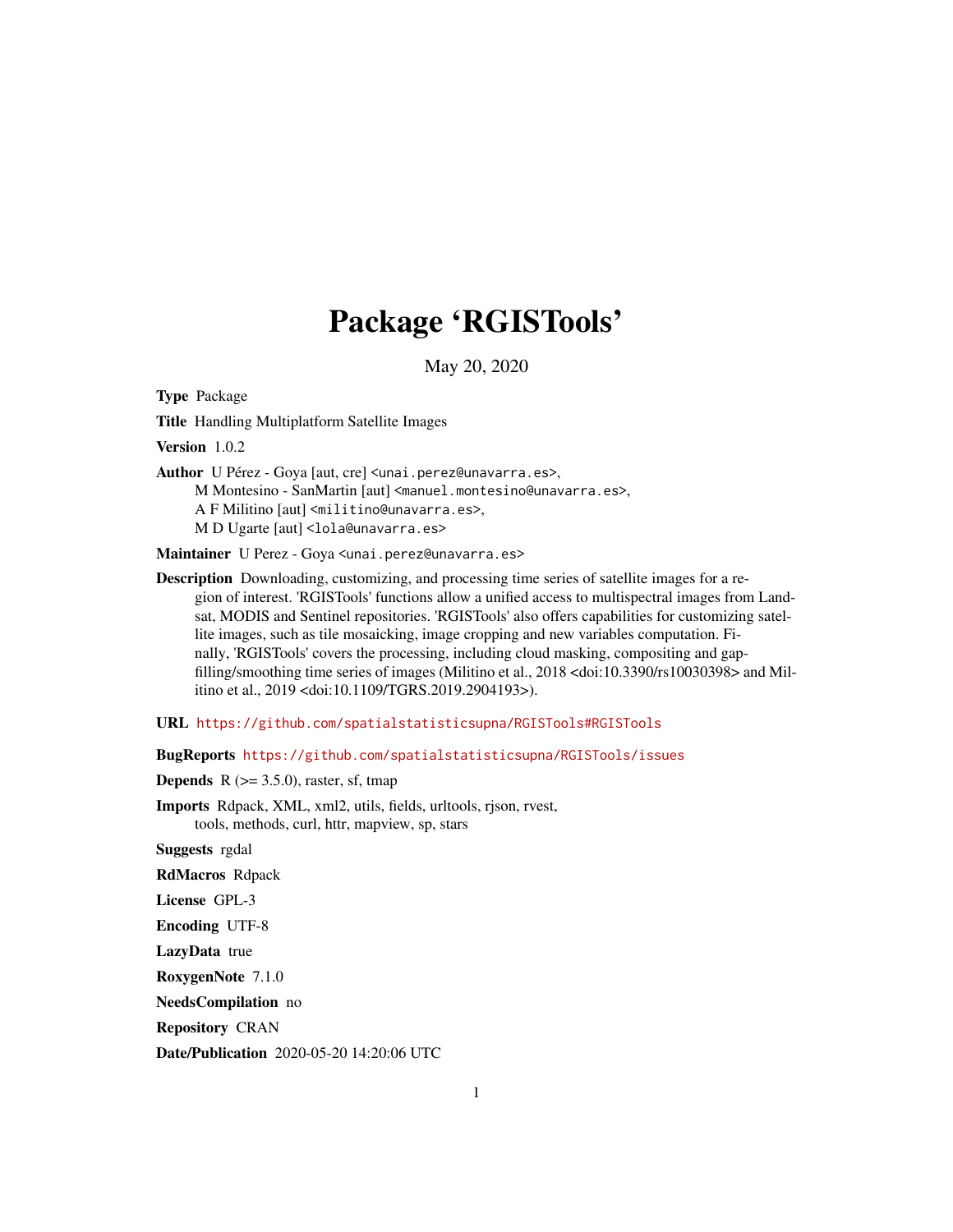# R topics documented:

|                                                                                                                | 3  |
|----------------------------------------------------------------------------------------------------------------|----|
|                                                                                                                | 6  |
|                                                                                                                | 6  |
|                                                                                                                | 6  |
|                                                                                                                | 7  |
|                                                                                                                | 8  |
|                                                                                                                | 9  |
|                                                                                                                | 10 |
|                                                                                                                | 11 |
|                                                                                                                | 13 |
| $genSmoothingCovIMA \dots \dots \dots \dots \dots \dots \dots \dots \dots \dots \dots \dots \dots \dots \dots$ | 15 |
|                                                                                                                | 17 |
|                                                                                                                | 19 |
|                                                                                                                | 20 |
|                                                                                                                | 22 |
|                                                                                                                | 23 |
|                                                                                                                | 25 |
|                                                                                                                | 27 |
| 28                                                                                                             |    |
| 30                                                                                                             |    |
| 32                                                                                                             |    |
| 35                                                                                                             |    |
| 37                                                                                                             |    |
| 39                                                                                                             |    |
|                                                                                                                | 40 |
| 42.                                                                                                            |    |
| 43                                                                                                             |    |
| 44                                                                                                             |    |
| 45                                                                                                             |    |
| 46                                                                                                             |    |
| 48                                                                                                             |    |
| 49                                                                                                             |    |
|                                                                                                                | 50 |
|                                                                                                                | 51 |
| 53                                                                                                             |    |
| 55                                                                                                             |    |
| 57                                                                                                             |    |
| modFolderToVar                                                                                                 | 58 |
| modGetDates                                                                                                    | 60 |
| modGetPathRow                                                                                                  | 61 |
| modMosaic                                                                                                      | 62 |
| modPreview                                                                                                     | 63 |
| modSearch                                                                                                      | 65 |
| senCloudMask                                                                                                   | 66 |
|                                                                                                                | 68 |
| senDownload                                                                                                    |    |
|                                                                                                                | 70 |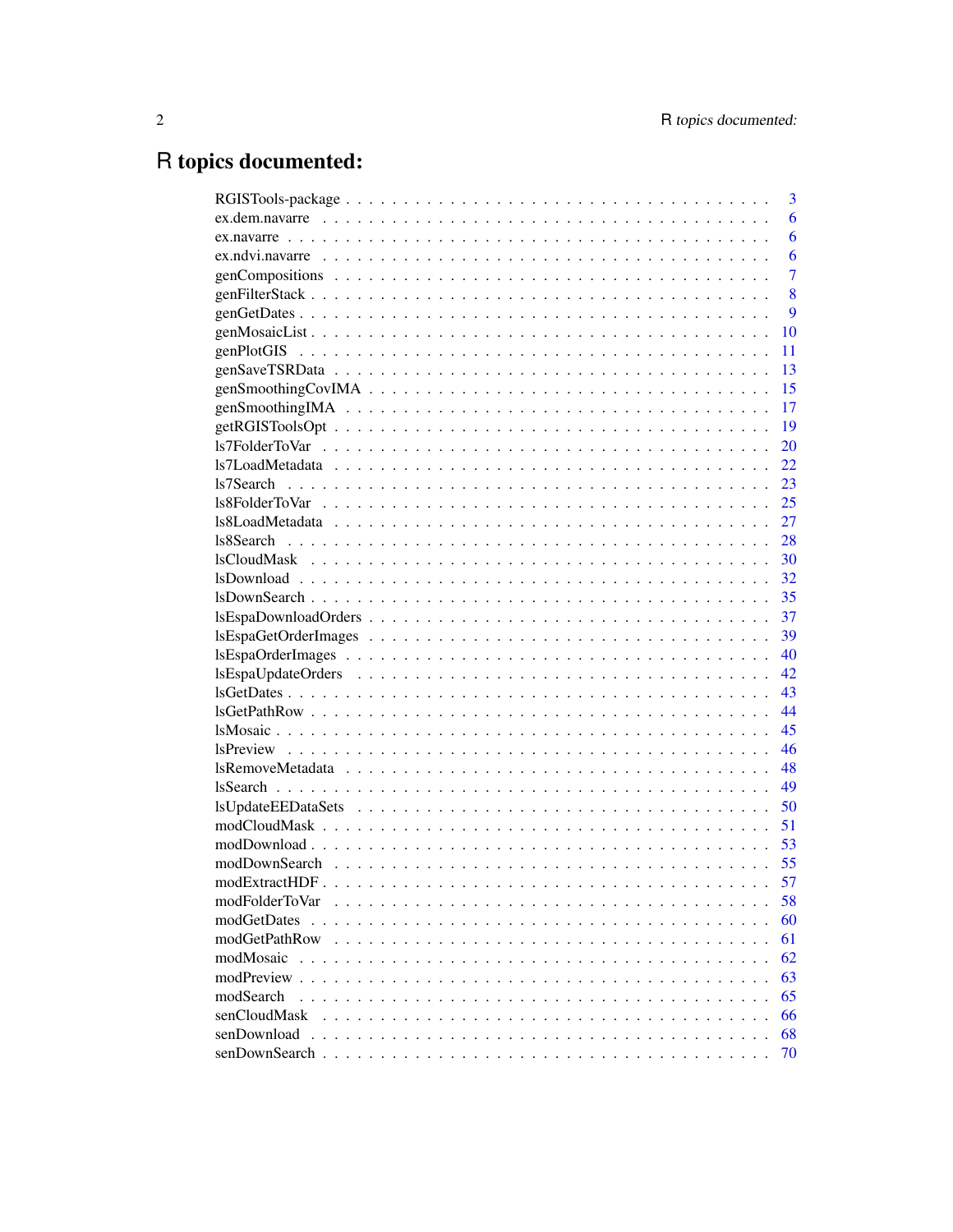<span id="page-2-0"></span>

|                                                                                                        | 93  |
|--------------------------------------------------------------------------------------------------------|-----|
|                                                                                                        |     |
| varRGB                                                                                                 |     |
| varNDWI                                                                                                | -89 |
| varNDVI                                                                                                | 88  |
| varNDMI                                                                                                | -87 |
| varNBR2                                                                                                |     |
| varNBR                                                                                                 | -85 |
|                                                                                                        |     |
|                                                                                                        |     |
| $showRGISToolsOpt \ldots \ldots \ldots \ldots \ldots \ldots \ldots \ldots \ldots \ldots \ldots \ldots$ | -82 |
|                                                                                                        | -81 |
|                                                                                                        | -80 |
| senPreview                                                                                             | -78 |
|                                                                                                        | -77 |
|                                                                                                        | -76 |
| senGetOrbit                                                                                            | -75 |
|                                                                                                        |     |
|                                                                                                        |     |
|                                                                                                        |     |

RGISTools-package *'RGISTools': Handling Multiplatform Satellite Images*

# Description

This package enables you downloading, customizing, and processing time series of satellite images from Landsat, MODIS and Sentinel in a standardized way. Some functions download and convert automatically the platform-specific file formats into GTiff, so they can be loaded in 'R'. The customization functions support tile mosaicking, cropping, and deriving new variables of interest, such as the normalized difference vegetation index (NDVI), enhanced vegetation index (EVI), etc. Tile mosaicking is required when the region of interest extends over several tiles, so they can be combined into a single image. Cropping involves removing the pixels outside the region of interest, making any analysis more computationally and memory efficient. Processing involves cloud mosaicking, compositing and filling/smoothing satellite data. Cloud masking eliminates the pixel values corresponding to clouds. Cloud removal and (measurement or processing) errors trigger data gaps and outliers, decreasing the quality and quantity of measurements. Hence, the package includes a set of functions for filling and smoothing the satellite imagery. The combination of functions in 'RGISTools' results in a stack of satellite images ready-to-use. Due to the wide variety of procedures and sources of information being handled in 'RGISTools', the functions are divided into 7 categories, which are identified by the first 3 characters of the function names;

- 1. mod identifies MODIS Terra and Aqua satellite functions.
- 2. sen identifies Sentinel functions.
- 3. ls7 identifies Landsat-7 functions.
- 4. ls8 identifies Landsat-8 functions.
- 5. ls identifies both Landsat-7 and Landsat-8 functions.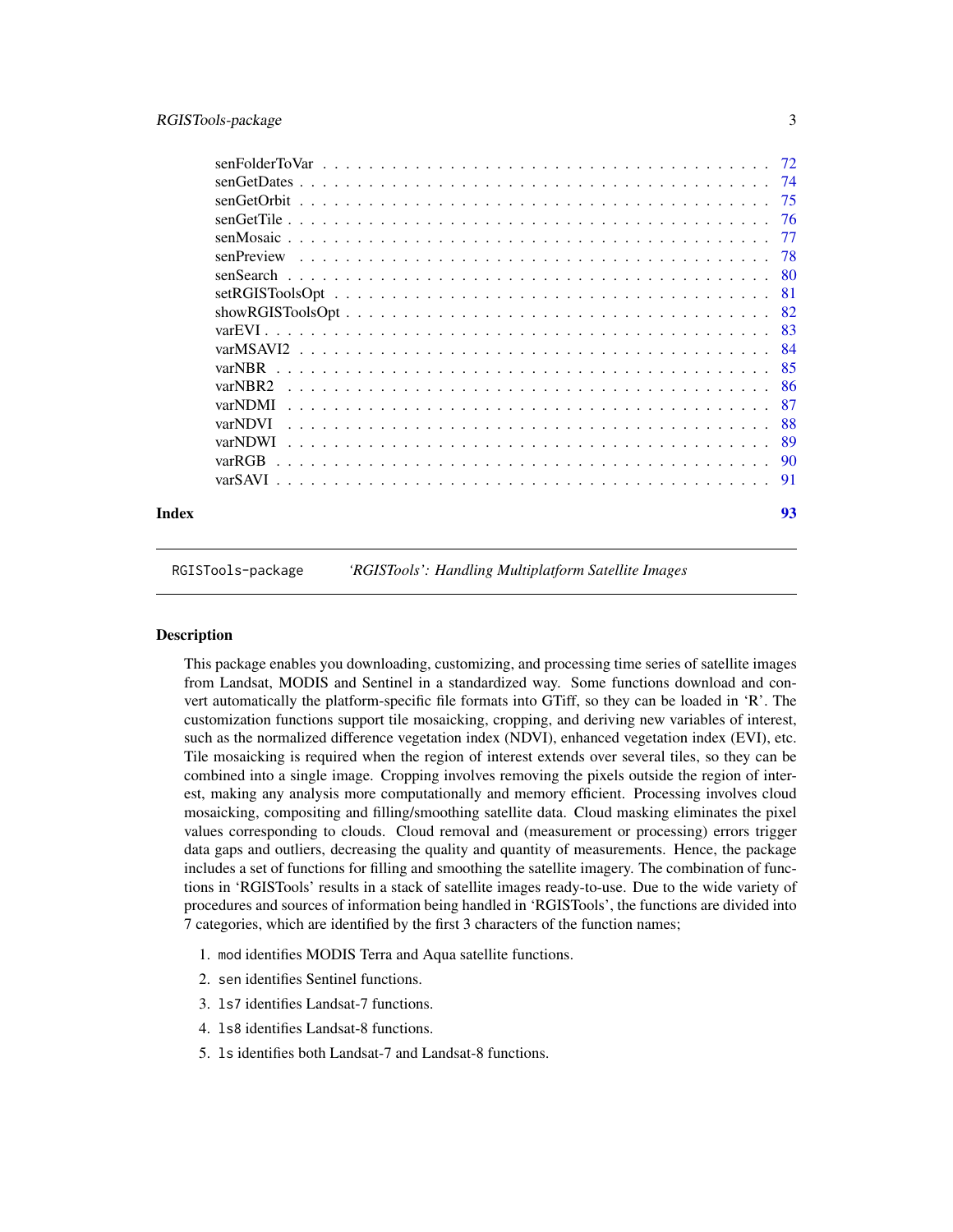- 6. gen identifies function for being used in any of the three platforms.
- 7. var identifies function for deriving variables in any of the three platforms.

# Details

Below, there is a list of the most important functions grouped by satellite programs, and listed in operational order. These functions include searching, previewing, downloading, mosaicking, deriving new variables, compositing, cloud masking and filling/smoothing satellite imagery.

#### I. Landsat functions

The Landsat program is currently releasing imagery captured by two satellites; the Landsat-7 and Lansat-8. The functions for both satellites are separate due to discrepancies in their spectral coverage and data formats. To download Landsat imagery with the following functions, a USGS's 'EarthExplorer' account is required. Please, register [here.](https://ers.cr.usgs.gov/register/)

## Landsat-7:

| 1s7LoadMetadata    | Loads the Landsat-7 metadata file                          |
|--------------------|------------------------------------------------------------|
| 1s7Search          | Searches a time series of Landsat-7 images                 |
| <b>lsPreview</b>   | Previews Landsat satellite images                          |
| <b>lsDownload</b>  | Downloads a time series of Landsat images                  |
| <b>lsCloudMask</b> | Creates clouds masks for Landsat images                    |
| <b>lsMosaic</b>    | Mosaics Landsat images                                     |
| 1s7FolderToVar     | Computes new variables from Landsat-7 multispectral images |
| genSaveTSRData     | Saves a time series of images                              |
|                    |                                                            |

## Landsat-8:

| 1s8LoadMetadata    | Loads the Landsat-8 metadata file                          |
|--------------------|------------------------------------------------------------|
| 1s8Search          | Searches a time series of Landsat-8 images                 |
| <b>lsPreview</b>   | Previews Landsat satellite images                          |
| <b>lsDownload</b>  | Downloads a time series of Landsat images                  |
| <b>lsCloudMask</b> | Creates cloud masks for Landsat images                     |
| <b>lsMosaic</b>    | <b>Mosaics Landsat images</b>                              |
| 1s8FolderToVar     | Computes new variables from Landsat-8 multispectral images |
| genSaveTSRData     | Saves a time series of images                              |
|                    |                                                            |

## II. MODIS functions

Functions in 'RGISTools' download all land products from Terra and Aqua satellites. However, the processing focuses on the multispectral images. Be aware that an 'EarthData' account is required to use NASA's web service so, please, register [here.](https://urs.earthdata.nasa.gov/users/new)

[modSearch](#page-64-1) Searches a time series of MODIS images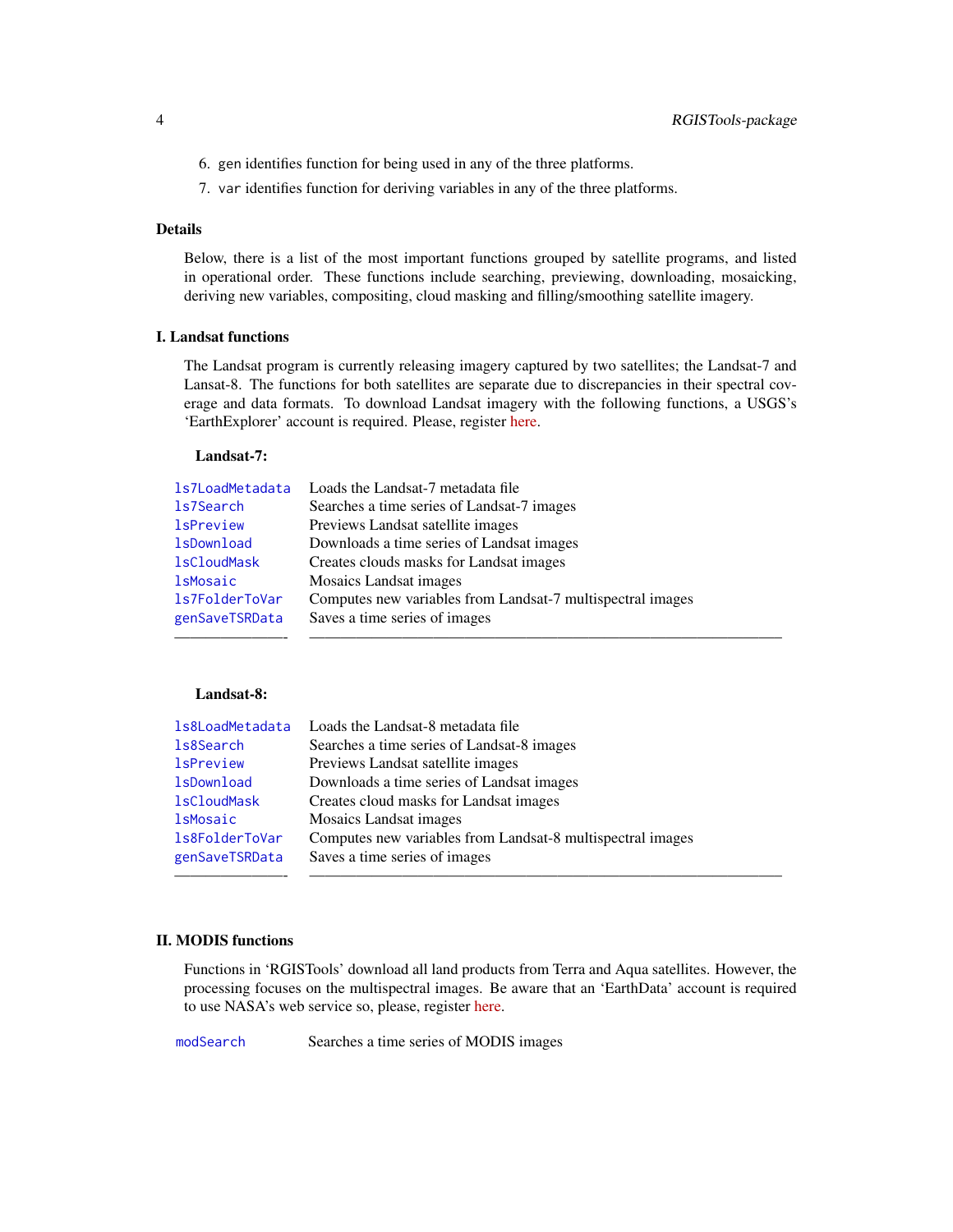| modPreview     | Previews MODIS satellite images                        |
|----------------|--------------------------------------------------------|
| modDownload    | Downloads a time series of MODIS images                |
| modMosaic      | Mosaics MODIS images from the land products            |
| modFolderToVar | Computes new variables from MODIS multispectral images |
| modCloudMask   | Creates cloud masks for MODIS images                   |
| genSaveTSRData | Saves a time series of images                          |
|                |                                                        |

## III. Sentinel functions

Sentinel archives provide a wide variety of products based on a 5-satellite constellation. The functions to download Sentinel images can cope with any product provided by ESA's 'SciHub' web service. However, image processing is focused on Sentinel-2 multispectal images. 'SciHub' credentials are required to download Sentinel imagery and can be obtained [here.](https://scihub.copernicus.eu/dhus/#/self-registration)

| senSearch      | Searches a time series of Sentinel images                   |
|----------------|-------------------------------------------------------------|
| senPreview     | Previews Sentinel images                                    |
| senDownload    | Downloads a time series of Sentinel images                  |
| senMosaic      | Mosaics Sentinel-2 images                                   |
| senCloudMask   | Creates cloud masks for Sentinel-2 images                   |
| senFolderToVar | Computes new variables from Sentinel-2 multispectral images |
| genSaveTSRData | Saves a time series of images                               |
|                |                                                             |

# IV. Important general functions

In addition to functions above, the package provides some general functions for a better data handling and processing:

| genCompositions    | Creates compositions of images from a time series of satellite images                     |
|--------------------|-------------------------------------------------------------------------------------------|
| genSmoothingIMA    | Fills the gaps and smooths outliers in a time series of satellite images                  |
| genSmoothingCovIMA | Fills the gaps and smooths outliers in a time series of satellite images using covariates |
| genPlotGIS         | Plots satellite images with a proper GIS format                                           |
| genGetDates        | Gets the capturing date of an image from the name of a RasterLayer                        |
|                    |                                                                                           |

## V. Remote sensing variables

New variables can be derived from multispectral images. The most common variables in the scientific literature are pre-programmed in 'RGISTools'. They can be identified by the prefix "var".

| varEVI    | Calculates the enhanced vegetation index (EVI)                  |
|-----------|-----------------------------------------------------------------|
| varMSAVI2 | Calculates the modified soil-adjusted vegetation index (MSAVI2) |
| varNBR    | Calculates the normalized burn ratio (NBR)                      |
| varNBR2   | Calculates the normalized burn ratio 2 (NBR2)                   |
| varNDMI   | Calculates the normalized difference moisture index (NDMI)      |
|           |                                                                 |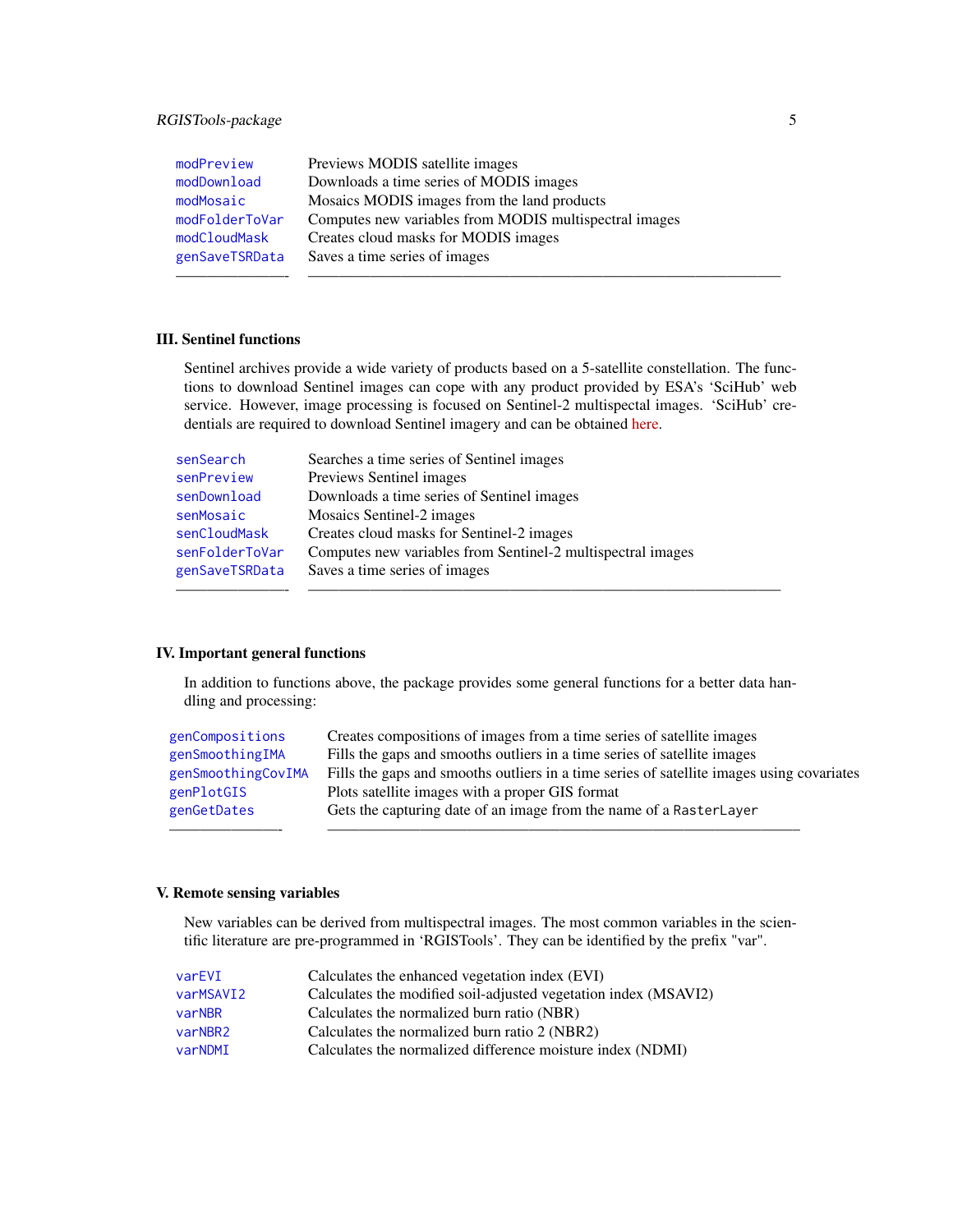<span id="page-5-0"></span>6 ex.ndvi.navarre

| varNDVI | Calculates the normalized difference vegetation index (NDVI) |
|---------|--------------------------------------------------------------|
| varNDWI | Calculates the normalized difference water index (NDWI)      |
| varRGB  | Generates a Red-Green-Blue (RGB) image                       |
| varSAVI | Calculates the soil-adjusted vegetation index (SAVI)         |
|         |                                                              |

ex.dem.navarre *A Digital Elevation Model (DEM) of the region of Navarre (Spain)*

#### Description

Geographically projected RasterStack with the digital elevation model (DEM) of the region of Navarre (Spain). The DEM was obtained from the [National Center for Geographic Information](http://centrodedescargas.cnig.es/CentroDescargas/locale?request_locale=en) of Spain. The DEM is used as a covariable in the Image Mean Anomaly (IMA) algorithm ([genSmoothingCovIMA](#page-14-1)).

#### Format

The RasterStack contains 6 layers with the same DEM, one for every image in the time series of the [genSmoothingCovIMA](#page-14-1) example. The RasterStack coordinates are in the Sinusoidal projection:

name layer names contain the capturing date of the corresponding image in the format "YYYYJJJ". size 113 rows by 105 columns and 6 layers.

ex.navarre *A polygon with the border of Navarre (Spain)*

## **Description**

Spatial feature (sf) representing the border of Navarre with coordinates in the longitude/latitude format.

ex.ndvi.navarre *A time series of NDVI of Navarre (Spain)*

#### Description

Geographically projected RasterBrick object of the normalized difference vegetation index (NDVI) of Navarre.

#### Format

The RasterBrick contains 6 images, from the 2nd to the 4th of August in 2017 and 2018. The RasterBrick coordinates are in the Sinusoidal projection:

name layer names contain the date of the image in the format "YYYYJJJ". size each layer contains 113 rows and 105 columns.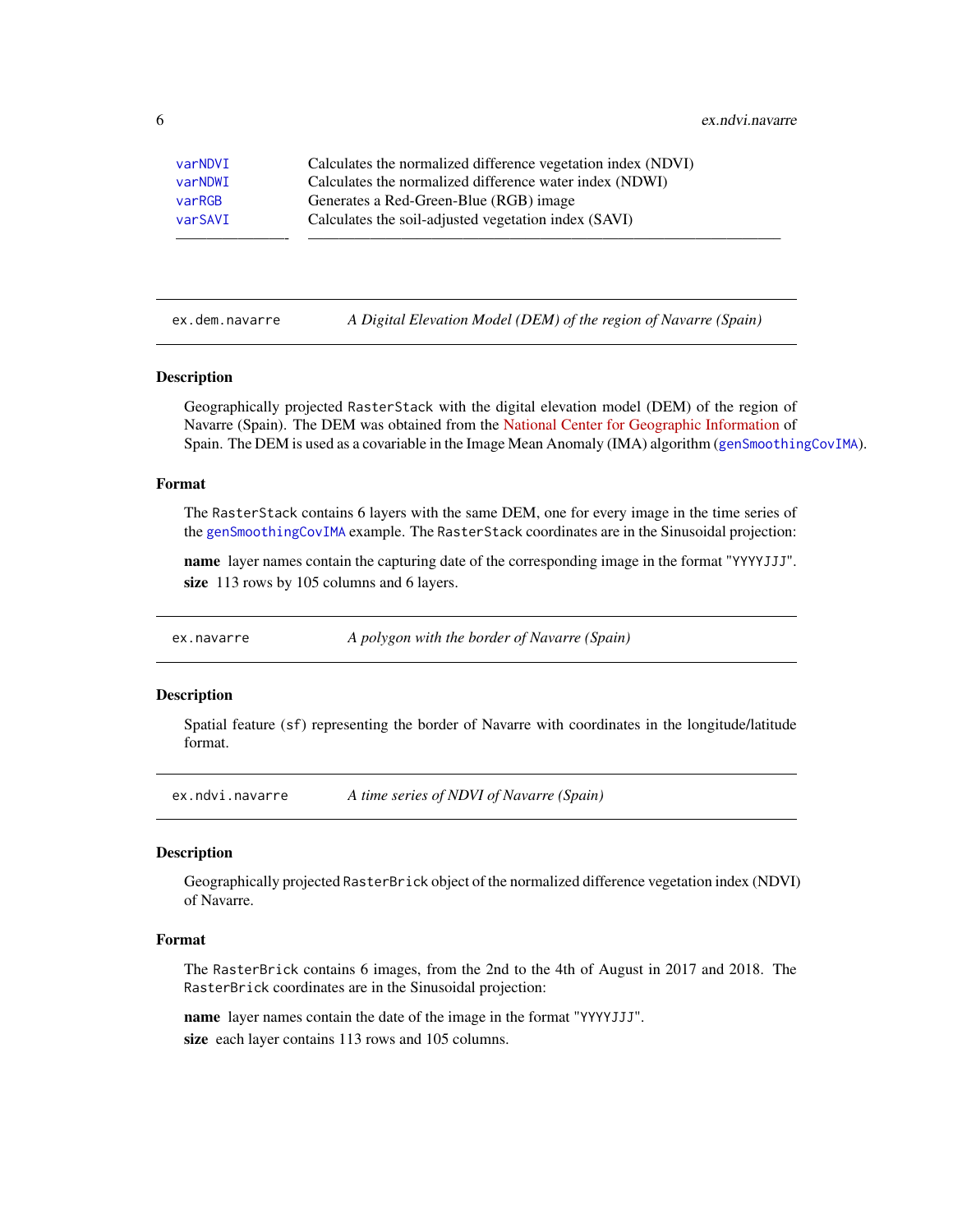<span id="page-6-1"></span><span id="page-6-0"></span>genCompositions *Create image compositions from a time series of satellite images*

# Description

genCompositions combines a series of satellite images to create compositions.

# Usage

```
genCompositions(rstack, by, fun, n, by.days = FALSE, verbose = FALSE, ...)
```
# Arguments

| rstack  | a RasterStack, where layer names contain the capturing date of an image in<br>"YYYYJJJ" format.                                                                                                                          |
|---------|--------------------------------------------------------------------------------------------------------------------------------------------------------------------------------------------------------------------------|
| by      | character argument. Accepts "month" or "year" for creating monthly or yearly<br>composites. Only required if n is provided.                                                                                              |
| fun     | the function used to create the composite, such as max, min, mean,                                                                                                                                                       |
| n       | number of images combined in the aggregation. Only required if by is not pro-<br>vided.                                                                                                                                  |
| by.days | logical argument. If FALSE, n indicates the number of consucutive images being<br>aggregated. If TRUE, the function aggregates the imagery within every n days.<br>The aggregation requires at least one image avaiable. |
| verbose | logical argument. If TRUE, the function prints the running steps and warnings.                                                                                                                                           |
| .       | arguments for nested functions:                                                                                                                                                                                          |
|         | • AppRoot the path where the images will be saved in the GTiff format.                                                                                                                                                   |

## Details

The layer of the composite image takes its name from the first image used in the composition.

genCompositions reduces the number of images but improves the total quality of the time-series by removing cloulds and outliers. One widespread compositing technique is the maximum value composition (MVC). This technique allocates in each pixel of the composite the maximum value  $(fun = max)$  that the pixel reaches during a time period  $(n, by days = TRUE)$ .

# Value

a RasterStack with the time series of the composite images.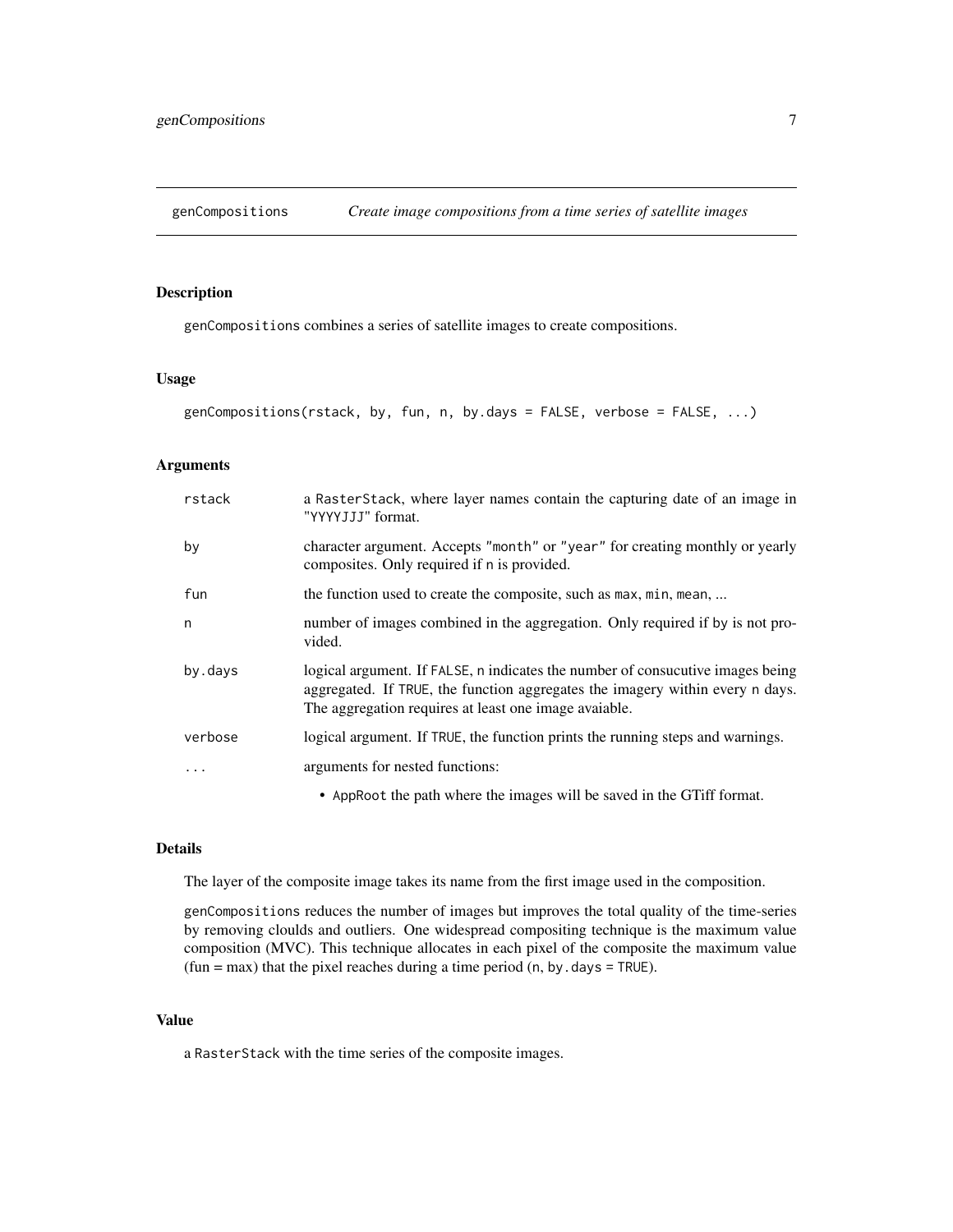## Examples

```
# loading NDVI images of Navarre
data("ex.ndvi.navarre")
# Ploting the images: clouds are found
genPlotGIS(ex.ndvi.navarre)
# the first composite image is made with images 1, 2 and 3,
# and the second composite image is made with images 4, 5 and 6
composite.NDVI.a <- genCompositions(rstack = ex.ndvi.navarre,
                                    n = 3,
                                    fun = max)genPlotGIS(composite.NDVI.a)
# when by.days=TRUE, the first composite image is made with images 1, 2 and 3,
# the second with image 4, and the third with images 5 and 6.
composite.NDVI.3a <- genCompositions(rstack = ex.ndvi.navarre,
                                     n = 3,
                                     by.days = TRUE,
                                     fun = max)# Check that the clouds were removed
genPlotGIS(composite.NDVI.3a)
```
genFilterStack *Subset a RasterStack given a range of dates*

# **Description**

genFilterStack filters the RasterLayers within a range of dates.

#### Usage

genFilterStack(r, ...)

#### Arguments

|                         | the RasterStack to be filtered.                                             |
|-------------------------|-----------------------------------------------------------------------------|
| $\cdot$ $\cdot$ $\cdot$ | arguments for nested functions:                                             |
|                         | • startDate a Date class object with the starting date of the study period. |
|                         | • endDate a Date class object with the ending date of the study period.     |
|                         | • Approot the path where the RData will be saved.                           |

## Details

This is a helper function used by other functions in this package.

#### Value

a RasterStack with images within the specified dates.

<span id="page-7-0"></span>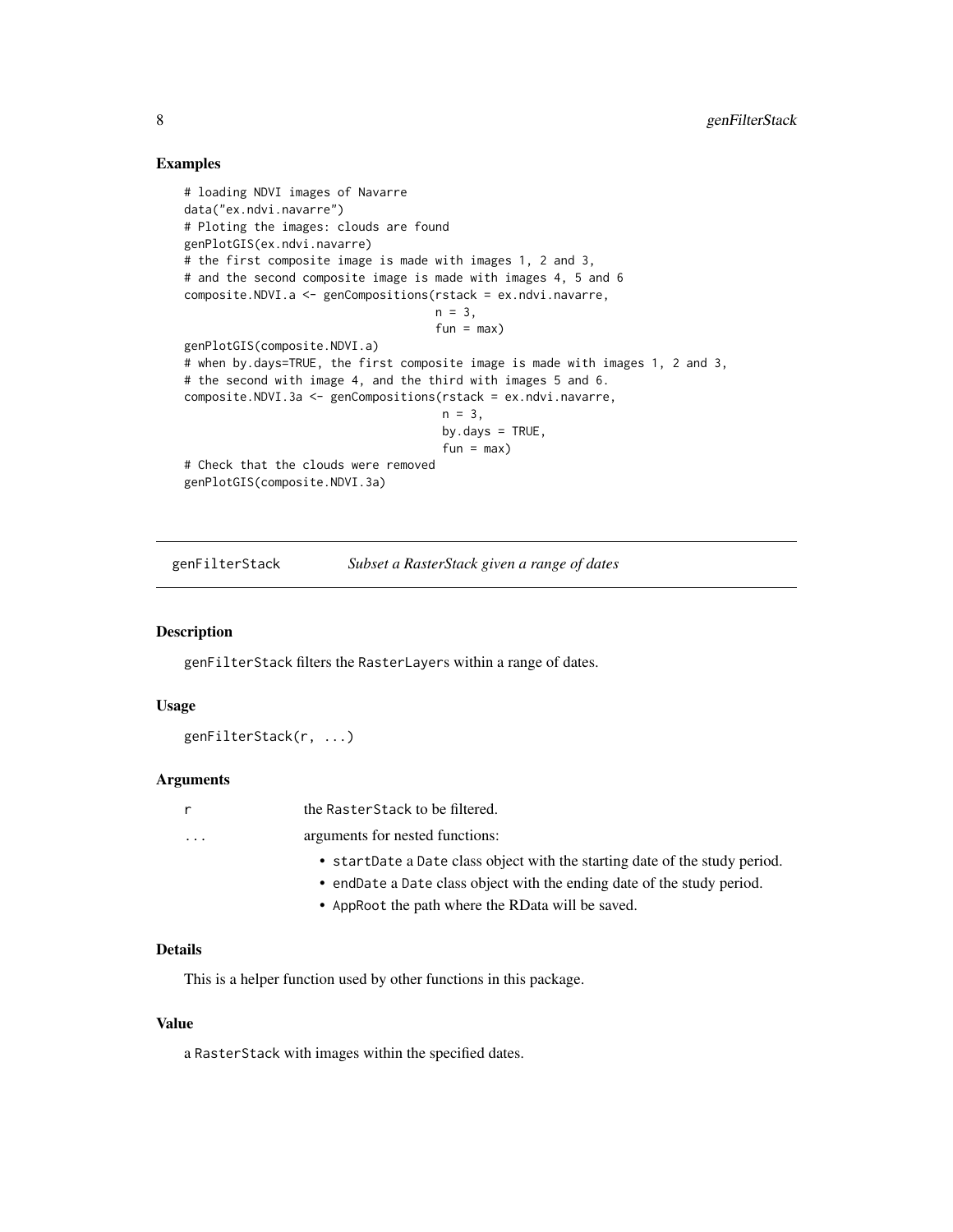# <span id="page-8-0"></span>genGetDates 9

## Examples

```
# generate random images
img \leftarrow matrix(1:16, ncol = 4, byrow = TRUE)r <- raster(img)
r <- stack(r, r, r, r, r, r)
names(r) <- paste0("RandomImage_201803", 1:6)
# print the names and dates of the random images
print(names(r))
genGetDates(names(r))
# example of filtering the raster stack
r2 <- genFilterStack(r = r,
                     startDate = as.Date("2018-02-02", "%Y-%m-%d"),
                     endDate = as.Date("2018-02-04", "%Y-%m-%d"))
# print the names and the number of layers of the filtered stack
genGetDates(names(r2))
nlayers(r2)
```
<span id="page-8-1"></span>genGetDates *Return the capturing date from the name of a raster layer*

## Description

genGetDates extracts the date of one or several images when the name of the layer includes the date in the "YYYYJJJ" format.

## Usage

genGetDates(str, ...)

## Arguments

| str      | character containing the date as "YYYYJJJ", where Y and J are year and julian<br>day digits. |
|----------|----------------------------------------------------------------------------------------------|
| $\cdots$ | arguments for nested functions:                                                              |
|          | • format the format of the date being returned.                                              |

# Details

The function reads a date from a character class object in year-julian ("YYYYJJJ") format and returns a Date class object.

#### Value

a Date class object with the date of the image or character class, if format argument is used.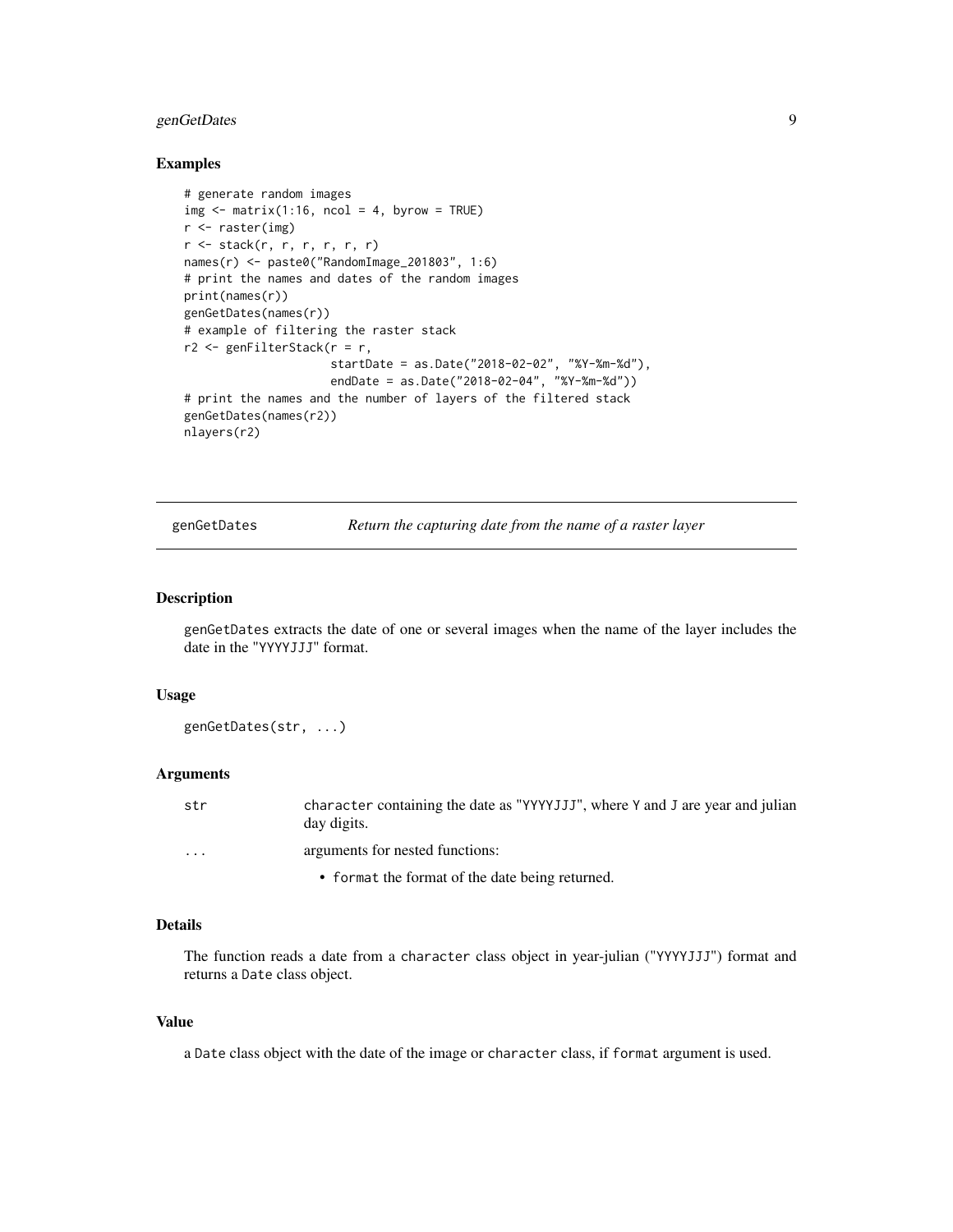## Examples

```
img \leq matrix(1:16, ncol = 4, byrow = TRUE)
r <- raster(img)
names(r) <- c("RandomImage_2018034")
spplot(r)
genGetDates(names(r), format = "%Y%j")
```
genMosaicList *Mosaic a list of raster images*

## Description

genMosaicList makes a single mosaic from a list of raster images.

## Usage

genMosaicList(imageList, fun = "max", verbose = TRUE)

## Arguments

| imageList | list of RasterLayers.                                                          |
|-----------|--------------------------------------------------------------------------------|
| fun       | the function being applied to pixels that overlap.                             |
| verbose   | logical argument. If TRUE, the function prints the running steps and warnings. |

# Details

This is a helper function used by other functions in this package. It combines a list of raster images with different geolocations. If images overlap, the function applies fun to calculate the new values for the overlapping pixels. If not specified, fun = max.

# Value

a raster with the mosaicked images.

## Examples

```
# create simulated rasters
img \leftarrow matrix(1:16, ncol = 4, byrow = TRUE)r1 <- raster(img)
r2 <- r1
r3 < - r1extent(r2) <- extent(1, 2, 1, 2)
extent(r3) <- extent(1, 2, 0, 1)
imageList \leftarrow list(r1, r2, r3)# mosaic simulated rasters
mr <- genMosaicList(imageList)
spplot(mr)
```
<span id="page-9-0"></span>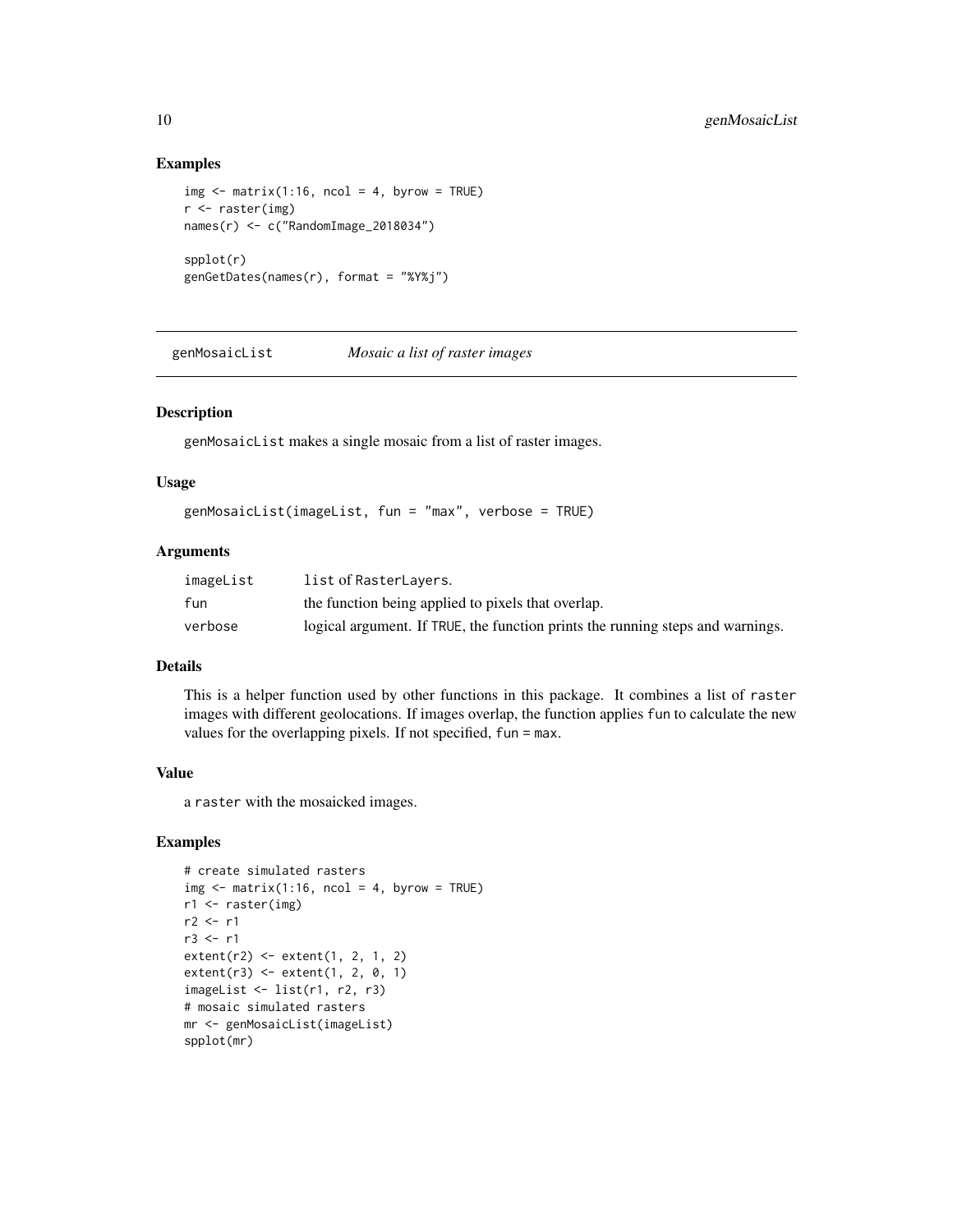<span id="page-10-1"></span><span id="page-10-0"></span>

# Description

This function displays satellite images with the usual format in geographic information systems (GIS), i.e., adding a scale, north arrow, and the border of the region of interest (optional).

# Usage

```
genPlotGIS(
 r,
  region,
 breaks,
  labels,
  zlim,
  layout,
 proj,
 nbreaks = 40,
 nlabels = 10,
 as.grid = TRUE,
  compass.rm = FALSE,
  scale.bar.rm = FALSE,
  ...
)
```
# Arguments

| $\mathsf{r}$ | a Raster * class object with an image or stack of images to be plotted. If r is a<br>list of RasterStack, genPlotGIS treates the stacks as RGB images. |
|--------------|--------------------------------------------------------------------------------------------------------------------------------------------------------|
| region       | a Spatial*, projected raster*, or sf class object defining the area of interest.                                                                       |
| breaks       | a numeric vector defining the color breaks of the legend.                                                                                              |
| labels       | a character vector defining the labels in the breaks of the legend.                                                                                    |
| zlim         | a numeric vector defining the maximun and minimun pixel values to be mapped.                                                                           |
| layout       | a numeric vector defining rows and columns to divide the plotting area.                                                                                |
| proj         | a character or 'CRS' class object defining the coordinate reference system of<br>the plot.                                                             |
| nbreaks      | a numeric argument defining the default number of breaks.                                                                                              |
| nlabels      | a numeric argument defining the default number of labels in the legend.                                                                                |
| as.grid      | a logical argument. If TRUE, removes the space between plotted layers.                                                                                 |
| compass.rm   | a logical argument to remove the compass from the plot. FALSE by default.                                                                              |
| scale.bar.rm | a logical argument to remove the scale bat from the plot. FALSE by default.                                                                            |
| .            | argument for nested functions:                                                                                                                         |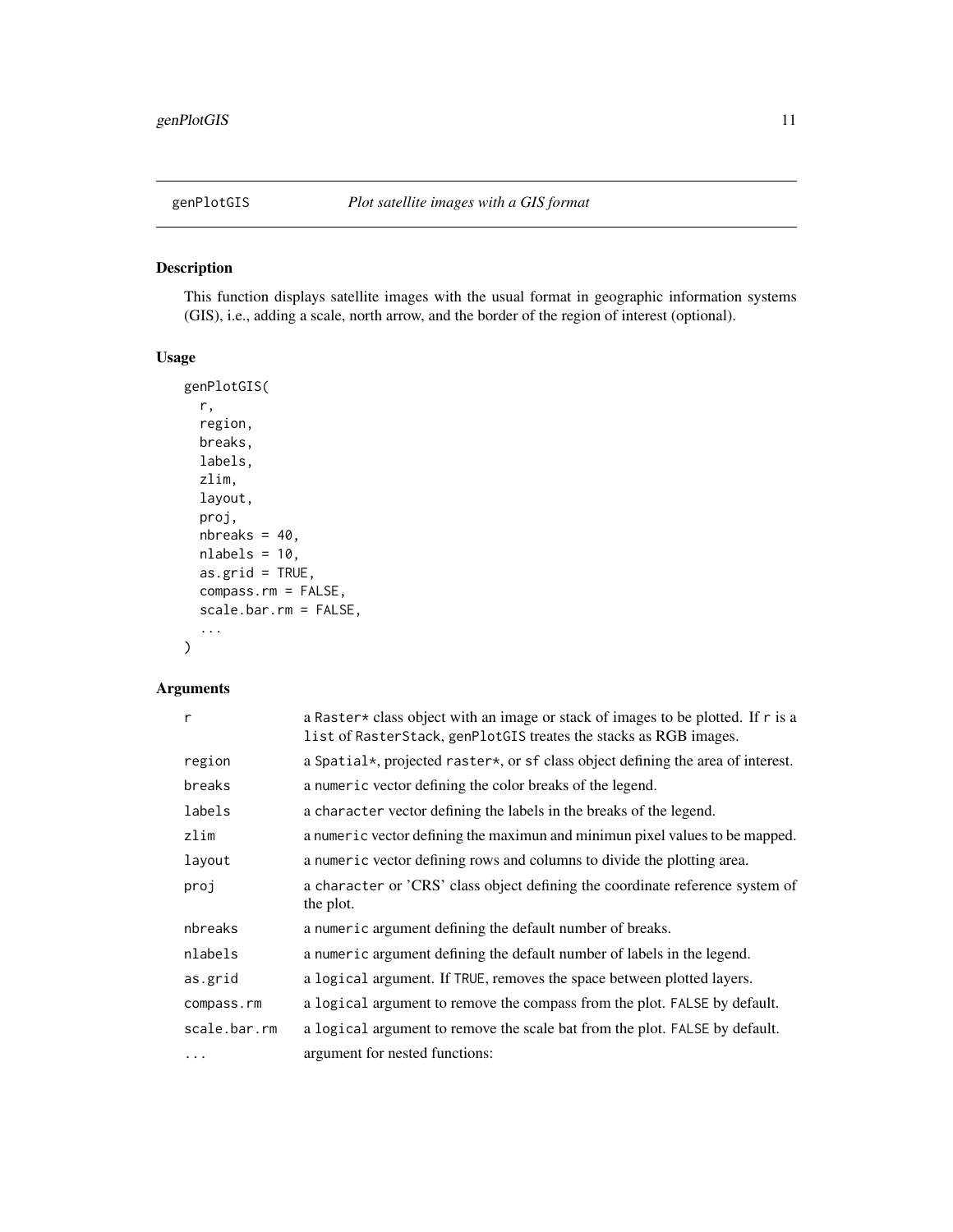- tm\_layout any argument accepted by the tm\_layout function.
- tm.graticules any argument accepted by the tm\_graticules function. The arguments are defined as tm.graticules.arg, where arg is the tm\_graticules argument name. For example, the labels.size of tm\_graticules is defined as tm.graticules.labels.size.
- tm.compass any argument accepted by the tm\_compass function. The arguments are defined as tm.compass.arg, where arg is the tm\_compass argument name. For example, the type of tm\_compass is defined as tm.compass.type.
- tm.scale.bar any argument accepted by the tm\_scale\_bar function. The arguments are defined as tm.scale.bar.arg, where arg is the tm\_scale\_bar argument name. For example, the text.size of tm\_scale\_bar is defined as tm.scale.bar.text.size.
- tm.shape and tm.polygon refer to the region argument. Any argument accepted by the tm\_shape and tm\_polygon functions. The arguments are defined as tm.shape.region.arg or tm.polygon.region.arg, where arg is the tm\_shape and tm\_polygon argument name respectively. For example, the lwd of tm\_polygon is defined as tm.polygon.region.lwd.
- tm.shape and tm.raster refer to the r argument. Any argument accepted by the tm\_shape and tm\_raster functions. The arguments are defined as tm.shape.r.arg or tm.raster.r.arg, where arg is the tm\_shape and tm\_raster argument name respectively. For example, the legend.reverse of tm\_raster is defined as tm.raster.r.legend.reverse.
- tm.tmap.arrange any argument accepted by the tm\_tmap\_arrange function. The arguments are defined as tm.tmap.arrange.arg, where arg is the tm\_tmap\_arrange argument name. For example, the asp of tm\_tmap\_arrange is defined as tm.tmap.arrange.asp. This arguments are only accepted when plotting a list of stack images to plot as RGB.

## Details

This is a wrapper function of tmap and hence displays any Raster\* object and accepts all of its parameters. The function adds a scale, a north arrow and a polygon in the area of interest. If necessary, the function automatically reprojects the polygon to match the projection of the raster. The projection of the map can be changed by modifying the proj argument. For futher help on tmap arguements, please go the [tmap](#page-0-0) reference manual.

## Value

tmap class containing the plot.

## Examples

```
## Not run:
# Simple plot of NDVI in Navarre
genPlotGIS(ex.ndvi.navarre,
           ex.navarre)
```
# Using tm arguments genPlotGIS(ex.ndvi.navarre,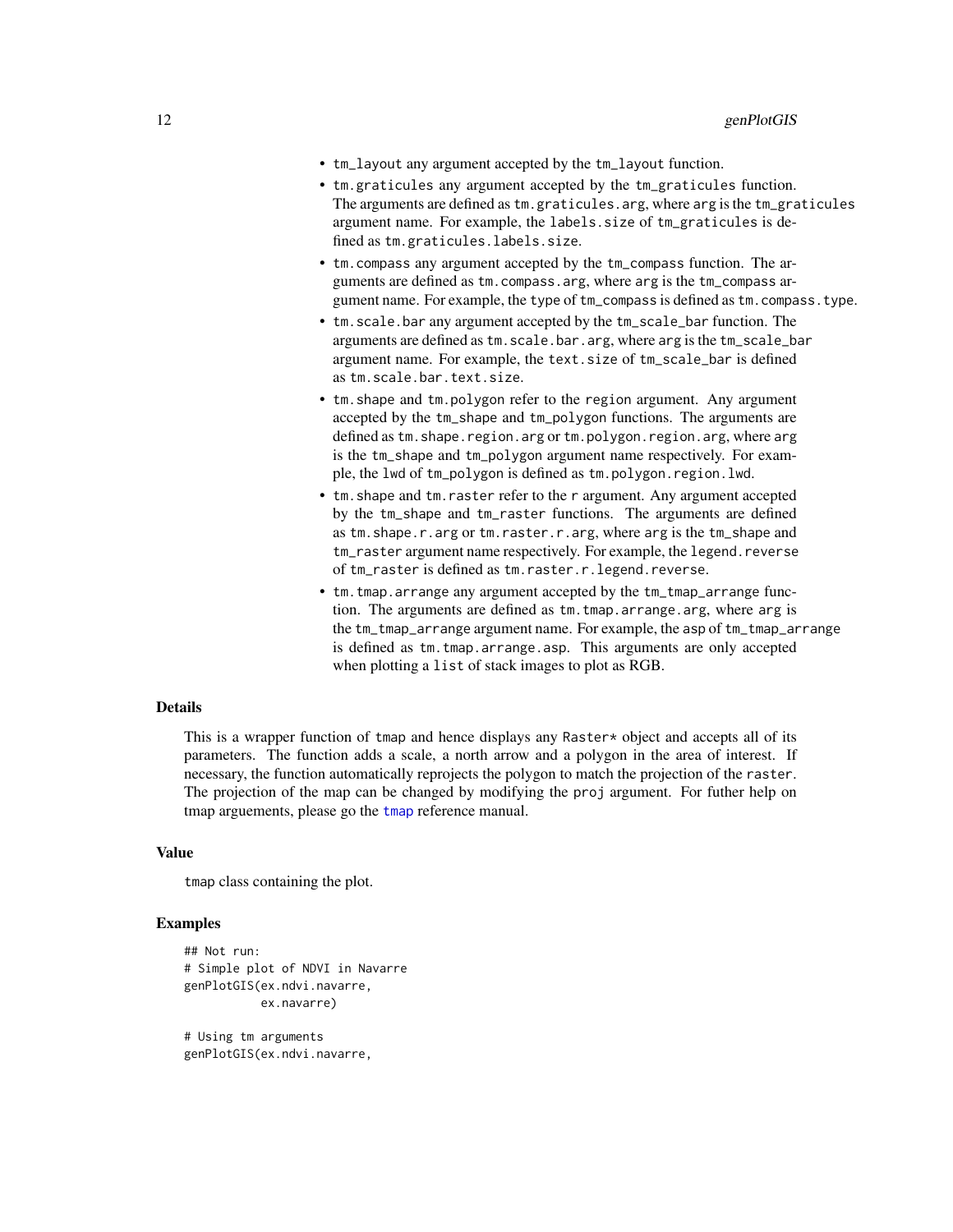```
ex.navarre,
          tm.compass.size=1,
          tm.compass.type="rose",
          tm.scale.bar.text.size=0.8,
          tm.polygon.region.lwd=6,
          tm.polygon.region.border.col="#000000",
          tm.raster.r.palette=rev(terrain.colors(40)),
          tm.raster.r.title="NDVI",
          as.grid = TRUE,
          tm.graticules.labels.size=1,
          tm.graticules.n.x=3,
          tm.graticules.n.y=3)
# Using the view mode of tmap for ploting the images in the viewer
tmap_mode("view")
genPlotGIS(ex.ndvi.navarre,
           ex.navarre,
           tm.raster.r.palette=rev(terrain.colors(40)))+
           tm_facets(as.layers=TRUE)
# path to the cropped and cutted MODIS images for the region of Navarre
wdir <- system.file("ExNavarreVar", package = "RGISTools")
# list all the tif files
files.mod <- list.files(wdir, pattern="\\.tif$", recursive = TRUE, full.names = TRUE)
# print the MOD09 bands
getRGISToolsOpt("MOD09BANDS")
# select the red, blue and NIR bands
img.mod.red <- raster(files.mod[1])
img.mod.blue <- raster(files.mod[3])
img.mod.green <- raster(files.mod[4])
img.mod.rgb<-varRGB(img.mod.red,img.mod.green,img.mod.blue)
genPlotGIS(ex.ndvi.navarre,
           ex.navarre)+
           tm_facets(as.layers = TRUE)+
genPlotGIS(list(img.mod.rgb),
           ex.navarre)
## End(Not run)
```
<span id="page-12-1"></span>genSaveTSRData *Saves a time series of images as an RData*

#### Description

genSaveTSRData imports a time series of images from a folder (GTiff format), builds a RasterStack and saves it in an RData.

#### Usage

genSaveTSRData(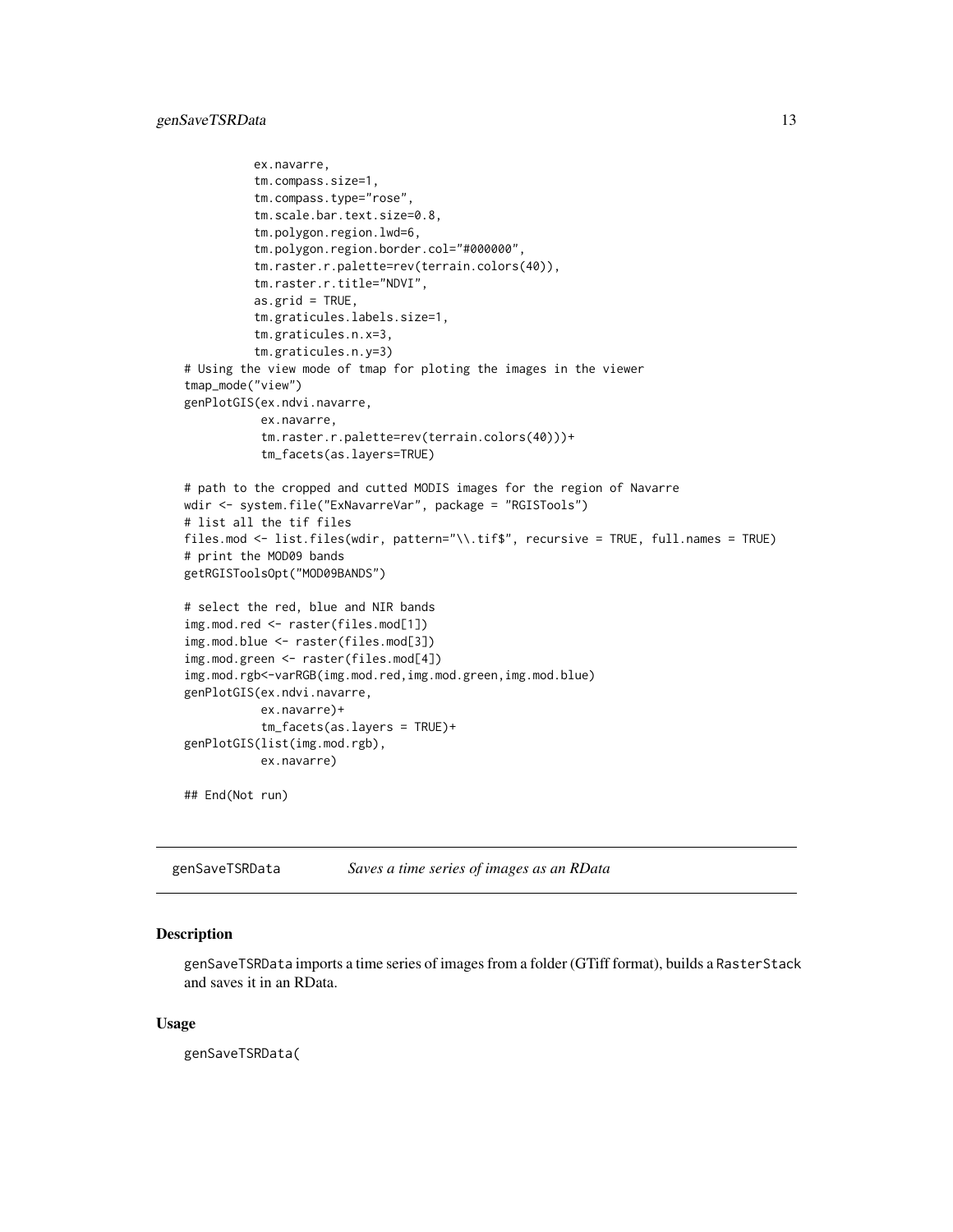```
src,
  AppRoot = NULL,
  ts.name = "TS.Name",
  startDate = NULL,
  endDate = NULL,
 dextent = FALSE,
  recursive = FALSE
\lambda
```
#### **Arguments**

| src       | path to the folder where the time series of images is located.                                                                 |
|-----------|--------------------------------------------------------------------------------------------------------------------------------|
| AppRoot   | the path where the RData is saved.                                                                                             |
| ts.name   | the name of the RasterStack in the RData.                                                                                      |
| startDate | a Date class object with the starting date of the study period.                                                                |
| endDate   | a Date class object with the ending date of the study period.                                                                  |
| dextent   | a logical argument. If TRUE, the function expands the extent of the RasterStack<br>to embrace the extents of all GTiff images. |
| recursive | logical argument. If TRUE, reads folders recursively, searching for GTiff images.                                              |

# Details

The function reads all the images inside the folder specified in src. Images files must be GTiffs. The src can take the path created by other functions of this package, such as [senMosaic](#page-76-1), [modMosaic](#page-61-1), [senFolderToVar](#page-71-1), etc. The images are imported into 'R' to build a RasterStack. The name of the RasterStack is specified in ts.name. The RasterStack is saved in an RData file in the AppRoot directory.

## Value

a RasterStack when the AppRoot argument is not defined. The function does not return anything otherwise.

# Examples

```
## Not run:
# load a spatial polygon object of Navarre
data(ex.navarre)
# set the download folder
s.start <- Sys.time()
wdir <- file.path(tempdir(),"Path_for_downloading_folder")
print(wdir)
# download the images
modDownSearch(product = "MOD09GA",
            startDate = as.Date("30-07-2018", "%d-%m-%Y"),
            endDate = as.Date("06-08-2018", "%d-%m-%Y"),
            username = "username",
            password = "password",
            AppRoot = wdir,
```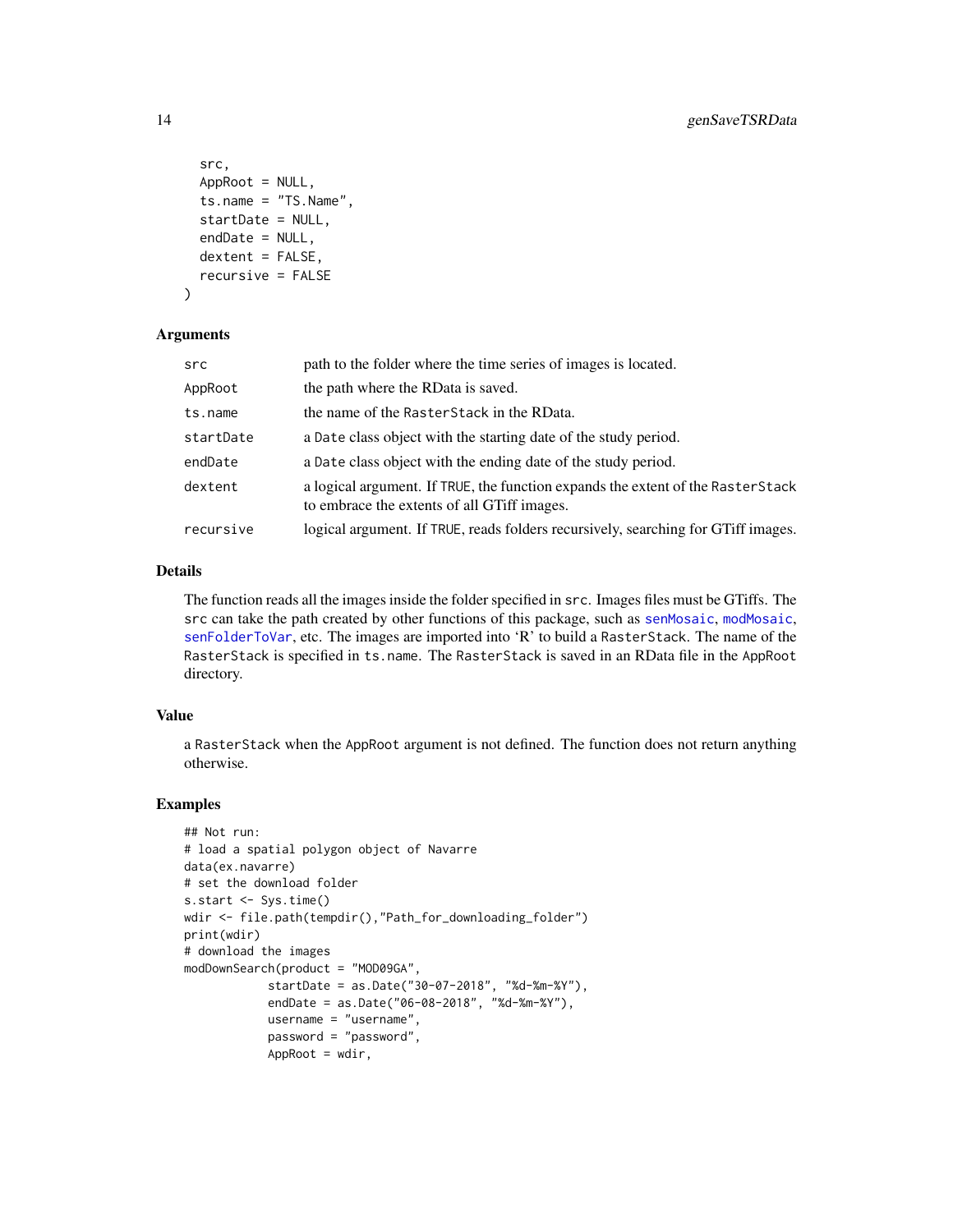```
extract.tf = TRUE,collection = 6,
            extent = ex.navarre)
# set folder path where MOD09GA images will be saved
wdir.mod <- file.path(wdir,"Modis","MOD09GA")
# set the tif folder path
wdir.mod.tif <- file.path(wdir.mod,"tif")
# mosaic and cut navarre region
modMosaic(wdir.mod.tif,
          AppRoot = wdir.mod,
          out.name = "Navarre",
          extent = ex.navarre)
# change src to navarre folder
wdir.mod.navarre <- file.path(wdir.mod,"Navarre")
# calculate NDVI from navarre folder
modFolderToVar(wdir.mod.navarre,
               fun = varNDVI,
               AppRoot = dirname(wdir.mod.navarre),
               overwrite = TRUE)
# change src TS_sample
wdir.mod.ndvi <- file.path(dirname(wdir.mod.navarre),"NDVI")
# create the Rdata
tiles.mod.ndvi<-genSaveTSRData(wdir.mod.ndvi, ts.name = "ModisNDVI")
# remove values out of 0-1 range
tiles.mod.ndvi.lim <- clamp(tiles.mod.ndvi,lower=0,upper=1)
# plot the ndvi images
spplot(tiles.mod.ndvi.lim)
s.end <- Sys.time()
s.end - s.start
## End(Not run)
```
<span id="page-14-1"></span>genSmoothingCovIMA *Fill data gaps and smooth outliers in a time series of satellite images using covariates*

# Description

genSmoothingCovIMA runs the image mean anomaly (IMA) algorithm with covariates (Militino et al. 2018).

# Usage

```
genSmoothingCovIMA(
 rStack,
  cStack,
  Img2Process = NULL,
  nDays = 3,
  nYears = 1,
```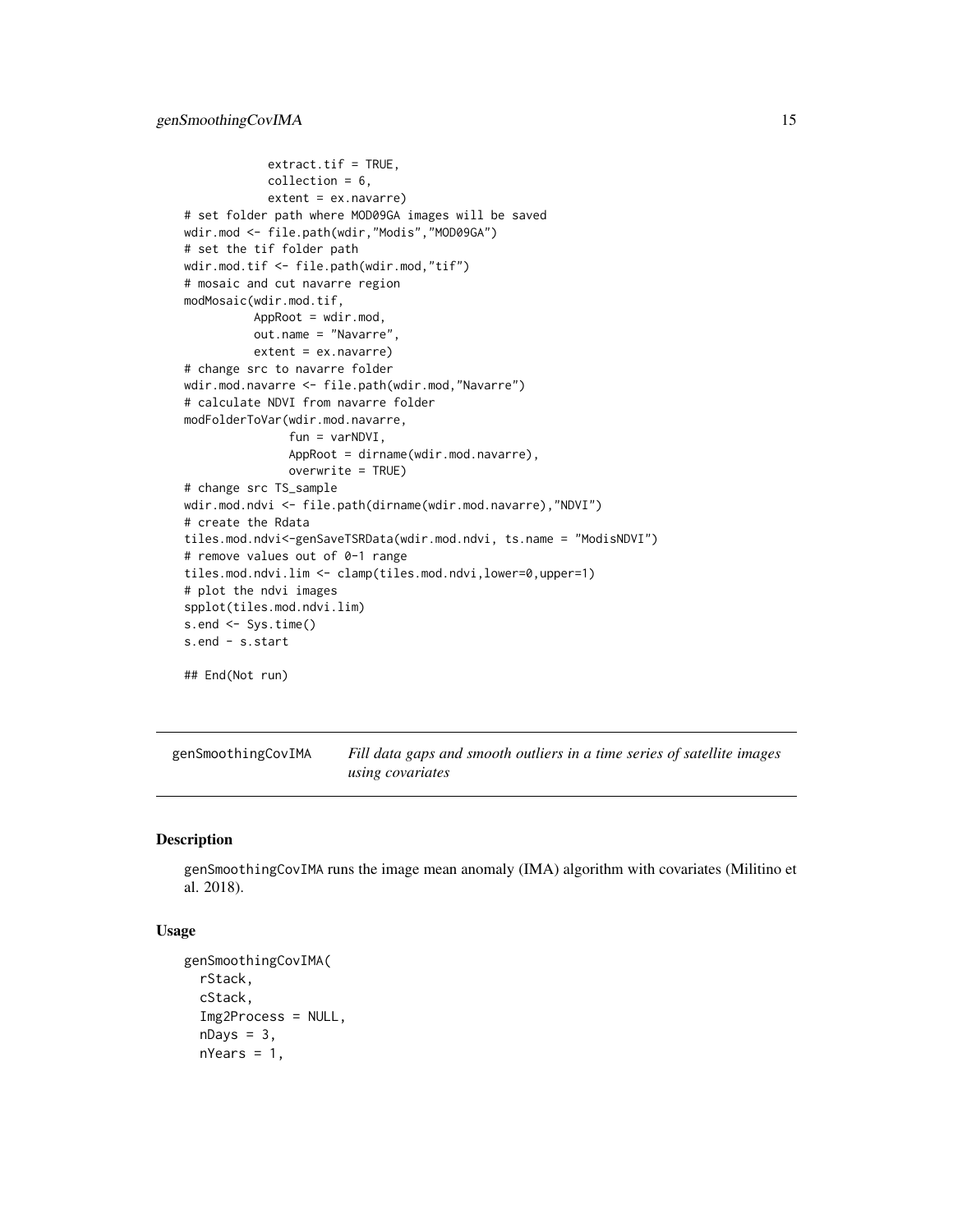```
r.dates,
 fact = 5,
  fun = mean,aFilter = c(0.05, 0.95),
  snow.mode = FALSE,
  out.name = "out",
  ...
)
```
# Arguments

| rStack      | a Raster Stack class argument containing a time series of satellite images. Layer<br>names should contain the date of the image in "YYYYJJJ" format. |
|-------------|------------------------------------------------------------------------------------------------------------------------------------------------------|
| cStack      | a RasterStack class argument containing a time series of covariates.                                                                                 |
| Img2Process | a vector class argument defining the images to be filled/smoothed.                                                                                   |
| nDays       | a numeric argument with the number of previous and subsequent days that de-<br>fine the temporal neighborhood.                                       |
| nYears      | a numeric argument with the number of previous and subsequent years that<br>define the temporal neighborhood.                                        |
| r.dates     | a vector argument containing the dates of the layers in rstack                                                                                       |
| fact        | a numeric argument with an aggregation factor of the anomalies carried out<br>before the interpolation.                                              |
| fun         | a function used to aggregate the image of anomalies. Both mean(default) or<br>median are acceptted.                                                  |
| aFilter     | a vector with the lower and upper quantiles that define the outliers of the<br>anomalies. Ex. c(0.05,0.95).                                          |
| snow.mode   | logical argument. If TRUE, the filling process will be parallelized using the<br>'raster' package.                                                   |
| out.name    | the name of the folder containing the filled/smoothed images when saved in the<br>Hard Disk Drive (HDD).                                             |
| $\ddots$    | arguments for nested functions:                                                                                                                      |
|             | • AppRoot the path where the filled/smoothed time series of images are saved<br>as GTiff.                                                            |

## Details

This filling/smoothing method was developed by Militino et al. (2018). This technique decomposes a time series of images into a new series of mean and anomaly images. The procedure applies the filling/smoothing algorithm with covariates over the anomaly images. The procedure requires a proper definition of a temporal neighbourhood for the target image and aggregation factor.

#### Value

a RasterStack with the filled/smoothed images.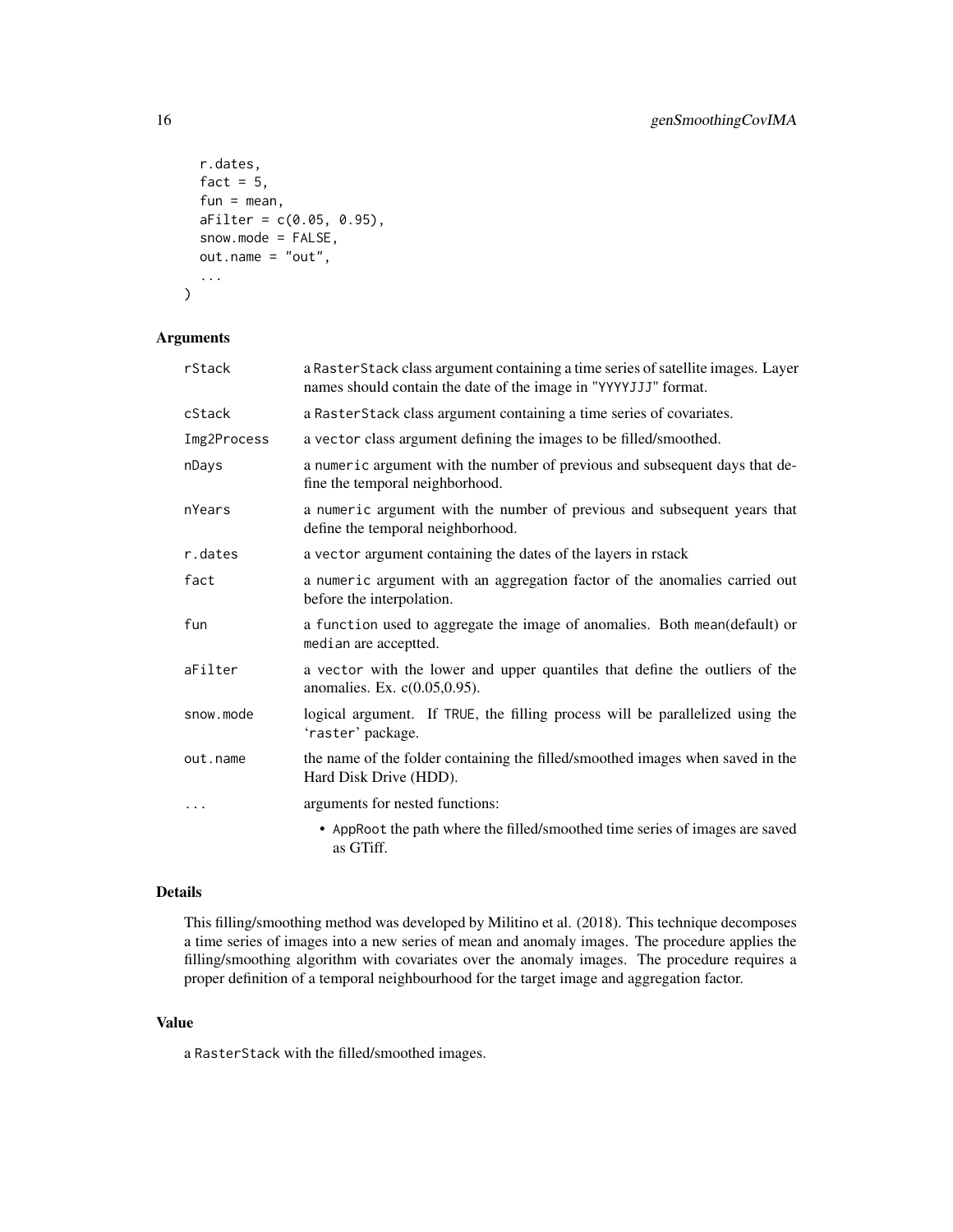#### <span id="page-16-0"></span>References

Militino AF, Ugarte MD, Perez-Goya U (2018). "Improving the Quality of Satellite Imagery Based on Ground-Truth Data from Rain Gauge Stations." *Remote Sensing. (Open-Access)*, 10(398), 1–16. <http://dx.doi.org/10.3390/rs10030398>.

## Examples

```
## Not run:
set.seed(0)
# load example ndvi and dem data of Navarre
data(ex.ndvi.navarre)
data(ex.dem.navarre)
# plot example data
genPlotGIS(ex.ndvi.navarre)
genPlotGIS(ex.dem.navarre)
# distorts 5% of the original ndvi data by
# altering 50% its values
for(x in c(2,5)){
 aux <- sampleRandom(ex.ndvi.navarre[[x]],
                      ncell(ex.ndvi.navarre) * 0.05,
                      cells = TRUE,
                      na.rm = TRUE)
 ex.ndvi.navarre[[x]][aux[,1]] <- aux[,2] * 1.5}
genPlotGIS(ex.ndvi.navarre)
# smoothing the image using the DEM as covariate
smth.ndvi <- genSmoothingCovIMA(rStack = ex.ndvi.navarre,
                                cStack = ex.dem.navarre,
                                Img2Process = c(2)# plot the distorted 1, smoothed 1,
# distorted 5, smoothed 5 images
plot(stack(ex.ndvi.navarre[[2]],
                 smth.ndvi[[1]],
                 ex.ndvi.navarre[[5]],
                 smth.ndvi[[2]]))
## End(Not run)
```
<span id="page-16-1"></span>genSmoothingIMA *Fill data gaps and smooth outliers in a time series of satellite images*

## Description

genSmoothingIMA is the implementation of a spatio temporal method called image mean anomaly (IMA) for gap filling and smoothing satellite data (Militino et al. 2019).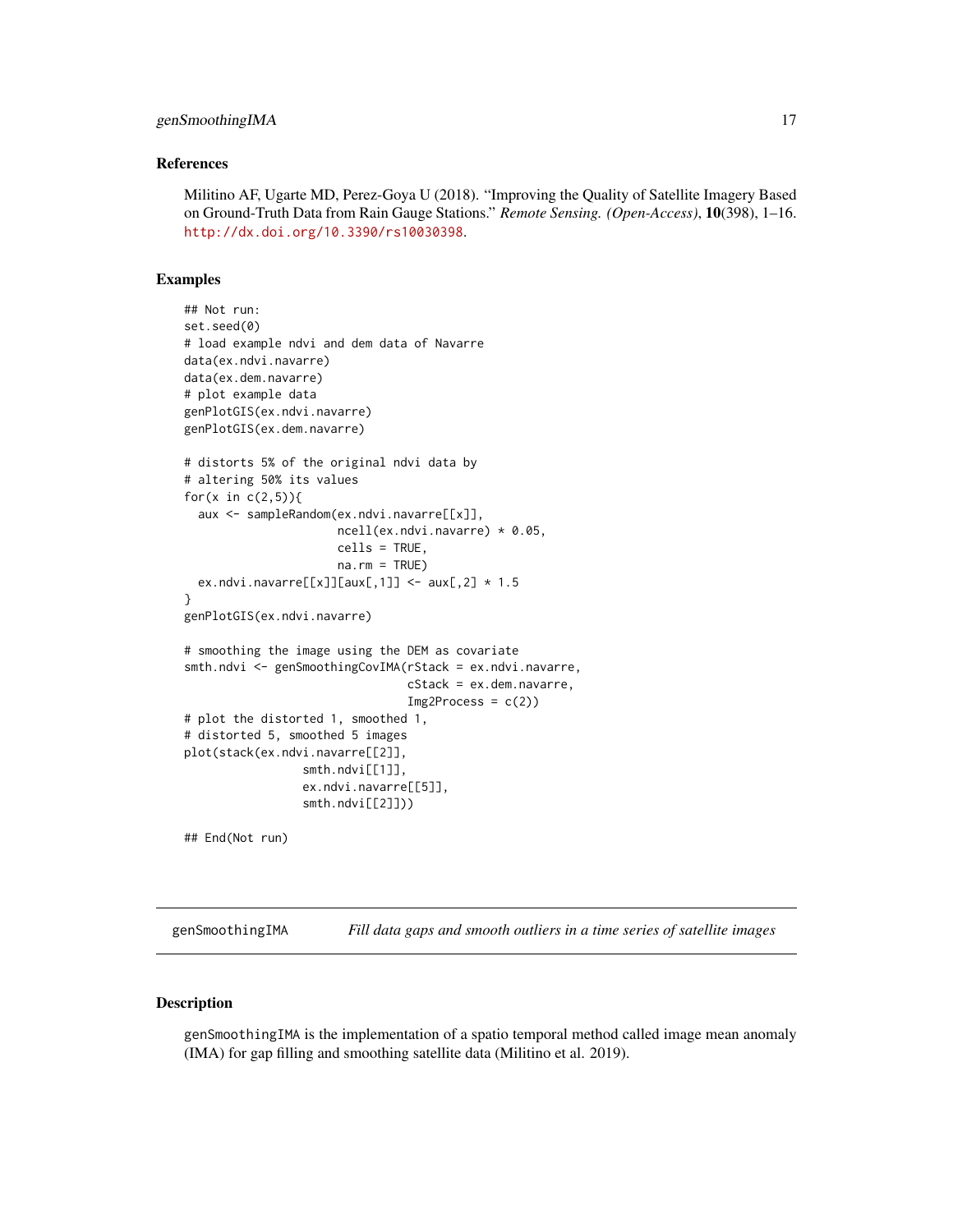# Usage

```
genSmoothingIMA(
  rStack,
  Img2Fill = NULL,nDays = 3,
  nYears = 1,
  fact = 5,
  fun = mean,r.dates,
  aFilter = c(0.05, 0.95),
  only.na = FALSE,
  factSE = 8,
  predictSE = FALSE,
  snow.mode = FALSE,
 out.name = "outname",
  ...
\mathcal{L}
```
# Arguments

| rStack    | a RasterStack class argument containing a time series of satellite images. Layer<br>names should contain the date of the image in "YYYYJJJ" format. |
|-----------|-----------------------------------------------------------------------------------------------------------------------------------------------------|
| Img2Fill  | a vector argument defining the images to be filled/smoothed.                                                                                        |
| nDays     | a numeric argument with the number of previous and subsequent days that de-<br>fine the temporal neighborhood.                                      |
| nYears    | a numeric argument with the number of previous and subsequent years that<br>define the temporal neighborhood.                                       |
| fact      | a numeric argument with an aggregation factor of the anomalies before the in-<br>terpolation.                                                       |
| fun       | a function used to aggregate the image of anomalies. Both mean (default) or<br>median are acceptted.                                                |
| r.dates   | a vector argument containing the dates of the layers in rstack                                                                                      |
| aFilter   | a vector with the lower and upper quantiles that define the outliers of the<br>anomalies. Ex. c(0.05,0.95).                                         |
| only.na   | logical argument. If TRUE only fills the NA values. FALSE by default.                                                                               |
| factSE    | the fact used in the standard error prediction.                                                                                                     |
| predictSE | calculate the standard error instead the prediction.                                                                                                |
| snow.mode | logical argument. If TRUE, the filling process will be parallelized using the<br>'raster' package.                                                  |
| out.name  | the name of the folder containing the smoothed/filled images when saved in the<br>Hard Disk Device (HDD).                                           |
| .         | arguments for nested functions:                                                                                                                     |
|           | • AppRoot the path where the filled/smoothed time series of images will be<br>saved in GTiff format.                                                |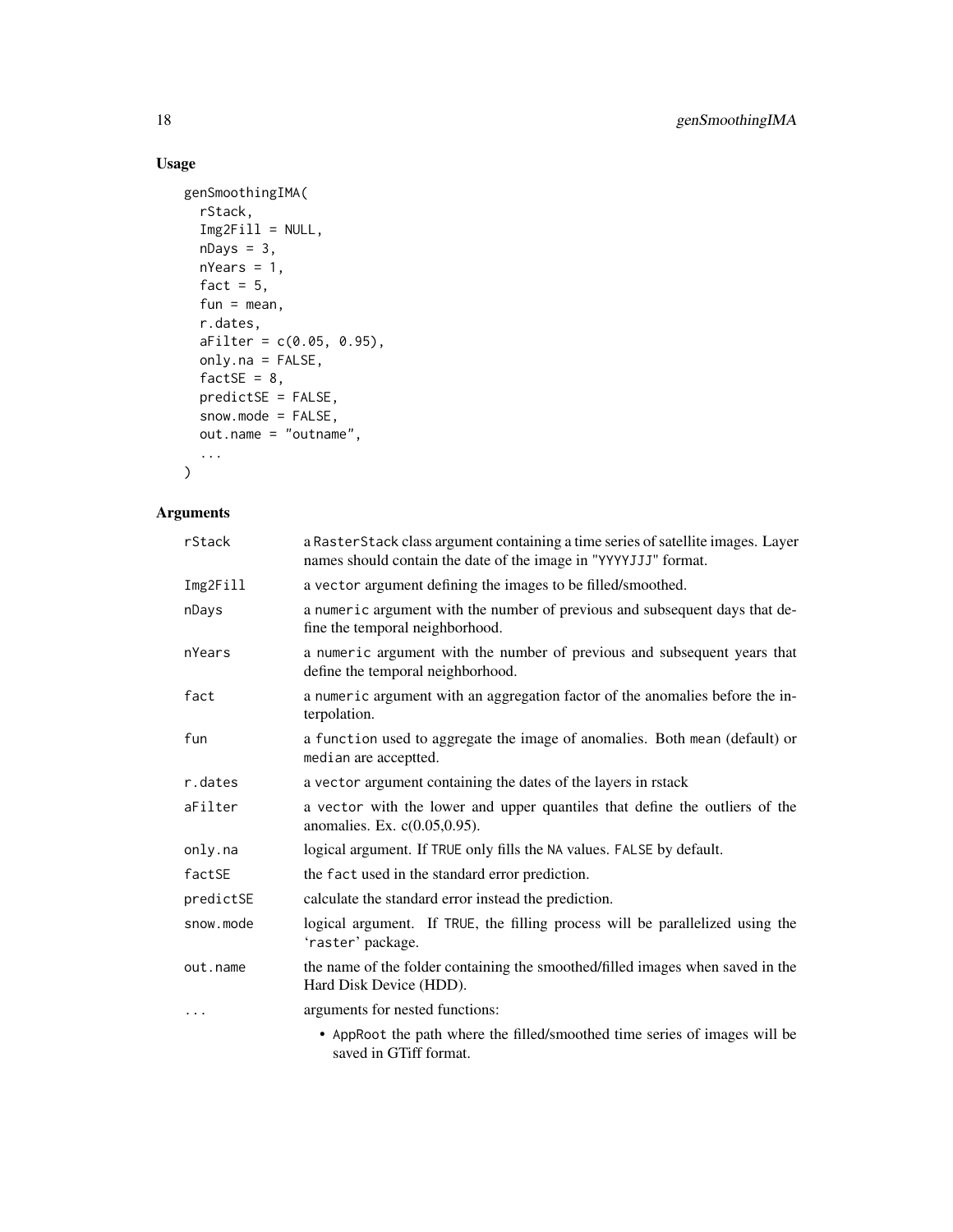#### <span id="page-18-0"></span>Details

This filling/smoothing method was developed by Militino et al. (2019). This technique decomposes a time series of images into a new series of mean and anomaly images. The procedure applies the smoothing algorithm over the anomaly images. The procedure requires a proper definition of a temporal neighbourhood for the target image and aggregation factor.

## Value

a RasterStack with the filled/smoothed images.

#### References

Militino AF, Ugarte MD, Perez-Goya U, Genton MG (2019). "Interpolation of the Mean Anomalies for Cloud-Filling in Land Surface Temperature (LST) and Normalized Difference Vegetation Index (NDVI)." *IEEE Transactions on Geoscience and Remote Sensing. (Open-Access)*. [http://dx.](http://dx.doi.org/10.1109/TGRS.2019.2904193) [doi.org/10.1109/TGRS.2019.2904193](http://dx.doi.org/10.1109/TGRS.2019.2904193).

#### Examples

```
## Not run:
# load an example of NDVI time series in Navarre
data(ex.ndvi.navarre)
# the 2 images to be filled and the neighbourhood
genPlotGIS(ex.ndvi.navarre)
# filled images
tiles.mod.ndvi.filled <- genSmoothingIMA(ex.ndvi.navarre,
                               Img2Fill = c(1),only.na=TRUE)
# show the filled images
genPlotGIS(tiles.mod.ndvi.filled)
# plot comparison of the cloud and the filled images
tiles.mod.ndvi.comp <- stack(ex.ndvi.navarre[[1]], tiles.mod.ndvi.filled[[1]],
                             ex.ndvi.navarre[[2]], tiles.mod.ndvi.filled[[2]])
genPlotGIS(tiles.mod.ndvi.comp, layout=c(2, 2))
```
## End(Not run)

getRGISToolsOpt *Get the default value of an RGISTools option*

#### **Description**

getRGISToolsOpt gets the current value of an 'RGISTools' configuration variable. This function can be jointly used with [setRGISToolsOpt](#page-80-1) and [showRGISToolsOpt](#page-81-1).

## Usage

getRGISToolsOpt(opt, env = optEnv)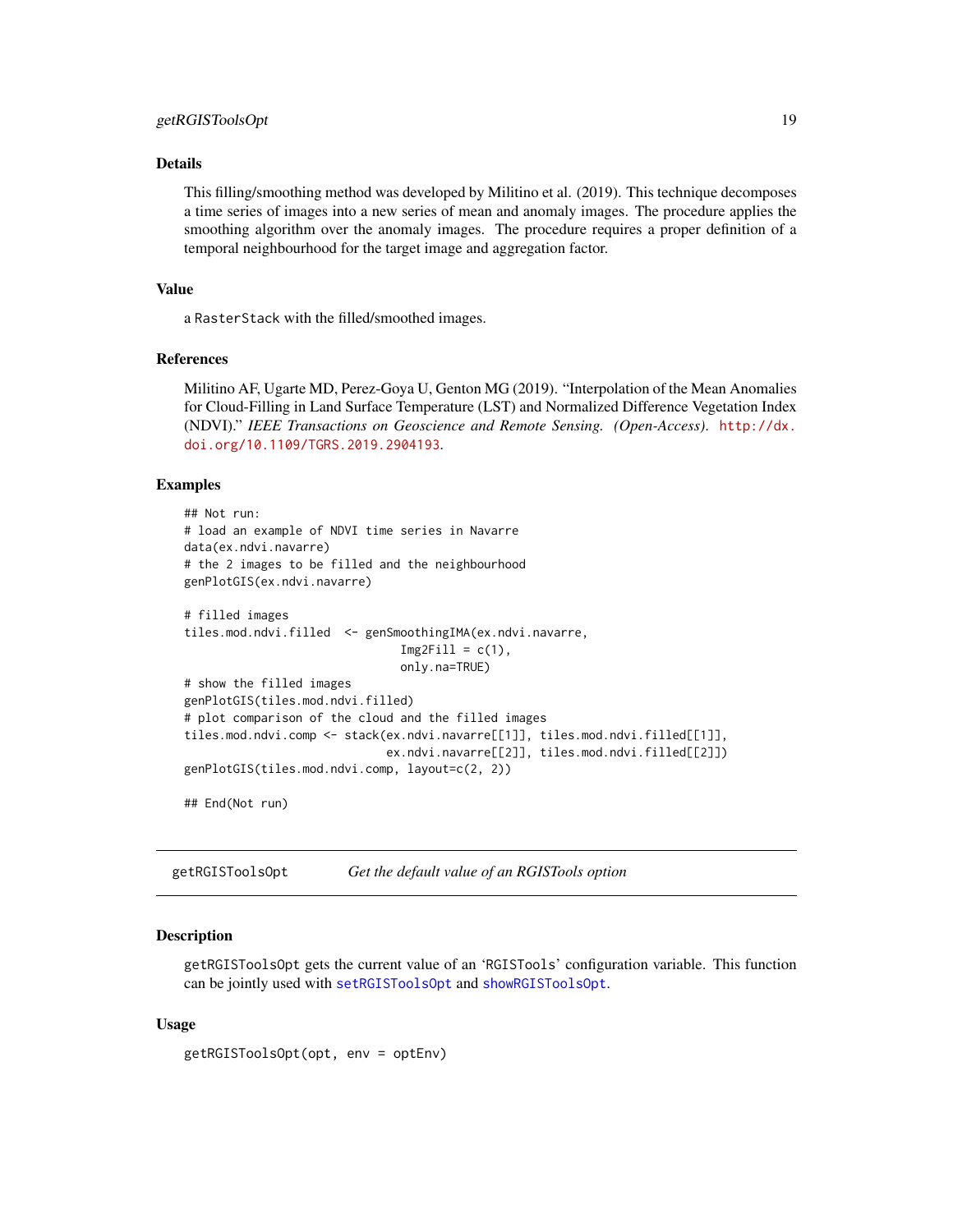# <span id="page-19-0"></span>Arguments

| opt | a character with the name of the option.                |
|-----|---------------------------------------------------------|
| env | the environment where the 'RGISTools' option are saved. |

## Value

an option of 'RGISTools' configuration variable.

## Examples

```
# list avaliable options names
showRGISToolsOpt()
# list the Sentinel-2 bands
getRGISToolsOpt("SEN2BANDS")
# list the Landsat-8 bands
getRGISToolsOpt("LS8BANDS")
# list the MODIS09 bands
getRGISToolsOpt("MOD09BANDS")
```
<span id="page-19-1"></span>ls7FolderToVar *Compute a remote sensing index from a time series of Landsat-7 images*

# Description

[ls7FolderToVar](#page-19-1) computes a remote sensing index from the spectral bands of a time series of Landsat-7 images. The images are specified by the path to the folder that stores the imagery (resulting from the [lsMosaic](#page-44-1) function). The function returns a RasterStack with the time series of images of the remote sensing index.

# Usage

```
ls7FolderToVar(
  src,
  fun,
  AppRoot,
  getStack = FALSE,
  overwrite = FALSE,
  verbose = FALSE,
  ...
)
```
# Arguments

| src     | the path to the folder with the Landsat-7 multispectral imagery. |
|---------|------------------------------------------------------------------|
| fun     | a function that computes the remote sensing index.               |
| AppRoot | the directory of the outcoming time series.                      |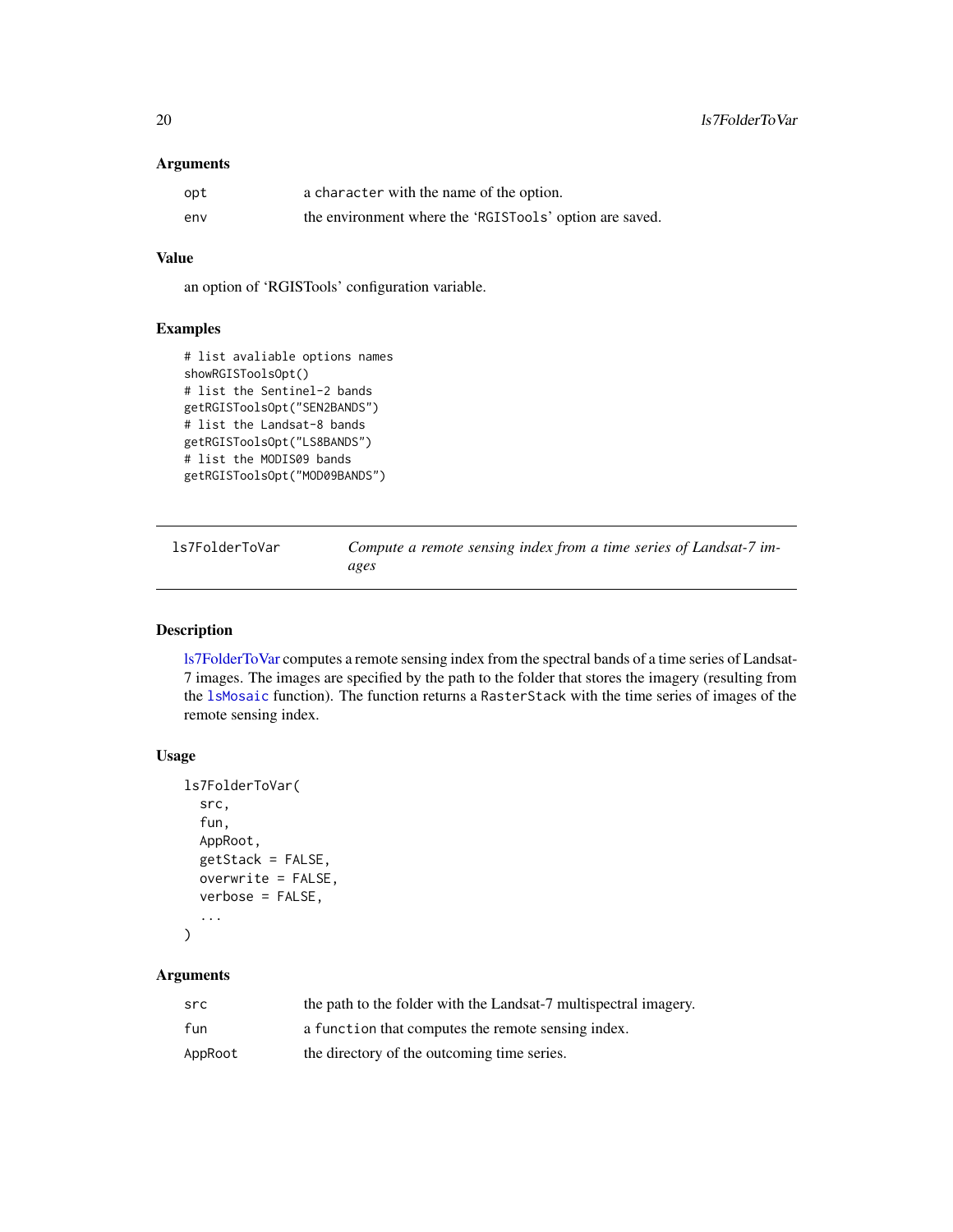| getStack                | logical argument. If TRUE, returns the time series as a Raster Stack, otherwise<br>the images are saved in the Hard Drive Device (HDD). |
|-------------------------|-----------------------------------------------------------------------------------------------------------------------------------------|
| overwrite               | logical argument. If TRUE, overwrites the existing images with the same name.                                                           |
| verbose                 | logical argument. If TRUE, the function prints the running steps and warnings.                                                          |
| $\cdot$ $\cdot$ $\cdot$ | arguments for nested functions.                                                                                                         |
|                         | • dates a vector with the capturing dates being considered for mosaicking.                                                              |

If not supplied, all dates are mosaicked.

Details

The function requires the definition of the src and fun arguments. The src is usually the path resulting from [lsMosaic](#page-44-1). The fun argument can be any function from this package beginning with "var" ([varNDVI](#page-87-1), [varEVI](#page-82-1), etc.). Custom functions can also be implemented. Caution! It is mandatory to use level-2 products to get accurate derived variables.

#### Value

this function does not return anything, unless getStack = TRUE which then returns a RasterStack with the time series of with the index.

# Examples

```
## Not run:
# load a spatial polygon object of Navarre
data(ex.navarre)
# main output directory
wdir <- file.path(tempdir(),"Path_for_downloading_folder")
print(wdir)
# download Landsat-7 images
lsDownSearch(satellite = "ls7",
            username = "username",
             password = "password",
             startDate = as.Date("01-01-2018", "%d-%m-%Y"),
             endDate = as.Date("20-01-2018", "%d-%m-%Y"),
             extent = ex.navarre,
             untar = TRUE,AppRoot = wdir)# folder with the Landsat-7 untared images
wdir.ls7 <-file.path(wdir,"Landsat7")
wdir.ls7.untar <- file.path(wdir.ls7, "untar")
# mosaic the Landsat-7 images
lsMosaic(wdir.ls7.untar,
         AppRoot = wdir.ls7,
         out.name = "Navarre",
         extent = ex.navarre,
         gutils = TRUE)
# folder with the mosaicked images
wdir.ls7.navarre <- file.path(wdir.ls7, "Navarre")
# generate NDVI images of Navarre
wdir.ls7.var <- file.path(wdir.ls7, "Navarre_Variables")
```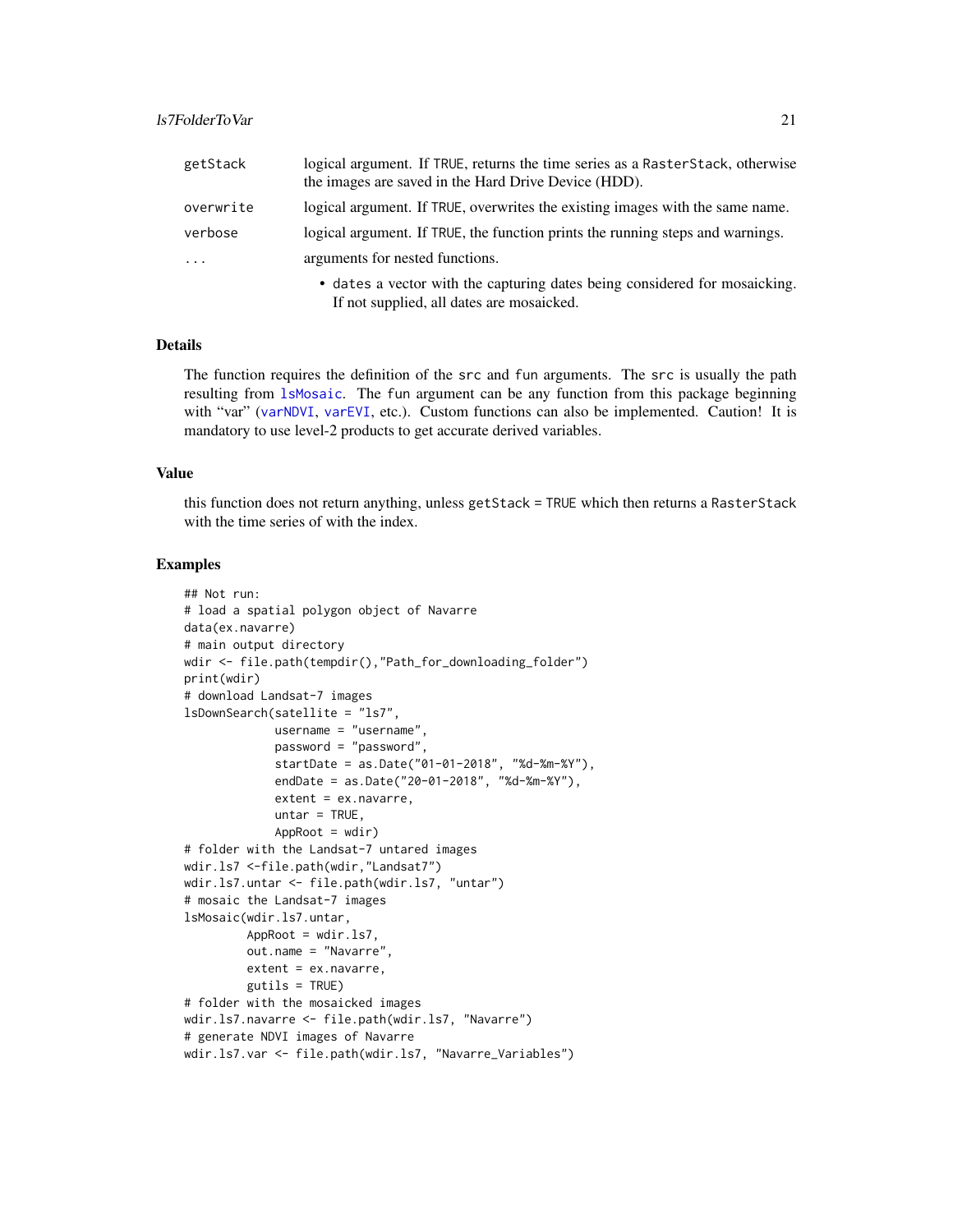```
dir.create(wdir.ls7.var)
ls7FolderToVar(wdir.ls7.navarre,
               fun = varNDVI,
               AppRoot = wdir.ls7.var,
               overwrite = TRUE)
files.ls7.ndvi <- list.files(file.path(wdir.ls7.var,"NDVI"),
                             pattern = "\wedge\ldotstif$",
                              full.names = TRUE,
                              recursive = TRUE)
img.ls7.ndvi <- raster(files.ls7.ndvi[1])
spplot(img.ls7.ndvi)
```
## End(Not run)

<span id="page-21-1"></span>ls7LoadMetadata *Load or update the Landsat-7 metadata file*

# Description

ls7LoadMetadata loads a data.frame called ".LS7MD" with the names of the Landsat-7 images and their metadata. The metadata provides auxiliary information, such as image quality, acquisition date, cloud cover, etc. You can find a description of the metadata on the [USGS's website.](https://www.usgs.gov/land-resources/nli/landsat/bulk-metadata-service)

## Usage

```
ls7LoadMetadata(
  AppRoot,
  update = FALSE,verbose = TRUE,
  omit.question = TRUE,
  ...
\mathcal{L}
```
## Arguments

| AppRoot       | the directory where the metadata file should be located.                       |
|---------------|--------------------------------------------------------------------------------|
| update        | logical argument. If TRUE, updates the metadata file.                          |
| verbose       | logical argument. If TRUE, the function prints the running steps and warnings. |
| omit.question | logical argument. If TRUE, the question about loading the metadata is omitted. |
| $\cdots$      | arguments for nested functions.                                                |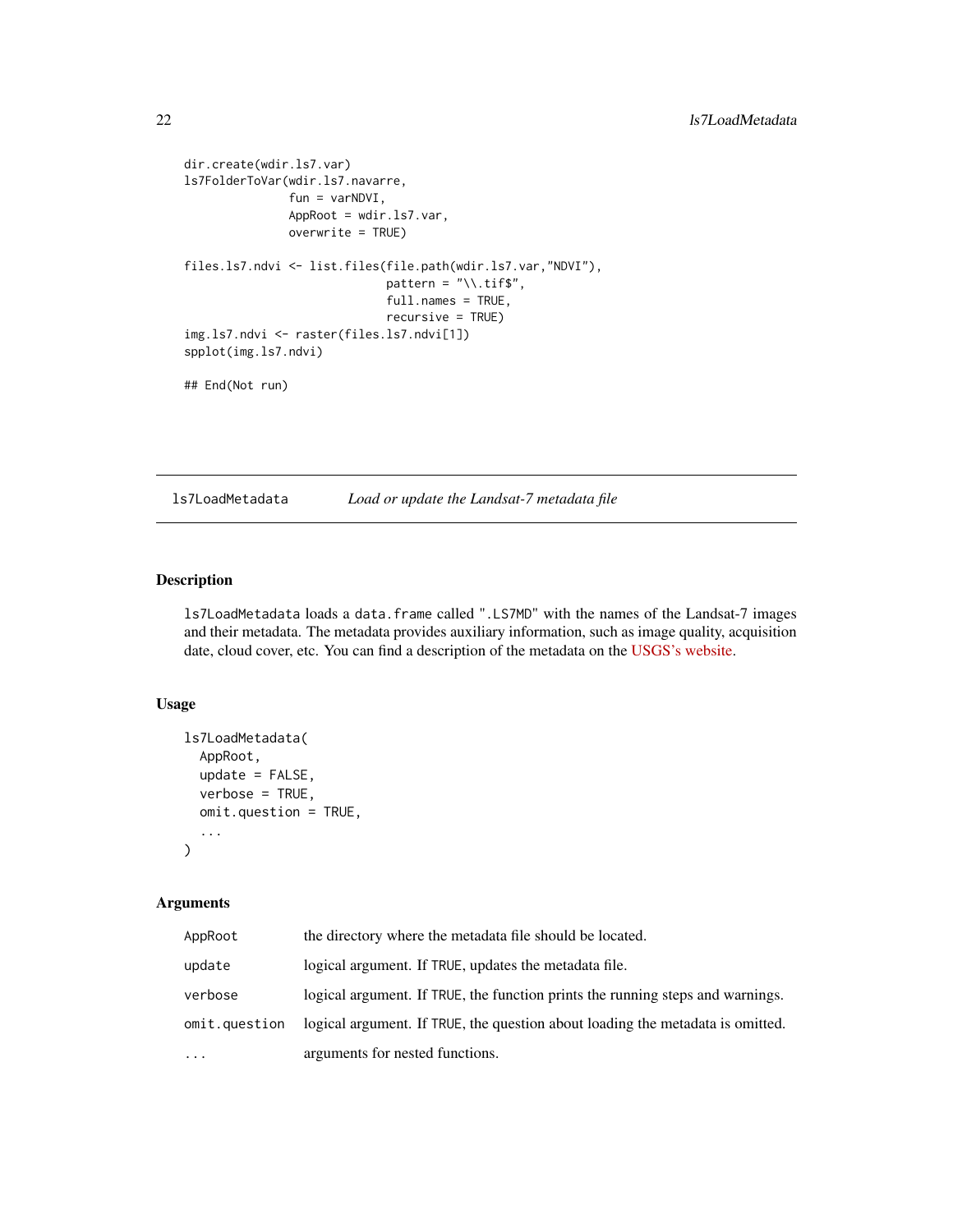## <span id="page-22-0"></span>ls7Search 23

# Details

All captures done by Landsat-7 are catalogued and documented in a unique csv file. The size of the file could be larger than 360MB. The function downloads and imports the metadata into 'R', which may take several minutes (roughly 15 minutes in a Intel Core i7-4790, 16Gb of RAM and Hard Drive Device). The function creates an RData file with the csv metadata. Thus, every time ls7LoadMetadata is called, this function loads the existing RData from the AppRoot directory, which aims to reduce the loading time of the metadata in the future.

## Value

this function does not return anything, but loads the ".LS7MD" data.frame on the environment of the 'RGISTools' package.

## Examples

```
## Not run:
```

```
# creates a MetaData folder and downloads the csv in the "Path_for_downloading_folder" directory
ls7LoadMetadata(AppRoot = file.path(tempdir(),"Path_for_downloading_folder"))
```

```
# update the metadata file
ls7LoadMetadata(AppRoot = file.path(tempdir(),"Path_for_downloading_folder"), update = TRUE)
```

```
# get metadata data frame
LS7MD <- getRGISToolsOpt("LS7METADATA")
head(LS7MD)
```
## End(Not run)

<span id="page-22-1"></span>

ls7Search *Search Landsat-7 images*

## Description

ls7Search searches Landsat-7 images in the Landsat repository concerning a particular location and date interval. The function returns a data.frame with the names of the images and their metadata.

## Usage

```
ls7Search(AppRoot, verbose = FALSE, precise = FALSE, ...)
```
# Arguments

| AppRoot   | directory of the metadata file.                                                |
|-----------|--------------------------------------------------------------------------------|
| verbose   | logical argument. If TRUE, the function prints the running steps and warnings. |
| precise   | logical argument. If TRUE, conducts a thorough search, tile by tile (slower).  |
| $\ddotsc$ | arguments for nested functions:                                                |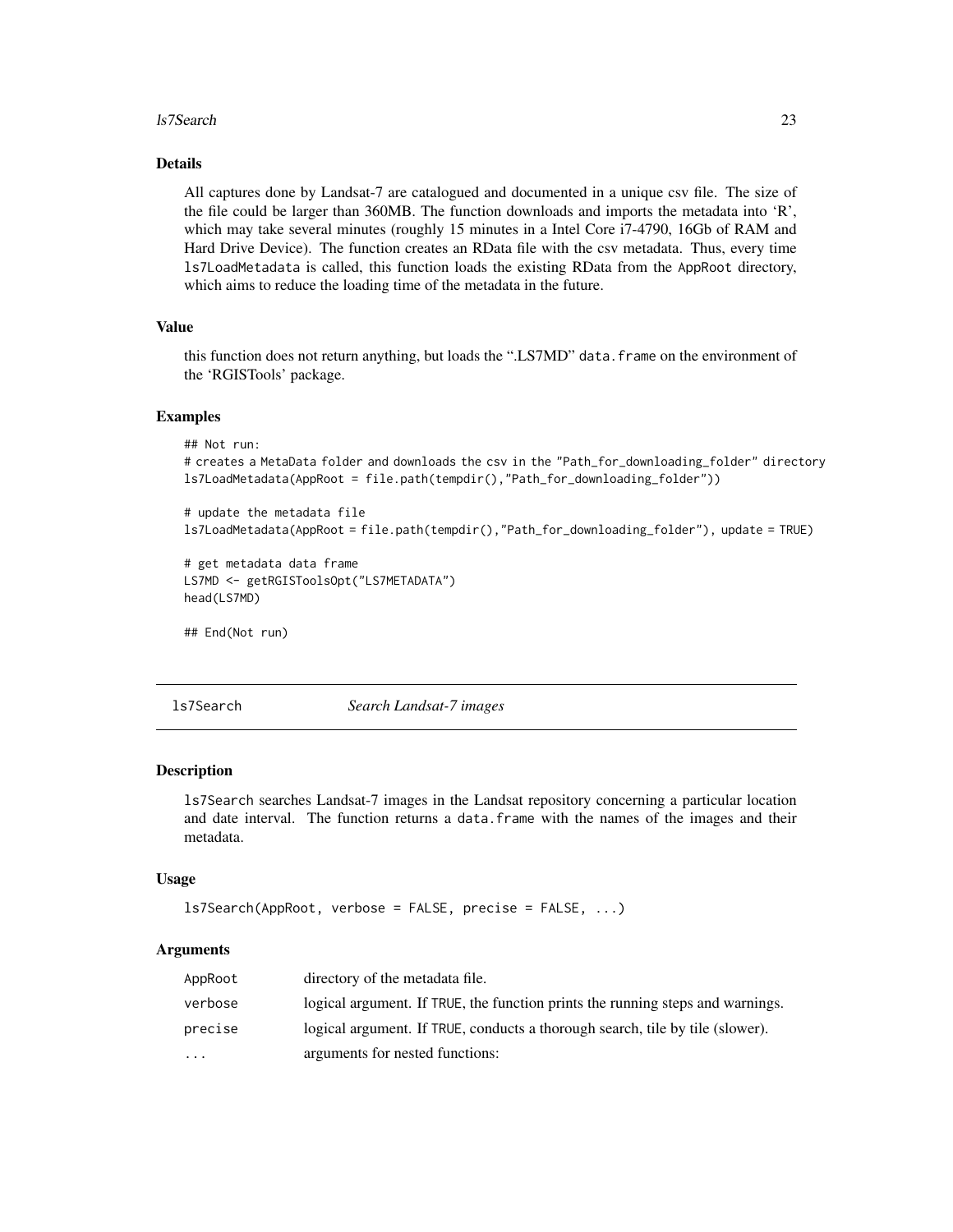- dates a vector with the capturing dates being searched. This argument is mandatory if startDate and endDate are not defined.
- startDate a Date class object with the starting date of the study period. This argument is mandatory if dates is not defined.
- endDate a Date class object with the ending date of the study period. This argument is mandatory if dates is not defined.
- region a Spatial\*, projected raster\*, or sf class object defining the area of interest. This argument is mandatory if pathrow, extent, or lonlat are not defined.
- pathrow a list of vectors with the path and row numbers of the tiles concerning the region of interest. This argument is mandatory if region, extent or lonlat are not provided. Ex. list(c(200,31),c(200,30)).
- lonlat a vector with the longitude/latitude coordinates of the point of interest. Ex.  $c(-1.64323, 42.81687)$ . This argument is mandatory if region, pathrow, or lonlat are not defined.
- extent an extent, Raster\*, or Spatial\* object representing the region of interest with longitude/latitude coordinates. This argument is mandatory if region, pathrow or lonlat are not defined.
- column names in the .LS7MD data. frame and their values.

#### Details

ls7Search searches images in the metadata file. If the metadata was downloaded before to the current directory, ls7Search will use this metadata by default. In case the metadata was not downloaded before, ls7Search will make that call for you. The function creates the following subfolders "Landsat-8/metadata", where the metadata file is located.

Landsat images are organized by tiles, which have a unique path and row numbers according to the [Worldide Reference System.](https://landsat.gsfc.nasa.gov/the-worldwide-reference-system/) The fastest way to search an image in the metadata file is by path and row (pathrow). This method requires to know in advance the path and row numbers of the tile that is relevant for your region of interest. From the user's standpoint, the simplest way to search a time series of Landsat-7 images is by region, extent, or lonlat, since they do not require any prior knowledge about the tiles.

The function can screen the results by any other attribute in the metadata. For instance, to filter the imagery with an available preview, the browseAvaliable="Y" must be added as an argument of the function (see the examples).

## Value

a data. frame with the name of the images and their metadata.

#### Examples

```
## Not run:
wdir <- file.path(tempdir(),"Path_for_downloading_folder")
# search by path and row numbers of a tile
sres <- ls7Search(startDate = as.Date("01-01-2011", "%d-%m-%Y"),
                  endDate = as.Date("31-12-2013", "%d-%m-%Y"),
                  pathrow = list(c(200,31),c(200,30)),
```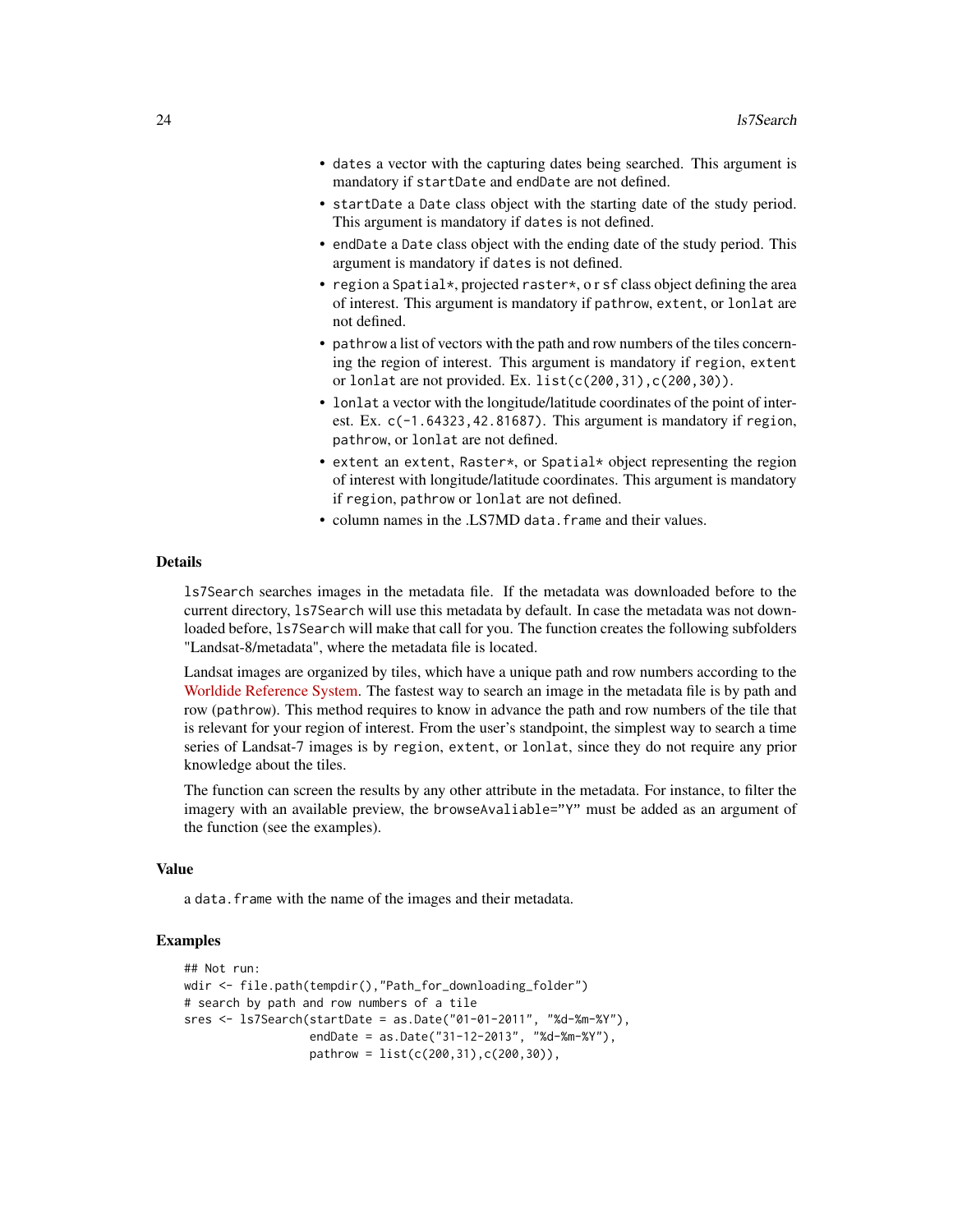```
browseAvaliable = "Y",
                  AppRoot = wdir)# search by point coordinates (long/lat coordinates)
sres <- ls7Search(startDate = as.Date("01-01-2011", "%d-%m-%Y"),
                  endDate = as.Date("31-12-2013", "%d-%m-%Y"),
                  lonlat = c(-1.64323, 42.81687),browseAvaliable = "Y",
                  AppRoot = wdir)# search by extent (long/lat coordinates)
# load a spatial polygon object of Navarre
data(ex.navarre)
sres <- ls7Search(startDate = as.Date("01-01-2011", "%d-%m-%Y"),
                  endDate = as.Date("31-12-2013", "%d-%m-%Y"),
                  extent = ex.navarre,
                  precise = TRUE,
                  browseAvaliable = "Y",
                  AppRoot = wdir)
# search by extent (fast mode)
sres <- ls7Search(startDate = as.Date("01-01-2011","%d-%m-%Y"),
                  endDate = as.Date("31-12-2013","%d-%m-%Y"),
                  extent = ex.navarre,
                  precise = FALSE,
                  browseAvaliable = "Y",
                  AppRoot = wdir)
# remove metadata to free memory space
lsRemoveMetadata()
## End(Not run)
```
<span id="page-24-1"></span>ls8FolderToVar *Compute a remote sensing index from a time series of Landsat-8 images*

# Description

ls8FolderToVar computes a remote sensing index from the spectral bands of a time series of Landsat-8 images. The images are specified by the path to the folder that stores the imagery (resulting from the [lsMosaic](#page-44-1) function). The function returns a RasterStack with a time series of images of the remote sensing index.

#### Usage

```
ls8FolderToVar(
  src,
  fun,
  AppRoot,
```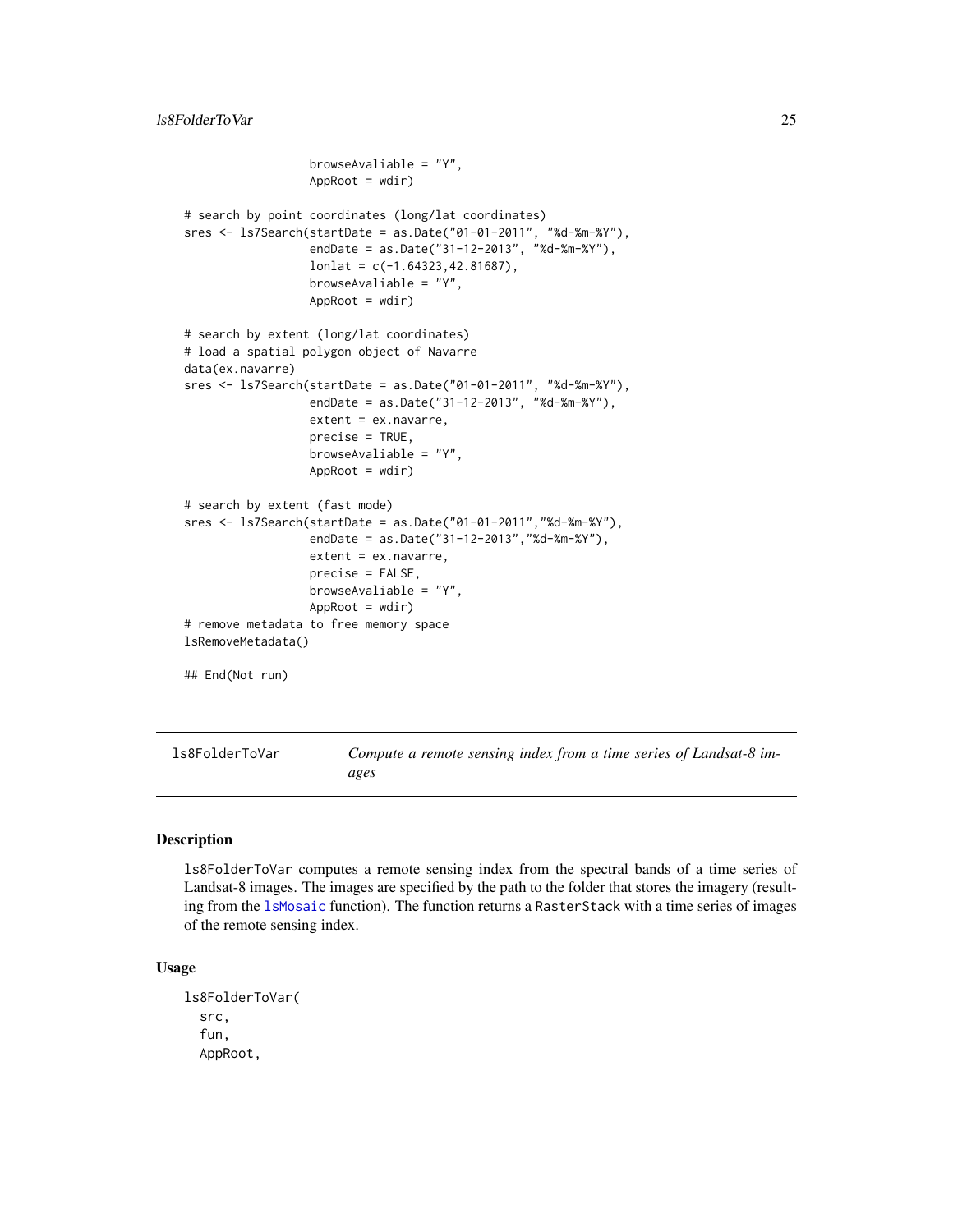```
getStack = FALSE,
  overwrite = FALSE,
  verbose = FALSE,
  ...
\lambda
```
# Arguments

| src       | path to the folder with the Landsat-8 multispectral image.                                                                                       |
|-----------|--------------------------------------------------------------------------------------------------------------------------------------------------|
| fun       | a function that computes the remote sensing index.                                                                                               |
| AppRoot   | the directory of the outcoming time series.                                                                                                      |
| getStack  | logical argument. If TRUE, returns the time series of images as a RasterStack,<br>otherwise the images are saved in the Hard Drive Device (HDD). |
| overwrite | logical argument. If TRUE, overwrites the existing images with the same name.                                                                    |
| verbose   | logical argument. If TRUE, the function prints the running steps and warnings.                                                                   |
| .         | arguments for nested functions.                                                                                                                  |
|           | • dates a vector with the capturing dates being considered for mosaicking.<br>If not supplied, all dates are mosaicked.                          |

## Details

The function requires the definition of the src and fun arguments. The src is usually the path resulting from [lsMosaic](#page-44-1).The fun argument can be any function from this package beginning with "var" ([varNDVI](#page-87-1), [varEVI](#page-82-1), etc.). Custom functions can also be implemented. If fun = varRGB, then the argument getStack must be equal to FALSE and the red-green-blue (RGB) images must be imported afterwards. Caution! It is mandatory to use level-2 products to get accurate derived variables.

# Value

this function does not return anything, unless getStack = TRUE which then returns a RasterStack with the time series of with the index.

# Examples

```
## Not run:
# load a spatial polygon object of Navarre
data(ex.navarre)
# main output directory
wdir <- file.path(tempdir(),"Path_for_downloading_folder")
print(wdir)
# download Landsat-8 images
lsDownSearch(satellite = "ls8",
             username = "username",
             password = "password",
             startDate = as.Date("01-01-2018","%d-%m-%Y"),
             endDate = as.Date("18-01-2018","%d-%m-%Y"),
             pathrow = list(c(200, 31), c(200, 30)),
```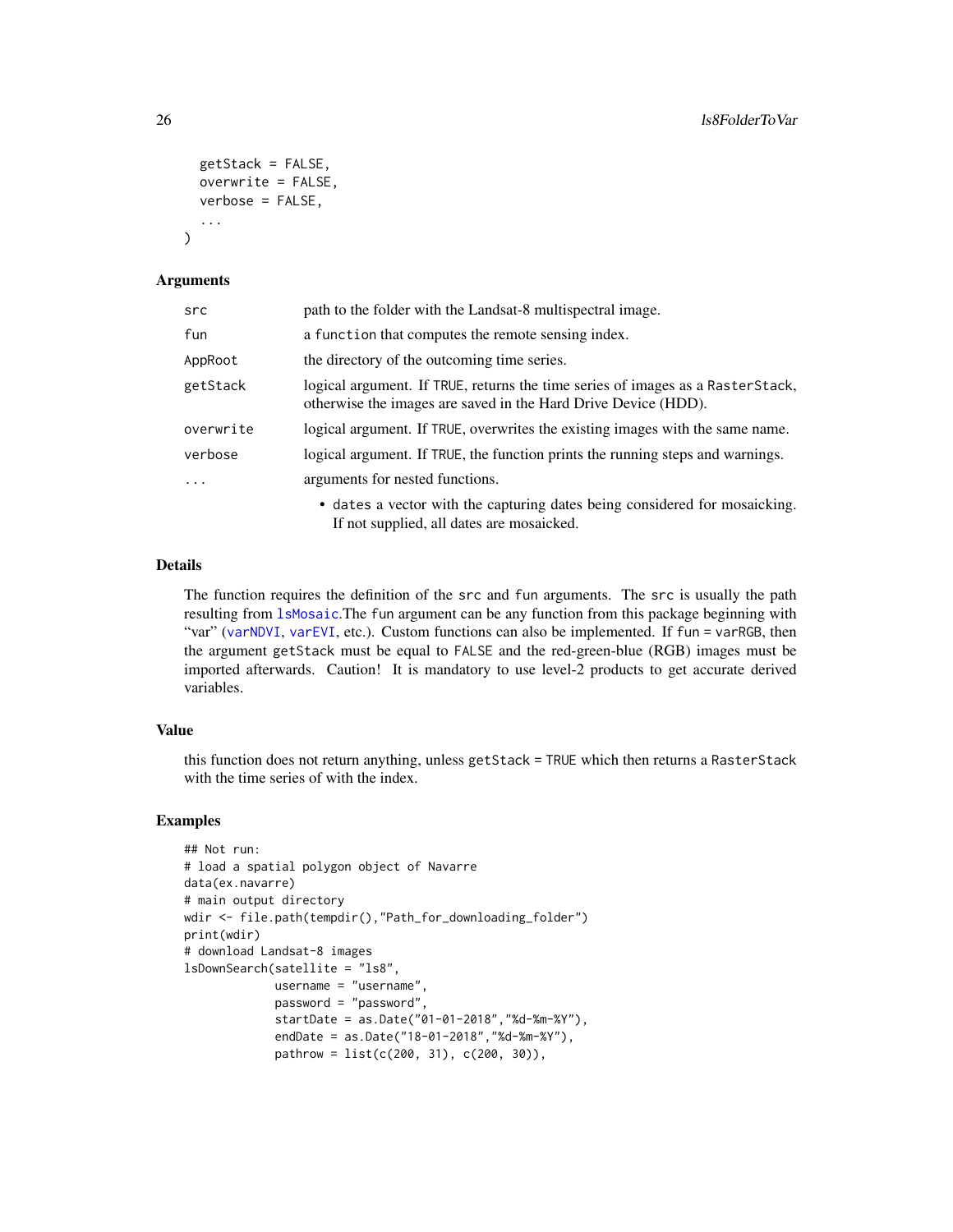```
untar = TRUE,
             AppRoot = wdir)# folder with the Landsat-8 untared images
src.ls8 <-file.path(wdir,"Landsat8")
src.ls8.untar <- file.path(src.ls8, "untar")
# mosaic the Landsat-8 images
lsMosaic(src = src.ls8.untar,
        AppRoot = src.ls8,
        out.name = "Navarre",
        extent = ex.navarre,
         gutils = TRUE)
# path to the folder with mosaicked images
src.ls8.navarre <- file.path(src.ls8, "Navarre")
# generate NDVI images of Navarre
src.ls8.var <- file.path(src.ls8, "Navarre_Variables")
dir.create(src.ls8.var)
ls8FolderToVar(src.ls8.navarre,
               fun = varNDVI,
               AppRoot = src.ls8.var,
               overwrite = TRUE)
files.ls8.ndvi <- list.files(file.path(src.ls8.var,"NDVI"),
                             pattern = "\wedge \text{diff$",}full.names = TRUE,
                             recursive = TRUE)
img.ls8.ndvi <- raster(files.ls8.ndvi[1])
spplot(img.ls8.ndvi)
## End(Not run)
```
<span id="page-26-1"></span>ls8LoadMetadata *Load or update the Landsat-8 metadata file*

#### Description

ls8LoadMetadata loads a data.frame called ".LS8MD" with the names of the Landsat-8 images and their metadata. The metadata provides auxiliary information, such as image quality, acquisition date, cloud cover, etc. You can find a description of the metadata on the [USGS's website.](https://www.usgs.gov/land-resources/nli/landsat/bulk-metadata-service)

#### Usage

```
ls8LoadMetadata(
  AppRoot,
  update = FALSE,
  verbose = TRUE,
 omit.question = FALSE,
  ...
)
```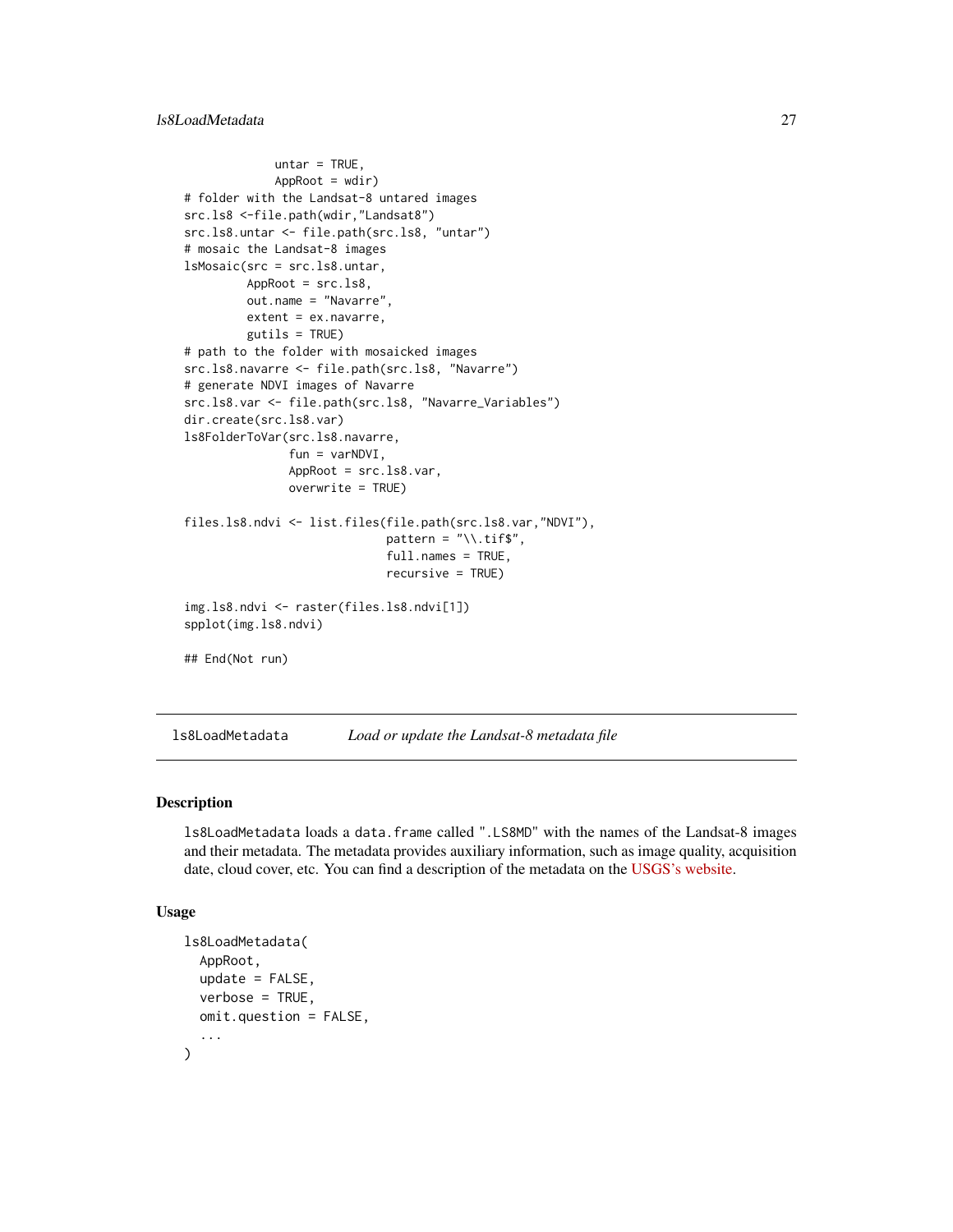## <span id="page-27-0"></span>Arguments

| AppRoot       | the directory where the metadata file should be located.                       |
|---------------|--------------------------------------------------------------------------------|
| update        | logical argument. If TRUE, updates the metadata file.                          |
| verbose       | logical argument. If TRUE, the function prints the running steps and warnings. |
| omit.question | logical argument. If TRUE, the question about loading the metadata is omitted. |
| $\cdots$      | arguments for nested functions.                                                |

# Details

All captures done by Landsat-8 are catalogued and documented in a unique csv file. The size of the file could be larger than 210MB. The function downloads and imports the metadata into 'R', which may take several minutes (roughly 7 minutes in a Intel Core i7-4790, 16Gb of RAM and Hard Drive Device). The function creates an RData file with the csv metadata. Thus, every time ls8LoadMetadata is called, this function loads the existing RData from the AppRoot directory, which aims to reduce the loading time of the metadata in the future.

## Value

this function does not return anything, but loads the ".LS8MD" data.frame on the 'RGISTools' package.

# Examples

## Not run:

# creates a MetaData folder and downloads the csv in the "Path\_for\_downloading\_folder" directory ls8LoadMetadata(AppRoot = file.path(tempdir(),"Path\_for\_downloading\_folder"))

```
# update the metadata file
ls8LoadMetadata(AppRoot = file.path(tempdir(),"Path_for_downloading_folder"), update = TRUE)
```

```
# get metadata data frame
LS8MD <- getRGISToolsOpt("LS8METADATA")
head(LS8MD)
```
## End(Not run)

<span id="page-27-1"></span>ls8Search *Search Landsat-8 images*

## **Description**

ls8Search searches Landsat-8 images in the Landsat repository concerning a particular location and date interval. The function returns a data.frame with the names of the images and their metadata.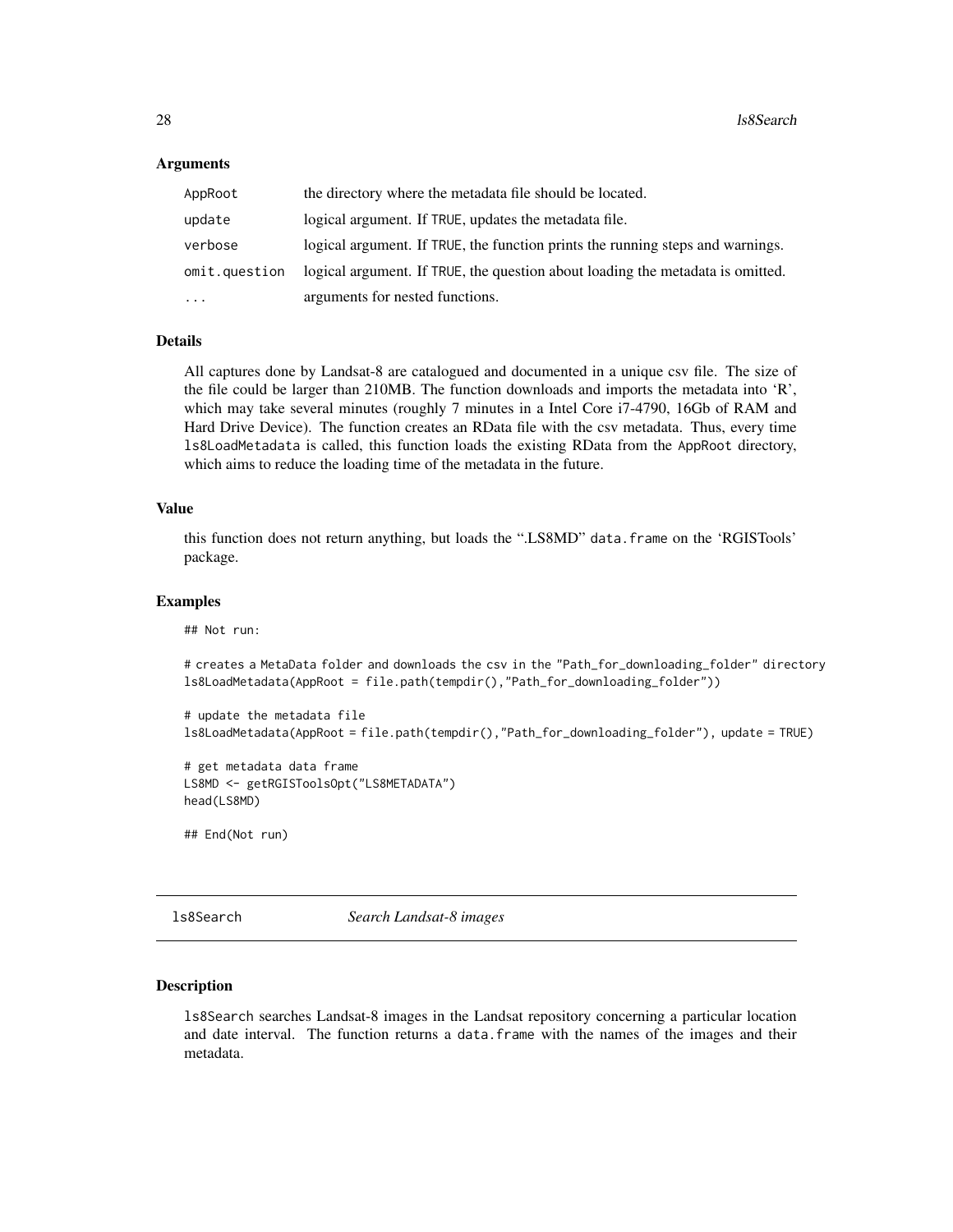#### ls8Search 29

## Usage

ls8Search(AppRoot, verbose = FALSE, precise = FALSE, ...)

## Arguments

| AppRoot        | directory of the metadata file.                                                                                                                                                                                          |
|----------------|--------------------------------------------------------------------------------------------------------------------------------------------------------------------------------------------------------------------------|
| verbose        | logical argument. If TRUE, the function prints the running steps and warnings.                                                                                                                                           |
| precise        | logical argument. If TRUE, conducts a thorough search, tile by tile (slower).                                                                                                                                            |
| $\cdots$       | arguments for nested functions:                                                                                                                                                                                          |
|                | • dates a vector with the capturing dates being searched. This argument is<br>mandatory if startDate and endDate are not defined.                                                                                        |
|                | • startDate a Date class object with the starting date of the study period.<br>This argument is mandatory if dates is not defined.                                                                                       |
|                | • endDate a Date class object with the ending date of the study period. This<br>argument is mandatory if dates is not defined.                                                                                           |
|                | • region a Spatial*, projected raster*, or sf class object defining the area<br>of interest. This argument is mandatory if pathrow, extent, or lonlat are<br>not defined.                                                |
|                | • pathrow a list of vectors with the path and row numbers of the tiles<br>concerning the region of interest. This argument is mandatory if region,<br>extent, or lonlat are not provided. Ex. list(c(200,31),c(200,30)). |
|                | • lonlat a vector with the longitude/latitude coordinates of the point of in-<br>terest. Ex. c(-1.64323, 42.81687).                                                                                                      |
|                | • extent an extent, Raster*, or Spatial* object representing the region<br>of interest with longitude/latitude coordinates. This argument is mandatory<br>if region, pathrow, or lonlat are not defined.                 |
|                | • column names in the .LS8MD data. frame and their values.                                                                                                                                                               |
| <b>Details</b> |                                                                                                                                                                                                                          |
|                | 1s8Search searches images in the metadata file. If the metadata was downloaded before to the<br>current directory 1s8Search will use this metadata by default. In case the metadata was not down-                        |

current directory, ls8Search will use this metadata by default. In case the metadata was not downloaded yet, ls8Search will make that call for you. The function creates the following subfolders "Landsat-8/metadata", where the metadata file is located.

Landsat images are organized by tiles, which have a unique path and row numbers according to the [Worldide Reference System.](https://landsat.gsfc.nasa.gov/the-worldwide-reference-system/) The fastest way to search an image in the metadata file is by path and row (pathrow). This method requires to know in advance the path and row number of the tile that is relevant for your region of interest. From the user's standpoint, the simplest way to search a time series of Landsat-7 images is by region, extent, or lonlat since they do not require any prior knowledge about tiles.

The function can screen the results by any other attribute in the metadata. For instance, to filter the imagery with an available preview, the browseAvaliable="Y" must be added as an argument of the function (see the examples).

## Value

a data. frame with the name of the images and their metadata.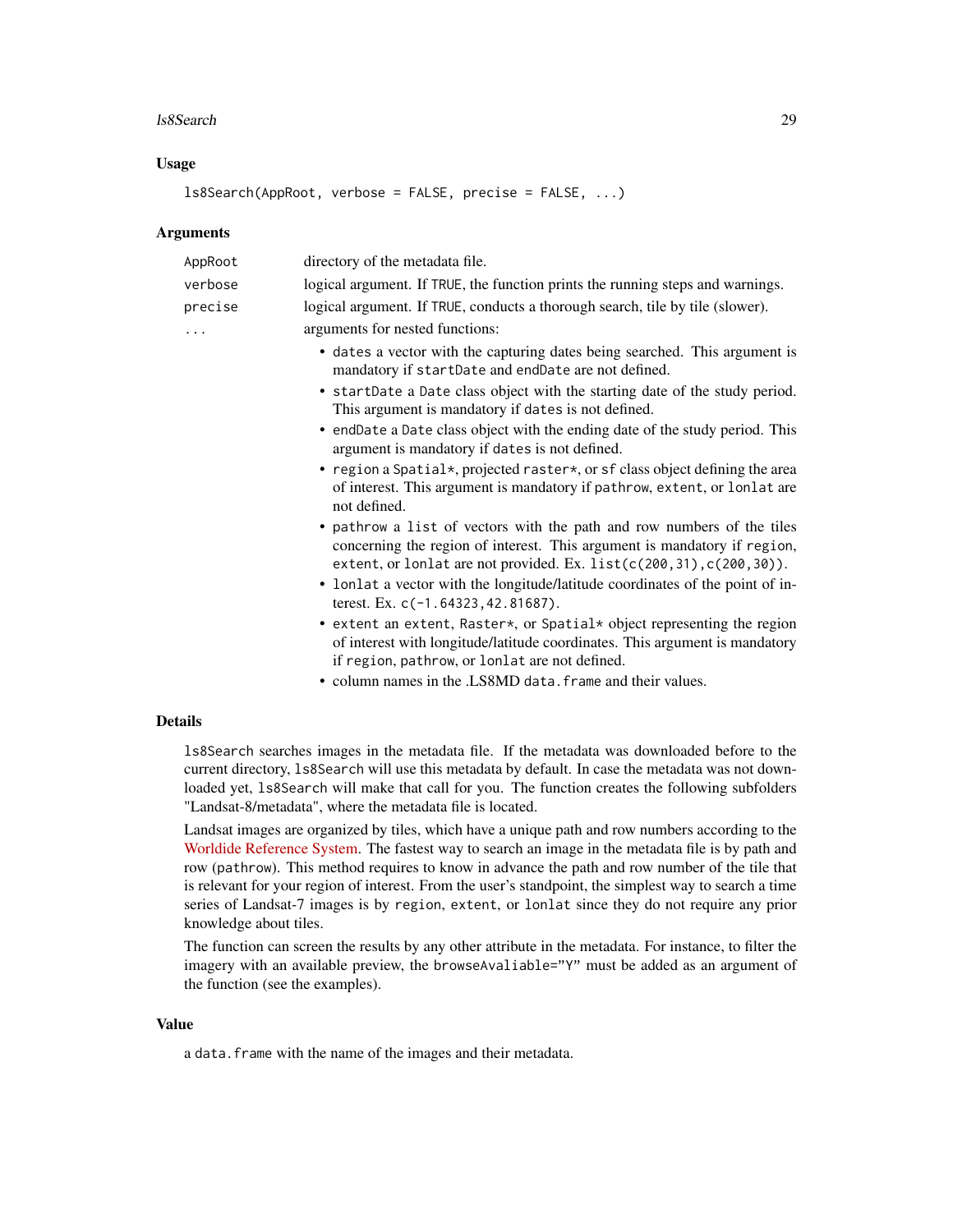## Examples

```
## Not run:
# search by path and row numbers of a tile
wdir <- file.path(tempdir(),"Path_for_downloading_folder")
sres <- ls8Search(startDate = as.Date("01-01-2011", "%d-%m-%Y"),
                  endDate = as.Date("31-12-2013", "%d-%m-%Y"),
                  pathrow = list(c(200, 31), c(200, 30)),
                  browseAvaliable = "Y",
                  AppRoot = wdir)# search by extent (long/lat coordinates)
# load a spatial polygon object of Navarre
data(ex.navarre)
sres <- ls8Search(startDate = as.Date("01-01-2011", "%d-%m-%Y"),
                  endDate = as.Date("31-12-2013", "%d-%m-%Y"),
                  extent = ex.navarre,
                  precise = TRUE,
                  browseAvaliable = "Y",
                  AppRoot = wdir)# search by extent (fast mode)
sres <- ls8Search(startDate = as.Date("01-01-2011", "%d-%m-%Y"),
                  endDate = as.Date("31-12-2013", "%d-%m-%Y"),
                  extent = ex.navarre,
                  precise = FALSE,
                  browseAvaliable = "Y",
                  AppRoot = wdir)# remove metadata to free memory space
lsRemoveMetadata()
## End(Not run)
```
<span id="page-29-1"></span>lsCloudMask *Create cloud masks for Landsat images*

## Description

lsCloudMask creates a cloud mask derived from the band for quality assurance (BQA) from Landsat-7 or Landsat-8 time series. The function is applied to untarred images, such as those resulting from [lsDownload](#page-31-1) or [lsDownSearch](#page-34-1). The result is a new image band, called cloud (CLD), that is saved as separate GoeTiffs.

#### Usage

```
lsCloudMask(
  src,
  AppRoot,
  out.name,
  ls8 = TRUE,
```
<span id="page-29-0"></span>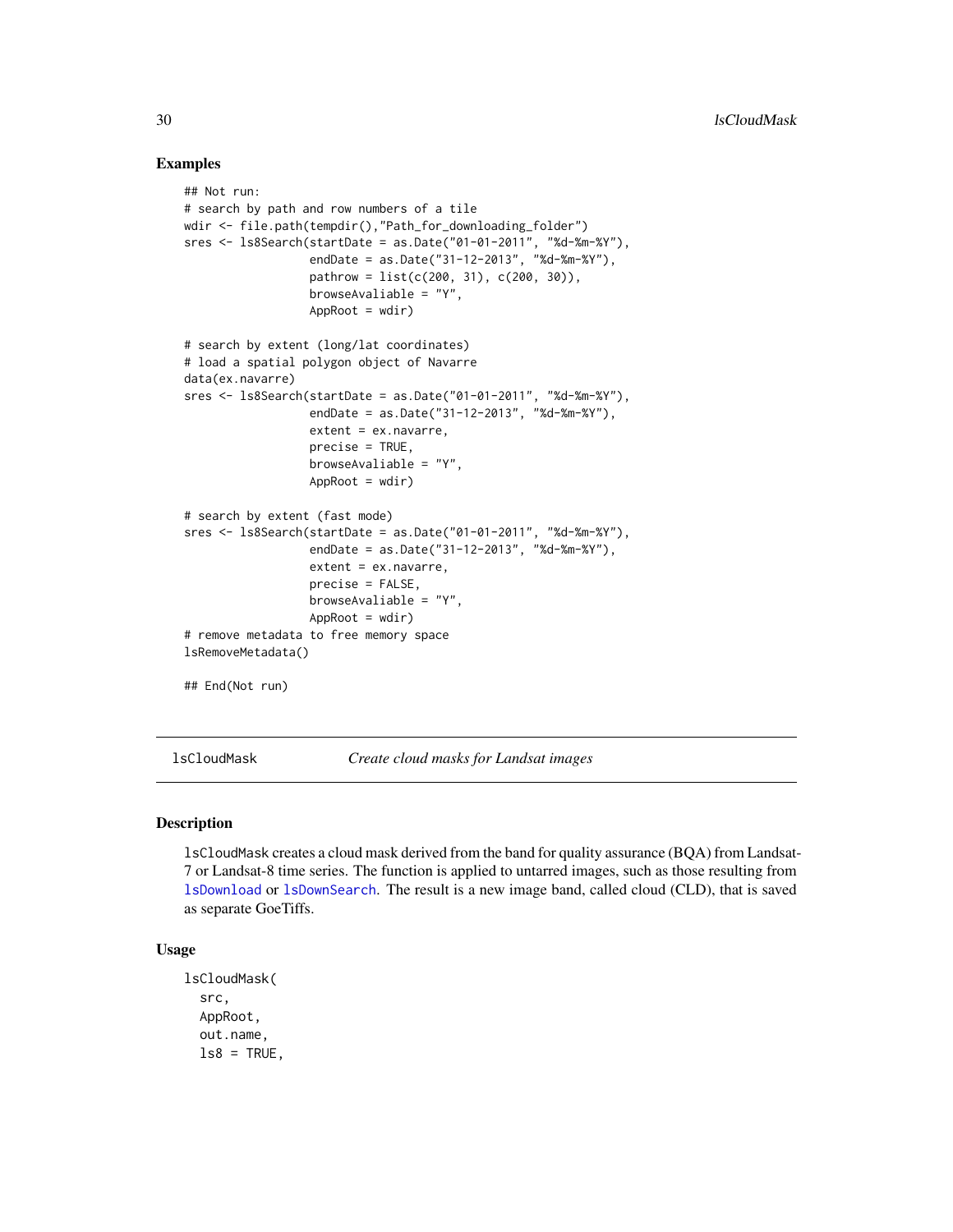## lsCloudMask 31

```
overwrite = FALSE,
verbose = FALSE,
...
```
#### Arguments

 $\lambda$ 

| src       | the path to the folder with the untarred images from Landsat-7 or Landsat-8.                                                                       |
|-----------|----------------------------------------------------------------------------------------------------------------------------------------------------|
| AppRoot   | the directory where the cloud masks are saved.                                                                                                     |
| out.name  | the name of the folder that stores the outputs. If the arguemnt is not defined the<br>folder will be named as "CloudMask".                         |
| 1s8       | logical argument. Defines the lansat satellite number. If TRUE clouds for<br>lands at 8 are computed, otherwise, lands at 4-7 clouds are computed. |
| overwrite | logical argument. If TRUE, overwrites the existing images with the same name.                                                                      |
| verbose   | logical argument. If TRUE, the function prints the running steps and warnings.                                                                     |
| $\cdot$   | arguments for nested functions.                                                                                                                    |
|           | • dates a vector with the dates being considered for creating cloud masks.<br>This argument is optional.                                           |

## Details

The valid range for the sensitivity threshold is 0-80000. By defualt, the argument is set to 28000. We recommend 6000 and 28000 for Landsat-7 and Landsat-8 respectively. The NA and 1 values of the mask represent cloudy and clear-sky pixels pixels respectively.

#### Value

this function does not return anything. It saves the cloud masks (CLD) as GTiff files in the AppRoot directory.

# Examples

```
## Not run:
# load a spatial polygon object of Navarre
data(ex.navarre)
wdir <- file.path(tempdir(),"Path_for_downloading_folder")
print(wdir)
# search and download images from Landsat-8 between
# 01-01-2018 and 20-01-2018 for the region of Navarre
lsDownSearch(satellite = "ls8",
            username = "username",
             password = "password",
             startDate = as.Date("01-01-2018", "%d-%m-%Y"),
             endDate = as.Date("20-01-2018", "%d-%m-%Y"),
             pathrow = list(c(200, 31), c(200, 30)),untar = TRUE,
             AppRoot = wdir)
```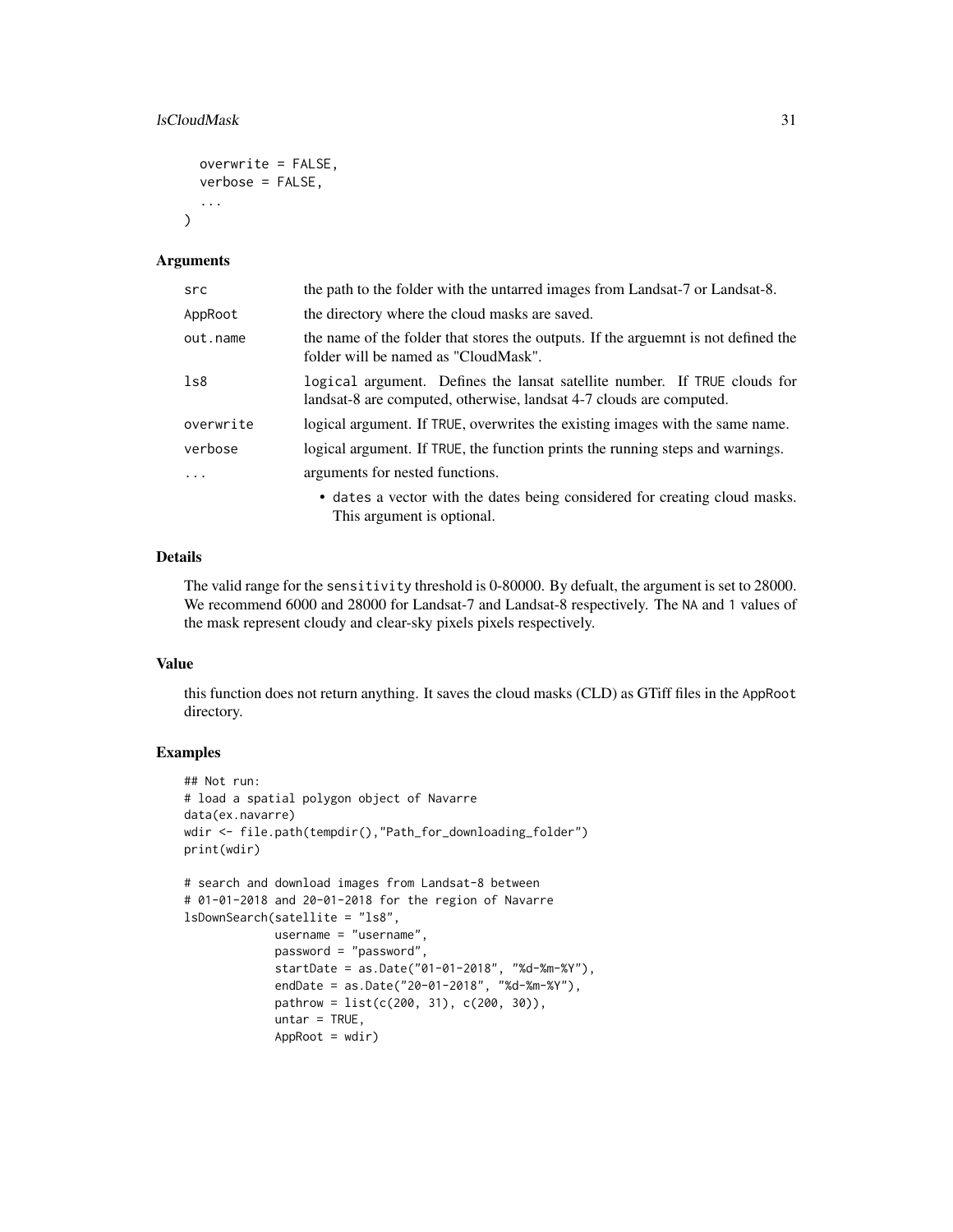```
# define the path where the GTiff images are located
wdir.ls8 <- file.path(wdir,"Landsat8")
wdir.ls8.untar <- file.path(wdir.ls8,"untar")
# mosaic and crop the imagery
lsMosaic(src = wdir.ls8.untar,
        AppRoot = wdir.ls8,
        out.name = "Navarre",
        extent = ex.navarre,
        gutils = TRUE, # using gdalUtils
        overwrite = TRUE) # overwrite
# generate the path where mosaicked images are located
wdir.ls8.navarre <- file.path(wdir.ls8, "Navarre")
# calculate the cloud mask from QC layer
lsCloudMask(src=wdir.ls8.navarre,
            overwrite=TRUE)
# load the B1 layer and calculate the CLD layer
files.ls8.navarre.path <- list.files(wdir.ls8.navarre,
                                     full.names = TRUE,
                                     recursive = TRUE,
                                     pattern = "\wedge \text{diff$''})
tiles.ls8.cld <- files.ls8.navarre.path[grepl("CLD",files.ls8.navarre.path)]
tiles.ls8.b1 <- files.ls8.navarre.path[grepl("B1.tif",files.ls8.navarre.path)]
img.ls8.cld <- lapply(tiles.ls8.cld,raster)
img.ls8.b1 <- lapply(tiles.ls8.b1,raster)
# calculate cloud free b1 layers
img.ls8.b1.cloud.free <- img.ls8.b1[[1]] * img.ls8.cld[[1]]
spplot(img.ls8.b1.cloud.free)
## End(Not run)
```
<span id="page-31-1"></span>lsDownload *Download Landsat-7 or Landsat-8 images from a search list*

# Description

lsDownload downloads the results from [ls7Search](#page-22-1) and [ls8Search](#page-27-1) functions. The images are saved as GTiff files in the AppRoot directory.

#### Usage

```
lsDownload(
  searchres,
  username = NULL,
  password = NULL,
  AppRoot,
```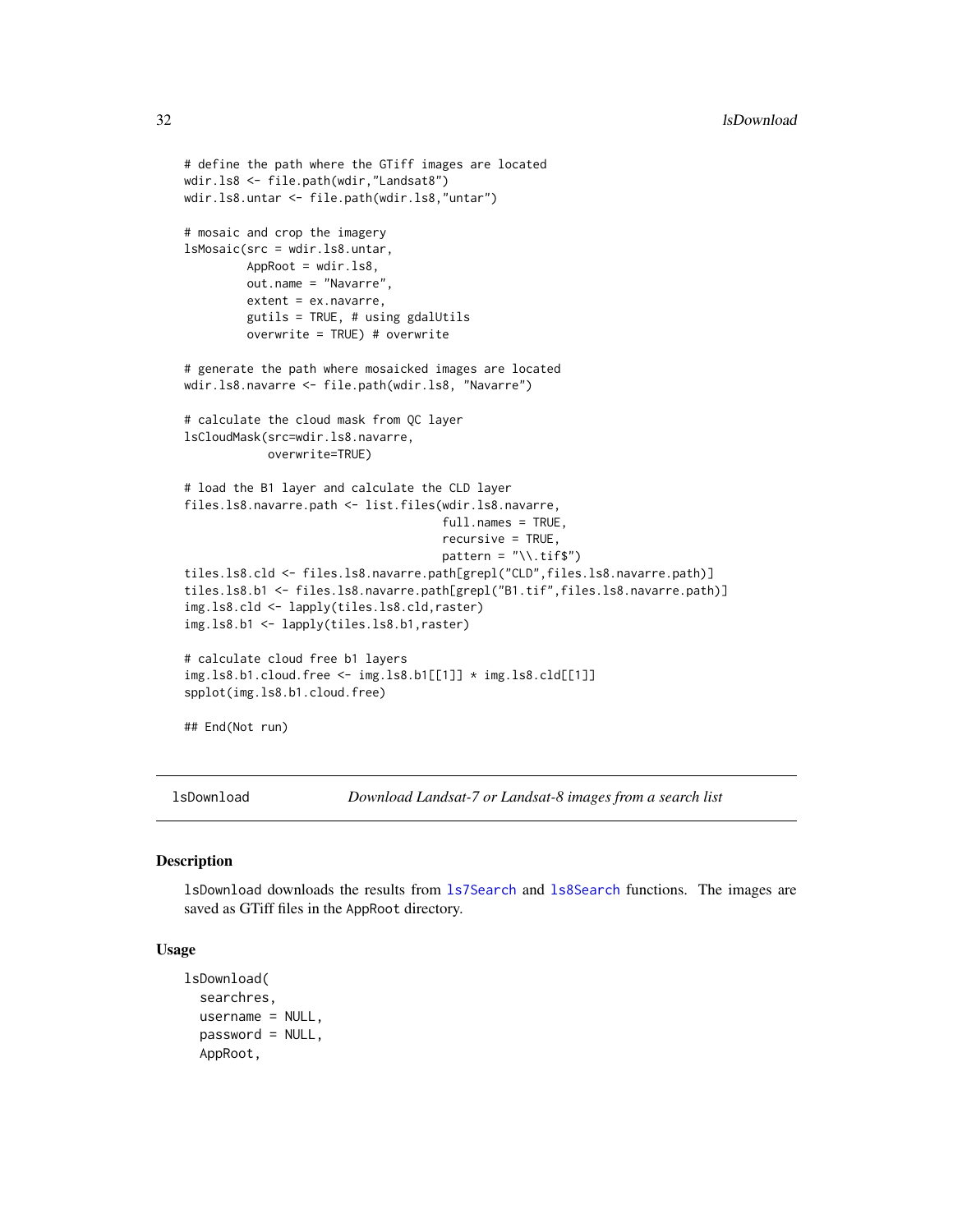## lsDownload 33

```
1v1 = 1,
product = c("sr", "source_metadata"),
verbose = FALSE,
raw.rm = FALSE,
untar = FALSE,
overwrite = FALSE,
nattempts = 5,
l2rqname,
...
```
## Arguments

)

| searchres | the results from 1s7Search or 1s8Search.                                                     |
|-----------|----------------------------------------------------------------------------------------------|
| username  | USGS's 'EarthExplorer' username.                                                             |
| password  | USGS's 'EarthExplorer' password.                                                             |
| AppRoot   | the download directory.                                                                      |
| 1v1       | a number specifying the processing level. Default value, 1.                                  |
| product   | character vector with the requested Level-2 products. By default c("sr", "source_metadata"). |
| verbose   | logical argument. If TRUE, the function prints the running steps and warnings.               |
| raw.rm    | logical argument. If TRUE, removes the raw images.                                           |
| untar     | logical argument. If TRUE, untars downloaded images.                                         |
| overwrite | logical argument. If TRUE, overwrites the existing images with the same name.                |
| nattempts | the number of attempts to download an image in case it becomes corrupted.                    |
| 12rgname  | character argument defining the name of the order for level 2 products.                      |
| $\ddotsc$ | arguments for nested functions.                                                              |
|           | • dates a vector with the capturing dates being considered for downloading.                  |
|           | $\bullet$ bEilton a vector with the bands to be extrested when untan-TDUE. If not            |

• bFilter a vector with the bands to be extracted when untar=TRUE. If not supplied, all bands are extracted.

# Details

lsDonwSearch downloads the list of URLs provided by [ls7Search](#page-22-1) or [ls8Search](#page-27-1) as a data.frame. The function requires an USGS's 'EarthExplorer' account, which can be obtained [here.](https://ers.cr.usgs.gov/register/)

The files from 'EarthExplorer' are compressed as 'tar.gz'. lsDownload decompresses the images and obtains the corresponding GTiffs. The GTiff files are saved in the AppRoot directory. To change this option, provide AppRoot = "full path". When untar = TRUE, the function decompresses the imagery. When only a subset of bands is required, band names can be provided through the bFilter argument. The band names are specified by string "band" and the band number (e.g., "band1"). Image decompression duplicates the information due to the presence of both, compressed and decompressed images. Set raw.rm = TRUE to remove former ones.

#### Value

this function does not return anything. It saves the imagery as 'tar.gz' (and GTiff files) in a folder called 'raw' ('untar') in the AppRoot directory.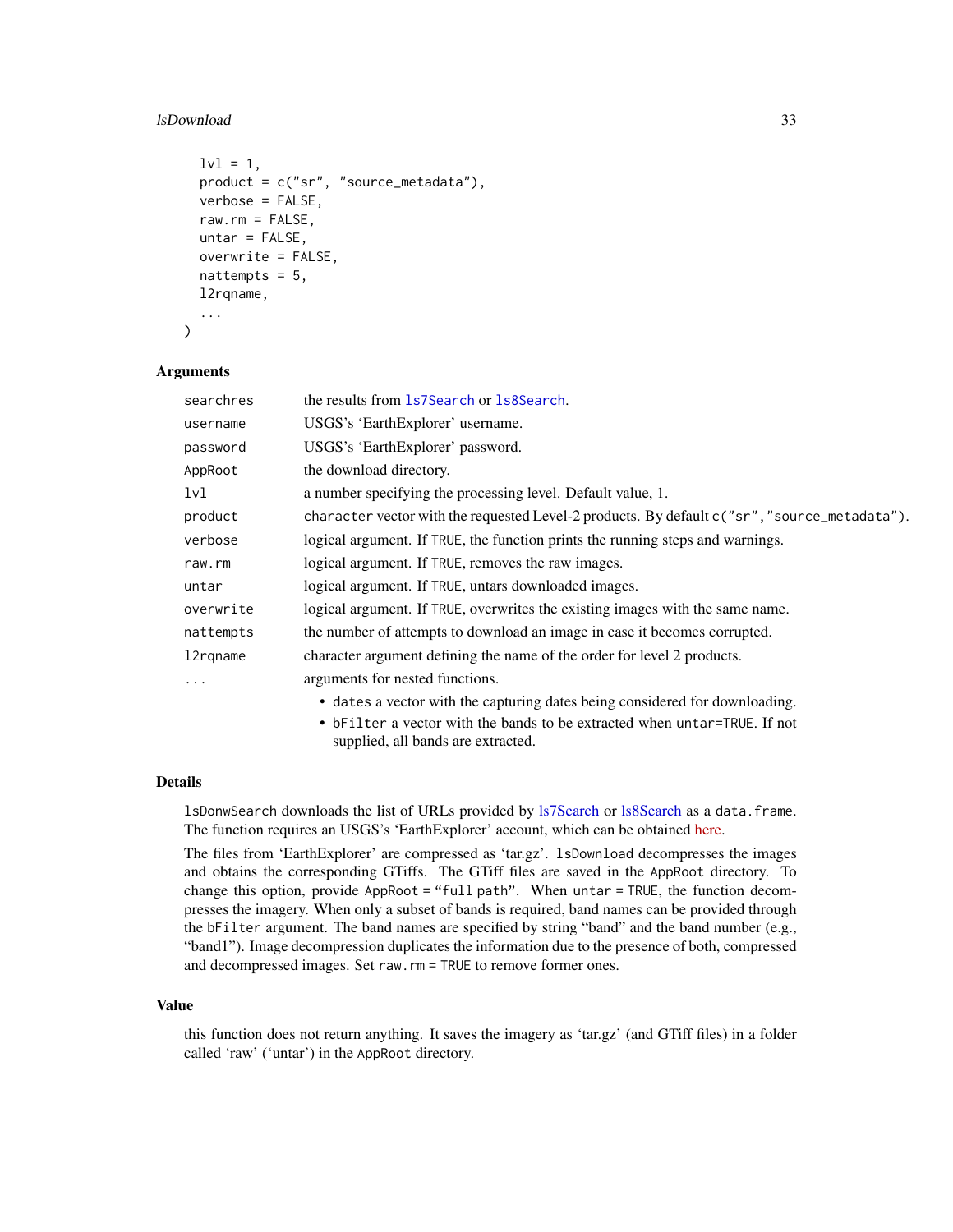## Examples

```
## Not run:
# load a spatial polygon object of Navarre
data(ex.navarre)
wdir <- file.path(tempdir(),"Path_for_downloading_folder")
print(wdir)
# search and download the images from Landsat-8 between
# 2011 and 2013 in the region of Navarre
sres <- ls8Search(startDate = as.Date("01-01-2018", "%d-%m-%Y"),
                  endDate = as.Date("20-01-2018", "%d-%m-%Y"),
                  extent = ex.navarre,
                  browseAvaliable = "Y",
                  AppRoot = wdir)# download 1 image
lsDownload(searchres = sres[1,],
          username = "username",
           password = "password",
          AppRoot = wdir,
          untar = TRUE)
# download 4 images
lsDownload(searchres = sres[1:4,],
          username = "username",
          password = "password",
          AppRoot = wdir,untar = TRUE)
# download all the images
lsDownload(searchres = sres,
          username = "username",
           password = "password",
           AppRoot = wdir,untar = TRUE)
# search and download the images from Landsat-7 between
# 2011 and 2013 in the region of Navarre
wdir <- file.path(tempdir(),"Path_for_downloading_folder")
print(wdir)
sres <- ls7Search(startDate = as.Date("01-01-2018", "%d-%m-%Y"),
                  endDate = as.Date("20-01-2018", "%d-%m-%Y"),
                  extent = ex.navarre,
                  browseAvaliable = "Y",
                  AppRoot = wdir)
# download 1 image
lsDownload(searchres = sres[1,],
          username = "username",
           password = "password",
          untar = TRUE,
          AppRoot = wdir)
# download 4 images
lsDownload(searchres = sres[1:4,],
```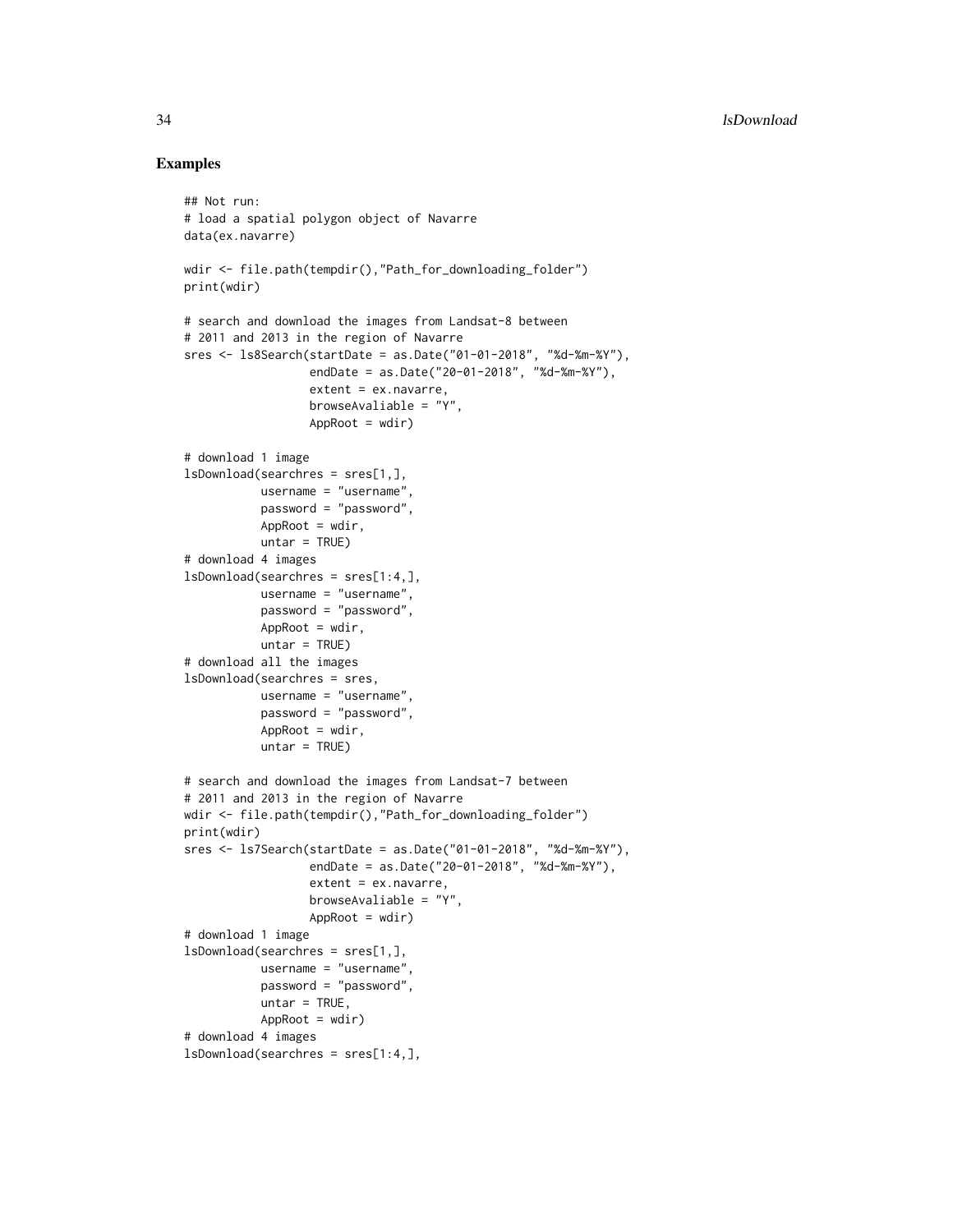```
username = "username",
           password = "password",
           untar = TRUE,
           AppRoot = wdir)# download all the images
lsDownload(searchres = sres,
           username = "username",
           password = "password",
           untar = TRUE,
           AppRoot = wdir)
# removes the metadata to free memory space
lsRemoveMetadata()
# select Landsat-7 RGB bands
wdir.ls7 <- file.path(wdir,"Landsat7")
files.ls7 <- list.files(wdir.ls7,
                        pattern = "\wedge.TIF$",
                        full.names = TRUE,
                        recursively = TRUE)[c(6,5,4)]files.ls7.rgb <- stack(files.ls7)
qrange <- c(0.001, 0.999)
img.ls7.rgb <- varRGB(files.ls7.rgb[[1]],
                      files.ls7.rgb[[2]],
                      files.ls7.rgb[[3]],
                      qrange)
plotRGB(img.ls7.rgb)
## End(Not run)
```
<span id="page-34-1"></span>lsDownSearch *Search and download Landsat-7 or Landsat-8 images*

## Description

lsDownSearch searches and downloads Landsat-7 or Landsat-8 images concerning a particular location and time interval from the ['EarthExplorer' repository.](https://earthexplorer.usgs.gov/) Images are saved as GTiff files in the AppRoot directory.

## Usage

```
lsDownSearch(
  satellite,
  username,
  password,
  AppRoot,
  1v1 = 1,
  product = c("sr", "source_metadata"),
  verbose = FALSE,
```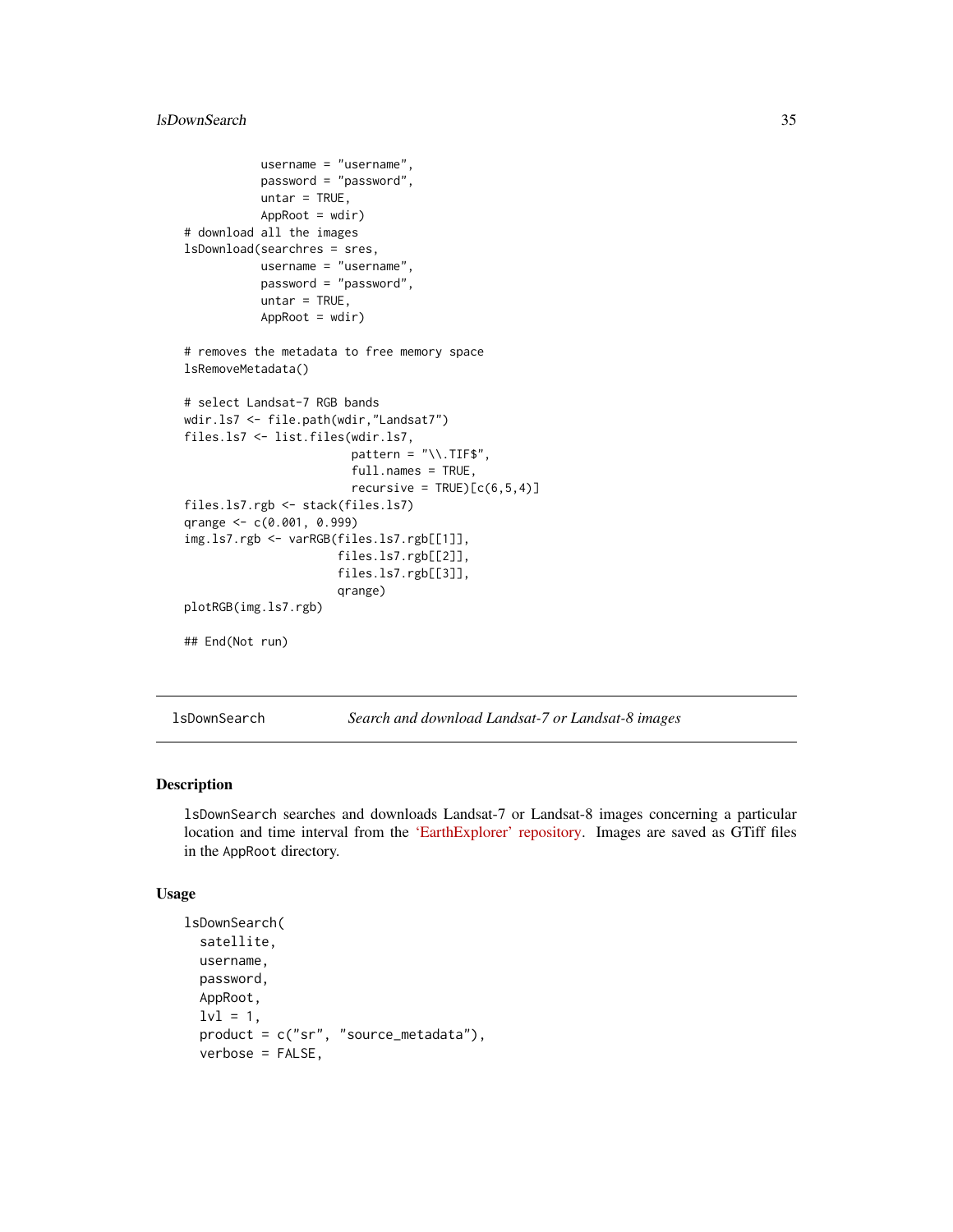```
untar = TRUE,
  raw.rm = FALSE,
  ...
\lambda
```
## Arguments

| satellite | string containing the type of satellite ("1s7" or "1s8").                                                                          |
|-----------|------------------------------------------------------------------------------------------------------------------------------------|
| username  | USGS's 'EarthExplorer' username.                                                                                                   |
| password  | USGS's 'EarthExplorer' password.                                                                                                   |
| AppRoot   | the download directory.                                                                                                            |
| 1v1       | a number specifying the processing level. Default value, 1.                                                                        |
| product   | a character vector with the requested Level-2 products. By default c("sr", "source_metadata").                                     |
| verbose   | logical argument. If TRUE, the function prints the running steps and warnings.                                                     |
| untar     | logical argument. If TRUE, untars downloaded images.                                                                               |
| raw.rm    | logical argument. If TRUE, removes the raw images.                                                                                 |
| .         | argumetns for nested functions:                                                                                                    |
|           | • dates a vector with the capturing dates being searched. This argument is<br>mandatory if startDate and endDate are not defined.  |
|           | • startDate a Date class object with the starting date of the study period.<br>This argument is mandatory if dates is not defined. |
|           | • endDate a Date class object with the ending date of the study period. This<br>argument is mandatory if dates is not defined.     |
|           | • region a Spatial*, projected raster*, or sf* class object defining the<br>area of interest.                                      |
|           |                                                                                                                                    |

• any argument for [ls8Search](#page-27-1)/[ls7Search](#page-22-1) or [lsDownload](#page-31-1).

#### Details

lsDownSearch is a wrapper function of [ls7Search](#page-22-1), [ls8Search](#page-27-1), and [lsDownload](#page-31-1) to search and download images in a single step. The function requires USGS's 'EarthExplorer' credentials, which can be obtained [here.](https://ers.cr.usgs.gov/register/)

The files from 'EarthExplorer' are compressed as 'tar.gz'. lsDownSearch decompresses the images and obtains the corresponding GTiffs. The GTiffs are saved in the AppRoot directory. To change this option, provide AppRoot = "full path". When untar=TRUE, the function untars the imagery in this location. Image decompression duplicates the information due to the presence of both, compressed and decompressed images. Set raw.rm = TRUE to remove the former ones.

# Value

this function does not return anything. It saves the imagery as 'tar.gz' (and GTiff files) in a folder called 'raw' ('untar') in the AppRoot directory.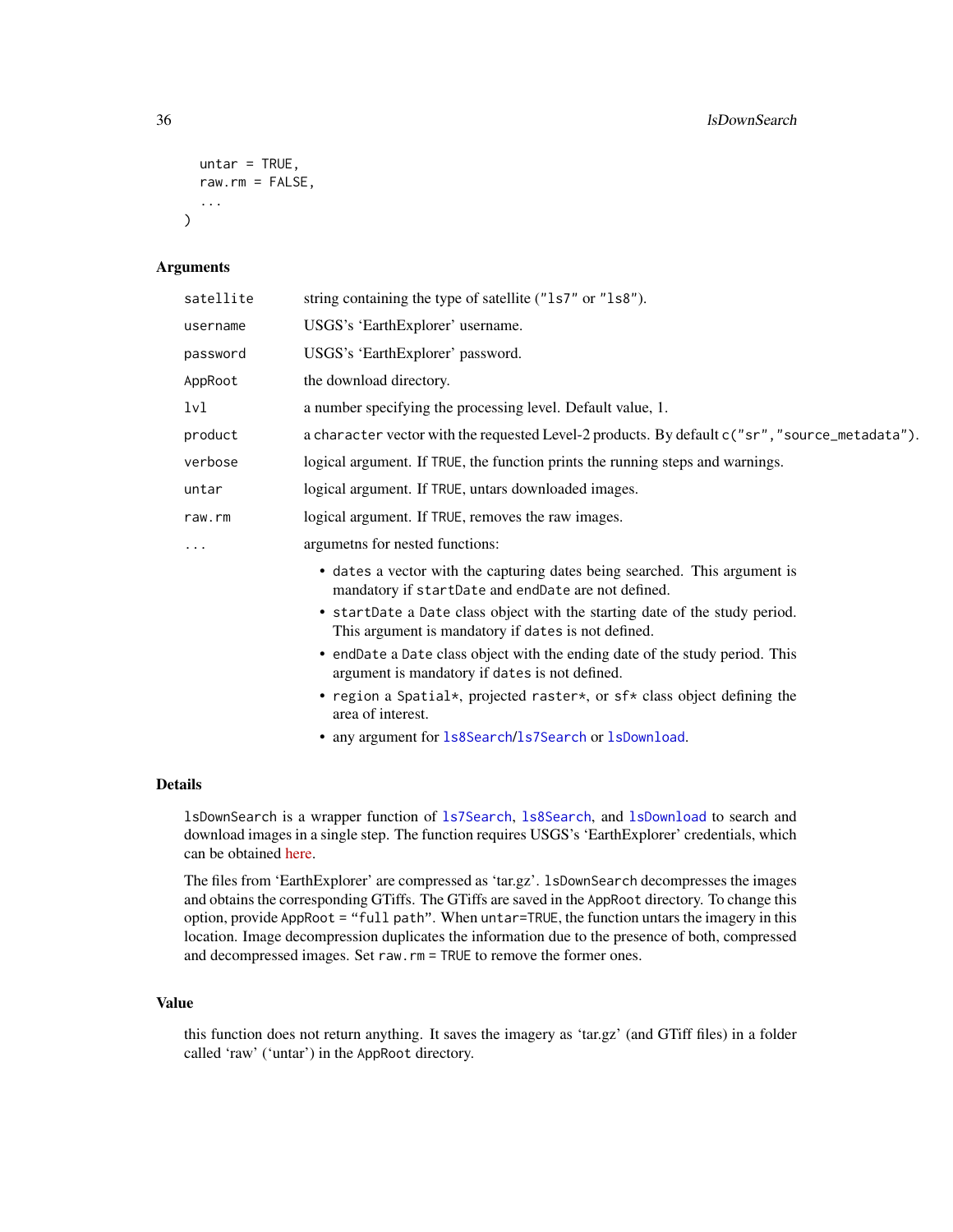# lsEspaDownloadOrders 37

# Examples

```
## Not run:
# load a spatial polygon object of Navarre
data(ex.navarre)
wdir <- file.path(tempdir(),"Path_for_downloading_folder")
print(wdir)
# search and download the images from Landsat-8 between
# 01-01-2018 and 20-01-2018 for the region of Navarre
lsDownSearch(satellite = "ls8",
            username = "username",
             password = "password",
             startDate = as.Date("01-01-2018", "%d-%m-%Y"),
             endDate = as.Date("20-01-2018", "%d-%m-%Y"),
             extent = ex.navarre,
             AppRoot = wdir)# remove metadata to free memory space
lsRemoveMetadata()
## End(Not run)
```
<span id="page-36-0"></span>lsEspaDownloadOrders *Downloads the images that have been pre-processed by ESPA*

# Description

lsEspaDownloadOrders downloads a set of images processed by the EROS Centre Science Processing Architecture (ESPA) through its application programming interface (API).

## Usage

```
lsEspaDownloadOrders(
  orders,
 AppRoot,
 username = NULL,
 password = NULL,
 c.handle = NULL,
 verbose = FALSE,
 overwrite = FALSE,
 n.attempts = 5,untar = FALSE,
  ...
\lambda
```
## Arguments

orders a list of the requested images as returned by  $l$ sEspaGetOrderImages.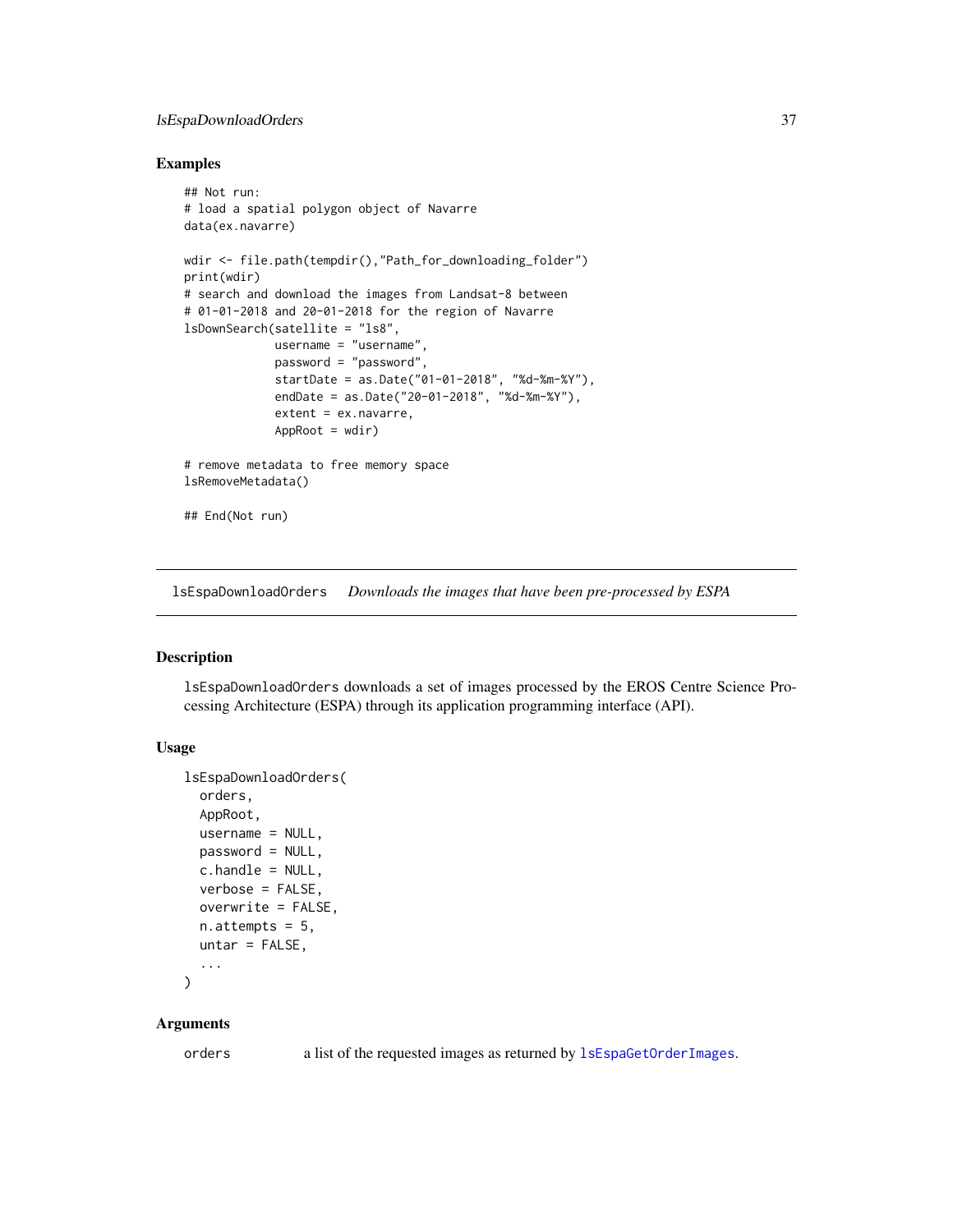| AppRoot    | the download directory.                                                                                                                                                                 |
|------------|-----------------------------------------------------------------------------------------------------------------------------------------------------------------------------------------|
| username   | USGS's 'EarthExplorer' username.                                                                                                                                                        |
| password   | USGS's 'EarthExplorer' password.                                                                                                                                                        |
| c.handle   | a curl handler created with the package 'curl' to stablish a connection with a<br>preset password and username. This argument is mandatory if username and<br>password are not defined. |
| verbose    | logical argument. If TRUE, the function prints the running steps and warnings.                                                                                                          |
| overwrite  | logical argument. If TRUE, overwrites the existing images with the same name.                                                                                                           |
| n.attempts | the number of attempts to download an image in case it becomes corrupted files.                                                                                                         |
| untar      | logical argument. If TRUE, untars the downloaded images.                                                                                                                                |
| $\ddotsc$  | argument for nested functions                                                                                                                                                           |

# Details

This function is part of a group of functions used to pre-process Landsat level-1 images. The preprocessing is carried out by ESPA on demand. [lsEspaDownloadOrders](#page-36-0) downloads the images whose processing was completed according to 1sEspaUpdateOrders. The function downloads and saves the imagery under the AppRoot directory. The function automatically creates two folders, called "raw" and "untar", to save the compressed and decompressed images respectively. The imagery is only decompressed when untar = TRUE.

#### Value

this function does not return anything. It saves the imagery as 'tar.gz' (and GTiff files) in a folder called 'raw' ('untar') in the AppRoot directory.

```
## Not run:
wdir <- file.path(tempdir(),"Path_for_downloading_folder")
print(wdir)
# search Landsat-7 level-1
sres <- ls7Search(startDate = as.Date("01-01-2017", "%d-%m-%Y"),
                  endDate = as.Date("15-01-2017", "%d-%m-%Y"),
                  lonlat = c(-1.64323, 42.81687),
                  AppRoot = wdir)# request to ESPA the prepocessing of level-1 images to get the surface reflectance
order <- lsEspaOrderImages(search.res = sres,
                           username = "username",
                           password = "password",
                           product = 'sr',
                           verbose = FALSE)
# get an ID for our request
orders <- lsEspaGetOrderImages(username = "username",
                               password = "password")
# follow up the status of the request
orders <- lsEspaUpdateOrders(orders = orders,
                            username = "username",
```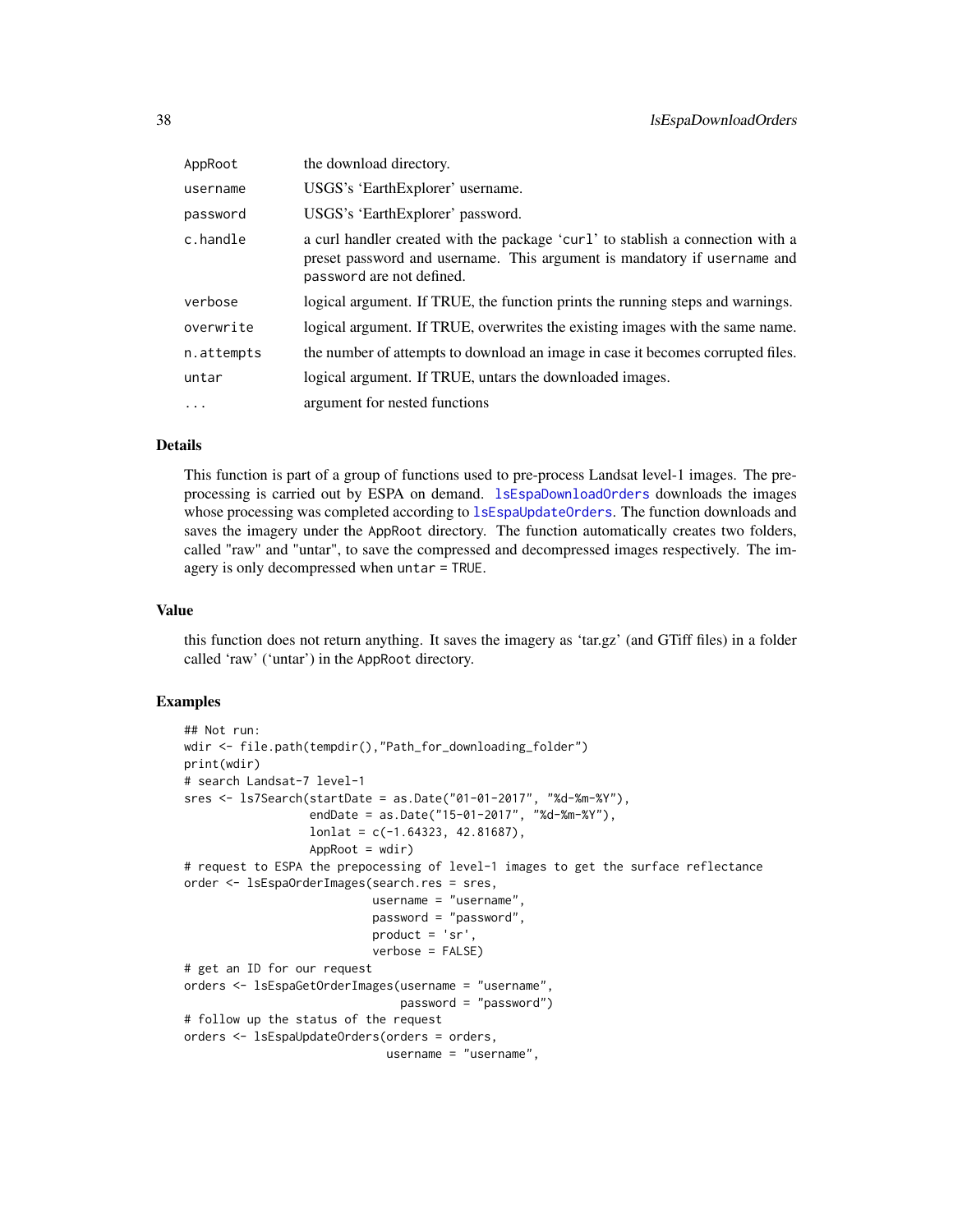# lsEspaGetOrderImages 39

```
password = "password")
# saving directory
wdir.ls7.ESPA <- file.path(wdir,"Landsat7","ESPA")
dir.create(wdir.ls7.ESPA, recursive = TRUE)
# download when status says: complete
lsEspaDownloadOrders(orders = orders,
                    username = "username",
                     password = "password",
                    untar = TRUE,AppRoot = wdir.ls7.ESPA)
```
## End(Not run)

<span id="page-38-0"></span>lsEspaGetOrderImages *Gets a first response from ESPA regarding a recent request*

# Description

lsEspaGetOrderImages obtains the identification number and the status of the request from the EROS Centre Science Processing Architecture (ESPA).

## Usage

```
lsEspaGetOrderImages(
  username = NULL,
  password = NULL,
  c.handle = NULL,
  order.list = NULL,
  verbose = TRUE
)
```
#### Arguments

| username   | USGS's 'EarthExplorer' username.                                                                                                                                                        |
|------------|-----------------------------------------------------------------------------------------------------------------------------------------------------------------------------------------|
| password   | USGS's 'EarthExplorer' password.                                                                                                                                                        |
| c.handle   | a curl handler created with the package 'curl' to stablish a connection with a<br>preset password and username. This argument is mandatory if username and<br>password are not defined. |
| order.list | a list of orders from <b>1sEspa0rderImages</b>                                                                                                                                          |
| verbose    | logical argument. If TRUE, the function prints the running steps and warnings.                                                                                                          |

### Details

This function is part of a group of functions used to pre-process Landsat level-1 images. The preprocessing is carried out by ESPA on demand. lsEspaGetOrderImages takes the identification (ID) number of a request carried out by [lsEspaOrderImages](#page-39-0). This ID is used to follow up the processing status with [lsEspaUpdateOrders](#page-41-0). All the status messages and their interpretation can be found in the ESPA's API [User Guide.](https://www.usgs.gov/media/files/eros-science-processing-architecture-demand-interface-user-guide)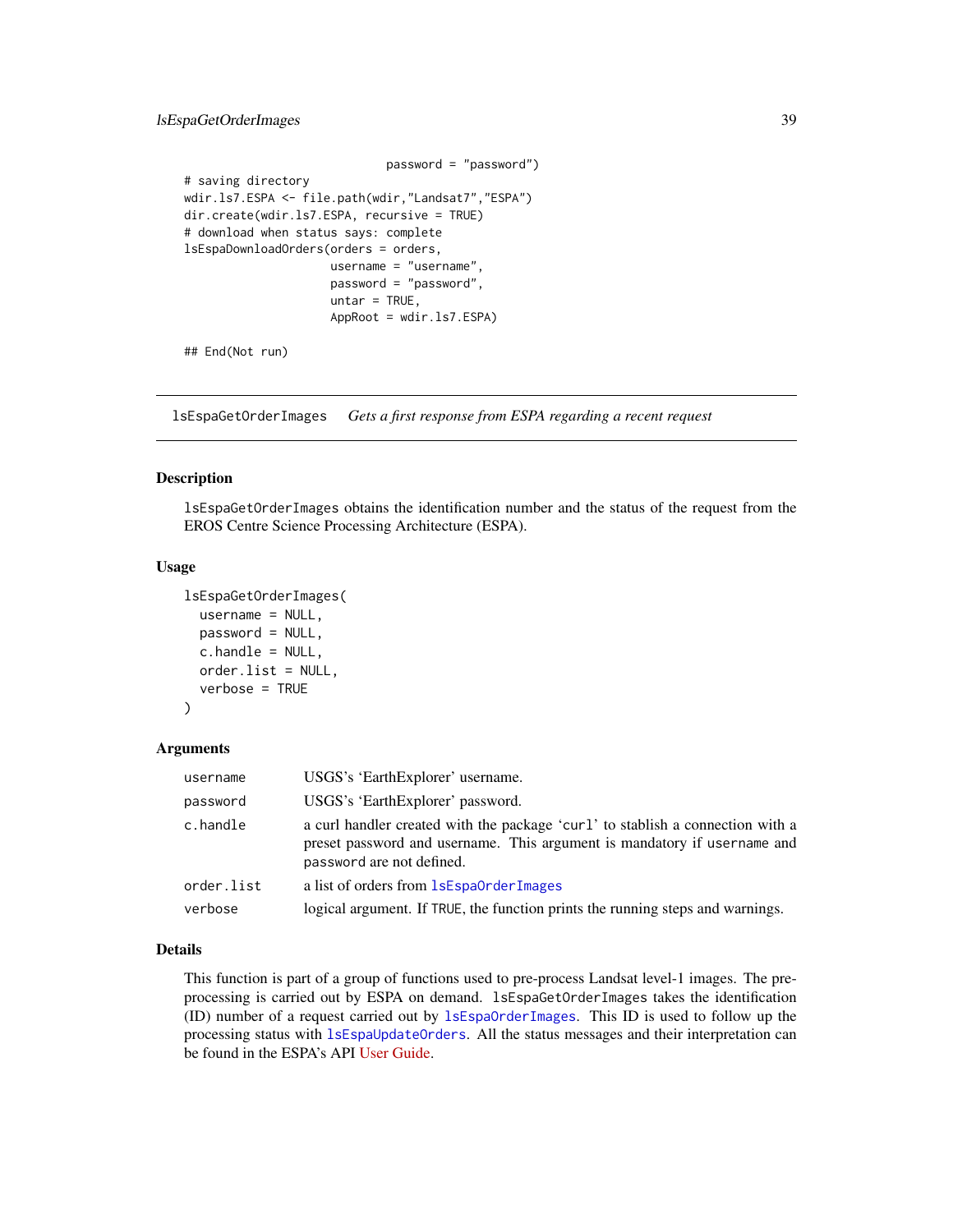## Examples

```
## Not run:
wdir <- file.path(tempdir(),"Path_for_downloading_folder")
# search Landsat 7 level-2
sres <- ls7Search(startDate = as.Date("01-01-2017", "%d-%m-%Y"),
                  endDate = as.Date("07-01-2017", "%d-%m-%Y"),
                  lonlat = c(-1.64323, 42.81687),
                  AppRoot = wdir)# request to ESPA the pre-pocessing of level-2 images to
# get the surface reflectance
order <- lsEspaOrderImages(search.res = sres,
                           username = "username",
                           password = "password",
                           product = 'sr',
                           verbose = FALSE)
# get an ID for our request
lsEspaGetOrderImages(username = "username",
                     password = "password")
## End(Not run)
```
<span id="page-39-0"></span>lsEspaOrderImages *Make a request to ESPA for pre-processing Landsat images*

## Description

lsEspaOrder makes a request to the EROS Centre Science Processing Architecture (ESPA) to further process level-1 Landsat scenes.

# Usage

```
lsEspaOrderImages(
  search.res,
  username,
  password,
  product = c("sr", "source_metadata"),
  verbose = FALSE
\lambda
```
## Arguments

| search.res | the results from 1s7Search or 1s8Search.                                       |
|------------|--------------------------------------------------------------------------------|
| username   | USGS's 'EarthExplorer' username.                                               |
| password   | USGS's 'EarthExplorer' password.                                               |
| product    | the acronym of the requested product (see the details).                        |
| verbose    | logical argument. If TRUE, the function prints the running steps and warnings. |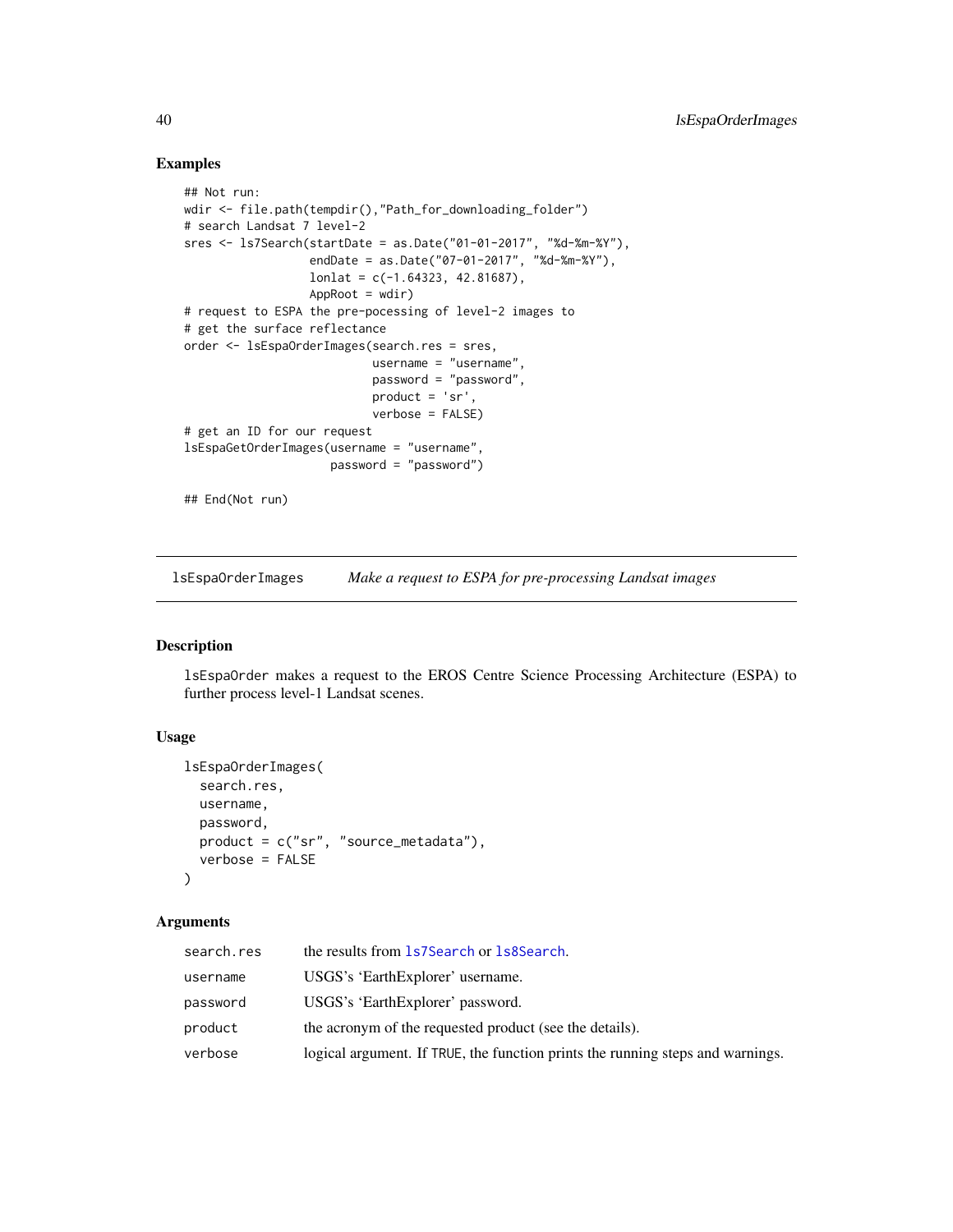## Details

Landsat Level-1 images are pre-processed on demand by the EROS Centre Science Processing Architecture (ESPA). An order is placed to ESPA with the level-1 images that must be pre-processed (search.res and the requested final product (product). The products are identified by the following short-names:

- toa: for top of atmosphere reflectance.
- bt: for brightness temperature (thermal band TOA processing).
- sr: for surface reflectance.
- sr\_ndvi: the normalized difference vegetation index from surface reflectance imagery.
- sr\_evi: the enhanced vegetation index from surface reflectance imagery.
- sr\_savi: the soil adjusted vegetation index from surface reflectance imagery.
- sr\_msavi: the modified soil adjusted vegetation index from surface reflectance imagery.
- sr\_ndmi: the normalized difference moisture index from surface reflectance imagery.
- sr\_nbr: the normalized burn ratio from surface reflectance imagery.
- sr\_nbr2: the normalized burn ratio 2 index from surface reflectance imagery.
- prixel\_qa: for pixel quality assurance.

### Value

this function does not return anything. It makes a petition to process level-1 images before doing the download.

## **Examples**

```
## Not run:
wdir <- file.path(tempdir(),"Path_for_downloading_folder")
# search Landsat 7 level-1
sres <- ls7Search(startDate = as.Date("01-01-2017", "%d-%m-%Y"),
                  endDate = as.Date("07-01-2017", "%d-%m-%Y"),
                  lonlat = c(-1.64323, 42.81687),AppRoot = wdir)# request to ESPA the pre-pocessing of level-1 images
# to get the surface reflectance
order <- lsEspaOrderImages(search.res = sres,
                           username = "username",
                           password = "password",
                           product = 'sr',
                           verbose = FALSE)
```
## End(Not run)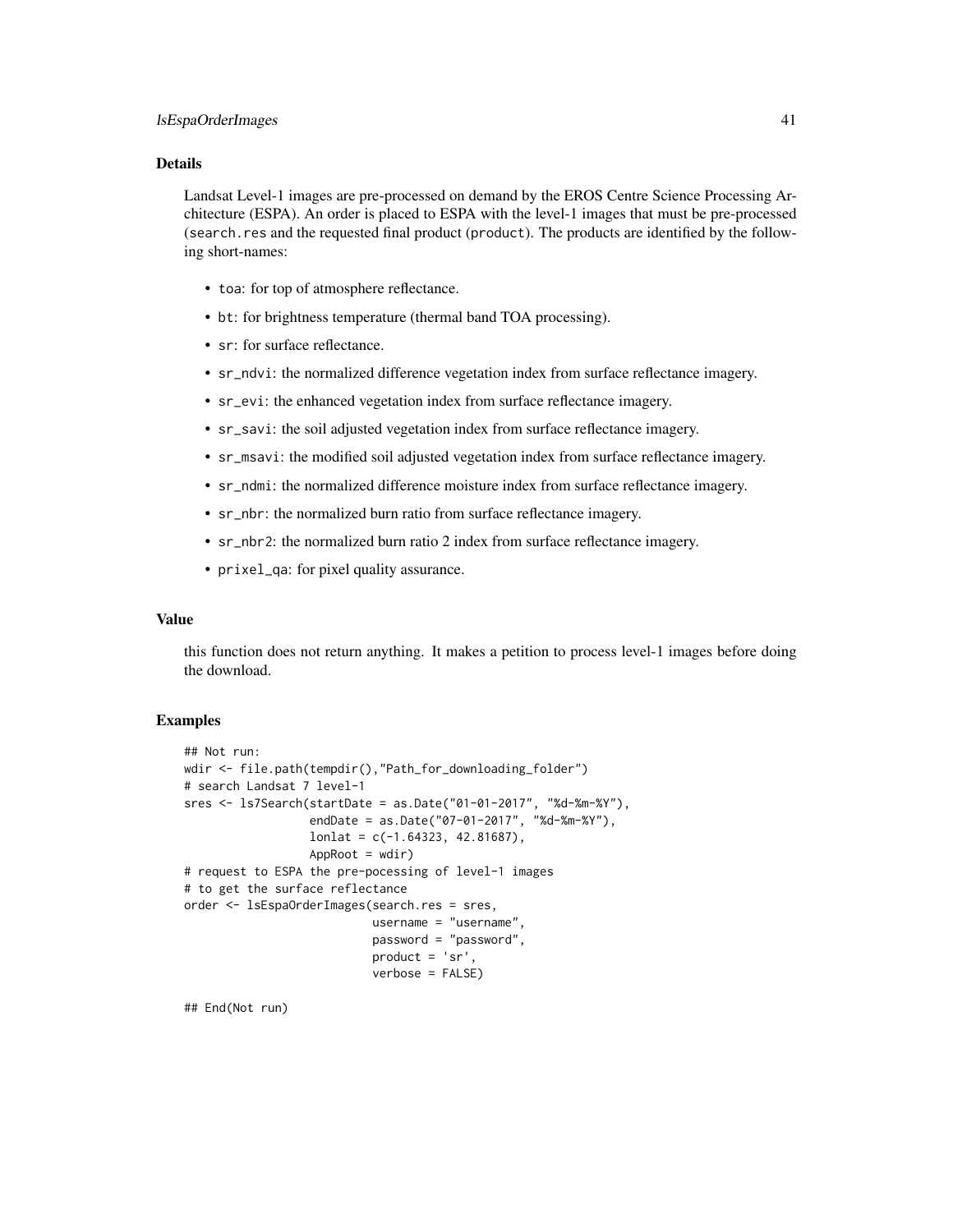<span id="page-41-0"></span>lsEspaUpdateOrders *Updates the status of a request made to ESPA*

### Description

lsEspaUpdateOrders checks the current status of a request made to EROS Centre Science Processing Architecture (ESPA) to pre-process Landsat level-1 images

#### Usage

```
lsEspaUpdateOrders(
  orders,
 username = NULL,
 password = NULL,
  c.handle = NULL,
  verbose = FALSE
)
```
## Arguments

| orders   | a list of the requested orders as returned by $l$ sEspaGetOrderImages.                                                                                                                  |
|----------|-----------------------------------------------------------------------------------------------------------------------------------------------------------------------------------------|
| username | USGS's 'EarthExplorer' username.                                                                                                                                                        |
| password | USGS's 'EarthExplorer' password.                                                                                                                                                        |
| c.handle | a curl handler created with the package 'curl' to stablish a connection with a<br>preset password and username. This argument is mandatory if username and<br>password are not defined. |
| verbose  | logical argument. If TRUE, the function prints the running steps and warnings.                                                                                                          |

#### Details

This function is part of a group of functions used to pre-process Landsat level 1 images. The preprocessing is carried out by ESPA on demand. lsEspaUpdateOrders uses the ID numbers gathered by [lsEspaGetOrderImages](#page-38-0) regarding previous order requests to check the processing status. The function has to be run repeatedly until the status message states "complete". All the status messages and their interpretation can be found in the ESPA's API [User Guide.](https://www.usgs.gov/media/files/eros-science-processing-architecture-demand-interface-user-guide)

#### Value

this function returns a dataframe with the updated order information from ESPA.

```
## Not run:
src <- file.path(tempdir(),"Path_for_downloading_folder")
# search Landsat 7 level-1
search.res <- ls7Search(startDate = as.Date("01-01-2017", "%d-%m-%Y"),
                        endDate = as.Date("15-01-2017", "%d-%m-%Y"),
```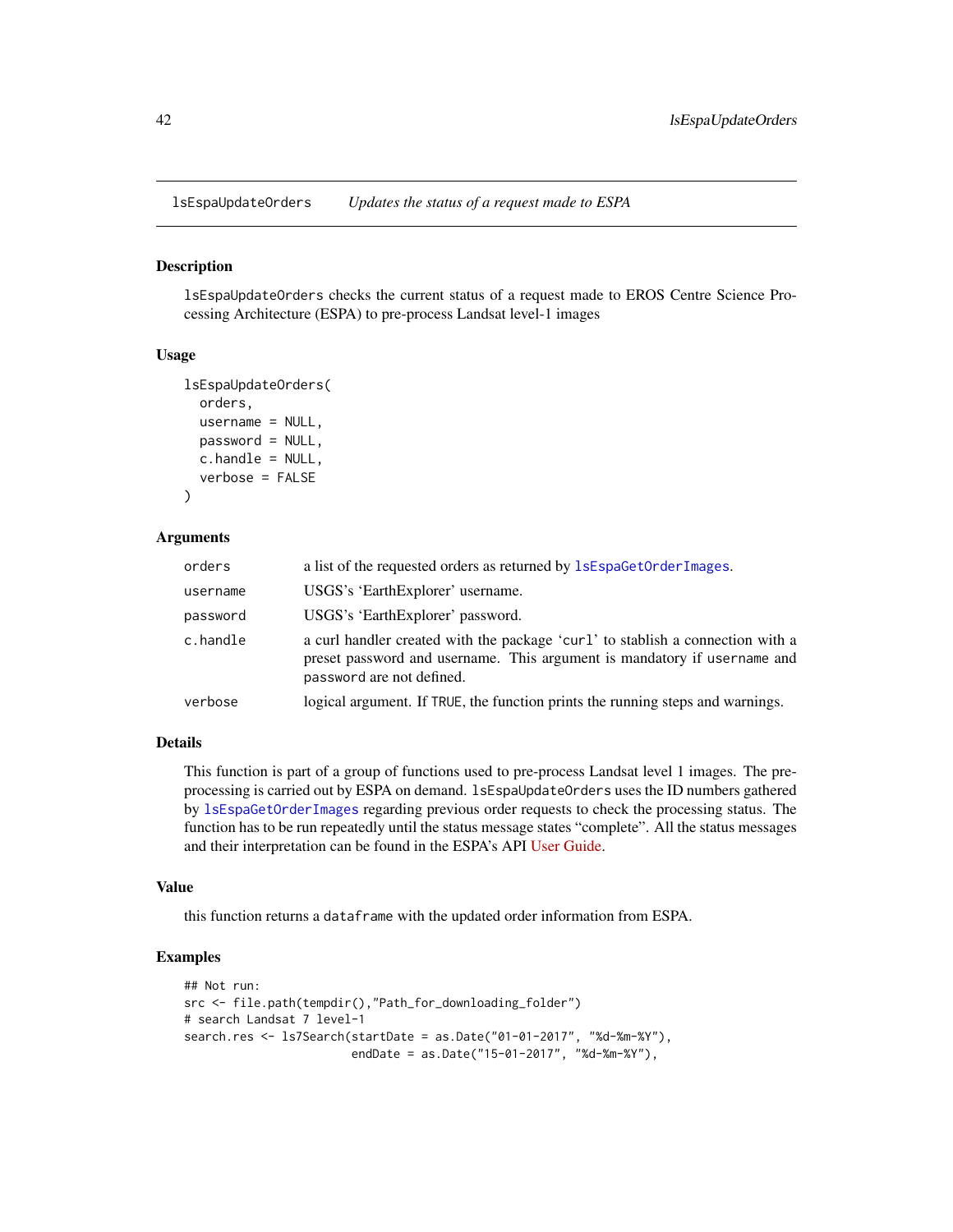#### lsGetDates 43

```
lonlat = c(-1.64323, 42.81687),AppRoot = src)
# request to ESPA the prepocessing of level-1 images to get the surface reflectance
orders <- lsEspaOrderImages(search.res = search.res,
                            username = "username",
                            password = "password",
                            product = 'sr',
                            verbose = FALSE)
# get an ID for our request
orders <- lsEspaGetOrderImages(username = "username",
                               password = "password")
# follow up the status of the request
orders <- lsEspaUpdateOrders(orders = orders,
                             username = "username",
                             password = "password")
## End(Not run)
```
lsGetDates *Return the capturing dates of Landsat-7 or Landsat-8 images*

#### Description

lsGetDates reads the official name of a Landsat-7 or Landsat-8 image and returns the capturing date, as a Date class object.

## Usage

lsGetDates(str, ...)

#### Arguments

| str                     | the full path(s) or official name(s) of the Landsat-7 or Landsat-8 images from<br>which the capturing date is retrieved. |
|-------------------------|--------------------------------------------------------------------------------------------------------------------------|
| $\cdot$ $\cdot$ $\cdot$ | arguments for nested functions:                                                                                          |
|                         | • format the format of the date being returned.                                                                          |

#### Details

The function works with file names (or their paths) regardless of their extension. The function accepts more than on file path, which can be passed as a vector of characters. Dates are returned as 'YYYY-mm-dd' by default. If another format is required, it can be modified through the argument format.

#### Value

a Date class object with the date of the Landsat image or character class, if the format argument is used.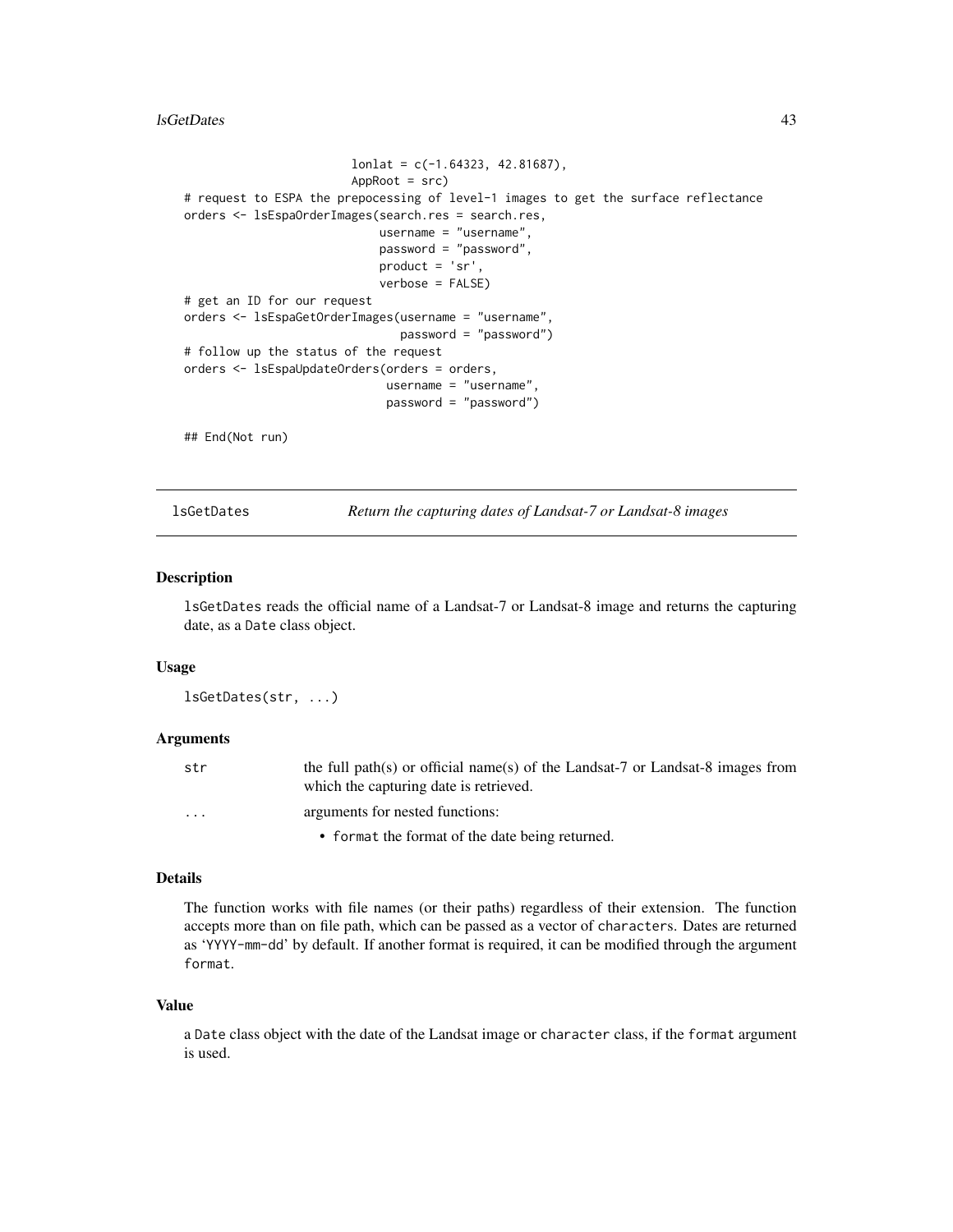## Examples

```
# getting the capturing date from the name of a Landsat-8 image
file.ls8 <- "LC82000312017010LGN01.tar.gz"
date.ls8 <- lsGetDates(file.ls8)
print(date.ls8)
print(format(date.ls8, "%Y%j"))
# getting the capturing date from the name of a Landsat-7 and a Landsat-8
# image
file.ls7 <- c("LE72330822017009ASN01")
date.ls7 <- lsGetDates(file.ls7)
print(date.ls7)
```
lsGetPathRow *Return the pathrow of a tile of Landsat-7 or Landsat-8 images*

# Description

lsGetPathRow reads the official name of a Landsat-7 or Landsa-8 image and returns the tile's path and row number, in "PPPRRR" format (Landsat naming convention).

#### Usage

```
lsGetPathRow(str)
```
## Arguments

str the full path(s) or official name(s) of the Landsat-7 or Landsa-8 images from which the tile's path and row numbers are retrieved.

# Value

a string with the path and row in "PPPRRR" format.

```
# example of getting date from Landsat-8 image name
str <- c("LE72000302011066ASN00",
         "LE72000302011066ASN00")
pr <- lsGetPathRow(str)
print(pr)
```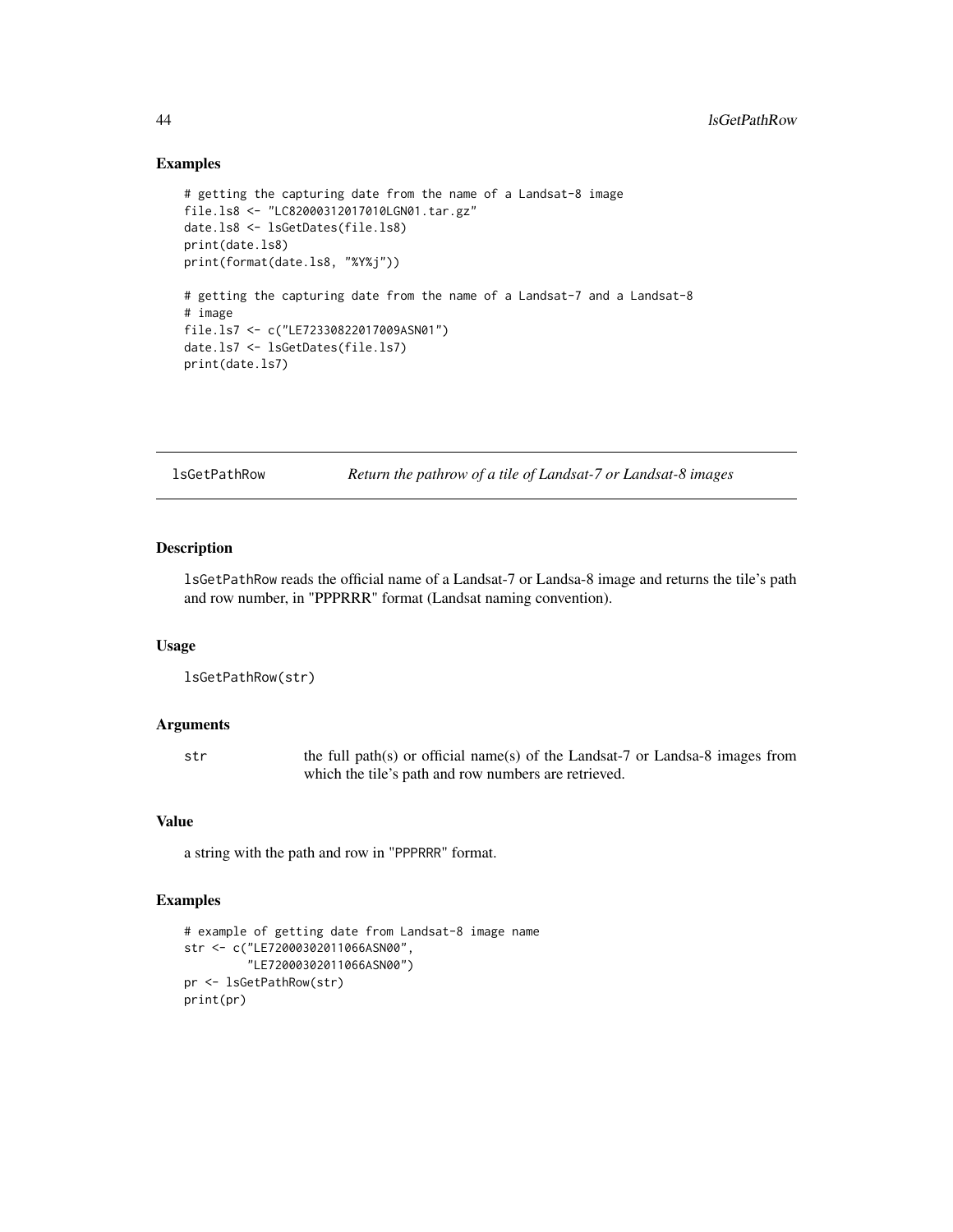# Description

lsMosaic merges the Landsat-7 or Landsat-8 imagery that covers a region of interest on the same dates.

# Usage

```
lsMosaic(
  src,
  AppRoot,
  region,
  out.name = "outfile",
  verbose = FALSE,
  gutils = TRUE,
  overwrite = FALSE,
  ...
)
```
## Arguments

| src       | the path to the folder with the Landsat-7 or Landsa-8 images in GTiff format.                                                                                           |
|-----------|-------------------------------------------------------------------------------------------------------------------------------------------------------------------------|
| AppRoot   | the directory to save the mosaicked images.                                                                                                                             |
| region    | a Spatial*, projected raster*, or sf class object defining the area of interest.                                                                                        |
| out.name  | the name of the folder that stores the outputs. By default, "outfile" is assigned.                                                                                      |
| verbose   | logical argument. If TRUE, the function prints the running steps and warnings.                                                                                          |
| gutils    | logical argument. If TRUE, the function uses 'GDAL' utilities for mosaicking.                                                                                           |
| overwrite | logical argument. If TRUE, overwrites the existing images with the same name.                                                                                           |
|           | arguments for nested functions:                                                                                                                                         |
|           | • pathrow a list of vectors with the path and row numbers of the tiles con-<br>cerning the region of interest. This argument is mandatory if region is not<br>provided. |
|           | • bFilter a vector with the bands to be mosaicked. If not supplied, all bands<br>are mosaicked.                                                                         |
|           | • dates a vector with the capturing dates being considered for mosaicking.<br>If not supplied, all dates are mosaicked.                                                 |

# Details

The function mosaics the imagery in the src folder. The folder can hold GTiff images from several tiles, dates and bands. When only a subset of dates has to be mosaicked, the dates should be provided through the argument dateFilter. The dates must be provided as a Date class objects.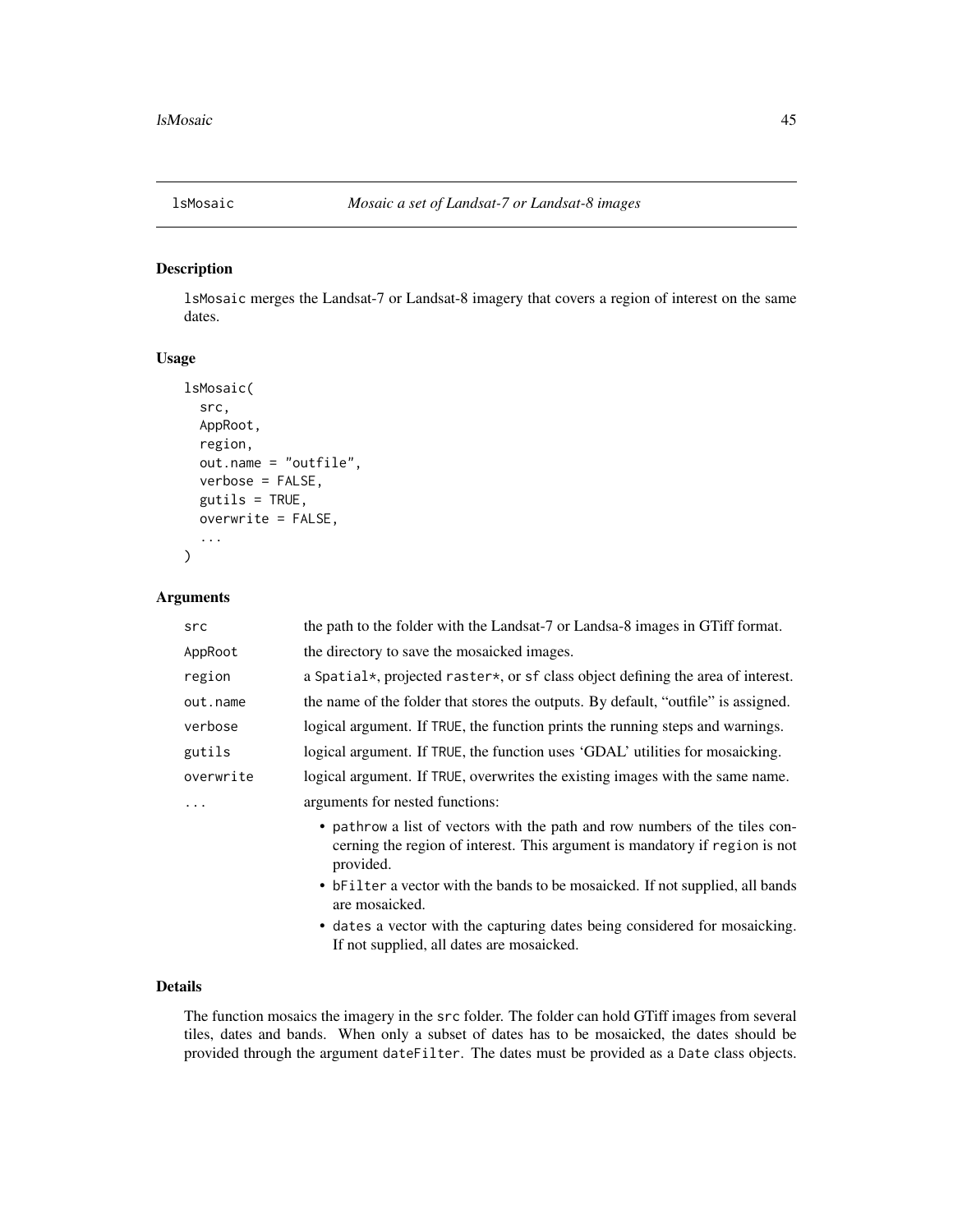For further details about the bFilter argument go to [lsDownload](#page-31-0).Once mosaicked, the images can be cropped to fit the extent (optional). The extent can be defined in any coordinate reference system, since lsMosaic automatically reprojects the extent to match the projection of the image. The outputs are placed in the AppRoot directory, under the folder named as out.name. If no name is provided, the folder isn named "outfile". To use 'gutils = TRUE', a proper installation of 'GDAL' and the 'gdalUtils' library is required. This method is faster than native 'R' functions.

### Value

this function does not return anything. It saves the imagery in the AppRoot directory.

### Examples

```
## Not run:
# load a spatial polygon object of Navarre
data(ex.navarre)
# main output directory
wdir <- file.path(tempdir(),"Path_for_downloading_folder")
print(wdir)
# download Landsat-8 images
lsDownSearch(satellite = "ls8",
             username = "username",
             password = "password",
             startDate = as.Date("01-01-2018", "%d-%m-%Y"),
             endDate = as.Date("20-01-2018", "%d-%m-%Y"),
             extent = ex.navarre,
             untar = TRUE,
             AppRoot = wdir)# folder with the Landsat-8 untared images
wdir.ls8 <- file.path(wdir, "Landsat8")
tif.src <- file.path(wdir.ls8,"untar")
# mosaic the Landsat-8 images
lsMosaic(src = tif.src,
         AppRoot = wdir.ls8,
         out.name = "Navarre",
         extent = ex.navarre,
         gutils = TRUE, # using gdalUtils
         overwrite = TRUE) # overwrite
```
## End(Not run)

<span id="page-45-0"></span>lsPreview *Preview Landsat-7 or Landsat-8 satellite images*

#### Description

lsPreview shows a preview of the n-th image from a set of search results on an interactive map.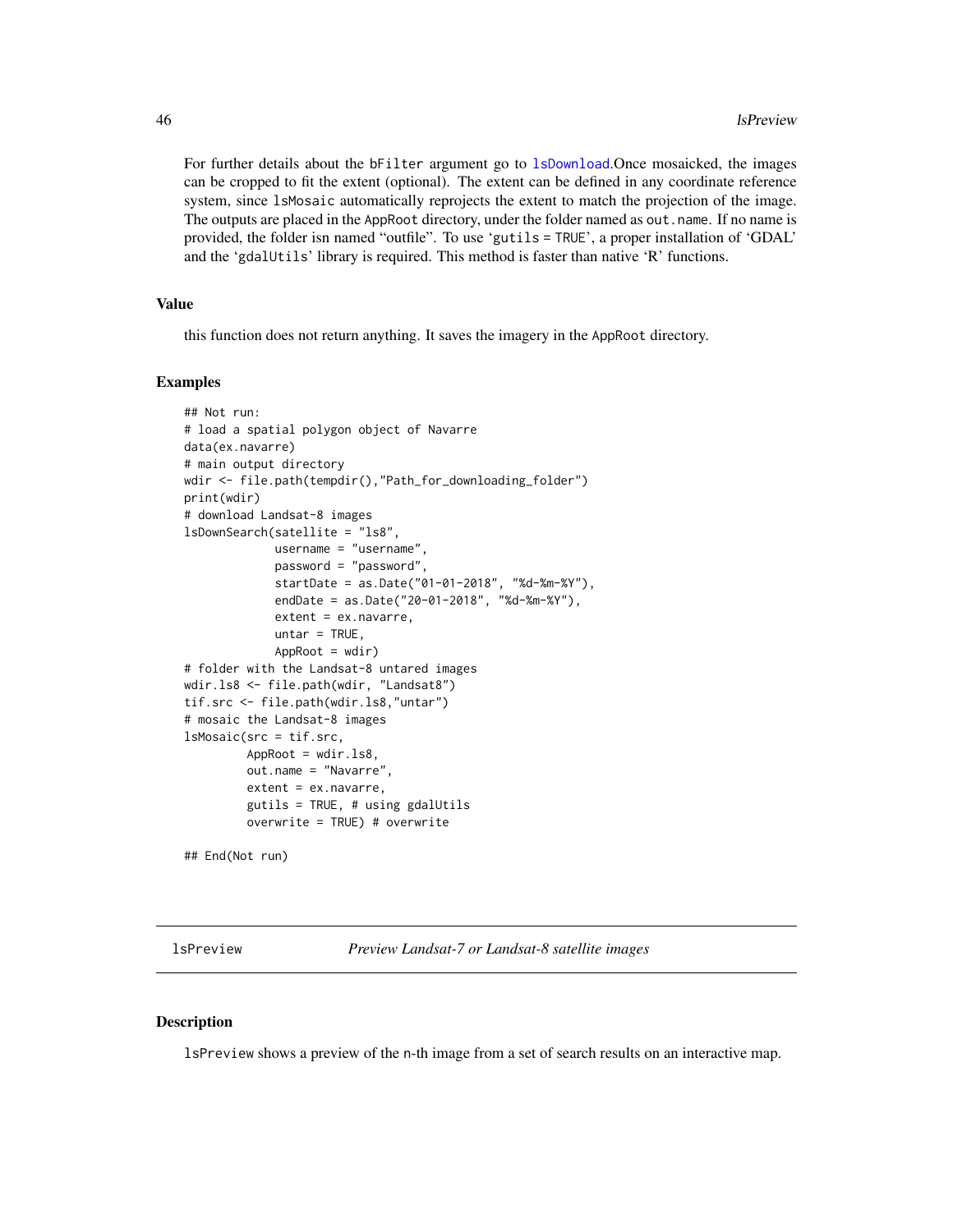### lsPreview 47

# Usage

```
lsPreview(
  searchres,
  n,
  dates,
  lpos = c(3, 2, 1),add.Layer = FALSE,
  verbose = FALSE,
  ...
\mathcal{L}
```
# Arguments

| searchres | a data. frame with the results from 1s7Search or 1s8Search.                                                                                                         |
|-----------|---------------------------------------------------------------------------------------------------------------------------------------------------------------------|
| n         | a numeric argument identifying the location of the image in searchres.                                                                                              |
| dates     | a vector of Dates being considered for previewing. This argument is mandatory<br>if n is not defined.                                                               |
| lpos      | vector argument. Defines the position of the red-green-blue layers to enable<br>false color visualization.                                                          |
| add.Layer | logical argument. If TRUE, the function plots the image on an existing map.<br>Allows combinations of images on a map using senPreview and modPreview<br>functions. |
| verbose   | logical argument. If TRUE, the function prints the running steps and warnings.                                                                                      |
|           | arguments for nested functions:                                                                                                                                     |
|           | • arguments allowed by the viewRGB function from the mapview packages<br>are valid arguments.                                                                       |

# Details

The function shows a preview of the n-th output image from a search in the Landsat archives ([ls7Search](#page-22-0) or [ls8Search](#page-27-0), with browseAvailable = "Y"). The preview is downloaded from [USGS](https://www.usgs.gov/land-resources/nli/landsat/bulk-metadata-service) [Bulk Metadata Service.](https://www.usgs.gov/land-resources/nli/landsat/bulk-metadata-service) Please, be aware that only some images may have a preview.

## Value

this function does not return anything. It displays a preview of one of the search results.

```
## Not run:
# load a spatial polygon object of Navarre
data(ex.navarre)
wdir <- file.path(tempdir(),"Path_for_downloading_folder")
# retrieve jpg images covering Navarre between 2011 and 2013
sres <- ls7Search(startDate = as.Date("01-01-2011", "%d-%m-%Y"),
                 endDate = as.Date("31-12-2013", "%d-%m-%Y"),
                  extent = ex.navarre,
```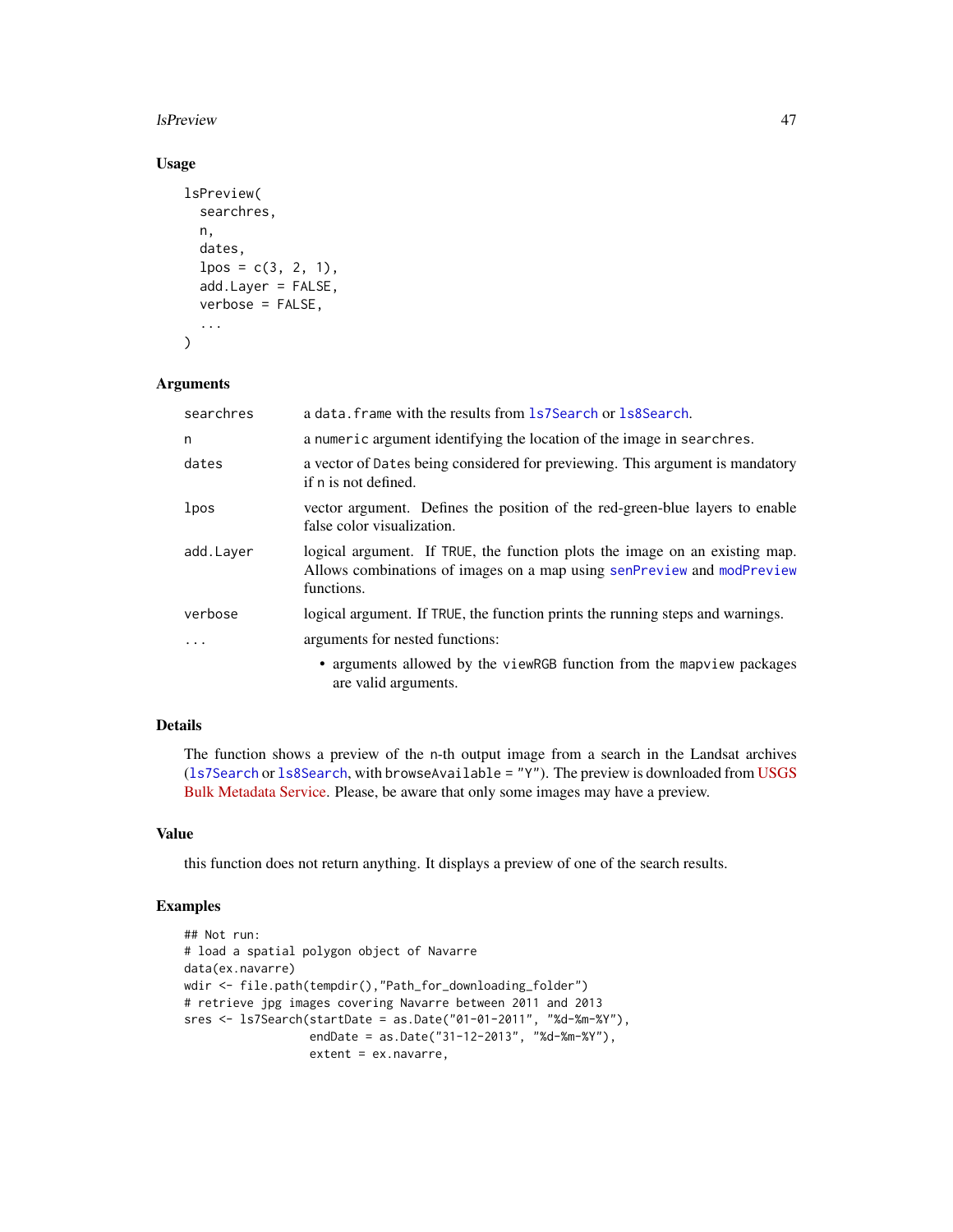```
precise = TRUE,
                  browseAvaliable = "Y",
                  AppRoot = wdir)
lsPreview(sres, 1)
# filter the images with less than 1% pixels covered by clouds
sres.cloud.free = subset(sres, sres$cloudCover < 1)
lsPreview(sres.cloud.free, 1)
lsPreview(sres.cloud.free, 2,add.Layer = TRUE)
# plot all the images in one date
lsPreview(sres.cloud.free,dates=as.Date("2013-09-04"))
```
## End(Not run)

lsRemoveMetadata *Remove the Landsat-7 or Lansat-8 metadata from the environment*

# Description

lsRemoveMetadata removes Landsat-7 and/or Landsat-8 (.LS7MD/ .LS8MD) metadata from the environment in 'R'.

#### Usage

lsRemoveMetadata()

# Details

The metadata file is loaded in 'R' with 1s7Search, 1s8Search and 1sDownSearch. 1sRemoveMetadata removes the metadata and frees up valuable RAM.

#### Examples

```
## Not run:
# creates a MetaData folder and downloads the csv file
# in the current working directory
wdir <- file.path(tempdir(),"Path_for_downloading_folder")
print(wdir)
ls8LoadMetadata(AppRoot = wdir)
lsRemoveMetadata()
```
## End(Not run)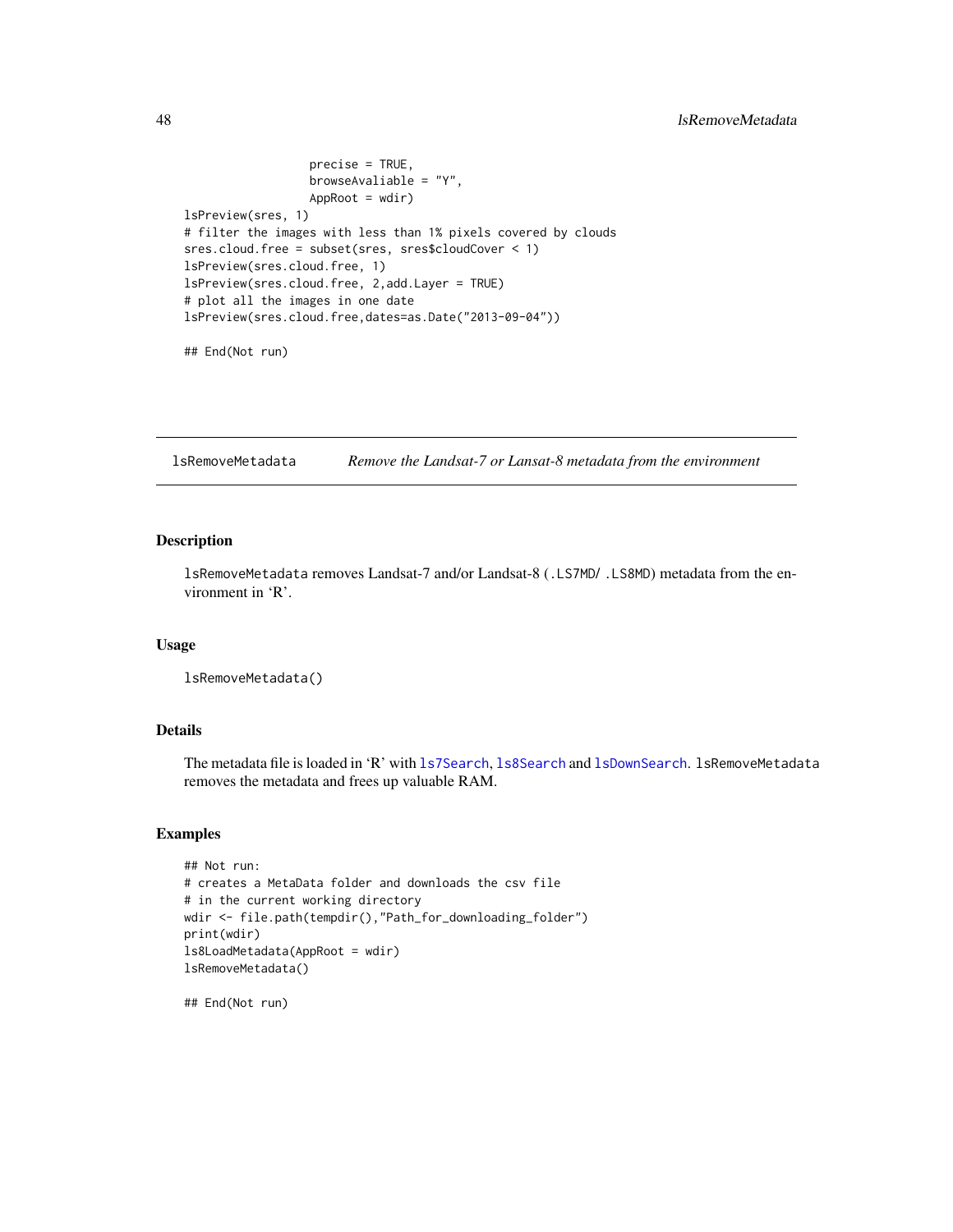# Description

lsSearch searches Landsat 7-8 images in the EarthExplorer API concerning a particular location and date interval. The function returns a data.frame with the names of the images and their metadata.

## Usage

```
lsSearch(
  product,
  startDate,
  endDate,
  region,
  username,
  password,
  dates,
  logout = TRUE,
  verbose = FALSE,
  ...
\mathcal{L}
```
# Arguments

| product   | the name of the dataset. Avaliable names saved in 'RGISTools' (getRGISToolsOpt("EE.DataSets")).                                                                                                                                  |
|-----------|----------------------------------------------------------------------------------------------------------------------------------------------------------------------------------------------------------------------------------|
| startDate | a Date class object with the starting date of the study period. This argument is<br>mandatory if dates is not defined.                                                                                                           |
| endDate   | a Date class object with the ending date of the study period. This argument is<br>mandatory if dates is not defined.                                                                                                             |
| region    | a Spatial*, projected raster*, o r sf class object defining the area of interest.<br>This argument is mandatory if pathrow, extent, or lonlat are not defined.                                                                   |
| username  | NASA's 'EarthData' username.                                                                                                                                                                                                     |
| password  | NASA's 'EarthData' password.                                                                                                                                                                                                     |
| dates     | a vector with the capturing dates being searched. This argument is mandatory if<br>startDate and endDate are not defined.                                                                                                        |
| logout    | logical argument. If TRUE, logges out from EarthExplorer API                                                                                                                                                                     |
| verbose   | logical argument. If TRUE, the function prints the running steps and warnings.                                                                                                                                                   |
| $\cdots$  | arguments for nested functions:                                                                                                                                                                                                  |
|           | • pathrow a list of vectors with the path and row numbers of the tiles concern-<br>ing the region of interest. This argument is mandatory if region, extent<br>or lonlat are not provided. Ex. list $(c(200, 31), c(200, 30))$ . |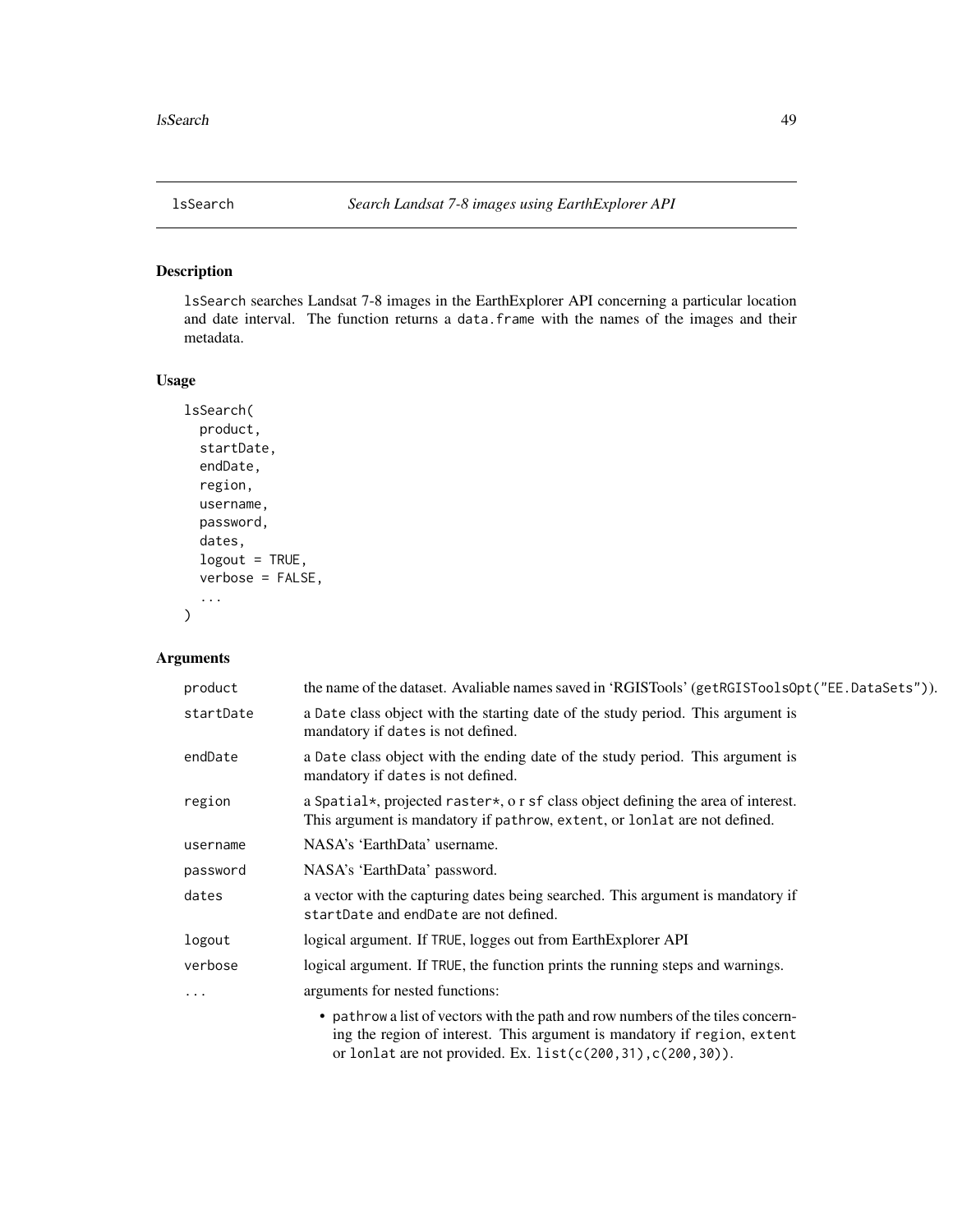- lonlat a vector with the longitude/latitude (EPSG:4326) coordinates of the point of interest. Ex.  $c(-1.64323, 42.81687)$ . This argument is mandatory if region, pathrow, or lonlat are not defined.
- extent an extent, Raster\*, or Spatial\* object representing the region of interest with longitude/latitude (EPSG:4326) coordinates. This argument is mandatory if region, pathrow or lonlat are not defined.

#### Value

a data. frame with the name of the images and their metadata.

### Examples

```
## Not run:
# search by path and row numbers of a tile
getRGISToolsOpt("EE.DataSets")
sres <- lsSearch(product = "LANDSAT_8_C1",
                 startDate = as.Date("01-01-2011", "%d-%m-%Y"),
                 endDate = as.Date("31-12-2013", "%d-%m-%Y"),
                 username = "username",
                 password = "password",
                 region = ex.navarre,
                 pathrow = list(c(200,31),c(200,30)))
sres <- lsSearch(product = "LANDSAT_8_C1",
                 startDate = as.Date("01-01-2011", "%d-%m-%Y"),
                 endDate = as.Date("31-12-2013", "%d-%m-%Y"),
                 username = "username",
                 password = "password",
                 lonlat = c(-1.64323,42.81687))
# search by extent (long/lat coordinates)
# load a spatial polygon object of Navarre
data(ex.navarre)
sres <- lsSearch(product = "LANDSAT_8_C1",
                 startDate = as.Date("01-01-2011", "%d-%m-%Y"),
                 endDate = as.Date("31-12-2013", "%d-%m-%Y"),
                 username = "username",
                 password = "password",
                 extent = ex.navarre)
## End(Not run)
```
<span id="page-49-0"></span>lsUpdateEEDataSets *Update EarthExplorer dataset names*

#### **Description**

The 'EE.DataSets' option of 'RGISTools' contains all the dataset names supported by EarthExplorer API. If these names changes, [lsUpdateEEDataSets](#page-49-0) updates these data.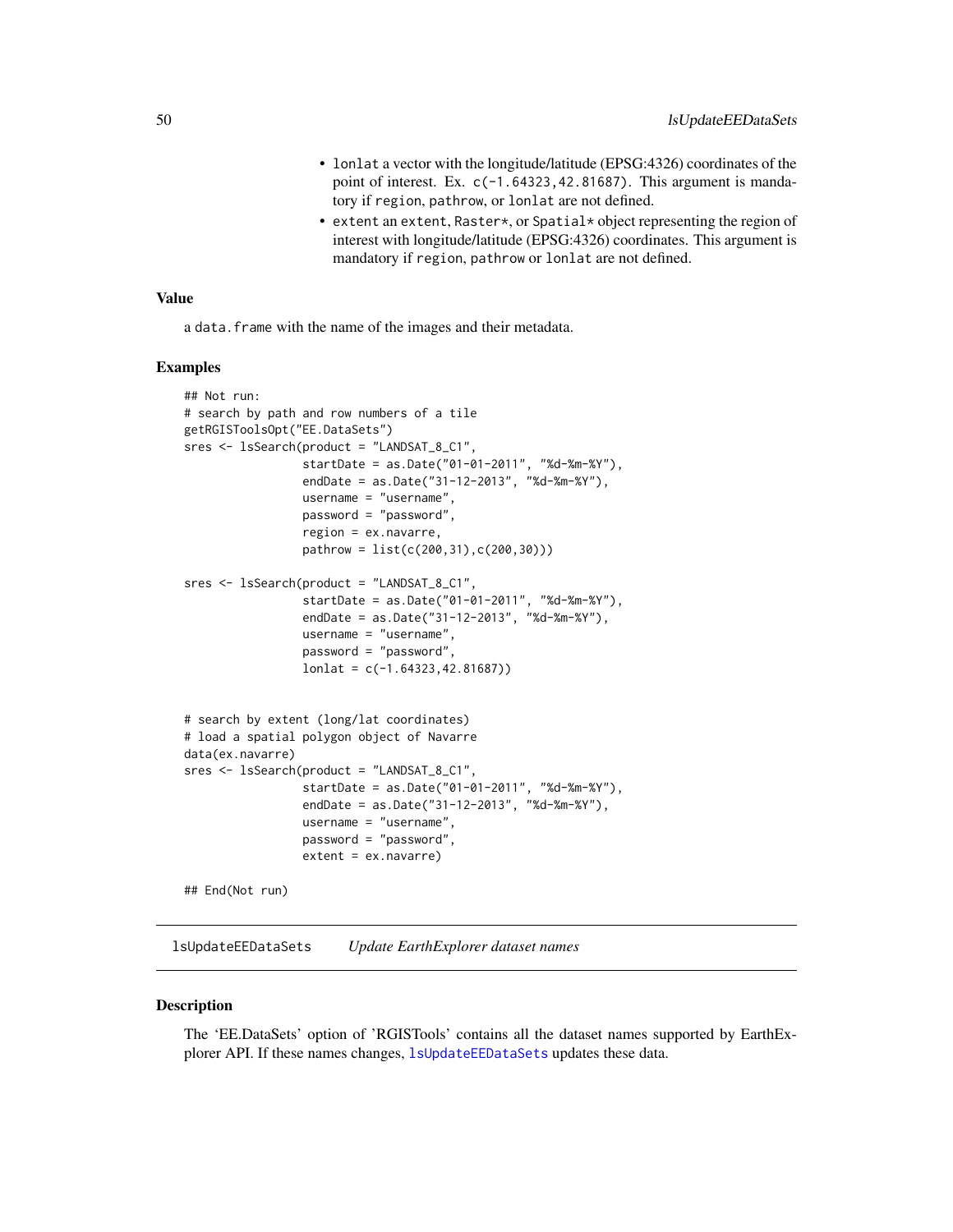# modCloudMask 51

# Usage

```
lsUpdateEEDataSets(username, password, logout = TRUE, verbose = FALSE)
```
### Arguments

| username | USGS's 'EarthExplorer' username.                                               |
|----------|--------------------------------------------------------------------------------|
| password | USGS's 'EarthExplorer' password.                                               |
| logout   | logical argument. If TRUE, logges out from EarthExplorer API                   |
| verbose  | logical argument. If TRUE, the function prints the running steps and warnings. |

# Value

the dataset names in EarthExplorer API

## Examples

```
## Not run:
setRGISToolsOpt("EE.DataSets",NULL)
getRGISToolsOpt("EE.DataSets")
datasetNames<-lsUpdateEEDataSets(username = "username",
                                password = "password")
```
getRGISToolsOpt("EE.DataSets")

## End(Not run)

modCloudMask *Create cloud masks for MODIS images*

# Description

modCloudMask creates cloud masks derived from the State Quality Assurance (State QA) band.

## Usage

```
modCloudMask(src, AppRoot, out.name, overwrite = FALSE, ...)
```
#### Arguments

| src       | the path to the folder with the MODIS with state_1km images.                                                               |
|-----------|----------------------------------------------------------------------------------------------------------------------------|
| AppRoot   | the directory where cloud masks are saved.                                                                                 |
| out.name  | the name of the folder that stores the outputs. If the arguemnt is not defined the<br>folder will be named as "CloudMask". |
| overwrite | logical argument. If TRUE, overwrites the existing images with the same name.                                              |
| $\cdot$   | arguments for nested functions.                                                                                            |
|           | • dates a vector of dates being considered for creating cloud masks. This<br>argument is optional.                         |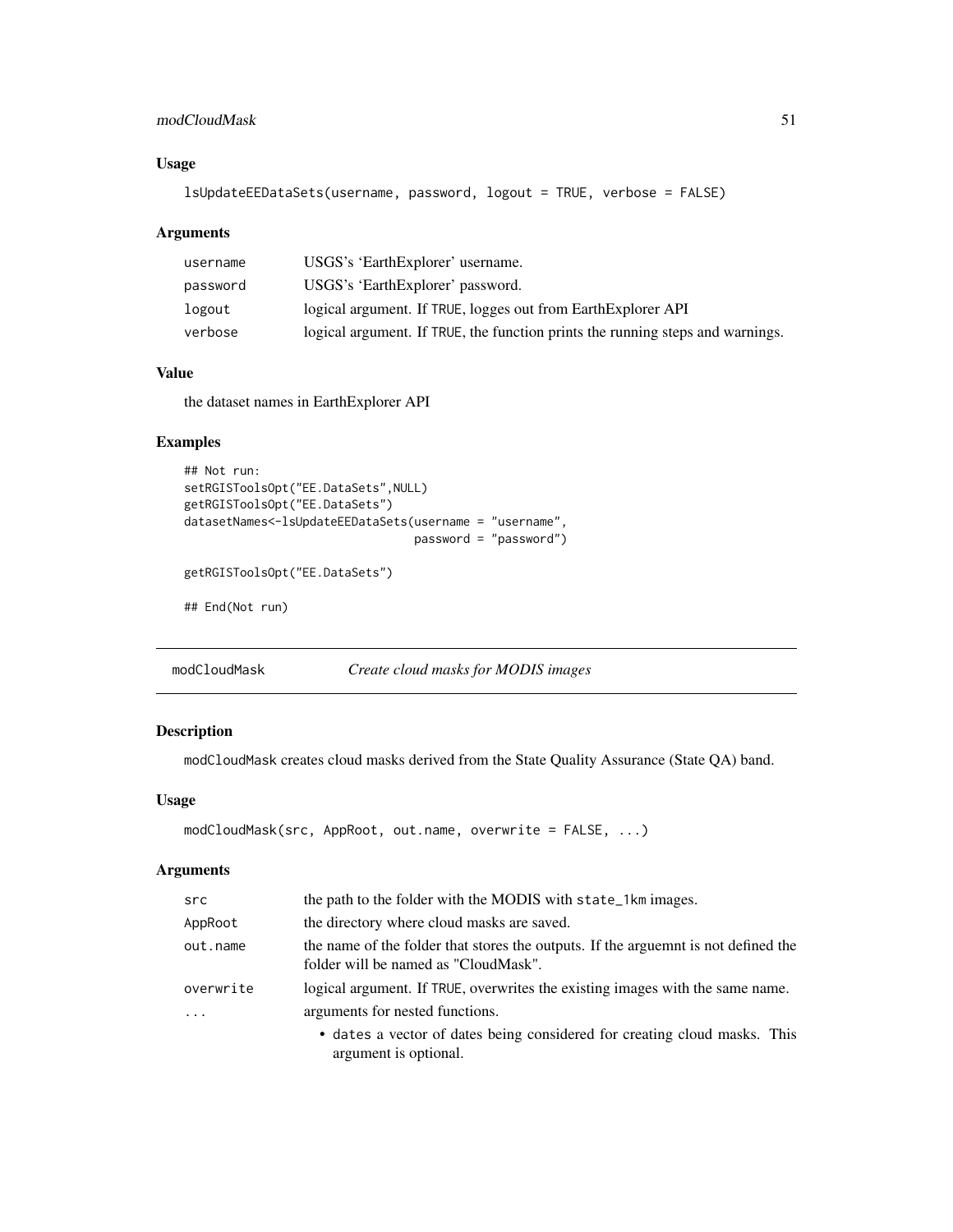# Details

This function, interprets the State Quality Assurance (State QA) band to create cloud masks. The NA and 1 values of the mask represent cloudy and clear-sky pixels pixels respectively.

### Value

this function does not return anything. It saves the cloud masks (CLD) as GTiff files in the AppRoot directory.

```
## Not run:
# load a spatial polygon object of Navarre
data(ex.navarre)
wdir <- file.path(tempdir(),"Path_for_downloading_folder")
print(wdir)
# search and download images from MODIS between
# 01-01-2018 and 03-01-2018 for the region of Navarre
modDownSearch(product = "MOD09GA",
            startDate = as.Date("01-01-2017", "%d-%m-%Y"),
            endDate = as.Date("03-01-2017", "%d-%m-%Y"),
           username = "username",
           password = "password",
           AppRoot = wdir,extract.tf = TRUE,collection = 6,
            extent = ex.navarre)
# assign src1 as the output folder for modMosaic
wdir.mod <- file.path(wdir, "Modis")
wdir.mod.tiles <- file.path(wdir.mod, "MOD09GA")
wdir.mod.tif <- file.path(wdir.mod.tiles, "tif")
# mosaic the MODIS images
modMosaic(wdir.mod.tif, # the input folder
         AppRoot = wdir.mod.tiles, # the output folder
          out.name = "Navarre", # creates Navarre folder in AppRoot
         gutils = TRUE,extent = ex.navarre)
wdir.mod.navarre <- file.path(wdir.mod.tiles, "Navarre")
# generate the cloud masks
modCloudMask(src = wdir.mod.navarre,
             AppRoot = wdir.mod.tiles,
             overwrite = TRUE)
files.mod.cld <- file.path(wdir.mod.tiles,"CloudMask")
img.mod.cld <- stack(list.files(files.mod.cld, full.names=TRUE, pattern="CLD"))
# select b01
img.mod.navarre <- stack(list.files(wdir.mod.navarre,
```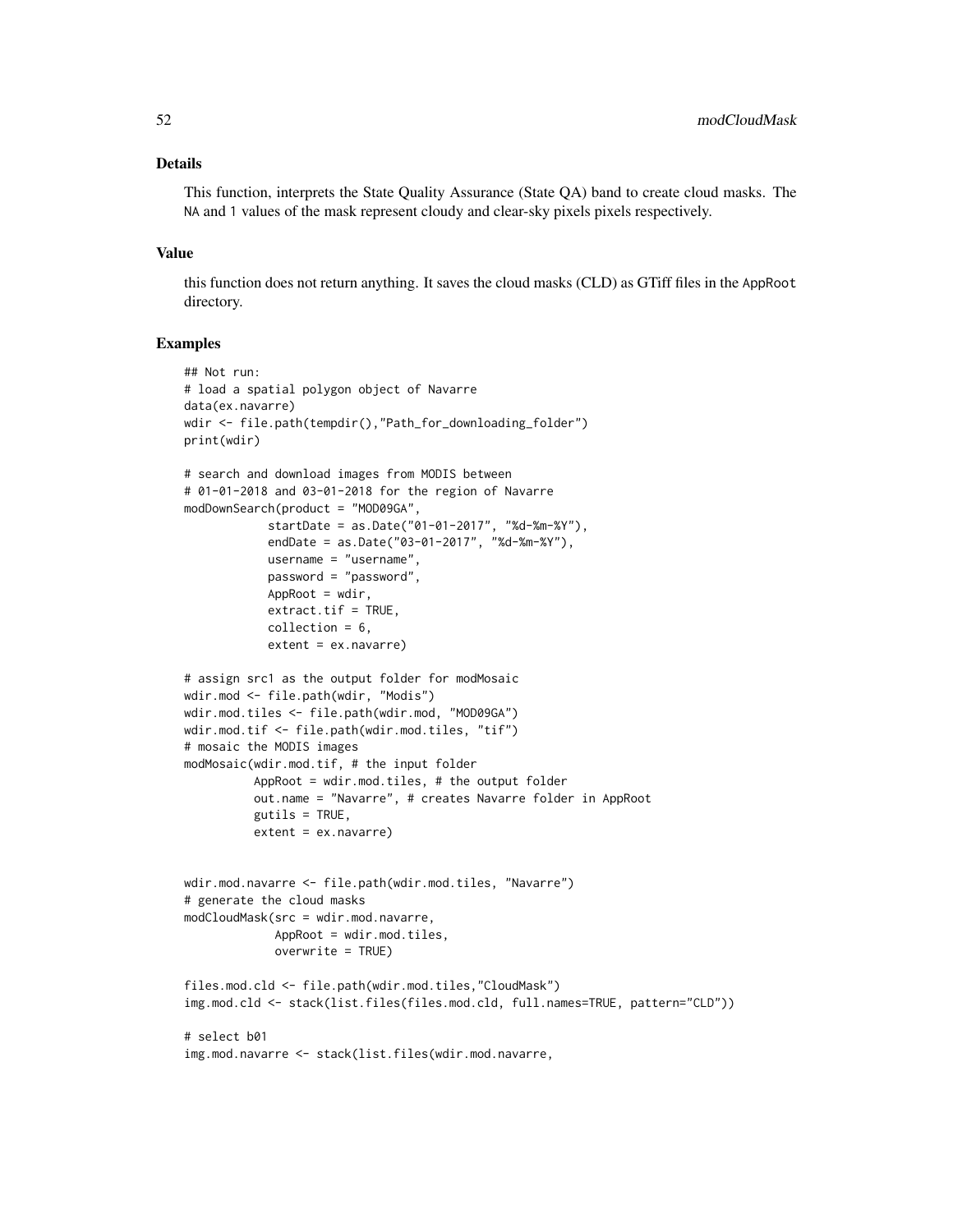# modDownload 53

```
full.names=TRUE,
                                    recursive = TRUE,
                                    pattern="b01_1"))
# project to 500m
img.mod.cld.500 <- projectRaster(img.mod.cld,img.mod.navarre)
# plot the cloud free b01 layer
spplot(img.mod.navarre*img.mod.cld.500)
## End(Not run)
```
<span id="page-52-0"></span>modDownload *Download MODIS images from a search list*

# Description

modDownload downloads the images from a list of uniform resource locators (URLs) generated by the [modSearch](#page-64-0) function from NASA's 'EartData' plataform. The images are saved as GTiff files in the AppRoot directory.

## Usage

```
modDownload(
  searchres,
  AppRoot,
  username = NULL,
 password = NULL,
 nattempts = 5,
  verbose = FALSE,
  extract.tif = FALSE,
 overwrite = FALSE,
  raw.rm = FALSE,
  ...
)
```
# Arguments

| searchres   | the output from the modSearch function.                                                       |
|-------------|-----------------------------------------------------------------------------------------------|
| AppRoot     | the directory where the images will be saved.                                                 |
| username    | NASA's 'EarthData' username.                                                                  |
| password    | NASA's 'EarthData' password.                                                                  |
| nattempts   | the number of attempts to download an image in case it becomes corrupted.                     |
| verbose     | logical argument. If TRUE, the function prints running stages and warnings.                   |
| extract.tif | logical argument. If TRUE, extracts all the layers from hdf files and saves them<br>as GTiff. |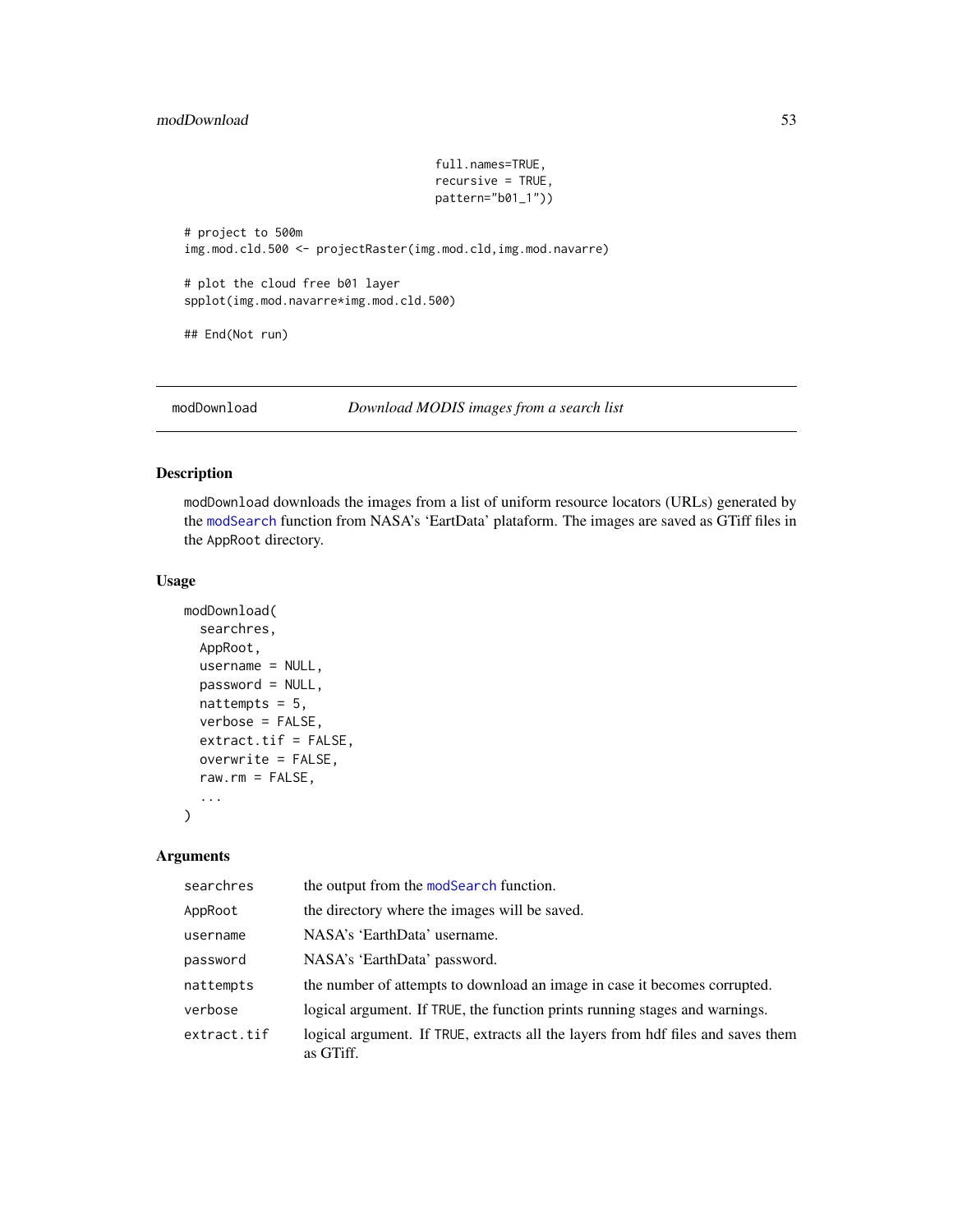| overwrite | logical argument. If TRUE, overwrites the existing images with the same name. |
|-----------|-------------------------------------------------------------------------------|
| raw.rm    | logical argument. If TRUE, removes the raw images.                            |
| .         | argument for nested functions:                                                |
|           | • dates a vector with the capturing dates being considered for downloading.   |

• bFilter a vector with the bands to be extracted when extract.tif=TRUE. If not supplied, all bands are extracted.

# Details

modDownload is able to download MODIS Terra and Aqua products. These products are published in the ['EarthData' Platform.](https://earthdata.nasa.gov) The platform is supported by the Earth Observing System Data and Information System (EODIS) and managed NASA's Earth Science Data Systems (ESDS). modDownload requires credentianls from an 'EarthData' account to access the NASA's web data service, which can be obtained [here.](https://urs.earthdata.nasa.gov/users/new)

When  $extract.tif = TRUE$ , the function decompresses the imagery. If only a subset of bands is required, band names can be provided through the bFilter argument. The band names are specified by "B" and the two-digit band number (e.g., "B01"). Image decompression duplicates the information due to the presence of both, compressed and decompressed images. Set raw.rm = TRUE to remove former ones.

#### Value

this function does not return anything. It saves the imagery as 'hdf' (and GTiff files) in a folder called 'raw' ('tif') in the AppRoot directory.

```
## Not run:
# load a spatial polygon object of Navarre
data(ex.navarre)
sres <- modSearch(product = "MYD13A2",
                  startDate = as.Date("01-01-2011", "%d-%m-%Y"),
                  endDate = as.Date("31-12-2013", "%d-%m-%Y"),
                  collection = 6,
                  extent = ex.navarre)
head(sres)
# download the first image in sres
wdir <- file.path(tempdir(),"Path_for_downloading_folder")
print(wdir)
wdir.mod <- file.path(wdir,"Modis","MYD13A2")
wdir.mod.hdf <- file.path(wdir.mod,"hdf")
modDownload(mList[1],
           username = "username",
            password = "password",
            AppRoot = wdir.mod.hdf)
# download all images in mList
modDownload(sres,
            username = "username",
            password = "password",
            AppRoot = wdir.mod.hdf)
```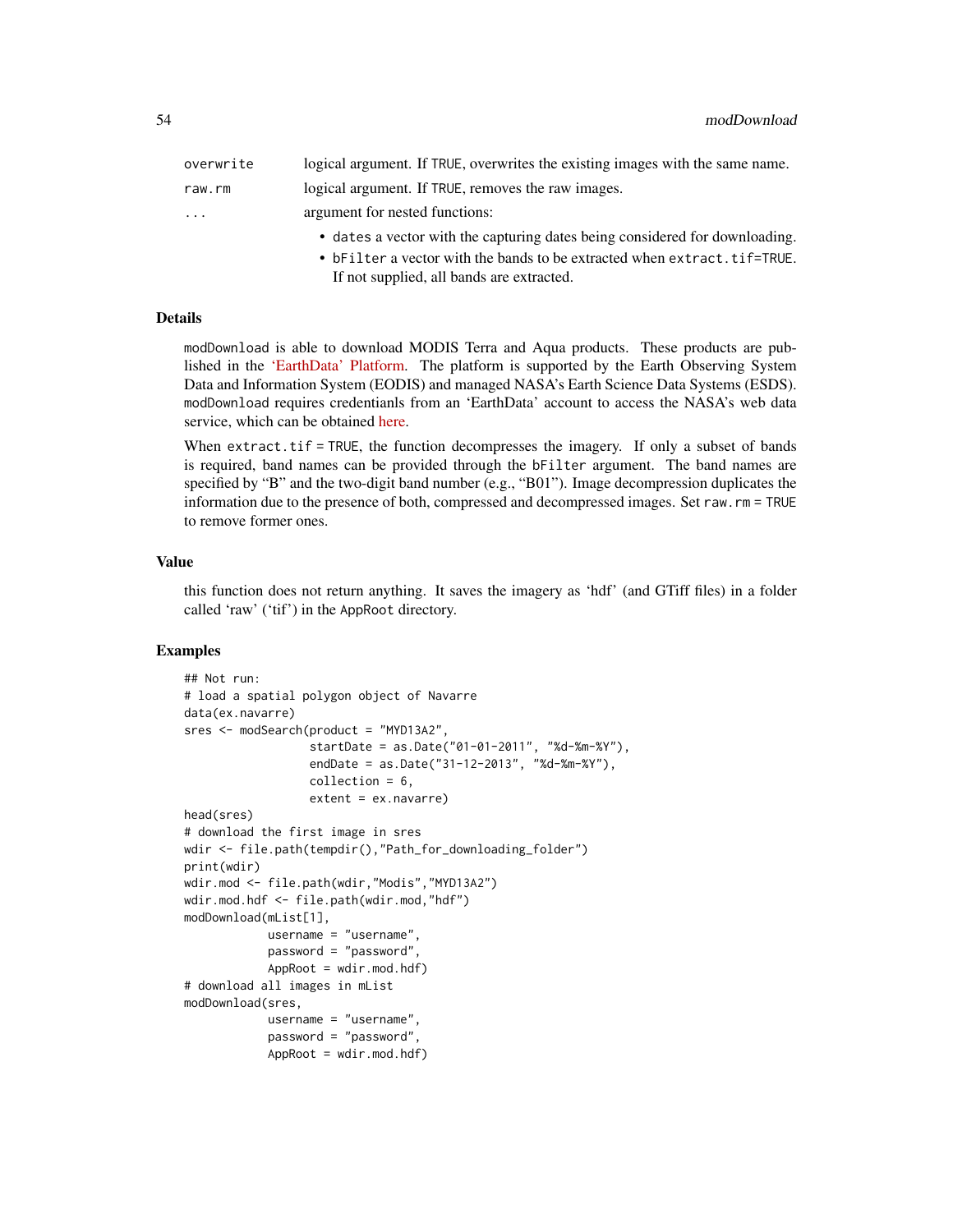## End(Not run)

# modDownSearch *Search and download MODIS images*

# Description

modDownSearch searches and downloads MODIS images concerning a particular location and time interval from the 'EarthData' repository. Images are saved as GTiff files in the AppRoot directory.

# Usage

```
modDownSearch(
 product,
 username,
 password,
 AppRoot,
  collection = 6,
 nattempts = 5,
 verbose = FALSE,
  extract.tif = FALSE,
  ...
)
```
# Arguments

| product     | a character argument with the short name of the MODIS product.                                                                     |
|-------------|------------------------------------------------------------------------------------------------------------------------------------|
| username    | NASA's 'EarthData' username.                                                                                                       |
| password    | NASA's 'EarthData' password.                                                                                                       |
| AppRoot     | the directory to save the outcoming time series.                                                                                   |
| collection  | MODIS collection, by default 6.                                                                                                    |
| nattempts   | the number of attempts to download an image in case it becomes corrupted.                                                          |
| verbose     | logical argument. If TRUE, the function prints running stages and warnings.                                                        |
| extract.tif | logical argument. If TRUE, extracts all the layers from hdf files and saves them<br>as GTiff.                                      |
| .           | arguments for nested functions:                                                                                                    |
|             | • dates a vector with the capturing dates being searched. This argument is<br>mandatory if startDate and endDate are not defined.  |
|             | • startDate a Date class object with the starting date of the study period. This<br>argument is mandatory if dates is not defined. |
|             | • endDate a Date class object with the ending date of the study period. This<br>argument is mandatory if dates is not defined.     |
|             |                                                                                                                                    |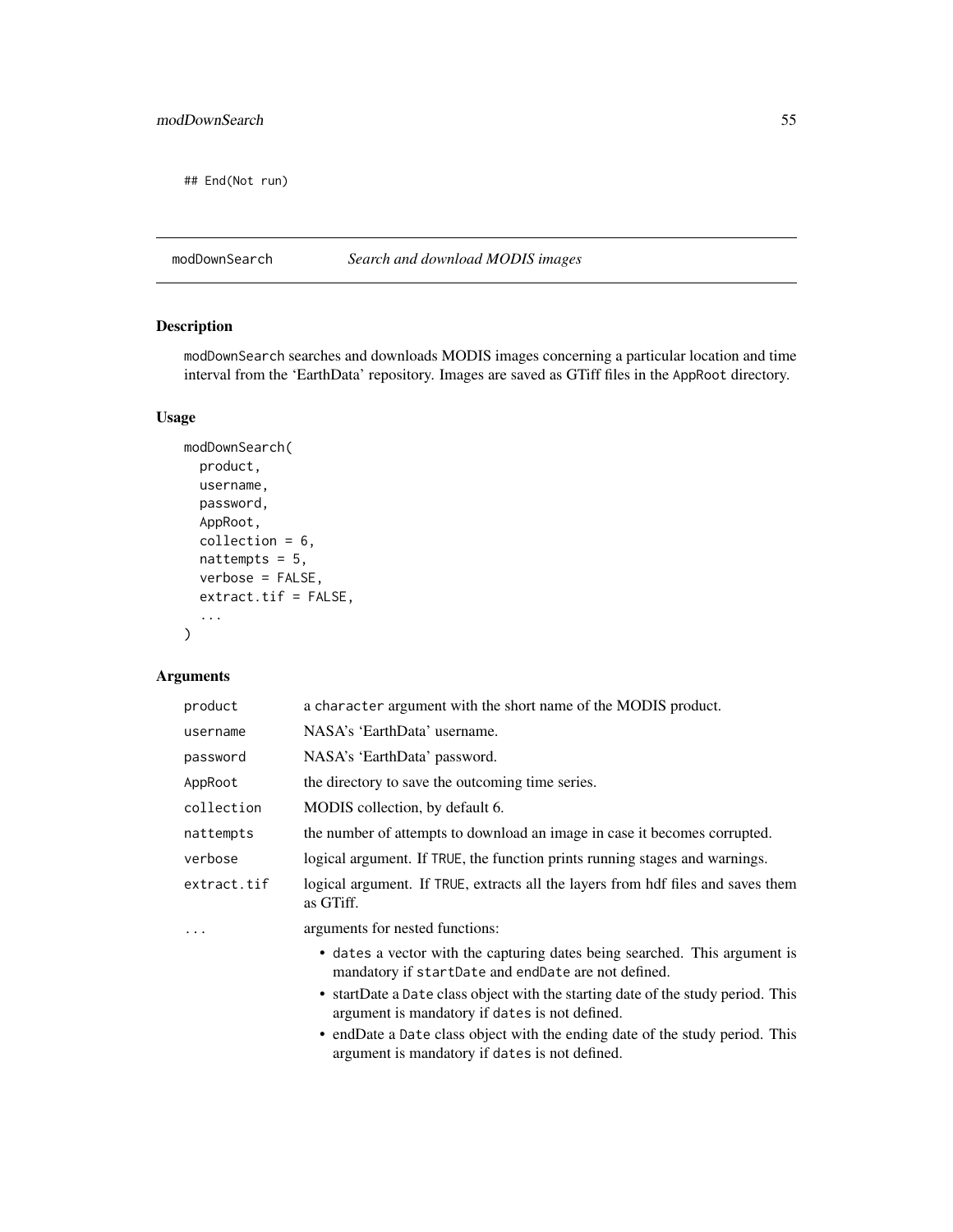- lonlat a vector with the longitude/latitude coordinates of the point of interest. This argument is mandatory if region or extent are not defined.
- extent an sf, Raster\*, or Spatial\* object representing the region of interest with longitude/latitude coordinates. This argument is mandatory if polygon or lonlat are not defined.
- region A list of vectors defining the points of a polygon in longitude/latitude format. This argument is mandatory if lonlat or extent are not defined.
- Any argument in [modExtractHDF](#page-56-0) function. Ex. bFilter="b01\_1".

## Details

modDownSearch searches via [NASA's Common Metadata Repository](https://lpdaacsvc.cr.usgs.gov/services/inventory) and downloads the imagert from the ['EarthData' web service](https://earthdata.nasa.gov/) to download the imagery. The catalogue of MODIS products can be found [here.](https://modis.gsfc.nasa.gov/data/dataprod/) The catalogue shows detailed information about the products and their short names. By the time 'RGISTools' is released, NASA carries out the maintenance of its website on Wednesdays, which may cause an error when connecting to their server. You can get your 'EarthData' credentials [here.](https://urs.earthdata.nasa.gov/users/new)

#### Value

this function does not return anything. It saves the imagery as 'tar.gz' (and GTiff files) in a folder called 'raw' ('tif') in the AppRoot directory.

```
## Not run:
# load a spatial polygon object of Navarre
data(ex.navarre)
wdir <- file.path(tempdir(),"Path_for_downloading_folder")
print(src)
modDownSearch(product = "MOD09GA",
              startDate = as.Date("01-01-2018", "%d-%m-%Y"),
              endDate = as.Date("03-01-2018", "%d-%m-%Y"),
              username = "username",
              password = "password",
              AppRoot = wdir,extract.tf = TRUE,collection = 6,
              extent = ex.navarre)
wdir.mod.tif <- file.path(wdir,"Modis","MOD09GA","tif")
files.mod <- list.files(wdir.mod.tif,
                        pattern = "\wedge.tif$",
                        full.names = TRUE,
                        recursively = TRUE)[c(16, 19, 18)]img.mod <- stack(files.mod)
qrange <- c(0.001, 0.999)
img.mod.rgb <- varRGB(img.mod[[1]],
                      img.mod[[2]],
                      img.mod[[3]],
                      qrange)
plotRGB(img.mod.rgb)
```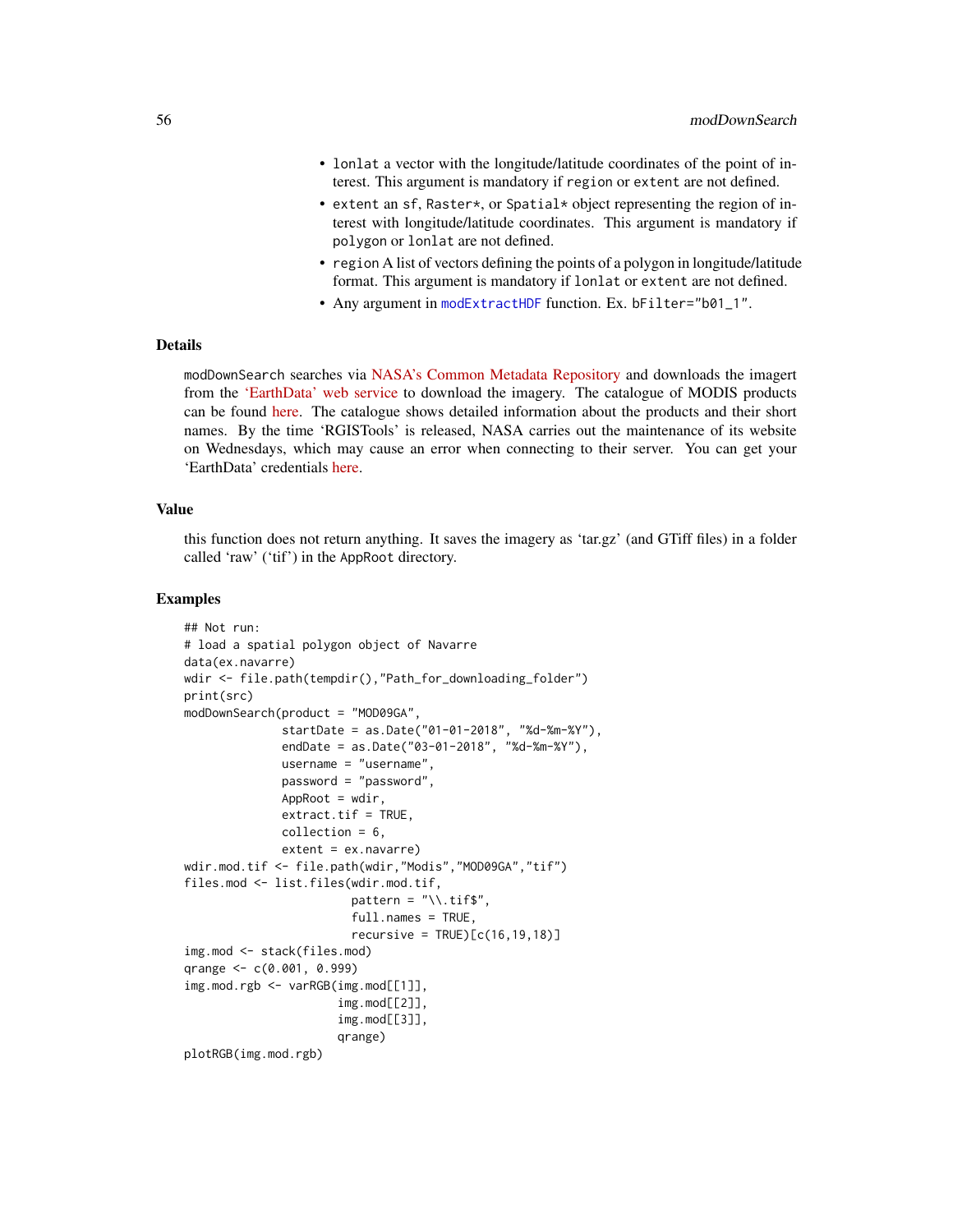## End(Not run)

## <span id="page-56-0"></span>modExtractHDF *Convert an HDF file into a set of GTiff files*

# Description

modExtractHDF converts the original format of MODIS images (hierarchical data format or HDF) into GTiffs (one file for each layer).

### Usage

```
modExtractHDF(
  filesHDF,
  AppRoot,
  overwrite = FALSE,
  bFilter = NULL,
  rm.band = NULL,
  region = NULL,
  verbose = FALSE,
  ...
\mathcal{L}
```
## **Arguments**

| filesHDF  | the full path where the HDF files are located.                                                         |
|-----------|--------------------------------------------------------------------------------------------------------|
| AppRoot   | the directory where the extracted images are saved.                                                    |
| overwrite | logical argument. If TRUE, overwrites the existing images with the same name.                          |
| bFilter   | a vector containing the names of the bands to extract.                                                 |
| rm.band   | a vector containing the names of the bands excluded from the extraction.                               |
| region    | a Spatial*, projected raster*, or sf* class object defining the area of interest<br>for image masking. |
| verbose   | logical argument. If TRUE, the function prints the running steps and warnings.                         |
| .         | arguments for nested functions.                                                                        |
|           |                                                                                                        |

• dates a vector with the capturing dates being considered for downloading.

# Details

HDF files cannot be directly loaded into 'R', so they must be converted into GTiffs. To acomplish this task, the function modExtractHDF borrows the gdalwarp and gdal\_translate functions from the 'gdalUtils' package. Further details about these functions can be found in the corresponding package manual. 'GDAL' and 'gdalUtils' must be properly installed to use modExtractHDF. GTiffs can be loaded in 'R' using the 'raster' package.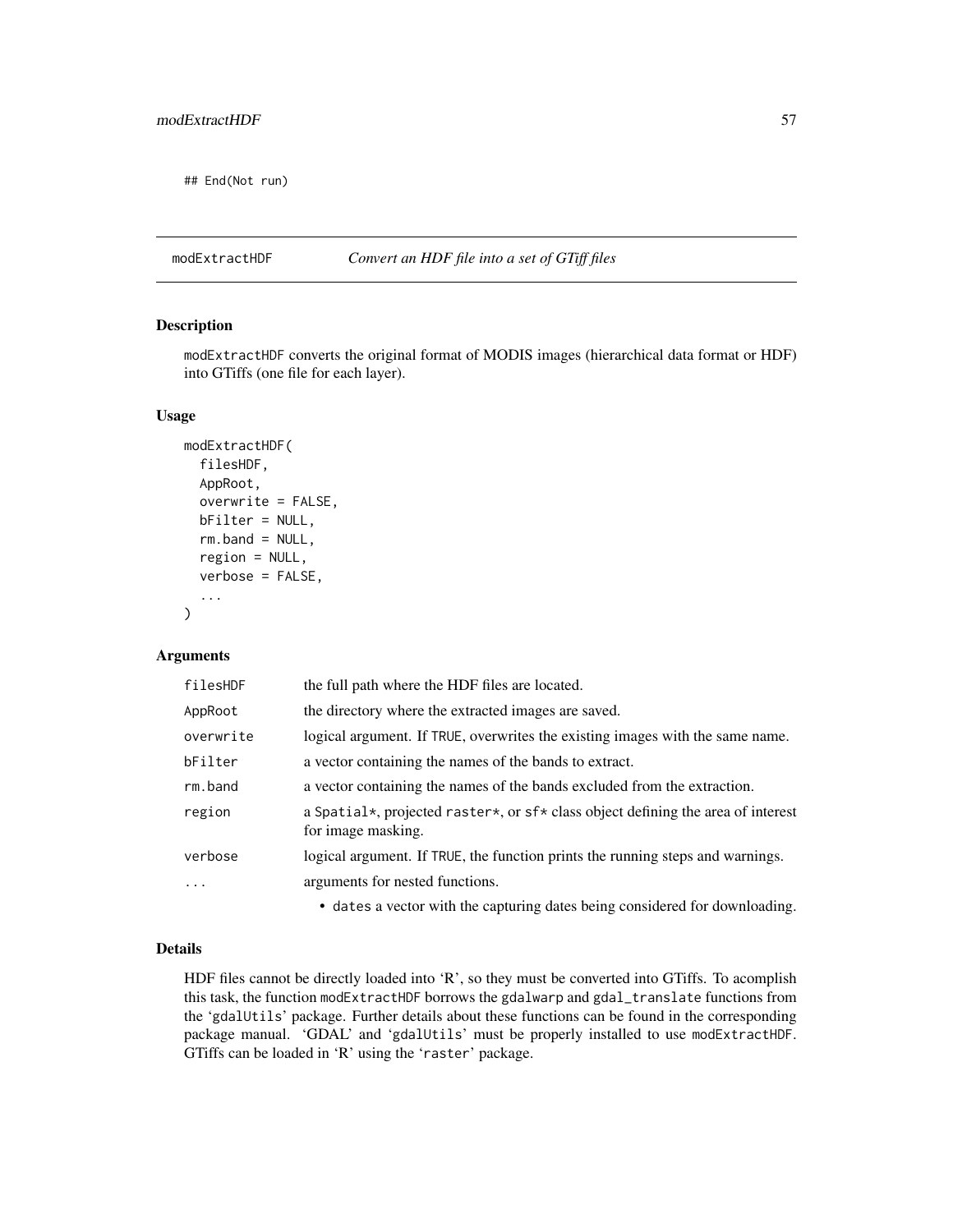## Examples

```
## Not run:
# load a spatial polygon object of Navarre
data(ex.navarre)
wdir <- file.path(tempdir(),"Path_for_downloading_folder")
print(wdir)
wdir.mod <- file.path(wdir, "Modis","MOD11A1")
sres <- modSearch(product = "MOD11A1",
                  startDate = as.Date("01-01-2011", "%d-%m-%Y"),
                  endDate = as.Date("01-01-2011", "%d-%m-%Y"),
                  collection = 6,
                  extent = ex.navarre)
# download the images of the list
wdir.mod <- file.path(wdir, "Modis", "MOD11A1")
modDownload(searchres = sres,
            username = "username",
            password = "password",
            AppRoot = wdir.mod)
wdir.mod.tif<-file.path(wdir.mod,"tif")
wdir.mod.hdf <- file.path(wdir.mod, "hdf")
# extract the first image
files.mod.hdf <- list.files(wdir.mod.hdf,
                        full.names = TRUE,
                        pattern = "\\\.hdf$")
files.mod.hdf.1 <- files.mod.hdf[1]
modExtractHDF(filesHDF = files.mod.hdf.1,
              AppRoot = wdir.mod.tif)
## End(Not run)
```
modFolderToVar *Compute a remote sensing index from a time series of MODIS multispectral images*

## **Description**

modFolderToVar computes a remote sensing index from the spectral bands of a time series of MODIS images. The images are specified by the path to the folder that stores the imagery (resulting from the [modMosaic](#page-61-0) function). The function returns a RasterStack with a time series of images of the remote sensing index.

#### Usage

```
modFolderToVar(
 src,
```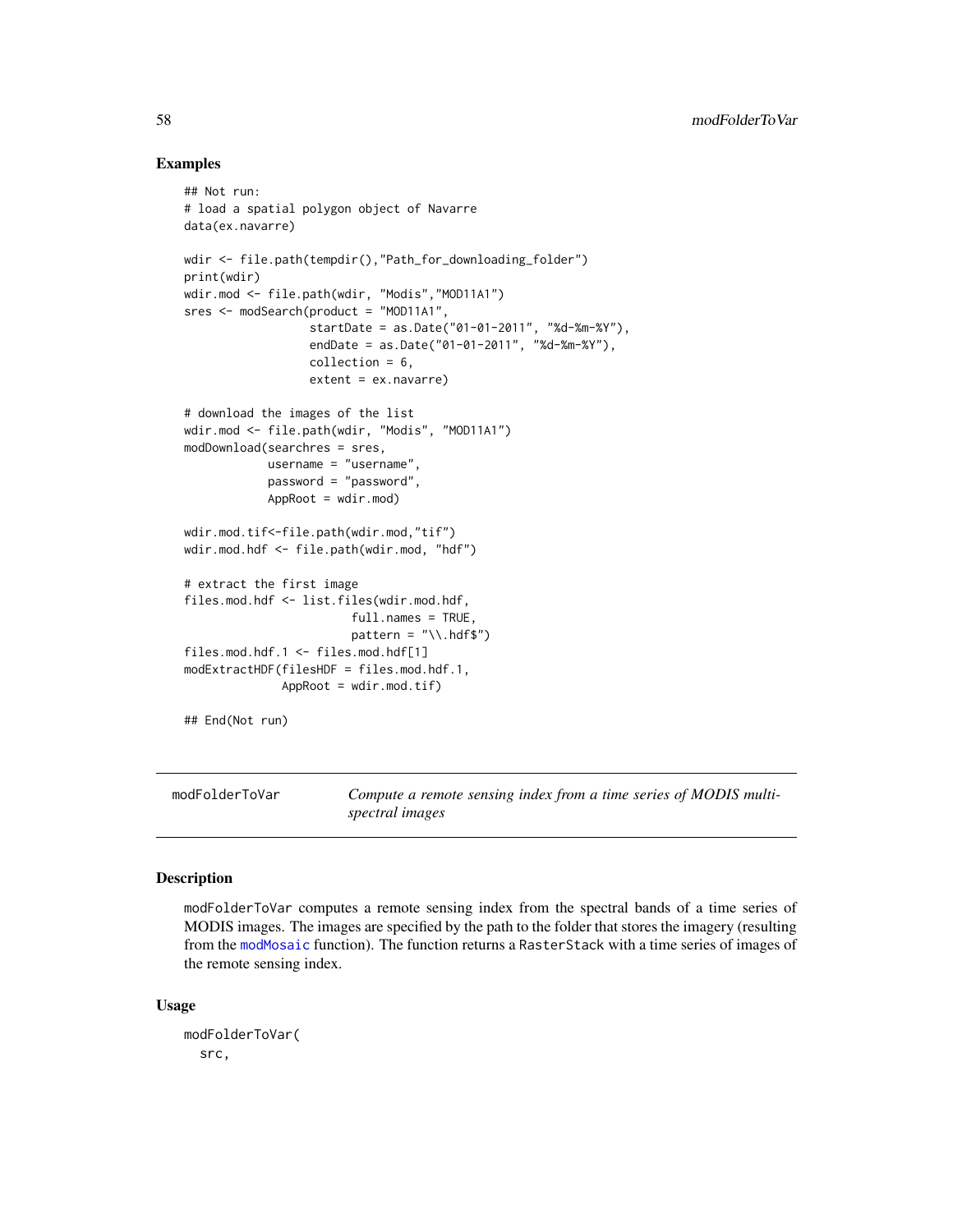# modFolderToVar 59

```
AppRoot,
  fun,
 getStack = FALSE,
 overwrite = FALSE,
 verbose = FALSE,
  ...
)
```
## Arguments

| src       | path to the folder with the MODIS multispectral images.                                                                                          |
|-----------|--------------------------------------------------------------------------------------------------------------------------------------------------|
| AppRoot   | the directory of the outcoming time series.                                                                                                      |
| fun       | a function that computes the remote sensing index.                                                                                               |
| getStack  | logical argument. If TRUE, returns the time series of images as a RasterStack,<br>otherwise the images are saved in the Hard Drive Device (HDD). |
| overwrite | logical argument. If TRUE, it overwrites the existing images with the same name.                                                                 |
| verbose   | logical argument. If TRUE, the function prints the running steps and warnings.                                                                   |
|           | arguments for nested functions.                                                                                                                  |
|           | • dates a vector with the capturing dates being considered for mosaicking.<br>If not supplied, all dates are mosaicked.                          |

### Details

The function requires the definition of the src and fun arguments. The src is usually the path resulting from [modMosaic](#page-61-0). The fun argument can be any function from this package beginning with "var" ([varNDVI](#page-87-0), [varEVI](#page-82-0), etc.). Custom functions can also be implemented. If fun = varRGB, then the argument getStack must be equal to FALSE and the red-gree-blue (RGB) images must be imported afterwards.

#### Value

this function does not return anything, unless getStack = TRUE which then returns a RasterStack with the time series of with the index.

```
## Not run:
# load a spatial polygon object of Navarre
data(ex.navarre)
# main output directory
wdir <- file.path(tempdir(),"Path_for_downloading_folder")
print(wdir)
# download MOD09 images
modDownSearch(product = "MOD09GA",
              startDate = as.Date("01-01-2018", "%d-%m-%Y"),
              endDate = as.Date("03-01-2018", "%d-%m-%Y"),
              username = "username",
              password = "password",
```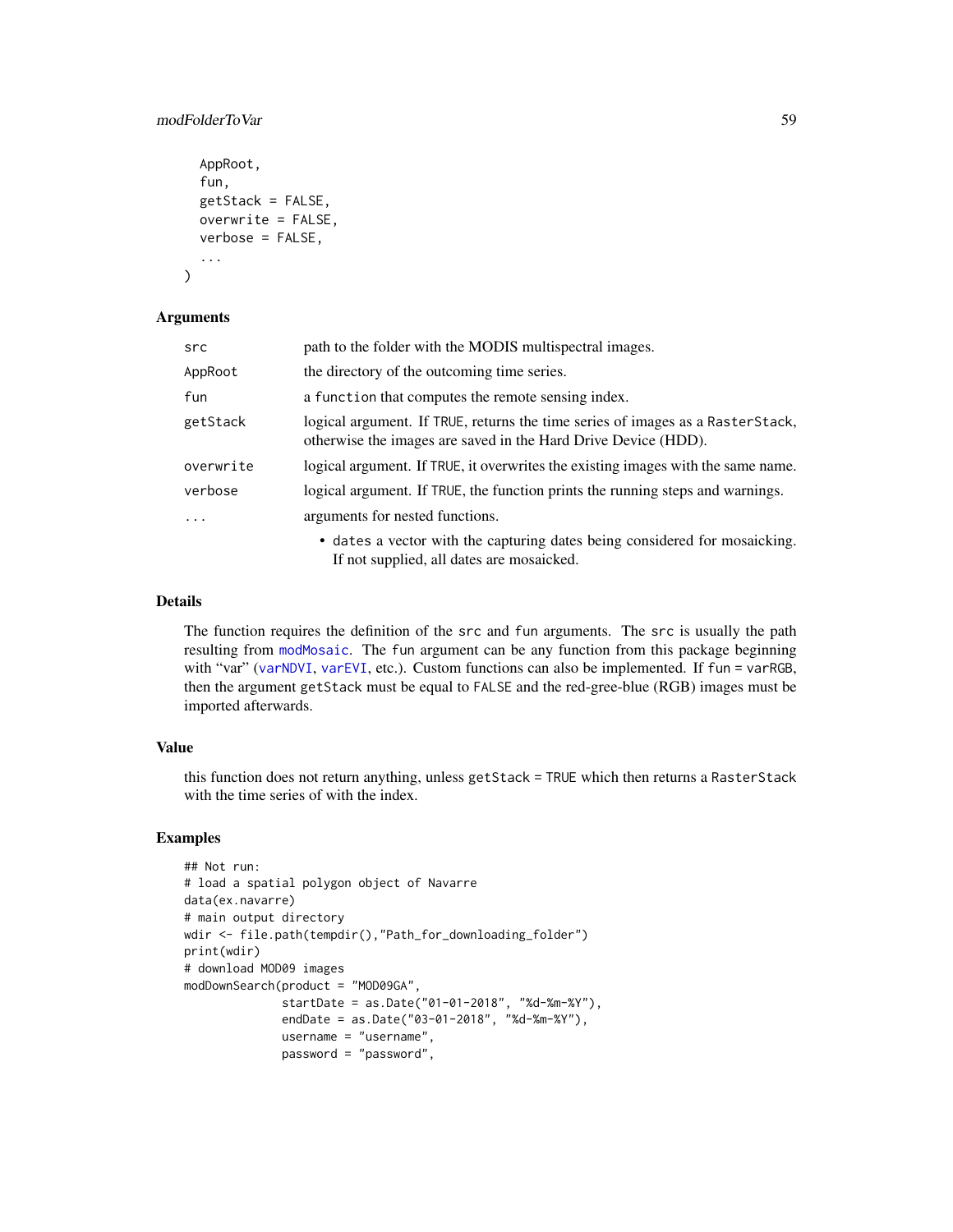```
AppRoot = wdir, # output folder for tif images
              extract.tif = TRUE,collection = 6,
              extent = ex.navarre)
# assign wdir.mod as the output folder from modMosaic
wdir.mod <- file.path(wdir, "Modis", "MOD09GA") # output directory
wdir.mod.tif <- file.path(wdir.mod, "tif") # input directory
# mosaic the MODIS images
modMosaic(wdir.mod.tif,
         AppRoot = wdir.mod,
          out.name = "Navarre")
# path to the folder with the mosaicked images
wdir.mod.navarre <- file.path(wdir.mod, "Navarre")
# generate NDVI images of Navarre
wdir.mod.var <- file.path(wdir.mod, "Variables")
dir.create(wdir.mod.var)
modFolderToVar(src = wdir.mod.navarre,
               fun = varEVI,
               scfun = getRGISToolsOpt("MOD09SCL"),
               AppRoot = wdir.mod.var,
               overwrite = TRUE)
# import mosaicked images (.tif) to the environment in `R'
files.mod.evi <- list.files(file.path(wdir.mod.var,"EVI"),
                            pattern = "\wedge \t{diff}",
                            full.names = TRUE,
                            recursive = TRUE)
img.mod.evi <- lapply(files.mod.evi,raster)
spplot(img.mod.evi[[1]],at=seq(-1,2.5))
## End(Not run)
```
modGetDates *Return the capturing dates of MODIS images*

#### Description

modGetDates reads the official name of MODIS images and returns its capturing date, as Date class object.

#### Usage

modGetDates(str, ...)

# Arguments

| str                     | the full path(s) or official name(s) of MODIS images from which the capturing<br>date is retrieved. |
|-------------------------|-----------------------------------------------------------------------------------------------------|
| $\cdot$ $\cdot$ $\cdot$ | arguments for nested functions:                                                                     |
|                         | • format the format of the date being returned.                                                     |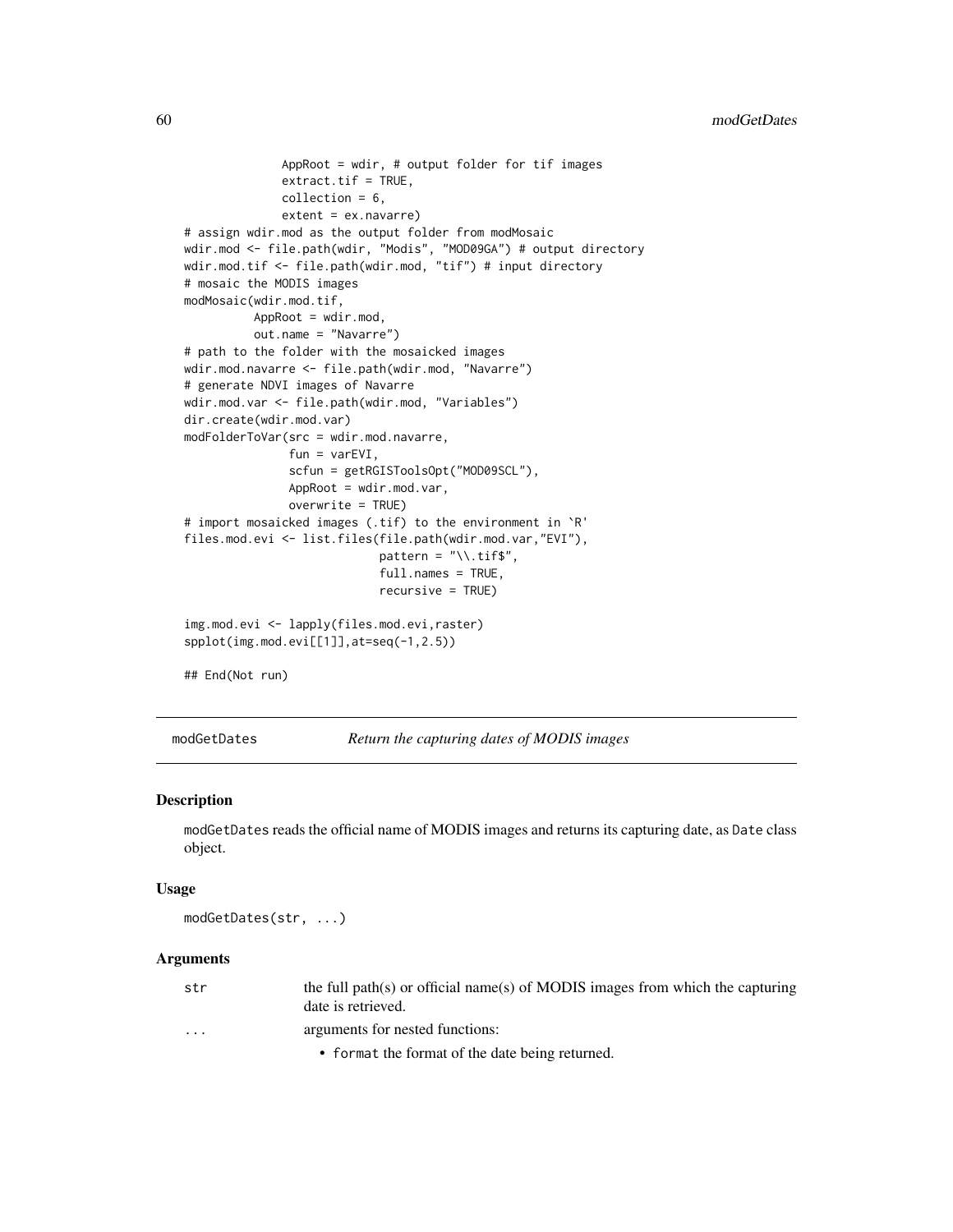# modGetPathRow 61

# Details

The function works with file names (or their paths) regardless of their extension. The function accepts more than on file path, which can be passed as a list of characters. Dates are returned as 'YYYY-mm-dd' by default. If another format is required, it can be modified through the argument format.

# Value

a Date class object with the date of the MODIS image or character class, if format argument is used.

## Examples

```
# getting the capturing date from the name of a MODIS image
file.mod <- 'MYD13A2.A2016361.h17v04.006.2017285133407.hdf'
modGetDates(file.mod)
# a list of the full file paths of MODIS images, mixing .hdf and .tif files
file.mod<-list('MYD13A2.A2013297.h17v04.006.2015269230726.hdf',
               'MYD13A2.A2013313.h17v04.006.2015271071143.tif')
modGetDates(file.mod, format = "%Y%j")
```
modGetPathRow *Return the pathrow of a tile of MODIS images*

#### **Description**

modGetPathRow reads the official name of a MODIS image and returns the tile's path and row number, in 'hXXvYY' format (MODIS naming convention).

## Usage

```
modGetPathRow(str)
```
#### Arguments

str the full path(s) or official name(s) of the MODIS images from which the tile's path and row numbers are retrieved.

## Value

a string with the path and row in "hXXvYY" format.

```
# getting the path and row number of the tile of a Landsat-8 image
files.mod <- "MYD09GA.A2003136.h17v04.005.2008324054225"
pr.mod <- modGetPathRow(files.mod)
print(pr.mod)
```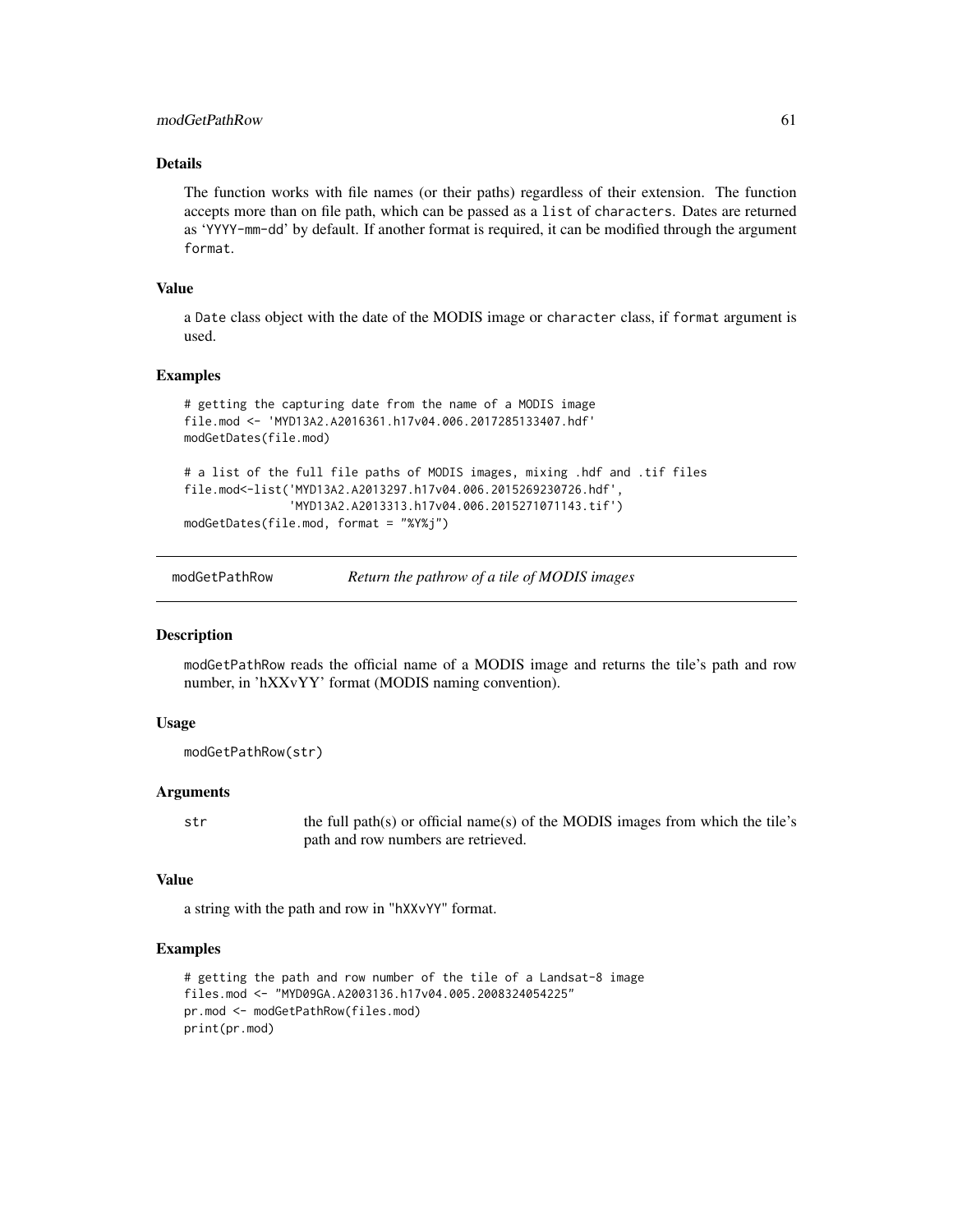<span id="page-61-0"></span>

## Description

modMosaic merges the MODIS imagery that covers a region of interest on the same dates.

## Usage

```
modMosaic(
  src,
  AppRoot,
  region = NULL,
  out.name = "outfile",
  verbose = FALSE,
  gutils = TRUE,overwrite = FALSE,
  ...
)
```
## Arguments

| src       | the path of the folder with the MODIS images in GTiff format.                                                                                                                                |
|-----------|----------------------------------------------------------------------------------------------------------------------------------------------------------------------------------------------|
| AppRoot   | the directory where the mosaicked images are saved.                                                                                                                                          |
| region    | a Spatial*, projected raster*, or sf class object defining the area of interest.                                                                                                             |
| out.name  | the name of the folder that stores the outputs. By default, "outfile" is assigned.                                                                                                           |
| verbose   | logical argument. If TRUE, the function prints the running steps and warnings.                                                                                                               |
| gutils    | logical argument. If TRUE, the function uses 'GDAL' utilities for mosaicking.                                                                                                                |
| overwrite | logical argument. If TRUE, overwrites the existing images with the same name.                                                                                                                |
| .         | arguments for nested functions:                                                                                                                                                              |
|           | • pathrow a vector of character with the path and row numbers of the<br>tiles concerning the region of interest in 'hXXvYY' format. This argument<br>is mandatory if region is not provided. |
|           | • bFilter a vector with the bands to be mosaicked. If not supplied, all bands<br>are mosaicked.                                                                                              |

• dates a vector with the capturing dates being considered for mosaicking. If not supplied, all dates are mosaicked.

# Details

The function mosaics the imagery in the src folder. The folder can hold GTiff images from several tiles, dates and bands. When only a subset dates has to be mosaicked, the dates should be provided through the argument dates. The dates must be provided as a Date class objects. For further details about the bFilter argument, go to the [modDownload](#page-52-0) function. Once mosaicked, the images can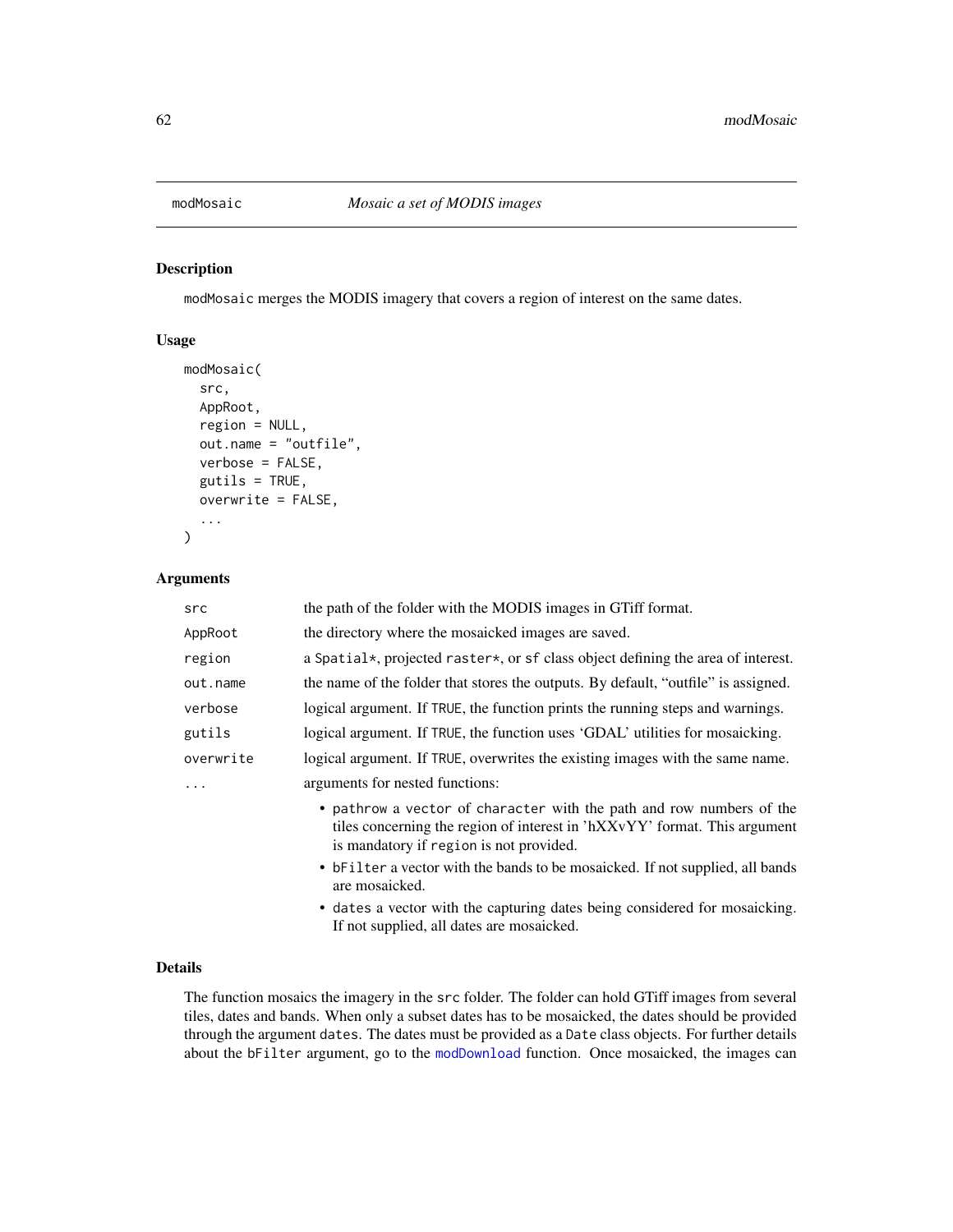#### modPreview 63

be cropped to fit the region (optional). The region can be defined in any coordinate reference system, since modMosaic automatically reproject the extent to match the projection of the image. The outputs will be placed in the AppRoot directory, under the folder named as out.name. If no name is provided, the folder is named "outfile".

#### Examples

```
## Not run:
# load a spatial polygon object of Navarre
data(ex.navarre)
# main output directory
wdir <- file.path(tempdir(),"Path_for_downloading_folder")
print(wdir)
# download MODIS images
modDownSearch(product = "MOD09GA",
              startDate = as.Date("01-01-2018", "%d-%m-%Y"),
              endDate = as.Date("03-01-2018", "%d-%m-%Y"),
              username = "username",
              password = "password",
              AppRoot = wdir,
              extract.tif = TRUE,
              collection = 6,
              extent = ex.navarre)
# folder with the MODIS images extracted
wdir.mod <- file.path(wdir, "Modis", "MOD09GA")
wdir.mod.tif <- file.path(wdir.mod, "tif")
# mosaic the MODIS images
modMosaic(wdir.mod.tif,
          AppRoot = wdir.mod,
          out.name = "Navarre",
          gutils = TRUE,
          overwrite = TRUE,region = ex.navarre)
```
## End(Not run)

<span id="page-62-0"></span>

modPreview *Preview MODIS satellite images*

#### **Description**

modPreview shows a preview of the n-th image from a set of search results on an interactive map.

#### Usage

```
modPreview(
  searchres,
  n,
  dates,
  lpos = c(3, 2, 1),
```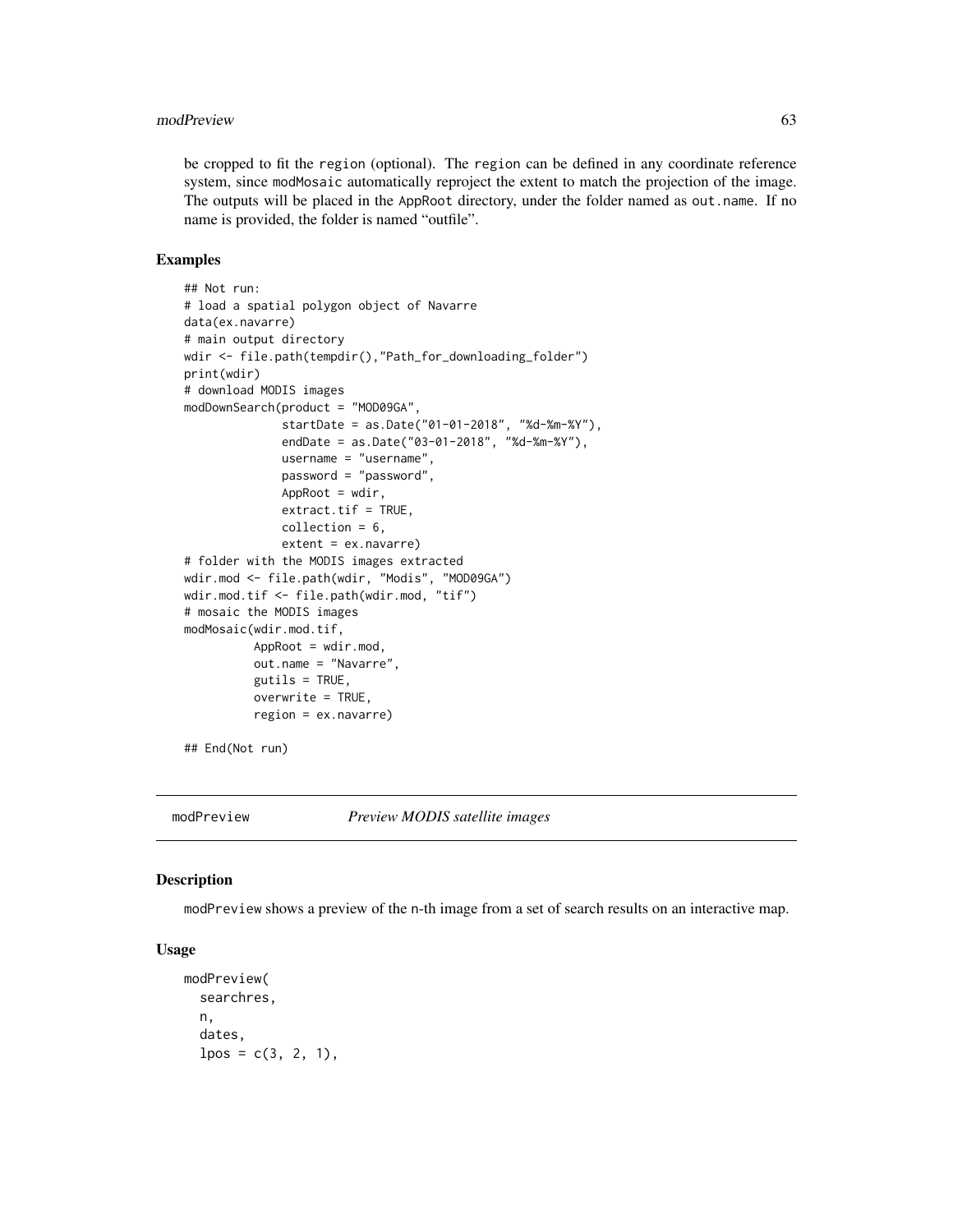```
add.Layer = FALSE,
  verbose = FALSE,
  ...
\lambda
```
#### Arguments

| searchres | a vector with the results from modSearch.                                                                                                                          |
|-----------|--------------------------------------------------------------------------------------------------------------------------------------------------------------------|
| n         | a numeric argument identifying the location of the image in searchres.                                                                                             |
| dates     | a vector with the dates being considered for previewing. This argument is<br>mandatory if n is not defined.                                                        |
| lpos      | vector argument. Defines the position of the red-green-blue layers to enable<br>false color visualization.                                                         |
| add.Layer | logical argument. If TRUE, the function plots the image on an existing map.<br>Allows combinations of images on a map using 1sPreview and senPreview<br>functions. |
| verbose   | logical argument. If TRUE, the function prints the running steps and warnings.                                                                                     |
|           | arguments for nested functions:                                                                                                                                    |
|           | • arguments allowed by the viewRGB function from mapview packages are<br>valid arguments.                                                                          |

# Details

The function shows a preview of the n-th output image from a search in the MODIS archives ([modSearch](#page-64-0), with resType = "browseurl"). The preview is downloaded from the ['EarthData'](https://earthdata.nasa.gov) [Platform.](https://earthdata.nasa.gov) Please, be aware that only some images may have a preview.

# Value

this function does not return anything. It displays a preview of one of the search results.

```
## Not run:
# load a spatial polygon object of Navarre
data(ex.navarre)
# retrieve jpg images covering Navarre region between 2011 and 2013
sres <- modSearch(product = "MOD09GA",
                  startDate = as.Date("01-01-2011", "%d-%m-%Y"),
                  endDate = as.Date("31-12-2013", "%d-%m-%Y"),
                  collection = 6,
                  extent = ex.navarre)
modPreview(sres,n=1)
modPreview(sres,2,add.Layer=T)
## End(Not run)
```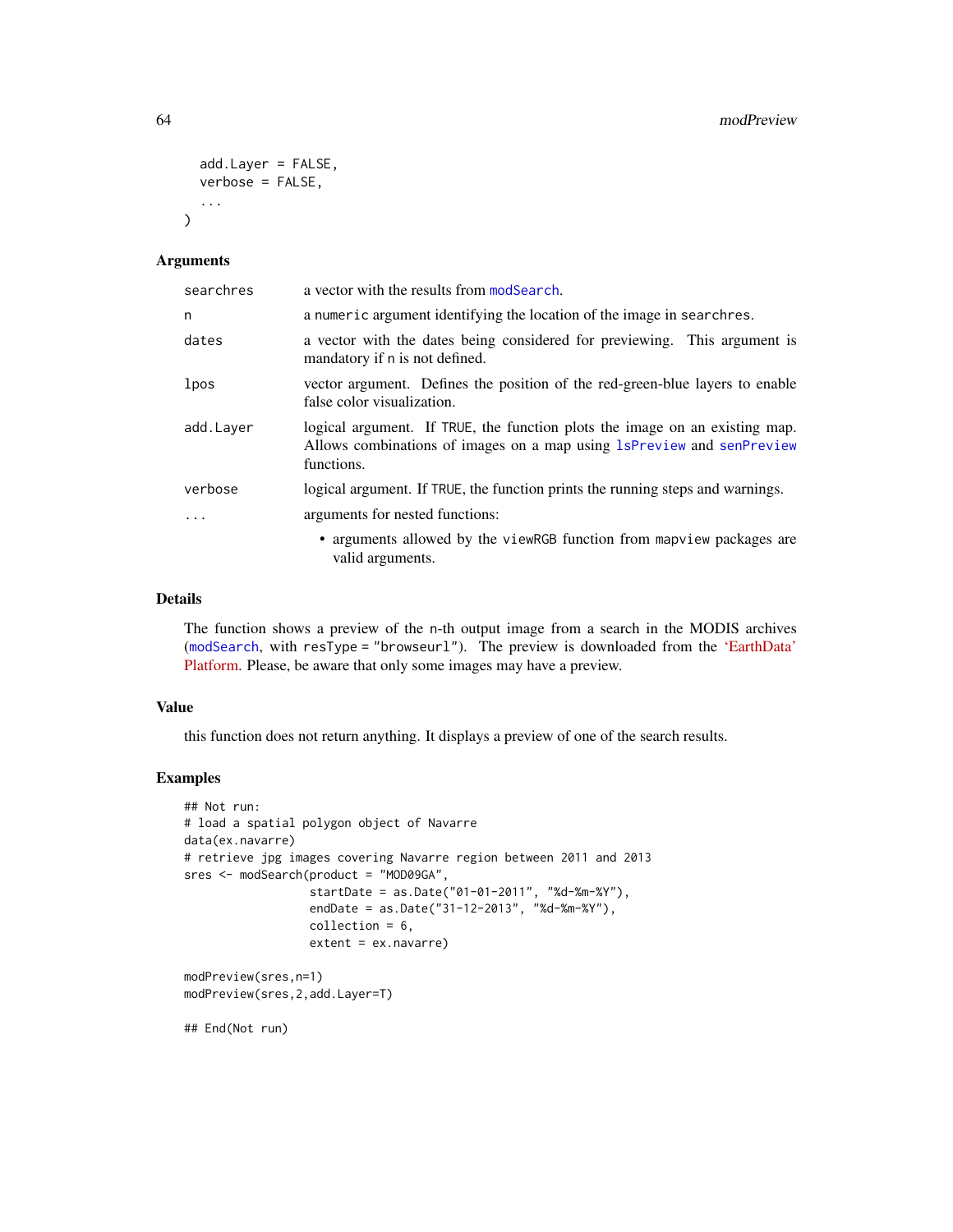#### <span id="page-64-0"></span>Description

modSearch searches MODIS images in the [NASA Common Metadata Repository](https://lpdaacsvc.cr.usgs.gov/services/inventory) (CMR) concerning a particular location and date interval. The function returns a character vector with the names of the images and their uniform resource locators (URLs)

#### Usage

```
modSearch(product, collection = 6, verbose = FALSE, ...)
```
#### Arguments

| product    | the short name of the MODIS product.                                                                                                                                                           |
|------------|------------------------------------------------------------------------------------------------------------------------------------------------------------------------------------------------|
| collection | MODIS collection. By default, 6.                                                                                                                                                               |
| verbose    | logical argument. If TRUE, the function prints the running steps and warnings.                                                                                                                 |
|            | arguments for nested functions:                                                                                                                                                                |
|            | • dates a vector with the capturing dates being searched. This argument is<br>mandatory if startDate and endDate are not defined.                                                              |
|            | • startDate a Date class object with the starting date of the study period.<br>This argument is mandatory if dates is not defined.                                                             |
|            | • endDate a Date class object with the ending date of the study period. This<br>argument is mandatory if dates is not defined.                                                                 |
|            | • region a Spatial*, projected raster*, or sf class object defining the<br>area of interest. This argument is mandatory if extent or lonlat are not<br>defined.                                |
|            | • lonlat a vector with the longitude/latitude coordinates of the point of in-<br>terest. This argument is mandatory if region or extent are not defined.                                       |
|            | • extent an extent, Raster*, or Spatial* object representing the region<br>of interest with longitude/latitude coordinates. This argument is mandatory<br>if region or lonlat are not defined. |

#### Details

modSearch uses the [NASA Common Metadata Repository](https://lpdaacsvc.cr.usgs.gov/services/inventory) (CMR) powered API. The catalogue of MODIS products can be found [here.](https://modis.gsfc.nasa.gov/data/dataprod/) The catalogue shows the product short names and provides detailed information about the product. By the time 'RGISTools' is released, NASA carries out the maintenance of its website on Wednesdays, which may cause an error when connecting to their server. You can get your 'EarthData' credentials [here.](https://urs.earthdata.nasa.gov/users/new)

The function can be used to retrieve the web address of the preview (resType = "browseurl") or the actual image (resType = "url"). By default, the URL points towards the actual image.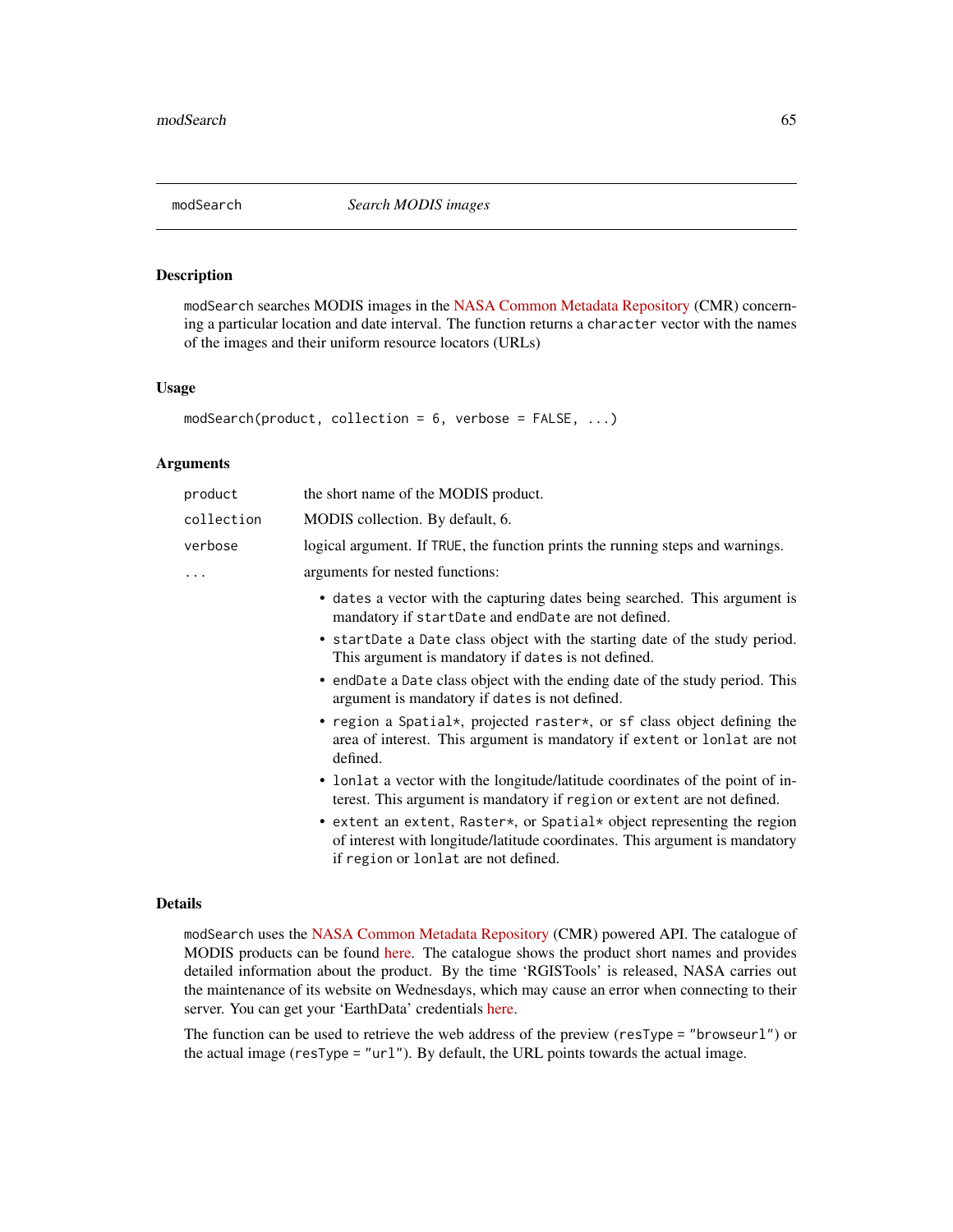# Value

a vector with the url for image downloading.

# Examples

```
## Not run:
# load a spatial polygon object of Navarre with longitude/latitude coordinates
data(ex.navarre)
# searching MODIS MYD13A2 images between 2011 and 2013 by longitude/latitude
# using a polygon class variable
sres <- modSearch(product = "MYD13A2",
                  startDate = as.Date("01-01-2011", "%d-%m-%Y"),
                  endDate = as.Date("31-12-2013", "%d-%m-%Y"),
                  collection = 6,
                  extent = ex.navarre)
# region of interest: defined based on longitude/latitude extent
# searching MODIS MYD13A2 images in 2010 by longitude/latitude
# using a extent class variable defined by the user
aoi = extent(c(-2.49, -0.72, 41.91, 43.31))
sres <- modSearch(product = "MYD13A2",
                  startDate = as.Date("01-01-2010", "%d-%m-%Y"),
                  endDate = as.Date("31-12-2010", "%d-%m-%Y"),
                  collection = 6,
                  extent = aoi)head(sres)
## End(Not run)
```
senCloudMask *Create cloud masks for Sentinel-2 images*

## **Description**

senCloudMask creates cloud masks derived from the cloud probability band (CLDPRB) band from the "S2MSI2A" product.

## Usage

```
senCloudMask(
  src,
  AppRoot,
  out.name,
  resbands,
  sensitivity = 50,
 overwrite = FALSE,
  ...
)
```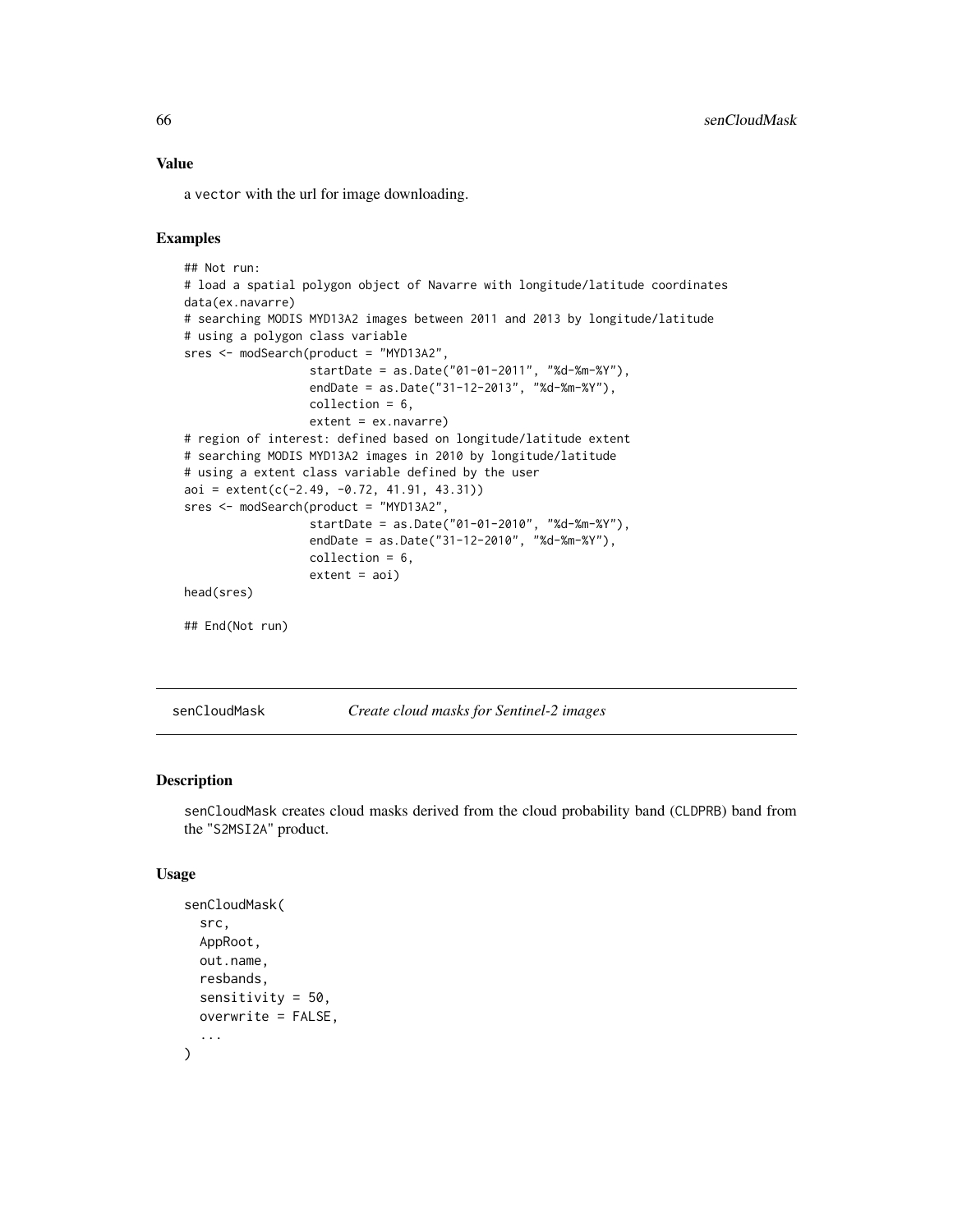# senCloudMask 67

#### **Arguments**

| src         | the path to the folder with the "S2MSI2A" images.                                                                          |
|-------------|----------------------------------------------------------------------------------------------------------------------------|
| AppRoot     | the directory where the cloud masks are saved.                                                                             |
| out.name    | the name of the folder that stores the outputs. If the arguemnt is not defined the<br>folder will be named as "CloudMask". |
| resbands    | a character vector argument. Defines the band resolution used to create the<br>cloud mask. $Ex$ "20m" or "60m".            |
| sensitivity | a numeric argument. Defines the sensitivity of the cloud detection method.                                                 |
| overwrite   | logical argument. If TRUE, overwrites the existing images with the same name.                                              |
| $\cdot$     | arguments for nested functions.                                                                                            |
|             | • dates a vector with the capturing dates being considered for mosaicking.<br>If not supplied, all dates are mosaicked.    |

## Details

The valid threshold range for sensitivity is 0-100. By default, the argument is set to 50.

#### Value

this function does not return anything. It saves the cloud masks (CLD) as GTiff files in the AppRoot directory.

```
## Not run:
# load a spatial polygon object of Navarre
data(ex.navarre)
# Download S2MSI1C products sensed by Sentinel-2
# between the julian days 210 and 218, 2018
wdir <- file.path(tempdir(),"Path_for_downloading_folder")
print(wdir)
senDownSearch(startDate = as.Date("2018210", "%Y%j"),
              endDate = as.Date("2018218", "%Y%j"),
              platform = "Sentinel-2",
              extent = ex.navarre,
              product = "S2MSI2A",
              pathrow = c("R094"),
              username = "username",
              password = "password",
              AppRoot = wdir)# define the paths to the Sentinle-2 images and the
# folder with the unzipped images
wdir.sen <- file.path(wdir, "Sentinel-2")
wdir.sen.unzip <- file.path(wdir.sen, "unzip")
# mosaic the Sentinel-2 images
senMosaic(wdir.sen.unzip,
          AppRoot = wdir.sen,
          gutils = TRUE,out.name = "Navarre")
```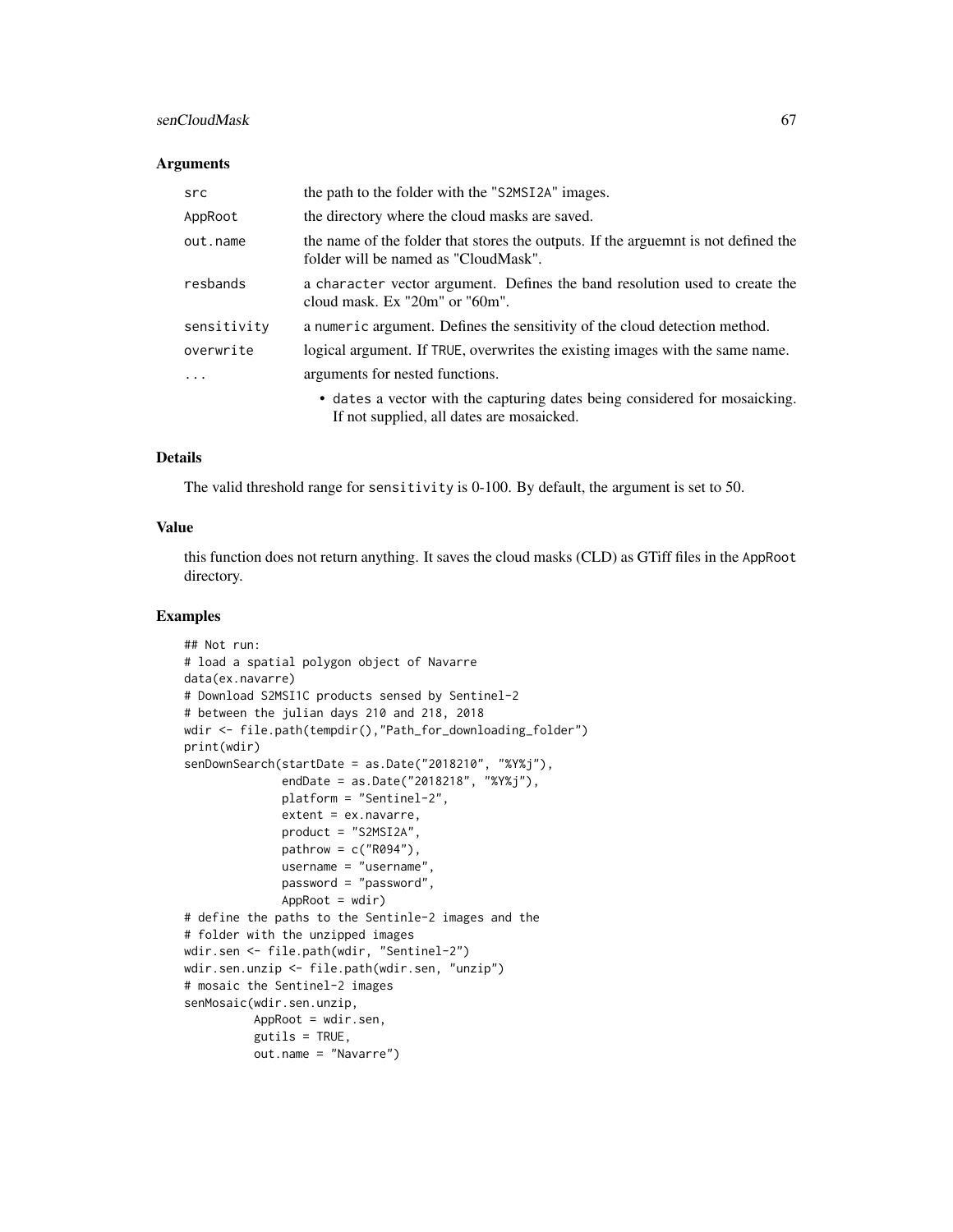```
# calculate the cloud mask
wdir.sen.navarre <- file.path(wdir.sen, "Navarre")
senCloudMask(src = wdir.sen.navarre,
             resbands = "60m",
             overwrite = TRUE,
             sensitivity = 98,
             AppRoot = wdir.sen)
# define the path for the Sentinel-2 cloud mask
wdir.sen.cloud <- file.path(wdir.sen, "CloudMask")
# select B02 images of 60 meters
tiles.sen.navarre <- list.files(wdir.sen.navarre,
                             full.names = TRUE,
                            recursive = TRUE,
                           pattern = "\ \times \text{itfs"}
tiles.sen.navarre.b2 <- tiles.sen.navarre[grepl("B02",tiles.sen.navarre)]
tiles.sen.navarre.b2 <- tiles.sen.navarre.b2[grepl("60m",tiles.sen.navarre.b2)]
# generate a 60-meter resolution cloud mask
tiles.sen.cloud <- list.files(wdir.sen.cloud,
                              full.names = TRUE,
                              pattern = "\wedge \text{diff$"}tiles.sen.cloud.60 <- tiles.sen.cloud[grepl("60m",tiles.sen.cloud)]
# remove the cloud mask from b02 tiles
img.sen.navarre.b2 <- stack(tiles.sen.navarre.b2)
img.sen.cloud.60 <- stack(tiles.sen.cloud.60)
img.sen.navarre.b2.cloud.free <- img.sen.navarre.b2*img.sen.cloud.60
# plot b2 cloud free layers
spplot(img.sen.navarre.b2.cloud.free)
## End(Not run)
```
<span id="page-67-0"></span>senDownload *Download Sentinel images from a search list*

## Description

senDownload downloads the images from a list of uniform resource locators (URLs) generated by the [senSearch](#page-79-0) function from ESA's 'SciHub' web service. The images are saved as GTiff files in the AppRoot directory.

#### Usage

```
senDownload(
  searchres,
  AppRoot,
  username = NULL,
```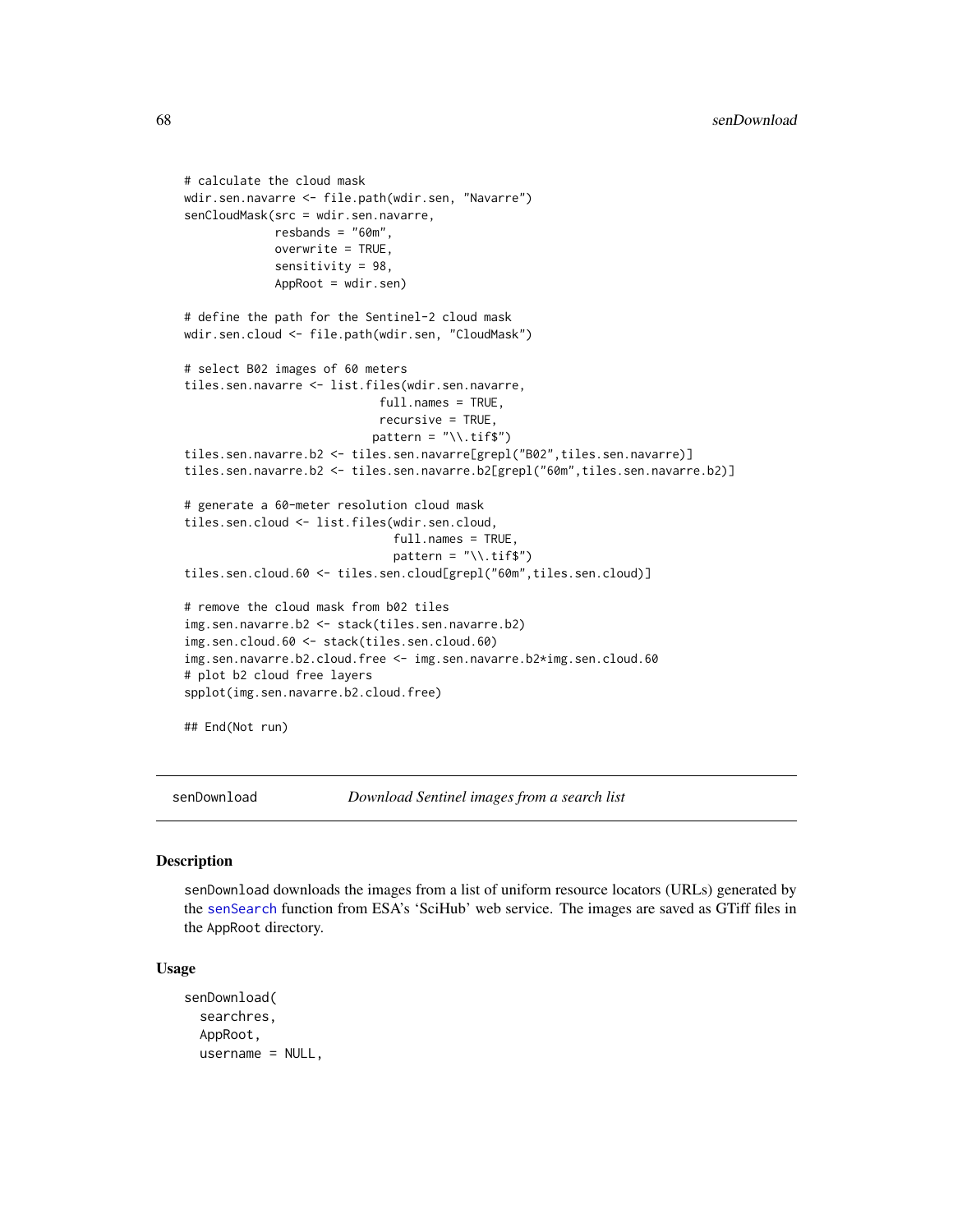# senDownload 69

```
password = NULL,
  nattempts = 5,
 unzip = FALSE,overwrite = FALSE,
  omit.md5.error = FALSE,
  ...
)
```
#### Arguments

| searchres | the output from the senSearch function.                                                                         |
|-----------|-----------------------------------------------------------------------------------------------------------------|
| AppRoot   | the directory where the outcoming time series are saved.                                                        |
| username  | ESA's 'SciHub' username.                                                                                        |
| password  | ESA's 'SciHub' password.                                                                                        |
| nattempts | the number of attempts to download an image in case it becomes corrupted.                                       |
| unzip     | logical argument. If TRUE, unzips the images.                                                                   |
| overwrite | logical argument. If TRUE, overwrites the existing images with the same name.                                   |
|           | omit.md5.error logical argument. If TRUE, omits md5 errors and do not removes the downloaded<br>image.          |
| $\ddots$  | arguments for nested functions.                                                                                 |
|           | • dates a vector with the capturing dates being considered for downloading.                                     |
|           | • bFilter a vector with the bands to be extracted when unzip=TRUE. If not<br>supplied, all bands are extracted. |

## Details

senDownload downloads the list of URLs provided by [senSearch](#page-79-0). In case the process is interrupted, the image file could be corrupted. The function detects the corrupted files and restarts the process. To prevent the computer from crashing, there is a maximum number of attempts to try to donwnload the image (nattempts). The default number of attempts is set to 3. The function requires an ESA's 'SciHub' account, which can be obtained [here.](https://scihub.copernicus.eu/dhus/#/self-registration)

When unzip = TRUE, the function decompresses the imagery. If only a subset of bands is required, band names can be provided through the bFilter argument. The band names are specified by "B", followed by the two-digit band number, and the resolution of the band (either 10m, 20m, or 60m) (e.g, "B01\_10m"). Image decompression duplicates the information due to the presence of both, compressed and decompressed images. Set raw.rm = TRUE to remove former ones.

#### Value

this function does not return anything. It saves the imagery as 'zip' (and JP2 files) in a folder called 'raw' ('unzip') in the AppRoot directory.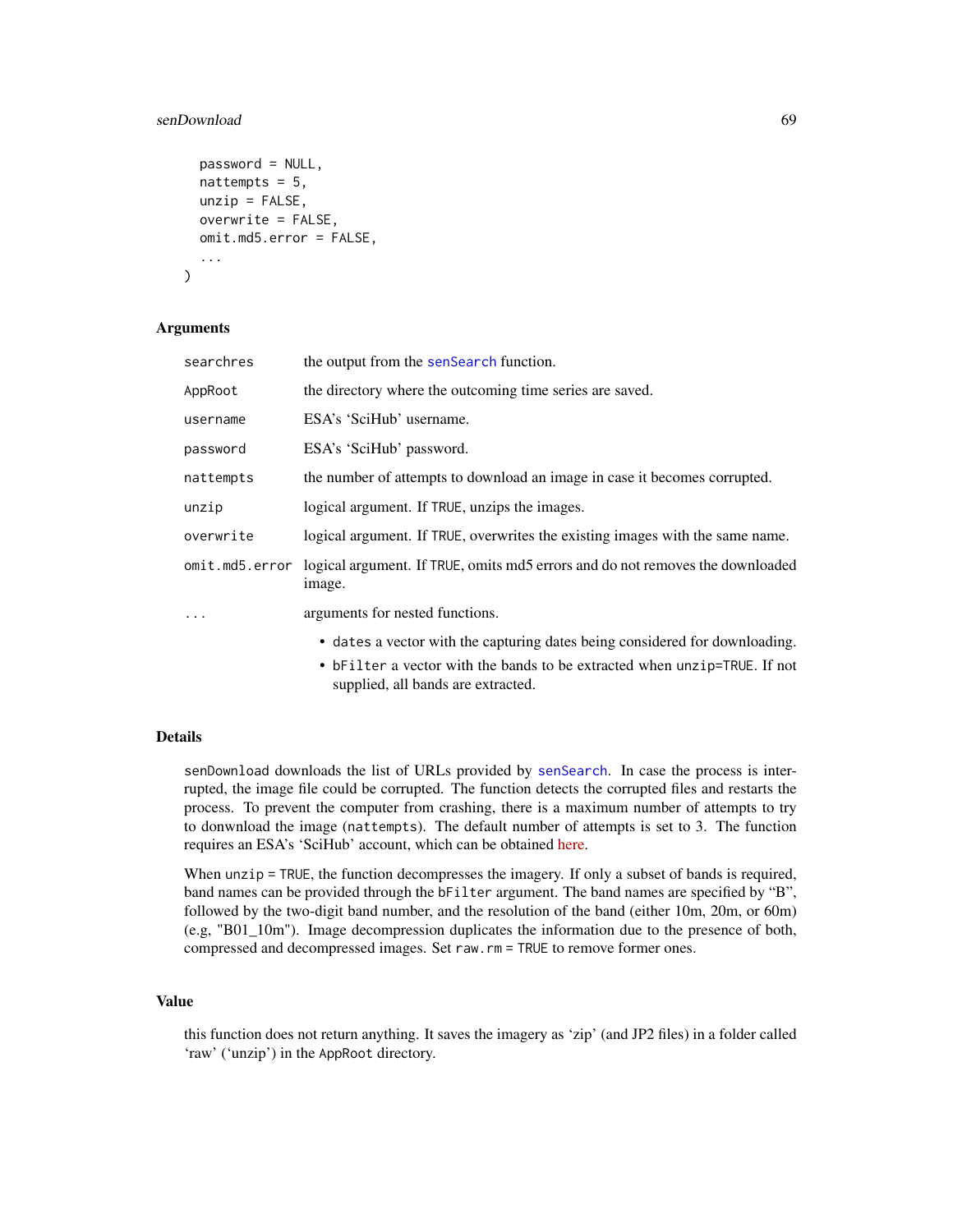## Examples

```
## Not run:
# load a spatial polygon object of Navarre
data(ex.navarre)
# download S2MSI1C products sensed by Sentinel-2
# in July-August 2018
sres <- senSearch(startDate = as.Date("2018-07-29","%Y-%m-%d"),
                       endDate = as.Date("2018-08-06","%Y-%m-%d"),
                       platform = "Sentinel-2",
                       extent = ex.navarre,
                       product = "S2MSI1C",
                       username = "username",
                       password = "password")
# filtering the path R094 where Navarre is located
names(sres)
sres.sen.R094 <- sres[grepl("R094", names(sres))]
names(sres.sen.R094)
# list the dates in sres
senGetDates(names(sres.sen.R094),format="%Y%j")
wdir <- file.path(tempdir(),"Path_for_downloading_folder")
# donwload the imagery
senDownload(searchres = sres.sen.R094,
            username = "username",
            password = "password",
            AppRoot = wdir,
            unzip = TRUE)
wdir.sen.unzip <- file.path(wdir,"Sentinel","unzip")
files.sen.unzip<-list.files(wdir.sen.unzip,
                            pattern = "\\TCI.jpg",
                            full.names = TRUE,
                            recursive = TRUE)
img.sen.rgb<-stack(files.sen.unzip[1])
plotRGB(img.sen.rgb)
## End(Not run)
```
senDownSearch *Search and download Sentinel images*

#### Description

senDownSearch searches and downloads Sentinel images concerning a particular location and time interval from 'SciHub's' repository.

### Usage

```
senDownSearch(username, password, AppRoot, verbose = FALSE, ...)
```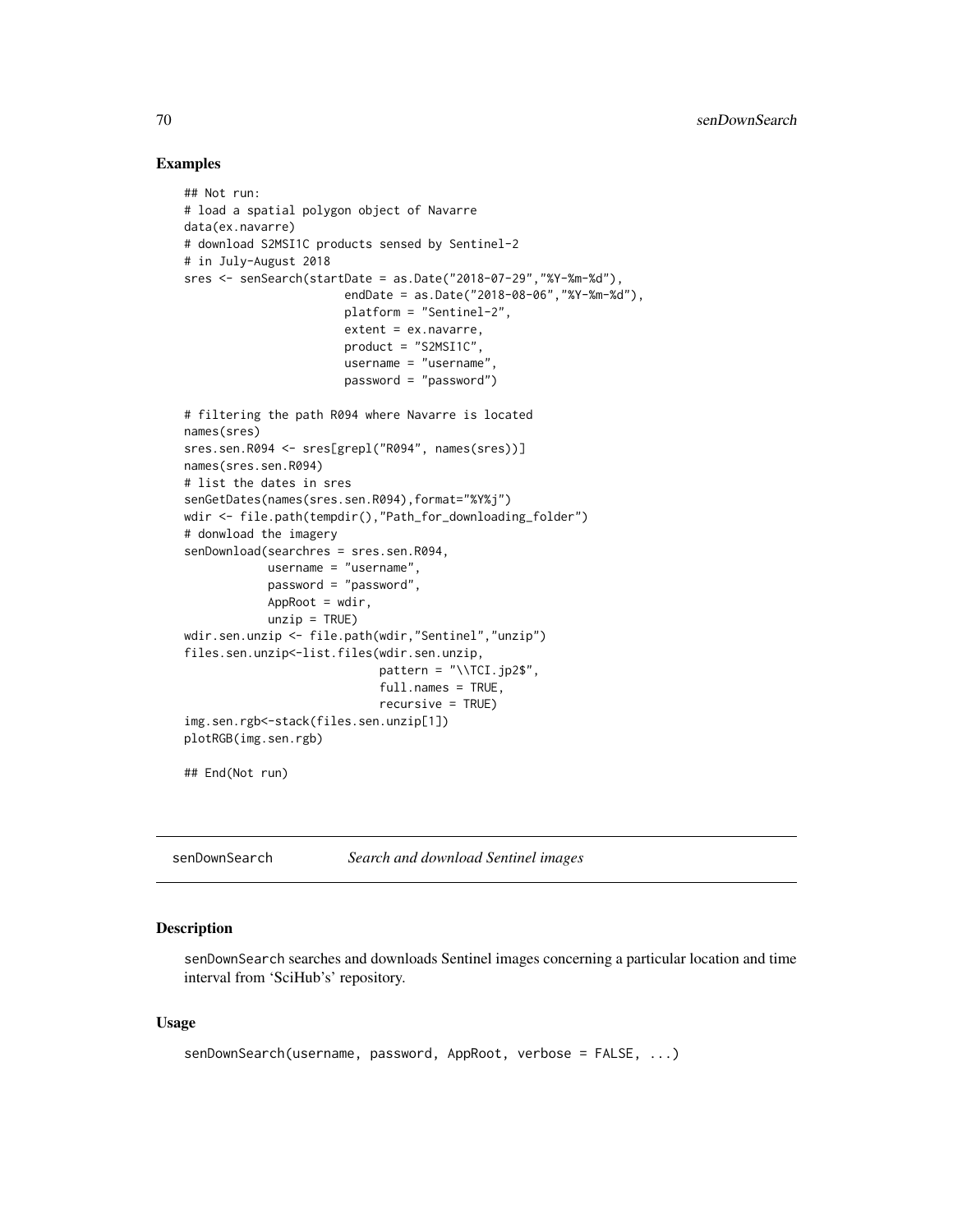# senDownSearch 71

# Arguments

| username | ESA's 'SciHub' username.                                                                                                                                                              |
|----------|---------------------------------------------------------------------------------------------------------------------------------------------------------------------------------------|
| password | ESA's 'SciHub' password.                                                                                                                                                              |
| AppRoot  | the directory where the images are saved.                                                                                                                                             |
| verbose  | logical argument. If TRUE, the function prints the running steps and warnings.                                                                                                        |
| .        | arguments for nested functions:                                                                                                                                                       |
|          | • product the type of Sentinel product. Ex. "S2MSI1C", "S2MSI2A", "S2MSI2Ap",                                                                                                         |
|          |                                                                                                                                                                                       |
|          | • startDate a Date class object with the starting date of the study period.<br>This argument is mandatory if dates is not defined.                                                    |
|          | • endDate a Date class object with the ending date of the study period. This<br>argument is mandatory if dates is not defined.                                                        |
|          | • dates a vector with the capturing dates being considered for searching.<br>This argument is mandatory if startDate and endDate are not defined.                                     |
|          | • region a Spatial*, projected raster*, or sf class object defining the area<br>of interest.                                                                                          |
|          | • extent an extent, Raster*, or Spatial* object representing the region<br>of interest with longitude/latitude coordinates. This argument is mandatroy<br>when region is not defined. |
|          | • platform the name of the Sentinel mission ("Sentinel-1", "Sentinel-2", ).                                                                                                           |
|          | • nattempts the number of attempts to download an image in case it becomes<br>corrupted.                                                                                              |
|          | • unzip logical argument. If TRUE, unzips the images.                                                                                                                                 |
|          | • verbose logical argument. If TRUE, the function prints the running steps                                                                                                            |

and warnings.

# Details

senDownSearch is a wrapper function of [senSearch](#page-79-0) and [senDownload](#page-67-0) to search and download images in a single step. The function requires ESA's 'SciHub' credentials, which can be obtained [here.](https://scihub.copernicus.eu/dhus/#/self-registration)

# Value

this function does not return anything. It saves the imagery as 'zip' (and JP2 files) in a folder called 'raw' ('unzip') in the AppRoot directory.

```
## Not run:
# load a spatial polygon object of Navarre
data(ex.navarre)
# Download S2MSI1C products sensed by Sentinel-2
# between the julian dates 210 and 218, 2018
wdir <- file.path(tempdir(),"Path_for_downloading_folder")
print(wdir)
```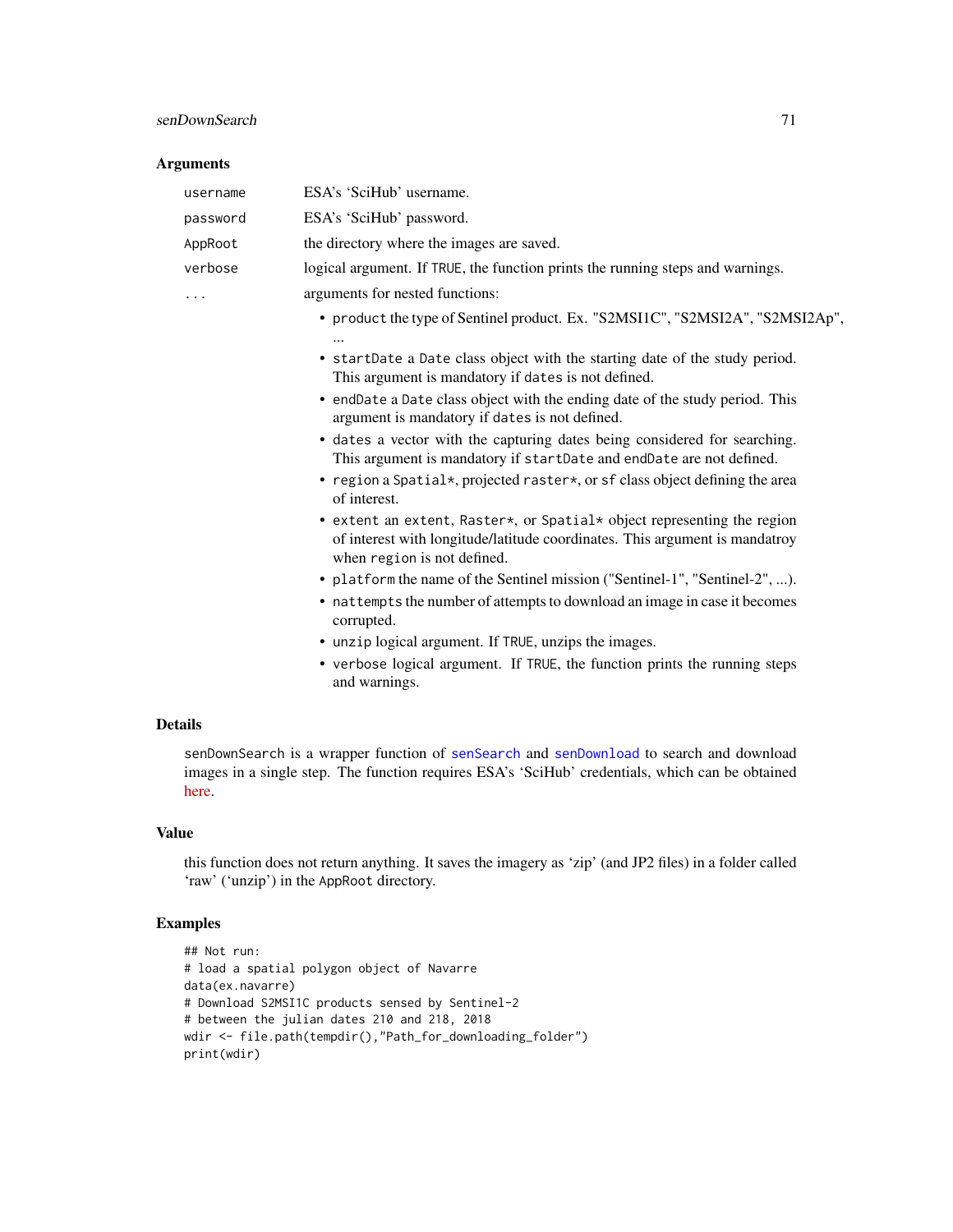```
senDownSearch(startDate = as.Date("2018210", "%Y%j"),
            endDate = as.Date("2018218", "%Y%j"),
            platform = "Sentinel-2",
            extent = ex.navarre,
            product = "S2MSI1C",
            pathrow = c("R094"),
            username = "username",
            password = "password",
            AppRoot = wdir)wdir.sen <- file.path(wdir, "Sentinel-2")
wdir.sen.unzip <- file.path(wdir.sen, "unzip")
files.sen.unzip <- list.files(wdir.sen.unzip,
                              pattern = " \ \TCI.jpg2;
                              full.names = TRUE,
                              recursive = TRUE)
img.sen.rgb <- stack(files.sen.unzip[1])
plotRGB(img.sen.rgb)
## End(Not run)
```
senFolderToVar *Compute a remote sensing index from a time series of Sentinel-2 images*

# Description

senFolderToVar computes a remote sensing index from the spectral bands of a time series of Sentinel-2 images. The images are specified by the path to the folder that stores the imagery (resulting from the [senMosaic](#page-76-0) function). The function returns a RasterStack with a time series of images of the remote sensing index.

## Usage

```
senFolderToVar(
  src,
  AppRoot,
  fun,
  getStack = FALSE,
 overwrite = FALSE,
 verbose = FALSE,
  resbands = c("10m", "20m", "60m"),
  ...
)
```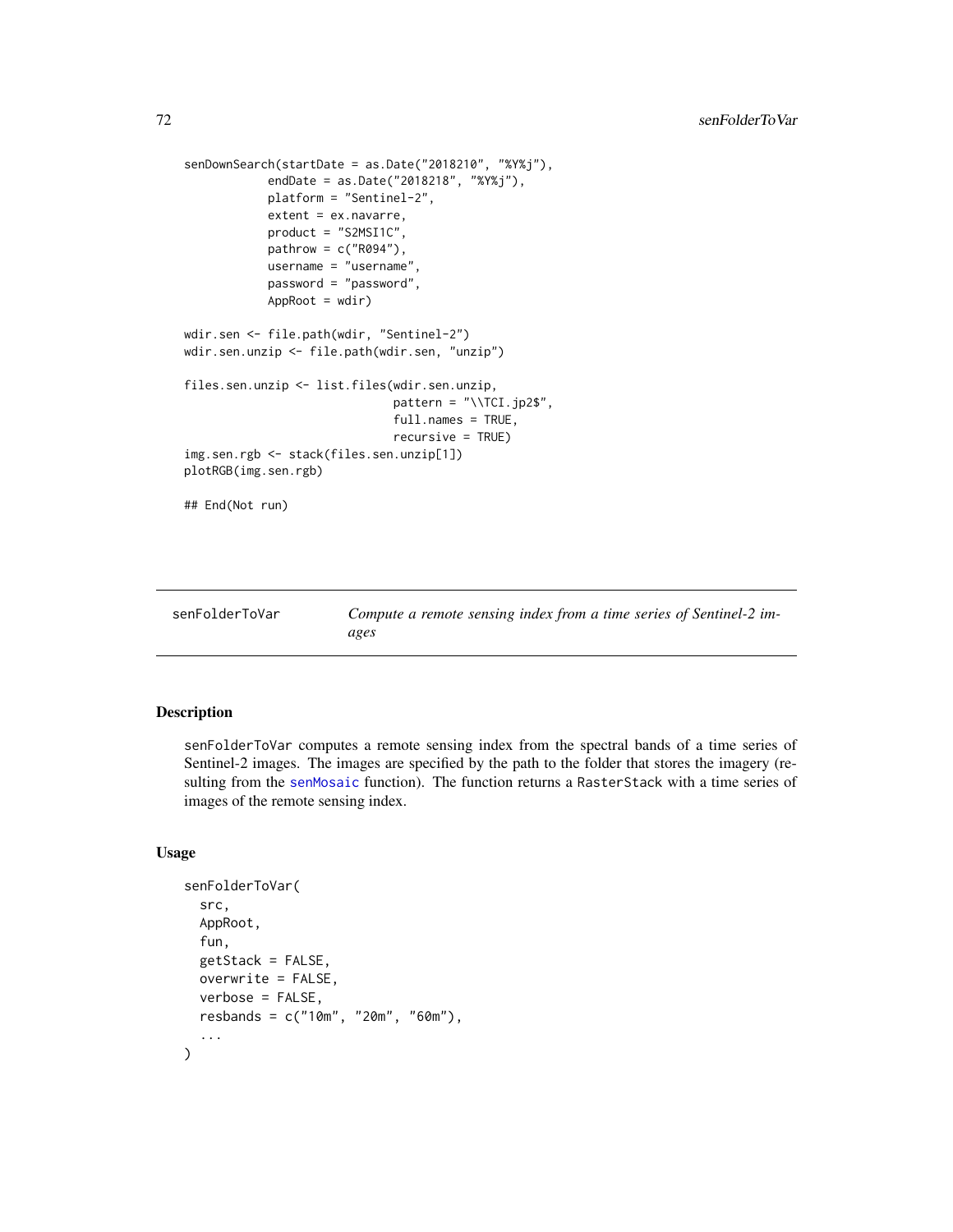# <span id="page-72-0"></span>senFolderToVar 73

#### **Arguments**

| src                     | the path to the folder with the Sentinel-2 multispectral images.                                                                                                                       |
|-------------------------|----------------------------------------------------------------------------------------------------------------------------------------------------------------------------------------|
| AppRoot                 | directory where the outcoming time series is saved.                                                                                                                                    |
| fun                     | a function that computes the remote sensing index.                                                                                                                                     |
| getStack                | logical argument. If TRUE, returns the time series of images as a Raster Stack,<br>otherwise the images are saved in the Hard Drive Device (HDD).                                      |
| overwrite               | logical argument. If TRUE, overwrites the existing images with the same name.                                                                                                          |
| verbose                 | logical argument. If TRUE, the function prints the running steps and warnings.                                                                                                         |
| resbands                | the resolution of the image being used to compute index, when the imagery<br>comes from the Senintel-2 "S2MSI2A" product. By default, all resolutions (10m,<br>20m, and 60m) are used. |
| $\cdot$ $\cdot$ $\cdot$ | arguments for nested functions.                                                                                                                                                        |
|                         | • dates a vector with the capturing dates being considered for mosaicking.                                                                                                             |

#### Details

The function requires the definition of the src and fun arguments. The src is usually the path resulting from [senMosaic](#page-76-0). The fun argument can be any function from this package beginning with "var" ([varNDVI](#page-87-0), [varEVI](#page-82-0), etc.). Custom functions can also be implemented. If fun = varRGB, then the argument getStack must be equal to FALSE and the red-green-blue (RGB) images must be imported afterwards. Caution! It is mandatory to use level-2 products to get accurate derived variables.

If not supplied, all dates are mosaicked.

#### Value

this function does not return anything, unless getStack = TRUE which then returns a RasterStack with the time series of with the index.

# Examples

```
## Not run:
# load a spatial polygon object of Navarre
data(ex.navarre)
# main output directory
wdir <- file.path(tempdir(),"Path_for_downloading_folder")
print(wdir)
# download Sentinel-2 images
senDownSearch(startDate = as.Date("2018210","%Y%j"),
              endDate = as.Date("2018218","%Y%j"),
              platform = "Sentinel-2",
              extent = ex.navarre,
              product = "S2MSI1C",
              pathrow = c("R094"),
              username = "username",
              password = "password",
              AppRoot = wdir)# folder with the unzipped images from Sentinel-2
```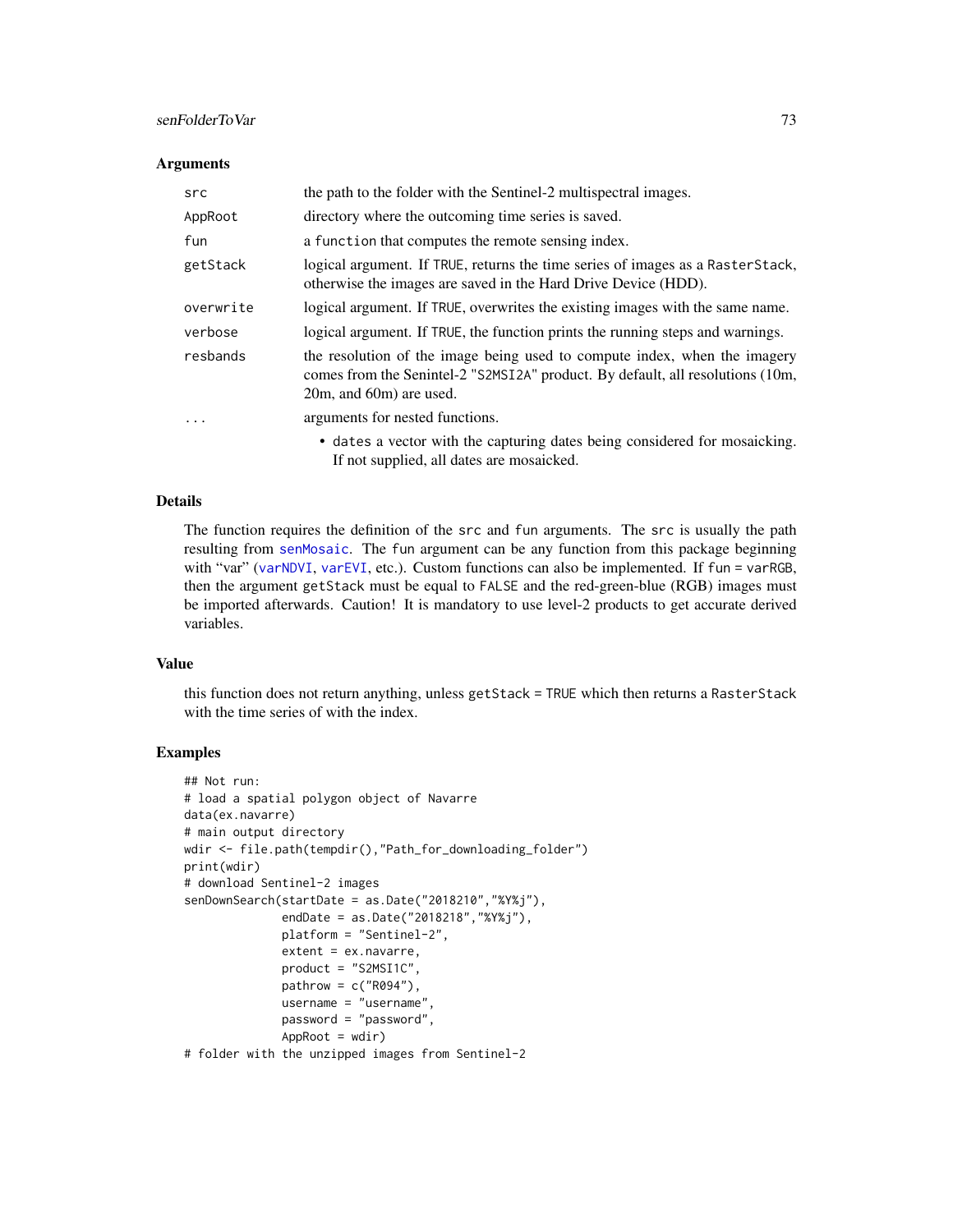```
wdir.sen <- file.path(wdir,"Sentinel-2")
wdir.sen.unzip <- file.path(wdir.sen, "unzip")
# mosaic the Sentinel-2 images
senMosaic(wdir.sen.unzip,
          AppRoot = wdir.sen,
          gutils = TRUE,
          out.name = "Navarre")
# path to the folder with the mosaicked images
wdir.sen.navarre <- file.path(wdir.sen, "Navarre")
wdir.sen.var <- file.path(wdir.sen.navarre, "Navarre_Variables")
dir.create(wdir.sen.var)
# generate EVI images of Navarre
senFolderToVar(wdir.sen.navarre,
               fun = varEVI,
               resbands = c("60m"),
               AppRoot = wdir.sen.var)
files.sen.evi <- list.files(file.path(wdir.sen.var,"EVI"),
                            pattern = "\wedge \text{diff}",
                            full.names = TRUE,
                            recursive = TRUE)
img.sen.evi <- lapply(files.sen.evi, raster)
spplot(img.sen.evi[[1]])
## End(Not run)
```
senGetDates *Return the capturing dates of Sentinel-2 images*

# Description

senGetDates reads the official name of a Sentinel-2 image and returns the capturing date, as a Date class object.

## Usage

```
senGetDates(str, ...)
```
#### Arguments

| str                     | the full path(s) or official name(s) of the Sentinel images from which the captur-<br>ing date is retrieved. |
|-------------------------|--------------------------------------------------------------------------------------------------------------|
| $\cdot$ $\cdot$ $\cdot$ | arguments for nested functions:                                                                              |
|                         | • format the format of the date being returned.                                                              |

<span id="page-73-0"></span>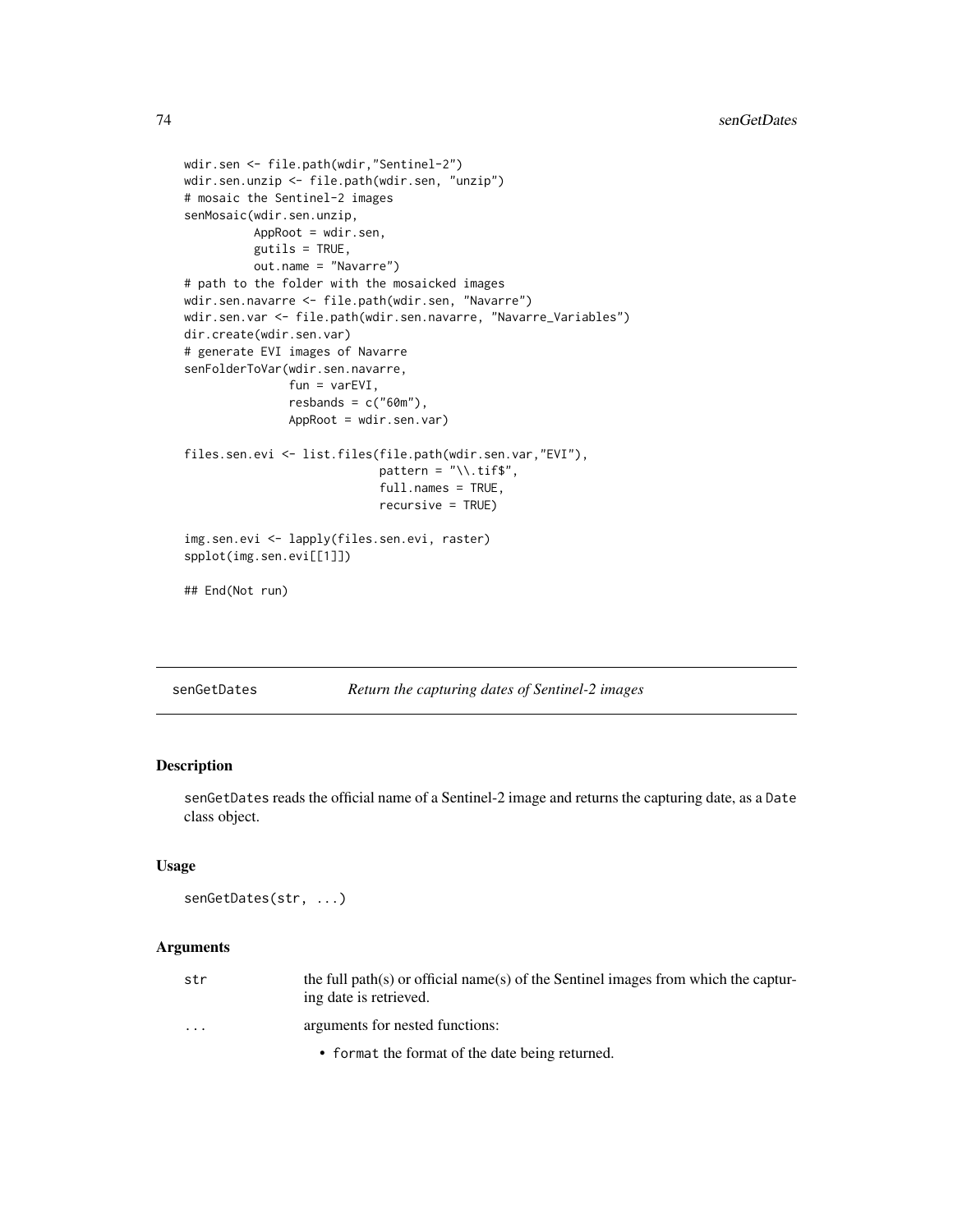#### <span id="page-74-0"></span>senGetOrbit 75

# Details

The function works with file names (or their paths) regardless of their extension. The function accepts more than on file path, which can be passed as a vector of characters. Dates are returned as 'YYYY-mm-dd' by default. If another format is required, it can be modified through the argument format.

# Value

a Date class object with the date of the Sentinel image or character class, if the format argument is used.

## Examples

```
# getting the capturing date from the name of Sentinel-2 images
file.sen <- c("S2A_MSIL1C_20170102T111442_N0204_R137_T30TWN_20170102T111441.SAFE",
         "S2A_OPER_PRD_MSIL1C_PDMC_20160308T090616_R094_V20160305T110109_20160305T110109")
date.sen <- senGetDates(file.sen)
print(date.sen)
print(format(date.sen,"%Y%j"))
senGetDates(file.sen, format = "%Y%j")
```
#### Description

senGetOrbit reads the official name of a Sentinel image and returns relative orbit, in "NXXXX\_RYYY" or "RYYY" format (Sentinel namig convention).

# Usage

```
senGetOrbit(str)
```
#### Arguments

str the full path(s) or official name(s) of the Sentinel images from which the orbits are retrieved.

# Details

Get information about the relative orbits [here.](https://sentinel.esa.int/web/sentinel/missions/sentinel-2/satellite-description/orbit)

#### Value

an string with the relative orbit of the image in "NXXXX\_RYYY" or "RYYY" format, depending on the version of name convention.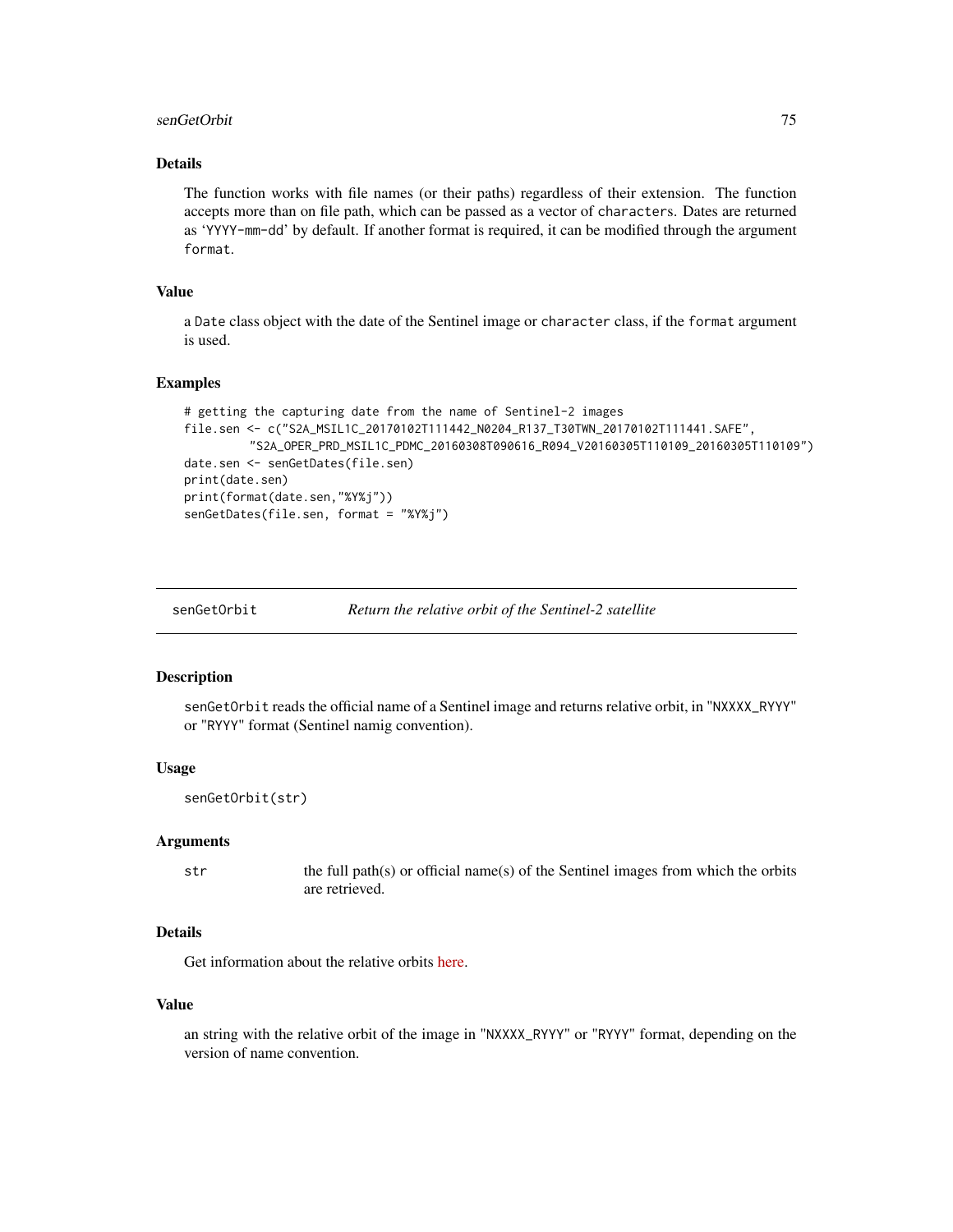```
#example of getting date from Sentinel2 image name
files.sen <- c("S2A_MSIL1C_20170102T111442_N0204_R137_T30TWN_20170102T111441.SAFE",
          "S2A_OPER_PRD_MSIL1C_PDMC_20160308T090616_R094_V20160305T110109_20160305T110109")
tile.sen <- senGetOrbit(files.sen)
print(tile.sen)
```
senGetTile *Return the pathrow of a tile from Sentinel-2 images*

# Description

senGetTile reads the official name of a Sentinel-2 image and returns the tile's path and row number, in "TTTSSS" format (Sentinel naming convention).

## Usage

senGetTile(str)

#### Arguments

str the full path(s) or official name(s) of the Sentinel-2 images from which the tile's path and row numbers are retrieved.

# Details

Find more details about the Sentinel tiling system [here.](https://sentinel.esa.int/web/sentinel/missions/sentinel-2/news/-/asset_publisher/Ac0d/content/sentinel-2-level-1c-product-tiling-grid-released)

# Value

a string with the path and row in "TTTSSS" format.

# Examples

```
# getting path and row numbers from a couple of Sentinel-2 images
files.sen <- c("S2A_MSIL1C_20170102T111442_N0204_R137_T30TWN_20170102T111441.SAFE",
          "S2A_OPER_PRD_MSIL1C_PDMC_20160308T090616_R094_V20160305T110109_20160305T110109")
pr.sen <- senGetTile(files.sen)
print(pr.sen)
```
<span id="page-75-0"></span>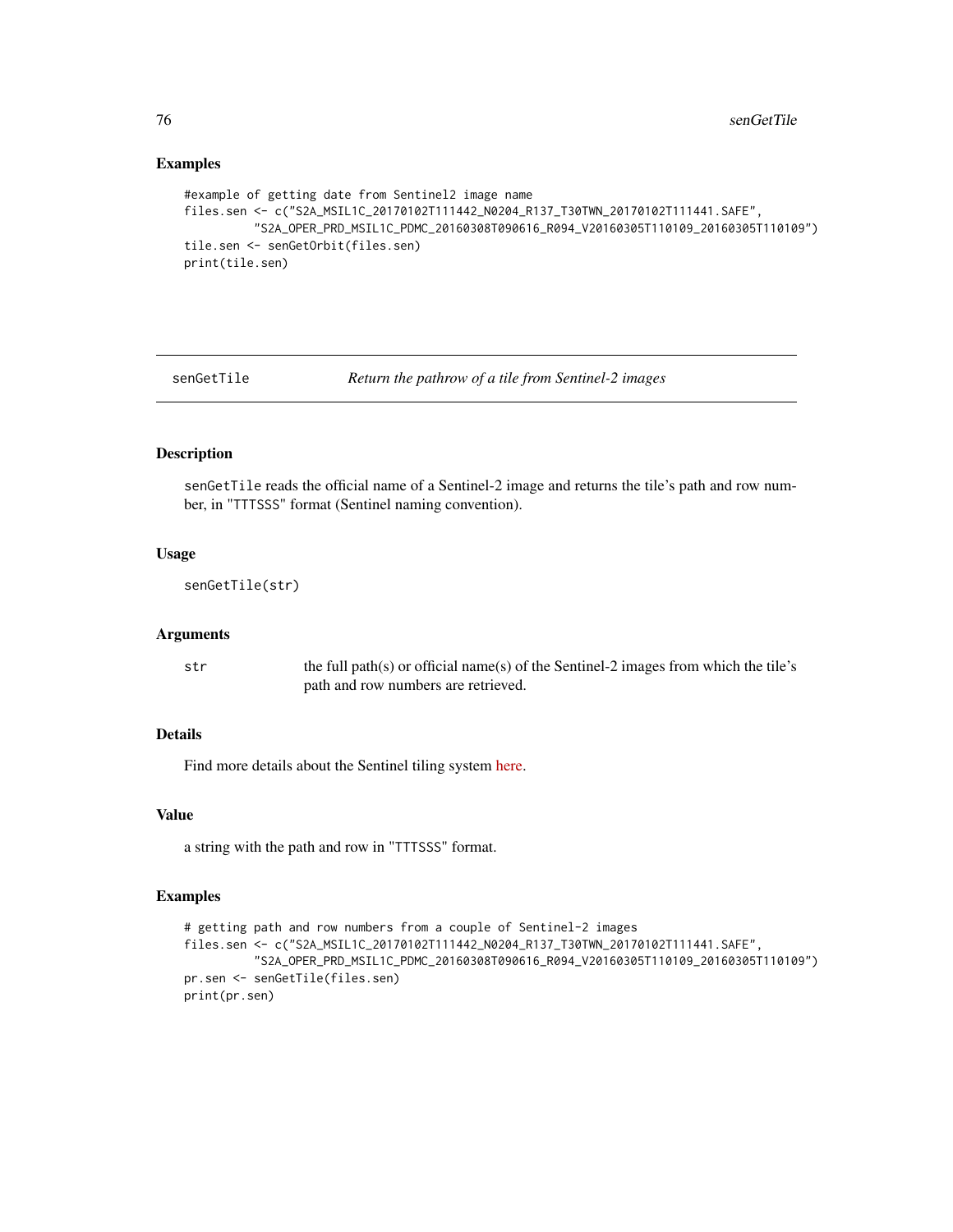<span id="page-76-1"></span><span id="page-76-0"></span>

#### Description

senMosaic merges the Sentinel-2 imagery that covers a region of interest on the same dates.

# Usage

```
senMosaic(
  src,
 AppRoot,
  region = NULL,
 out.name = "outfile",
 verbose = FALSE,
 gutils = TRUE,overwrite = FALSE,
  ...
)
```
## Arguments

| src       | the path of the folder with the Sentinel images in GTiff format.                                                                                                       |
|-----------|------------------------------------------------------------------------------------------------------------------------------------------------------------------------|
| AppRoot   | the directory to save the mosaicked images.                                                                                                                            |
| region    | a Spatial*, projected raster*, or sf class object defining the area of interest.                                                                                       |
| out.name  | the name of the folder that stores the outputs. By default, "outfile" is assigned.                                                                                     |
| verbose   | logical argument. If TRUE, the function prints the running steps and warnings.                                                                                         |
| gutils    | logical argument. If TRUE, the function uses 'GDAL' utilities for mosaicking.                                                                                          |
| overwrite | logical argument. If TRUE, overwrites the existing images with the same name.                                                                                          |
|           | arguments for nested functions:                                                                                                                                        |
|           | • pathrow a list of vectors with the path and row numbers of the tiles con-<br>cerning the region of interest. This argument is mandatory if region is not<br>defined. |
|           | • bFilter a vector with the bands to be mosaicked. If not supplied, all bands<br>are mosaicked.                                                                        |

• dates a vector with the capturing dates being considered for mosaicking. If not supplied, all dates are mosaicked.

# Details

The function mosaics the imagery in the src folder. The folder can hold GTiff images from several tiles, dates and bands. When only a subset dates has to be mosaicked, the dates should be provided through the argument dates. The dates must be provided as a Date class object.For further details about the bFilter argument, go to the [senDownload](#page-67-0) function. Once mosaicked, the images can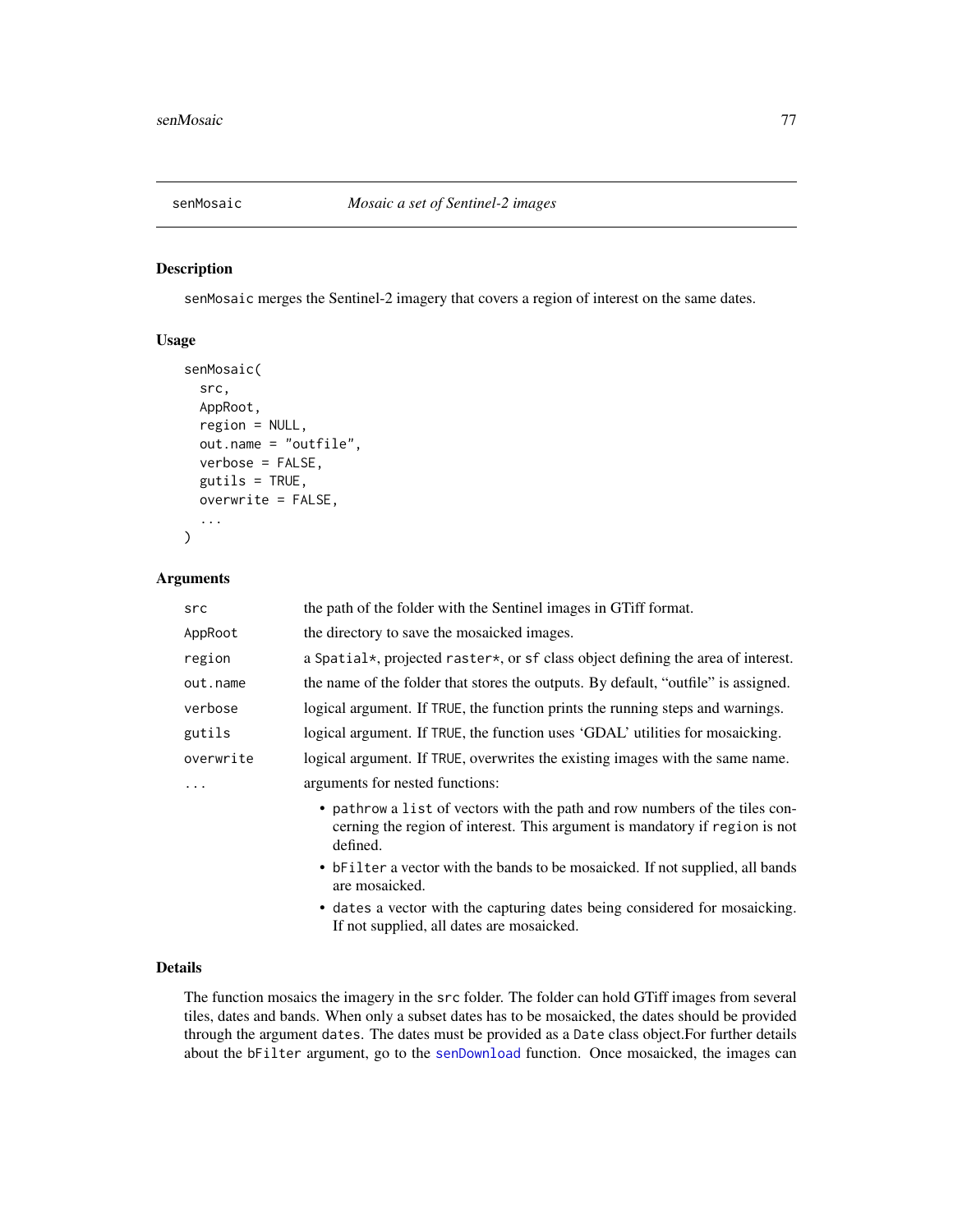<span id="page-77-0"></span>be cropped to fit the region (optional). The region can be defined in any coordinate reference system, since senMosaic automatically reproject the extent to match the projection of the image. The outputs will be placed in the AppRoot directory, under the folder named as out.name. If no name is provided, the folder is named "outfile".

# Value

this function does not return anything. It saves the imagery in the AppRoot directory.

# Examples

```
## Not run:
# load a spatial polygon object of Navarre
data(ex.navarre)
# main output directory
wdir <- file.path(tempdir(),"Path_for_downloading_folder")
print(wdir)
# download Sentinel-2 images
senDownSearch(startDate = as.Date("2018210", "%Y%j"),
              endDate = as.Date("2018218", "%Y%j"),
              platform = "Sentinel-2",
              extent = ex.navarre,
              product = "S2MSI1C",
              pathrow = c("R094"),
              username = "username",
              password = "password",
              AppRoot = wdir)# folder with the unzipped images
wdir.sen <- file.path(wdir, "Sentinel-2")
wdir.sen.unzip <- file.path(wdir.sen, "unzip")
# mosaic the Sentinel-2 images
senMosaic(wdir.sen.unzip,
          AppRoot = wdir.sen,
          gutils = TRUE,out.name = "Navarre")
wdir.sen <- file.path(wdir.sen,"Navarre")
# load and plot a Sentinel-2 image
files.sen <- list.files(wdir.sen, pattern = "\\.tif$", full.names = TRUE ,recursive = TRUE)
# print Sentinel-2 bands
getRGISToolsOpt("SEN2BANDS")
file.sen.rgb <- stack(files.sen[grepl("TCI",files.sen)][1])
plotRGB(file.sen.rgb)
## End(Not run)
```
senPreview *Preview Sentinel-2 satellite images*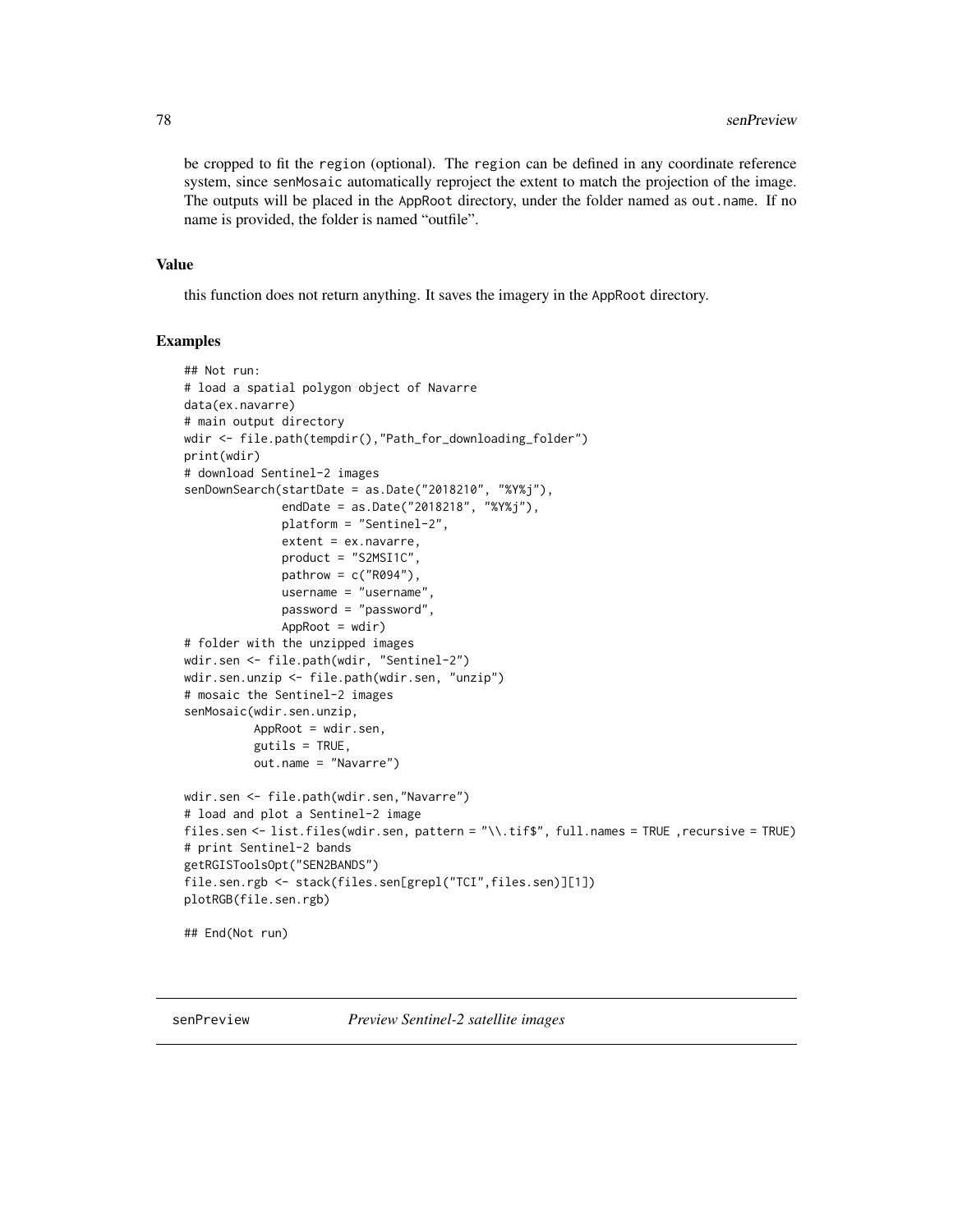#### <span id="page-78-0"></span>senPreview 79

# Description

senPreview shows a preview of the n-th image from a set of search results on an interactive map.

#### Usage

```
senPreview(
  searchres,
 username,
 password,
 n,
  dates,
  lpos = c(3, 2, 1),add.Layer = FALSE,
  verbose = FALSE,
  ...
)
```
# Arguments

| searchres | a vector with the results from senSearch.                                                                                                                          |  |
|-----------|--------------------------------------------------------------------------------------------------------------------------------------------------------------------|--|
| username  | ESA's 'SciHub' username.                                                                                                                                           |  |
| password  | ESA's 'SciHub' password.                                                                                                                                           |  |
| n         | a numeric argument identifying the row of the image in searchres.                                                                                                  |  |
| dates     | a vector with the dates being considered for previewing. This argument is<br>mandatory if n is not defined.                                                        |  |
| lpos      | vector argument. Defines the position of the red-green-blue layers to enable<br>false color visualization.                                                         |  |
| add.Layer | logical argument. If TRUE, the function plots the image on an existing map.<br>Allows combinations of images on a map using 1sPreview and modPreview<br>functions. |  |
| verbose   | logical argument. If TRUE, the function prints the running steps and warnings.                                                                                     |  |
|           | arguments for nested functions:                                                                                                                                    |  |
|           | • arguments allowed by the viewRGB function from mapview packages are<br>valid arguments                                                                           |  |

## Details

The function shows a preview of the n-th output image from a search in Sentinel archives ([modSearch](#page-64-0)). The preview is downloaded from 'SciHub's' website. Please, be aware that only some images may have a preview. Credentials from an ESA's 'SciHub' account are needed, which can be obtained [here.](https://scihub.copernicus.eu/dhus/#/self-registration)

#### Value

this function does not return anything. It displays a preview of one of the search results.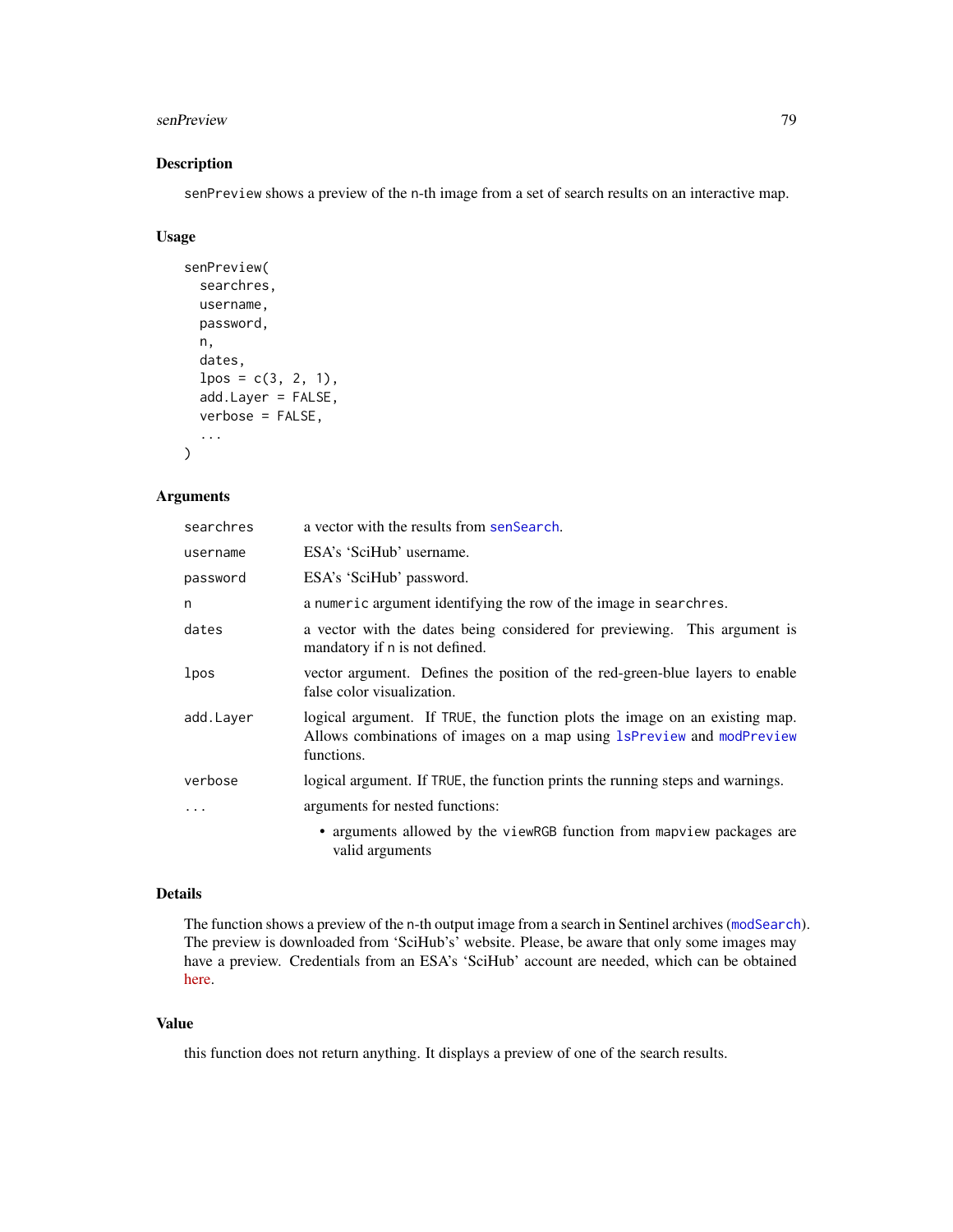```
## Not run:
# load a spatial polygon object of Navarre
data(ex.navarre)
# perform the search query
sres <- senSearch(startDate = as.Date("2018210","%Y%j"),
                  endDate = as.Date("2018218","%Y%j"),
                  platform = "Sentinel-2",
                  extent = ex.navarre,
                  product = "S2MSI1C",
                  username = "username",
                  password = "password")
# preview some images
senPreview(sres, username = "username", password = "password",n=1)
senPreview(sres, username = "username", password = "password",n=3, add.Layer =TRUE)
# show the dates in julian days
senGetDates(names(sres),format="%Y%j")
senPreview(sres,
           username = "username",
           password = "password",
           dates = senGetDates(names(sres[3])))
## End(Not run)
```
<span id="page-79-0"></span>senSearch *Search Sentinel images*

#### Description

senSearch searches Sentinel images through ESA's powered application programming interface (API), called ['SciHub',](http://scihub.copernicus.eu) that concern a particular location and date interval. The function returns a data. frame with the names of the images and their uniform resource locators (URLs).

#### Usage

```
senSearch(username, password, ...)
```
#### Arguments

| username | ESA's 'SciHub' username.                                                      |
|----------|-------------------------------------------------------------------------------|
| password | ESA's 'SciHub' password.                                                      |
| $\cdots$ | arguments for nested functions:                                               |
|          | • product the type of Sentinel product. Ex. "S2MSI1C", "S2MSI2A", "S2MSI2Ap", |
|          | $\cdots$                                                                      |
|          | • dates a vector with the capturing dates being searched. This argument is    |
|          | mandatory if startDate and endDate are not defined.                           |

<span id="page-79-1"></span>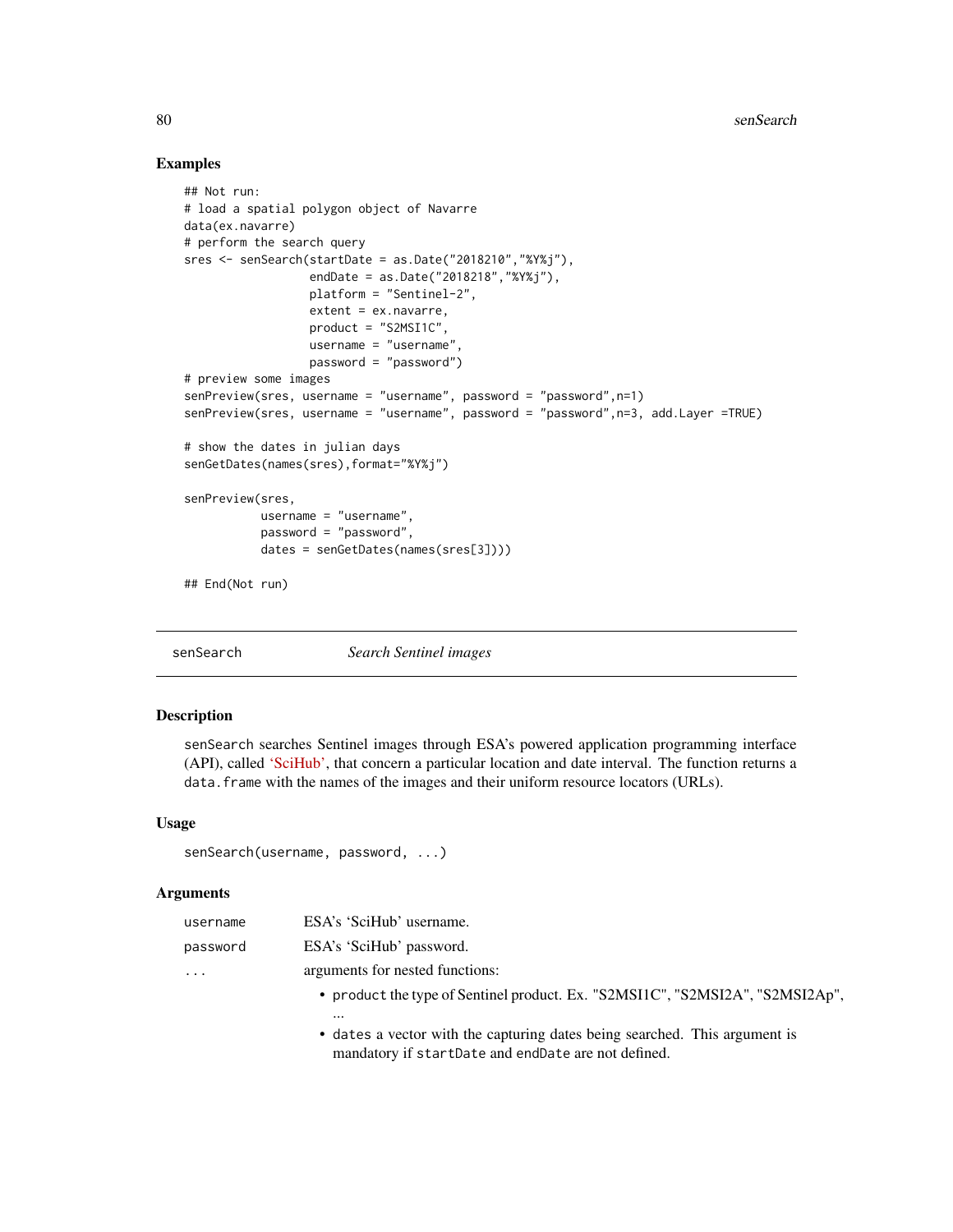- <span id="page-80-1"></span>• startDate a Date class object with the starting date of the study period. This argument is mandatory if dates is not defined.
- endDate a Date class object with the ending date of the study period. This argument is mandatory if dates is not defined.
- region a Spatial\*, projected raster\*, or sf class object defining the area of interest. This argument is mandatory if extent or lonlat are not defined.
- extent an extent, Raster\*, or Spatial\* object representing the region of interest with longitude/latitude coordinates. This argument is mandatory if region or lonlat are not defined.
- lonlat a vector with the longitude/latitude coordinates of the point of interest. This argument is mandatory if region or extent are not defined.
- platform the name of the Sentinel mission ("Sentinel-1", "Sentinel-2", ...).
- qformat the format of the response.
- verbose logical argument. If TRUE, the function prints the running steps and warnings.

#### Details

senSearch uses the [ESA's powered API](http://scihub.copernicus.eu) ('SciHub').The catalogue of Sentinel-2 products can be found [here.](https://sentinel.esa.int/web/sentinel/missions/sentinel-2/data-products) The function explores the images available for a specific location and time-span. Dates must be provided as Date class objects. Credentials from ESA's 'SciHub' are needed and they can be obtained [here.](https://scihub.copernicus.eu/dhus/#/self-registration)

#### Examples

```
## Not run:
# load a spatial polygon object of Navarre
data(ex.navarre)
# perform the search query
sres <- senSearch(startDate = as.Date("2018210", "%Y%j"),
                  endDate = as.Date("2018218", "%Y%j"),
                  platform = "Sentinel-2",
                  region = ex.navarre,
                  product = "S2MSI1C",
                  username = "username",
                  password = "password")
head(sres)
## End(Not run)
```
<span id="page-80-0"></span>setRGISToolsOpt *Change the default value of an RGISTools option*

#### **Description**

setRGISToolsOpt changes the default value of an 'RGISTools' configuration variable. This function can be jointly used with [showRGISToolsOpt](#page-81-0) and [getRGISToolsOpt](#page-18-0).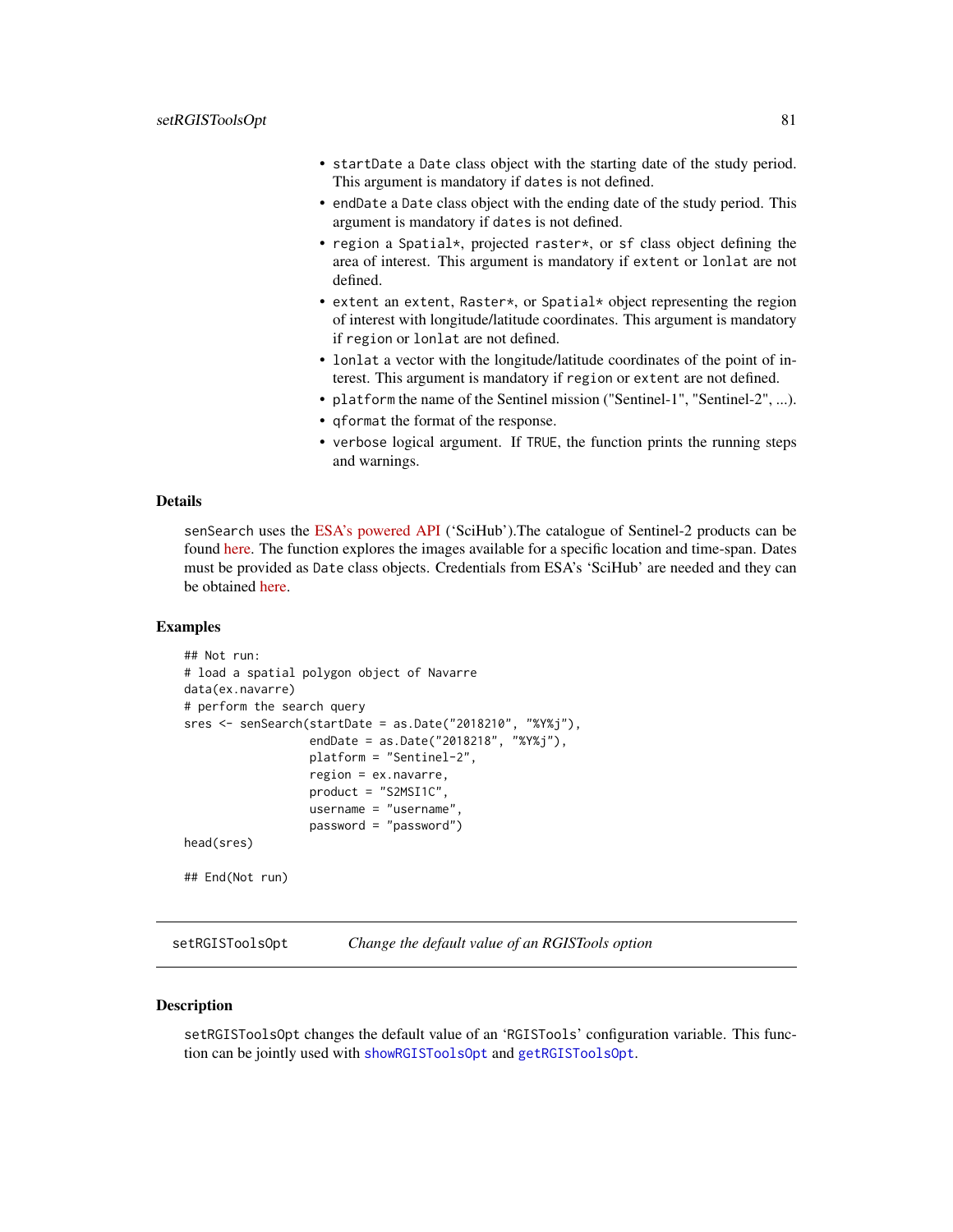## <span id="page-81-1"></span>Usage

setRGISToolsOpt(opt, value, env = optEnv)

#### Arguments

| opt   | a character with the name of the option.               |
|-------|--------------------------------------------------------|
| value | the new value of the selected option.                  |
| env   | the environment where the 'RGISTools' option is saved. |

# Value

this function does not return anything.

## Examples

```
# list avaliable options names
showRGISToolsOpt()
# list the URL where the Landsat-7 metadata is located
getRGISToolsOpt("LS7META.dir")
# change the URL where the Landsat-7 metadata is located
setRGISToolsOpt("LS7META.dir", "NewMTDir")
# list the URL where the Landsat-7 metadata is located
getRGISToolsOpt("LS7META.dir")
```
<span id="page-81-0"></span>showRGISToolsOpt *Print the name of all RGISTools configuration variables*

## Description

showRGISToolsOpt prints the name of all options in the 'RGISTools' package. This function can be jointly used with [setRGISToolsOpt](#page-80-0) and [getRGISToolsOpt](#page-18-0).

## Usage

```
showRGISToolsOpt(env = optEnv)
```
# Arguments

env the environment where the 'RGISTools' option are saved.

# Value

a character vector with the names of the configuration variables.

# Examples

showRGISToolsOpt()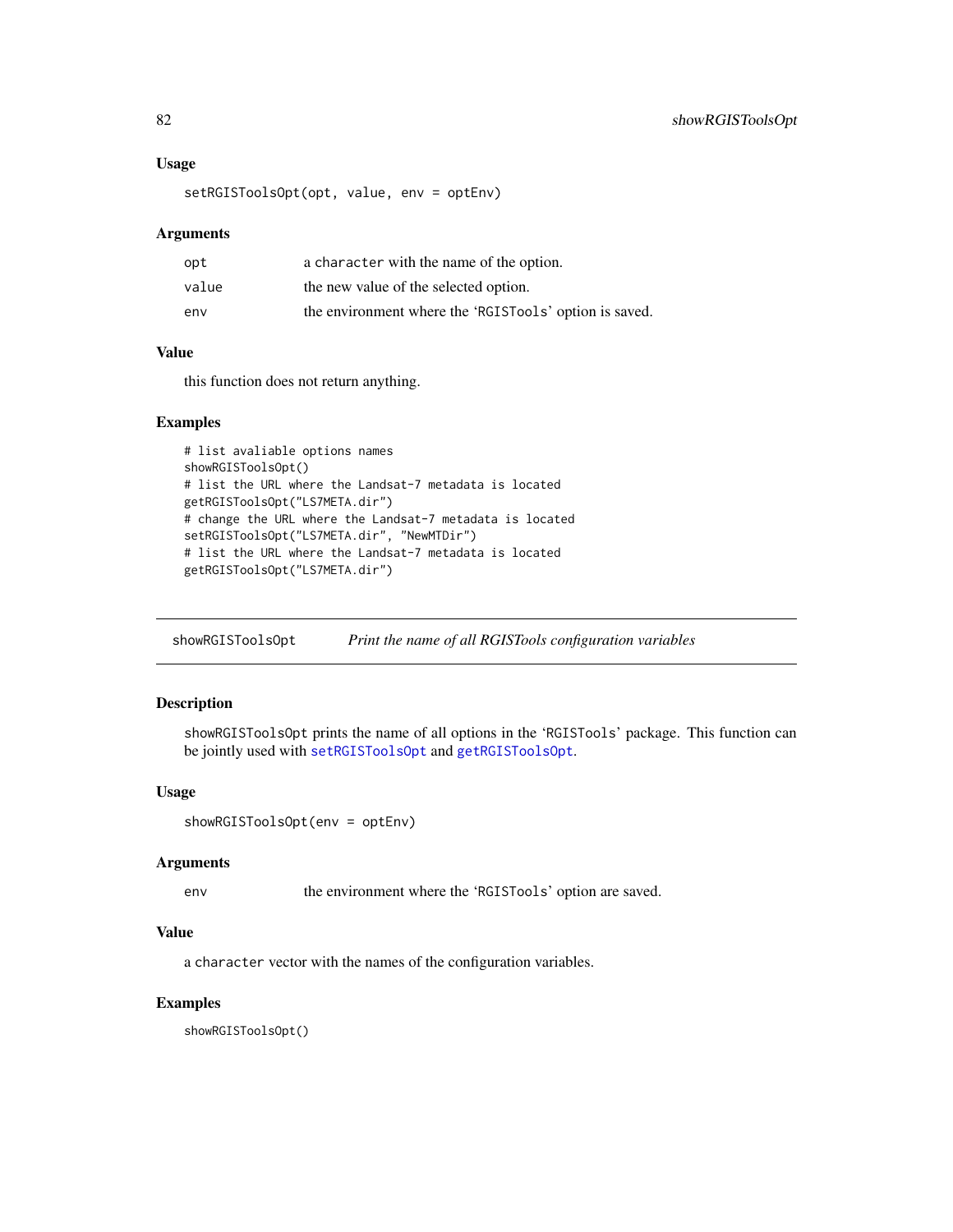<span id="page-82-1"></span><span id="page-82-0"></span>

## Description

varEVI computes the enhanced vegetation index (EVI) from the blue, near-infrared (NIR) and red bands.

#### Usage

```
varEVI(blue, red, nir, scfun = function(r) {
    r
})
```
#### Arguments

| blue  | a raster with the blue band of the capture.                                 |
|-------|-----------------------------------------------------------------------------|
| red   | a raster with the red band of the capture.                                  |
| nir   | a raster with the NIR band of the capture.                                  |
| scfun | a function to re-scale the original pixel values into reflectance $(0-1)$ . |

## Details

The enhanced vegetation index (EVI) is a vegetation indicator that improves the sensitivity towards high biomass densities compared to NDVI (Huete et al. 2002) (See [varNDVI](#page-87-0)). This function is used within [ls7FolderToVar](#page-19-0), [ls8FolderToVar](#page-24-0), [modFolderToVar](#page-57-0) and [senFolderToVar](#page-71-0).

# Value

An EVI image in raster format.

#### References

Huete A, Didan K, Miura T, Rodriguez EP, Gao X, Ferreira LG (2002). "Overview of the radiometric and biophysical performance of the MODIS vegetation indices." *Remote sensing of environment*, 83(1-2), 195–213.

## Examples

```
# path to the cropped and cutted MODIS images for the region of Navarre
wdir <- system.file("ExNavarreVar", package = "RGISTools")
# list all the tif files
files.mod <- list.files(wdir, pattern = "\\.tif$", recursive = TRUE, full.names = TRUE)
# print the MOD09 bands
getRGISToolsOpt("MOD09BANDS")
scale.factor <- 0.0001
```
# select the red, blue and nir bands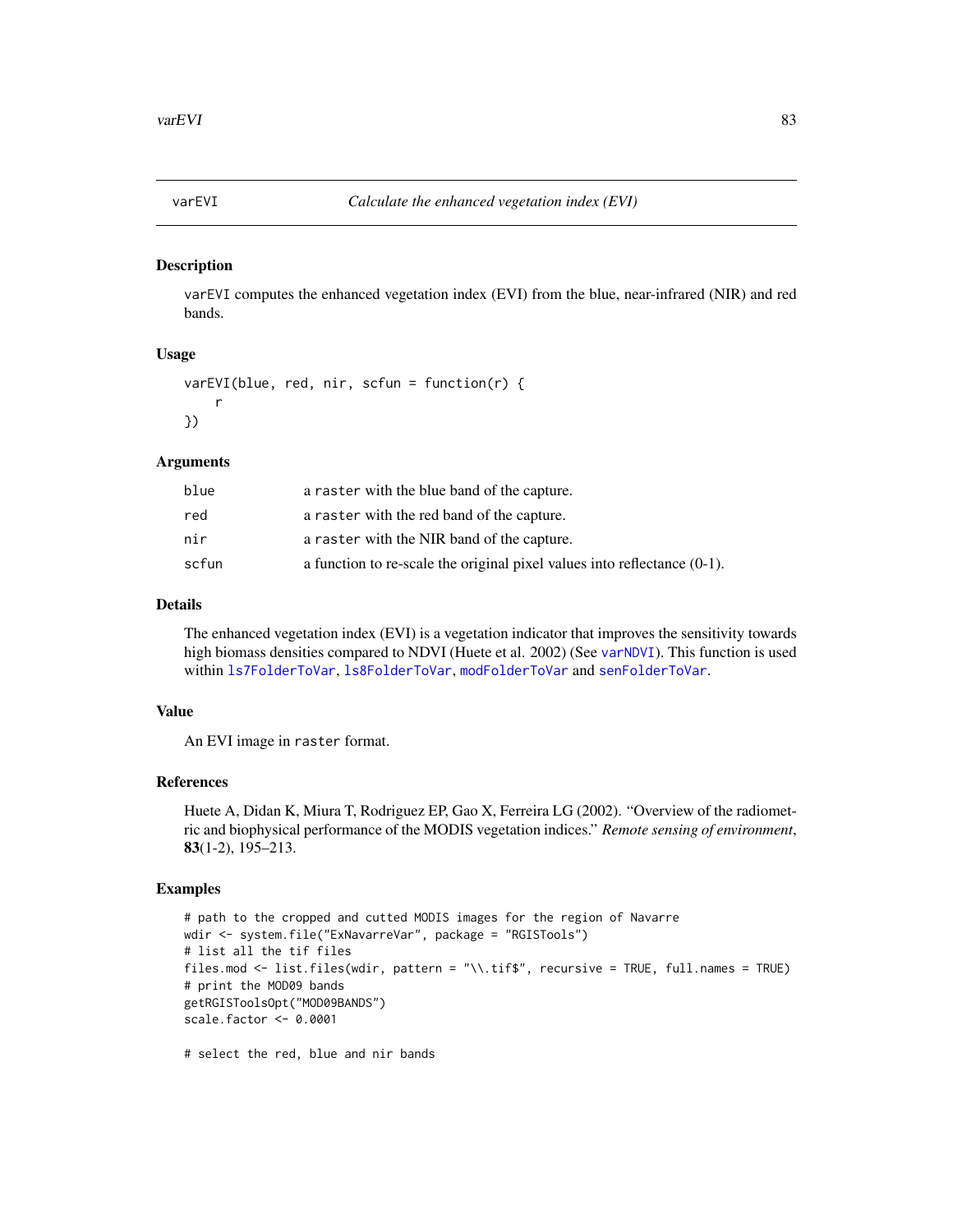```
img.mod.red <- raster(files.mod[1]) * scale.factor
img.mod.blue <- raster(files.mod[3]) * scale.factor
img.mod.nir <- raster(files.mod[2]) * scale.factor
# calculate the EVI without scale
img.mod.evi <- varEVI(img.mod.blue, img.mod.red, img.mod.nir)
# calculate the EVI scaling 0-1
img.mod.evi.2 <- varEVI(img.mod.blue, img.mod.red, img.mod.nir,scfun=getRGISToolsOpt("MOD09SCL"))
img.mod.evi.12 <- stack(img.mod.evi,img.mod.evi.2)
# plot the image
spplot(img.mod.eui.12, col. regions=rev(ternain.colors(20)), at = c(seq(0,1,0.05)))
```
varMSAVI2 *Calculate the modified soil-adjusted vegetation index (MSAVI2)*

#### **Description**

varMSAVI2 computes the modified soil-adjusted vegetation index 2 (MSAVI2) from the near-infrared (NIR) and red bands.

#### Usage

varMSAVI2(red, nir)

#### Arguments

| red | a raster with the red band of the capture. |
|-----|--------------------------------------------|
| nir | a raster with the NIR band of the capture. |

# Details

The modified soil adjusted vegetation index 2 (MSAVI2) is a vegetation indicator that removes the effect from background variations (Qi et al. 1994). This function is used within [ls7FolderToVar](#page-19-0), [ls8FolderToVar](#page-24-0), [modFolderToVar](#page-57-0) and [senFolderToVar](#page-71-0).

## Value

A MSAVI2 image in raster format.

## References

Qi J, Chehbouni A, Huerte A, Kerr Y, Sorooshian S (1994). "A modified soil adjusted vegetation index." *Remote Sensing Environment*, 48, 119–126.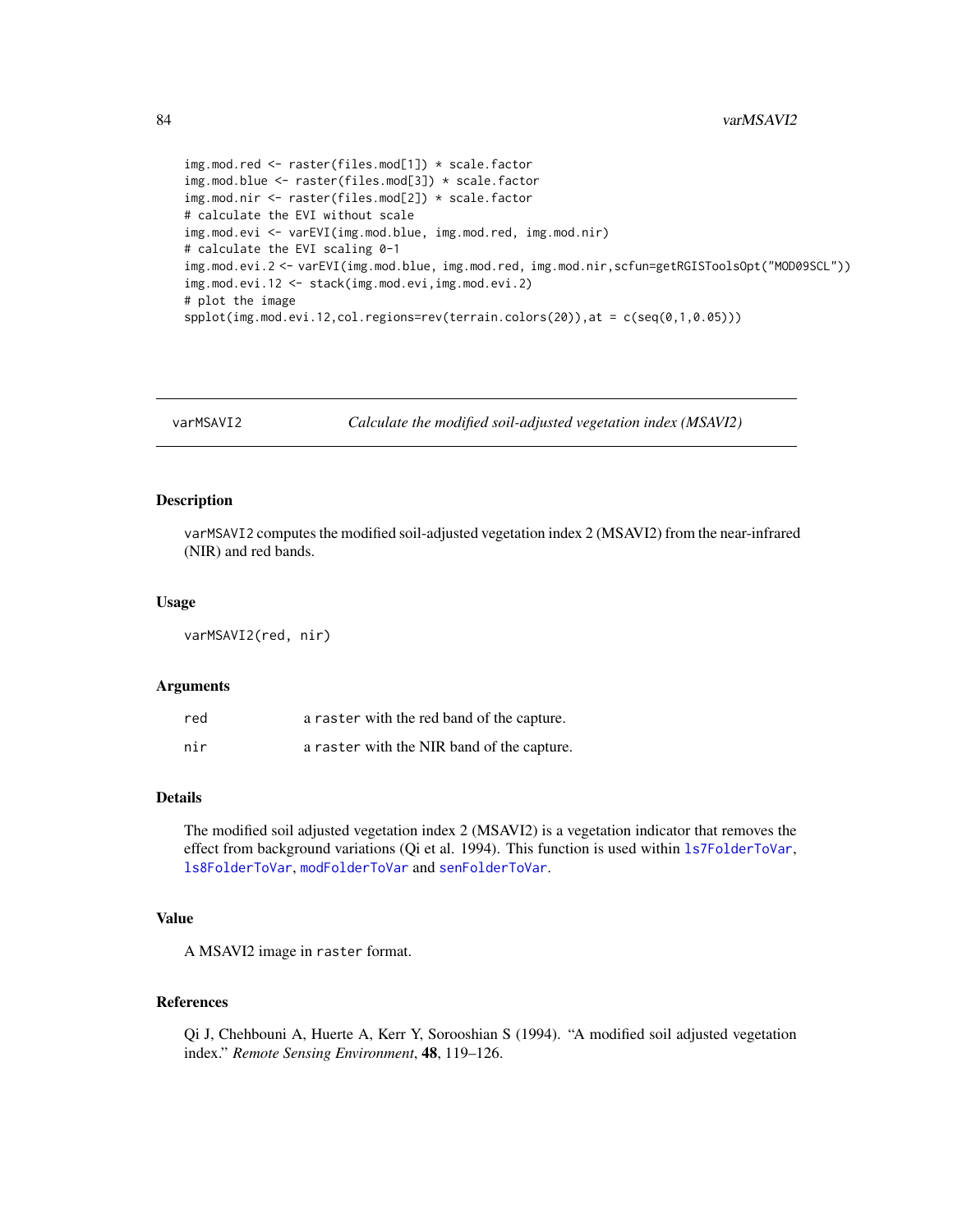#### <span id="page-84-0"></span>varNBR 85

## Examples

```
# path to the cropped and cutted MODIS images for the region of Navarre
wdir <- system.file("ExNavarreVar", package = "RGISTools")
# list all the tif files
files.mod <- list.files(wdir, pattern="\\.tif$", recursive = TRUE, full.names = TRUE)
# print the MOD09 bands
getRGISToolsOpt("MOD09BANDS")
# select the red and NIR bands
img.mod.red <- raster(files.mod[1])
img.mod.nir <- raster(files.mod[2])
# calculate the MSAVI2 image
img.mod.msavi2 <- varMSAVI2(img.mod.red, img.mod.nir)
# plot the image
spplot(img.mod.msavi2,col.regions=rev(topo.colors(20)))
```
varNBR *Calculate the normalized burn ratio (NBR)*

#### Description

varNBR computes the normalized burn ratio (NBR) from the near-infrared (NIR) and shortwaveinfrared 2 (SWIR2) bands.

#### Usage

varNBR(nir, swir2)

#### Arguments

| nir   | a raster with the NIR band of the capture.   |
|-------|----------------------------------------------|
| swir2 | a raster with the SWIR2 band of the capture. |

# Details

The normalized burn ratio (NBR) is an index that identifies burned areas by comparing its value before and after the fire event. It is calculated using the NIR and SWIR2 bands (Garcia and Caselles 1991).This function is used within [ls7FolderToVar](#page-19-0), [ls8FolderToVar](#page-24-0), [modFolderToVar](#page-57-0) and [senFolderToVar](#page-71-0).

# Value

A NBR image in raster format.

#### References

Garcia ML, Caselles V (1991). "Mapping burns and natural reforestation using Thematic Mapper data." *Geocarto International*, 6(1), 31–37.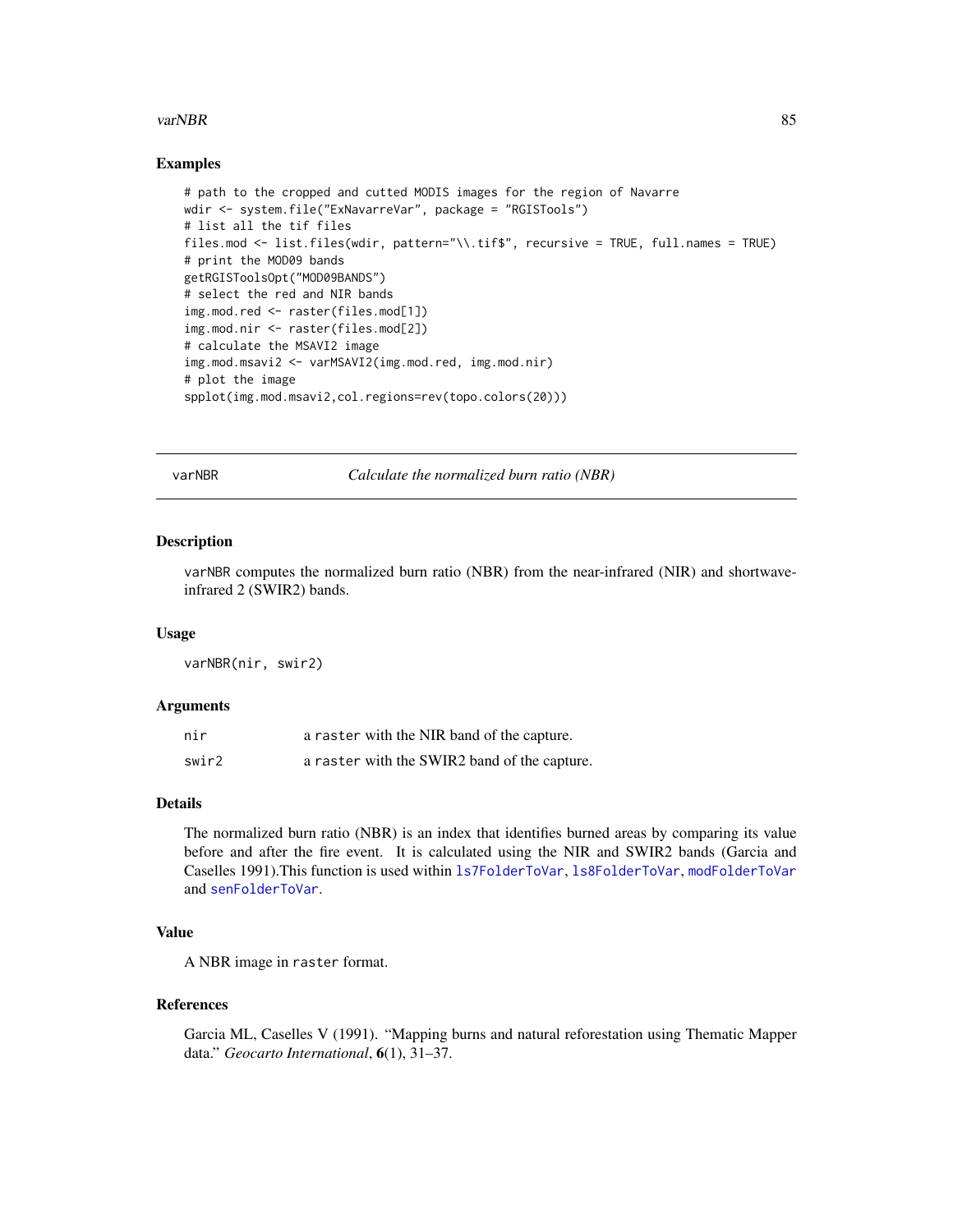```
# path to the cropped and cutted MODIS images for the region of Navarre
wdir <- system.file("ExNavarreVar", package = "RGISTools")
# list all the tif files
files.mod <- list.files(wdir, pattern="\\.tif$", recursive = TRUE, full.names = TRUE)
# print the MOD09 bands
getRGISToolsOpt("MOD09BANDS")
# select the NIR and SWIR2 bands
files.mod.nir <- raster(files.mod[2])
files.mod.swir2 <- raster(files.mod[7])
# calculate the NBR image
files.mod.nbr <- varNBR(files.mod.nir, files.mod.swir2)
# plot the image
spplot(files.mod.nbr,col.regions=rev(heat.colors(20)))
```
varNBR2 *Calculate the normalized burn ratio 2 (NBR2)*

#### Description

varNBR2 computes the NBR2 index from the shortwave infrared 1 (SWIR1) and shortwave infrared 2 (SWIR2).

## Usage

varNBR2(swir1, swir2)

#### Arguments

| swir1 | a raster with the the SWIR1 band of the capture. |
|-------|--------------------------------------------------|
| swir2 | a raster with the the SWIR2 band of the capture. |

#### Details

The normalized burn ratio 2 (NRB2) is an index to identify burned areas. In contrast to NBR, NRB2 highlights the sensitivity to water in vegetation (Lutes et al. 2006). This function is used within [ls7FolderToVar](#page-19-0), [ls8FolderToVar](#page-24-0), [modFolderToVar](#page-57-0) and [senFolderToVar](#page-71-0).

## Value

A NBR2 image in raster format.

## References

Lutes DC, Keane RE, Caratti JF, Key CH, Benson NC, Sutherland S, Gangi LJ (2006). "FIREMON: Fire effects monitoring and inventory system." *Gen. Tech. Rep. RMRS-GTR-164. Fort Collins, CO: US Department of Agriculture, Forest Service, Rocky Mountain Research Station. 1 CD.*, 164.

<span id="page-85-0"></span>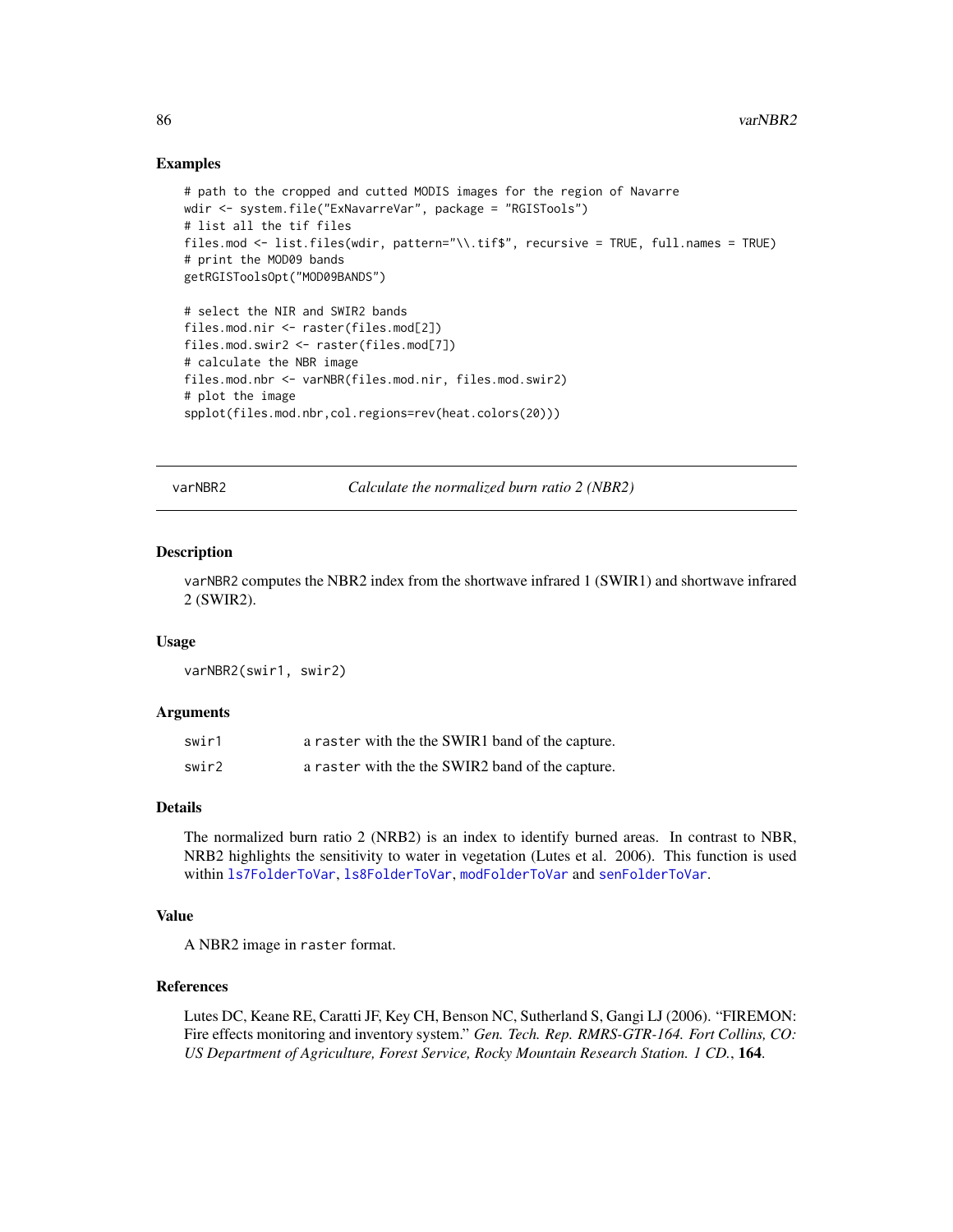#### <span id="page-86-0"></span>varNDMI 87

## Examples

```
# path to the cropped and cutted MODIS images for the region of Navarre
wdir <- system.file("ExNavarreVar", package = "RGISTools")
# list all the tif files
files.mod <- list.files(wdir, pattern="\\.tif$", recursive = TRUE, full.names = TRUE)
# print the MOD09 bands
getRGISToolsOpt("MOD09BANDS")
# select the SWIR1 and SWIR2 bands
img.mod.swir1 <- raster(files.mod[6])
img.mod.swir2 <- raster(files.mod[7])
# calculate the NBR2 image
img.mod.nbr2 <- varNBR2(img.mod.swir1,img.mod.swir2)
# plot the image
spplot(img.mod.nbr2,col.regions=rev(heat.colors(20)))
```
varNDMI *Calculate the normalized difference moisture (water) index (NDMI)*

## Description

varNDMI computes the normalized difference moisture index (NDMI) from the near-infrared (NIR) and shortwave-infrared 1 (SWIR1) bands.

## Usage

varNDMI(nir, swir1)

#### Arguments

| nir   | a raster with the nir band of the capture.   |
|-------|----------------------------------------------|
| swir1 | a raster with the swirl band of the capture. |

#### Details

The normalized difference moisture index (NDMI) is an index that represents the water stress levels of the canopy, using the NIR and SWIR (Gao 1995). This function is used within [ls7FolderToVar](#page-19-0), [ls8FolderToVar](#page-24-0), [modFolderToVar](#page-57-0) and [senFolderToVar](#page-71-0).

# Value

A NDMI image in raster format.

# References

Gao B (1995). "Normalized difference water index for remote sensing of vegetation liquid water from space." In *Imaging Spectrometry*, volume 2480, 225–237. International Society for Optics and Photonics.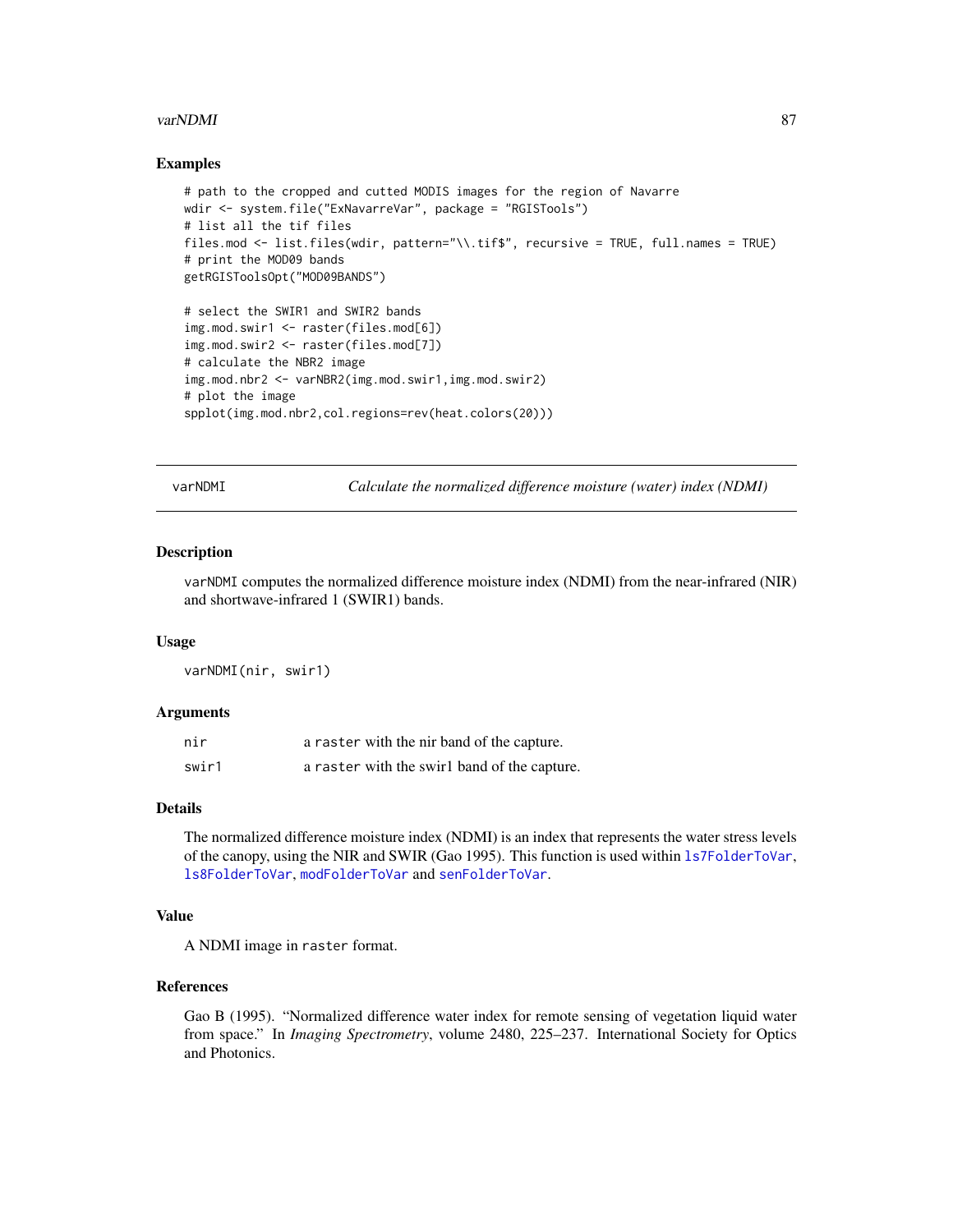```
# path to the cropped and cutted MODIS images for the region of Navarre
wdir <- system.file("ExNavarreVar", package = "RGISTools")
# list all the tif files
files.mod <- list.files(wdir, pattern="\\.tif$", recursive = TRUE, full.names = TRUE)
# print the MOD09 bands
getRGISToolsOpt("MOD09BANDS")
# select the NIR and SWIR1 bands
img.mod.nir <- raster(files.mod[2])
img.mod.swir1 <- raster(files.mod[6])
# calculate the NDMI image
img.mod.ndmi <- varNDMI(img.mod.nir,img.mod.swir1)
# plot the image
spplot(img.mod.ndmi)
```
<span id="page-87-0"></span>varNDVI *Calculate the normalized difference vegetation index (NDVI)*

## Description

varNDVI computes the normalized difference vegetation index (NDVI) from the red an near-infrared (NIR) bands.

#### Usage

varNDVI(red, nir)

## Arguments

| red | a raster with the red band of the capture. |
|-----|--------------------------------------------|
| nir | a raster with the NIR band of the capture. |

## Details

The normalized difference vegetation index (NDVI) is the most widely used index for monitoring vegetation dynamics. The NDVI reflects the vegetation vigour and it is closely related to the amount of photosynthetically active radiation absorbed (Rouse Jr 1972). This function is used within [ls7FolderToVar](#page-19-0), [ls8FolderToVar](#page-24-0), [modFolderToVar](#page-57-0) and [senFolderToVar](#page-71-0).

## Value

A NDVI image in raster format.

## References

Rouse Jr JW (1972). "Monitoring the vernal advancement and retrogradation (green wave effect) of natural vegetation." *NASA technical Reports Server*. [https://ntrs.nasa.gov/search.jsp?](https://ntrs.nasa.gov/search.jsp?R=19730009607) [R=19730009607](https://ntrs.nasa.gov/search.jsp?R=19730009607).

<span id="page-87-1"></span>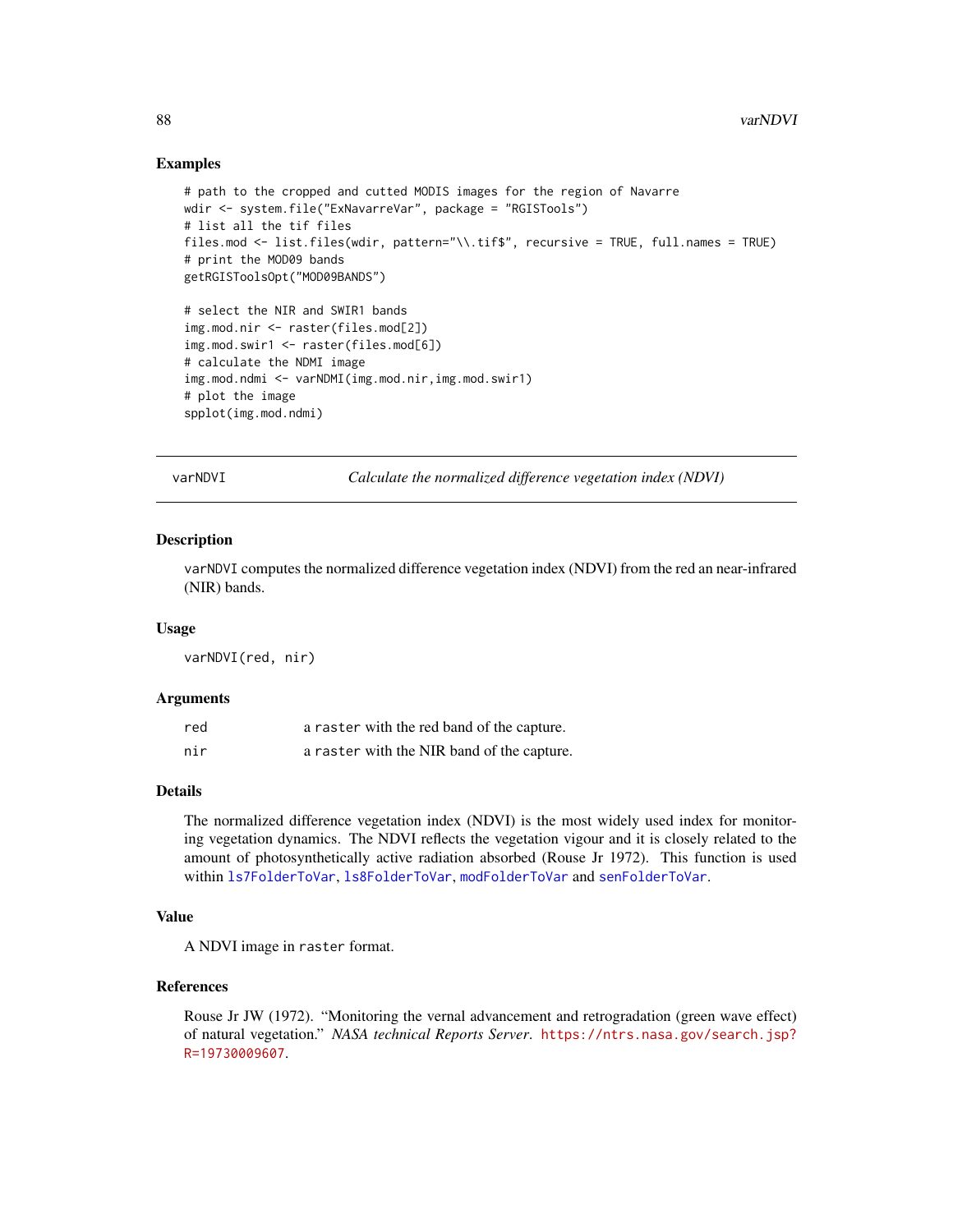#### <span id="page-88-0"></span>varNDWI 89

## Examples

```
# path to the cropped and cutted MODIS images for the region of Navarre
wdir <- system.file("ExNavarreVar", package = "RGISTools")
# list all the tif files
files.mod <- list.files(wdir, pattern="\\.tif$", recursive = TRUE, full.names = TRUE)
# print the MOD09 bands
getRGISToolsOpt("MOD09BANDS")
# select the red and NIR bands
img.mod.red <- raster(files.mod[1])
img.mod.nir <- raster(files.mod[2])
# calculate the NDVI image
img.mod.ndvi <- varNDVI(img.mod.red,img.mod.nir)
# plot the image
spplot(img.mod.ndvi,col.regions=rev(terrain.colors(20)))
```
varNDWI *Calculates the normalized difference water index (NDWI)*

## Description

varNDWI Calculate the normalized difference water index (NDWI) from the green and near-infrared (NIR) bands.

## Usage

varNDWI(green, nir)

#### **Arguments**

| green | a raster with the green band of the capture. |
|-------|----------------------------------------------|
| nir   | a raster with the NIR band of the capture.   |

#### Details

The normalized difference water index (NDWI) is a ratio between the green and near-infrared bands of the spectrum that was developed to detect open water areas and minimize the influence of the soil and vegetation variations (McFeeters 1996). This function is used within [ls7FolderToVar](#page-19-0), [ls8FolderToVar](#page-24-0), [modFolderToVar](#page-57-0) and [senFolderToVar](#page-71-0).

# Value

A NDWI image in raster format.

#### References

McFeeters SK (1996). "The use of the Normalized Difference Water Index (NDWI) in the delineation of open water features." *International journal of remote sensing*, 17(7), 1425–1432.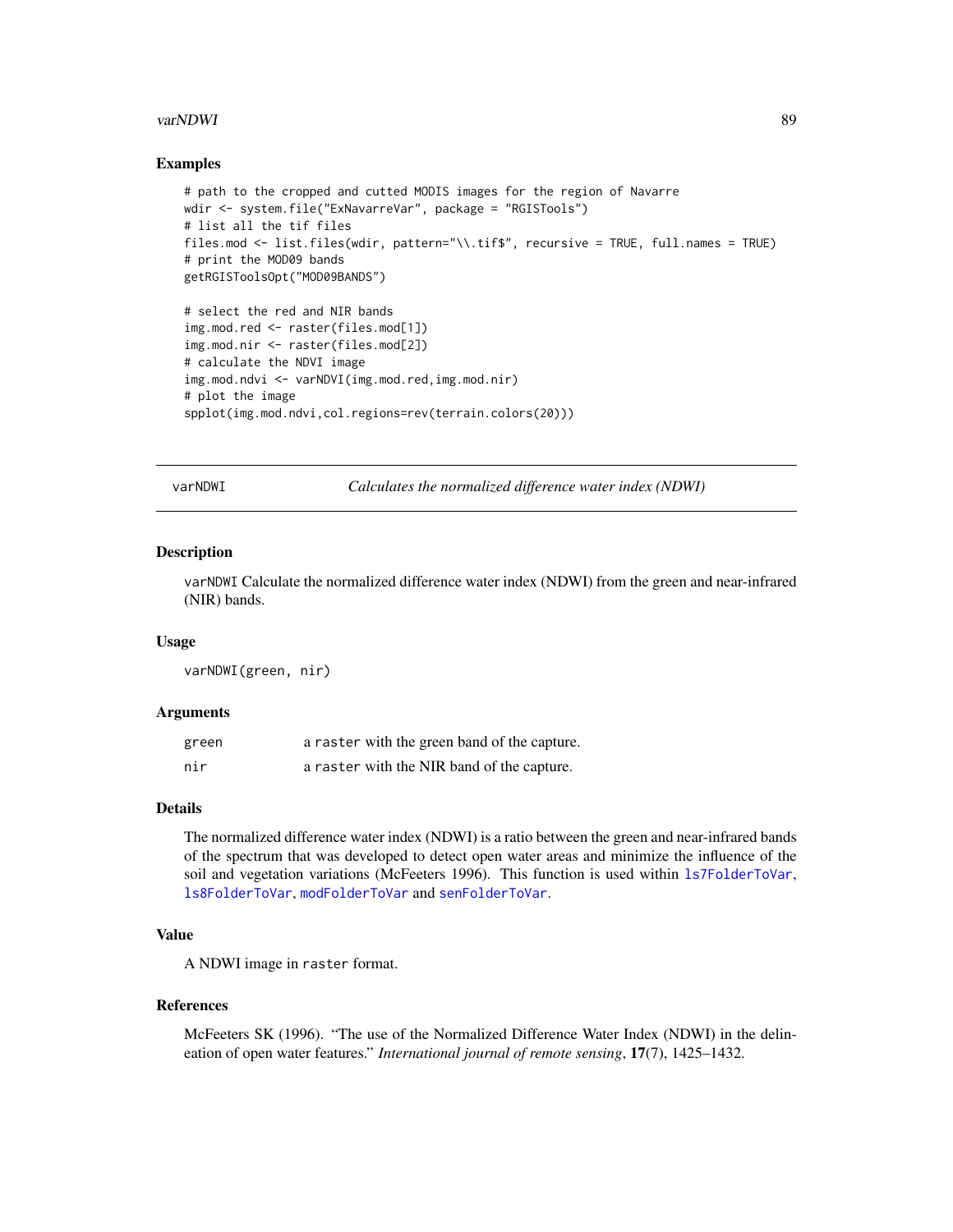```
# path to the cropped and cutted MODIS images for the region of Navarre
wdir <- system.file("ExNavarreVar", package = "RGISTools")
# list all the tif files
files.mod <- list.files(wdir, pattern="\\.tif$", recursive = TRUE, full.names = TRUE)
# print the MOD09 bands
getRGISToolsOpt("MOD09BANDS")
# select the green and NIR bands
img.mod.green <- raster(files.mod[4])
img.mod.nir <- raster(files.mod[2])
# calculate the NDWI image
img.mod.ndwi <- varNDWI(img.mod.green,img.mod.nir)
# plot the image
spplot(img.mod.ndwi,col.regions=rev(rainbow(20)))
```
varRGB *Generate an RGB image from 3 spectral bands*

# Description

varRGB creates red-green-blue (RGB) images as a RasterStack by scaling the pixel values to 0-255 color range.

#### Usage

```
varRGB(\text{red}, \text{green}, \text{blue}, \text{q-range} = c(), rPath = NULL, region = NULL
```
#### Arguments

| red     | a raster with the red band of the capture.                                                            |
|---------|-------------------------------------------------------------------------------------------------------|
| green   | a raster with the green band of the capture.                                                          |
| blue    | a raster with the blue band of the capture.                                                           |
| g.range | a vector with the minimum and maximum reflectance quantiles being consid-<br>ered.                    |
| rPath   | the file path where the resulting RGB image is saved.                                                 |
| region  | a Spatial*, projected raster*, or sf class object defining the area of interest<br>for image masking. |

## Details

The function rescales the original reflectance values to a range of 0-255. The function re-arranges the RGB bands to create a stack ready to visualize with plotRGB. Bands may contain outliers which cause the image to look dark. Use the q.range argument to remove the outliers and get a betterlooking image.

<span id="page-89-0"></span>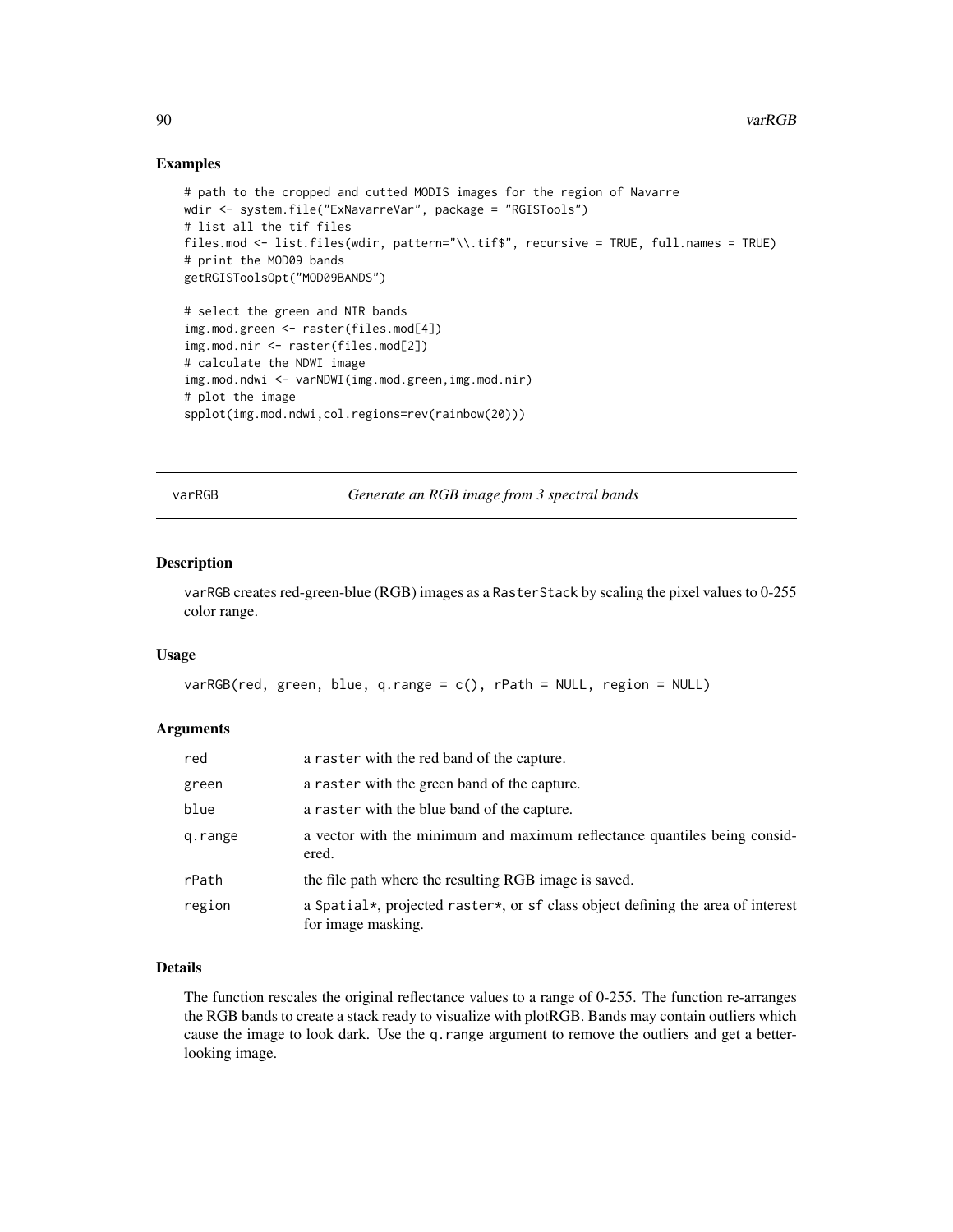#### <span id="page-90-0"></span>varSAVI 91

## Examples

```
# path to the cropped and cutted MODIS images for the region of Navarre
wdir <- system.file("ExNavarreVar", package = "RGISTools")
# list all the tif files
files.mod <- list.files(wdir, pattern="\\.tif$", recursive = TRUE, full.names = TRUE)
# print the MOD09 bands
getRGISToolsOpt("MOD09BANDS")
# select the red, blue and NIR bands
img.mod.red <- raster(files.mod[1])
img.mod.blue <- raster(files.mod[3])
img.mod.green <- raster(files.mod[4])
q.range=c(0.001,0.999)
img.mod.rgb<-varRGB(img.mod.red,img.mod.green,img.mod.blue,q.range)
print(plotRGB(img.mod.rgb))
```
varSAVI *Calculates the soil-adjusted vegetation index (SAVI)*

#### Description

varSAVI Calculate the soil-adjusted vegetation index (SAVI) from the red and near-infrared (NIR) bands.

# Usage

varSAVI(red, nir,  $L = 0.5$ , scfun = function(r) { r })

## Arguments

| red   | a raster with the red band of the capture.                                                       |
|-------|--------------------------------------------------------------------------------------------------|
| nir   | a raster with the NIR band of the capture.                                                       |
| - L - | a constant to remove soil background effect. A value of 0.5 is recommended in<br>the literature. |
| scfun | a function to re-scale the original pixel values into reflectance $(0-1)$ .                      |

# Details

The soil adjusted vegetation index (SAVI) is an indicator engineered to remove the influence of the soil background effect (Huete 1988). This function is used within [ls7FolderToVar](#page-19-0), [ls8FolderToVar](#page-24-0), [modFolderToVar](#page-57-0) and [senFolderToVar](#page-71-0).

## Value

A SAVI image in raster format.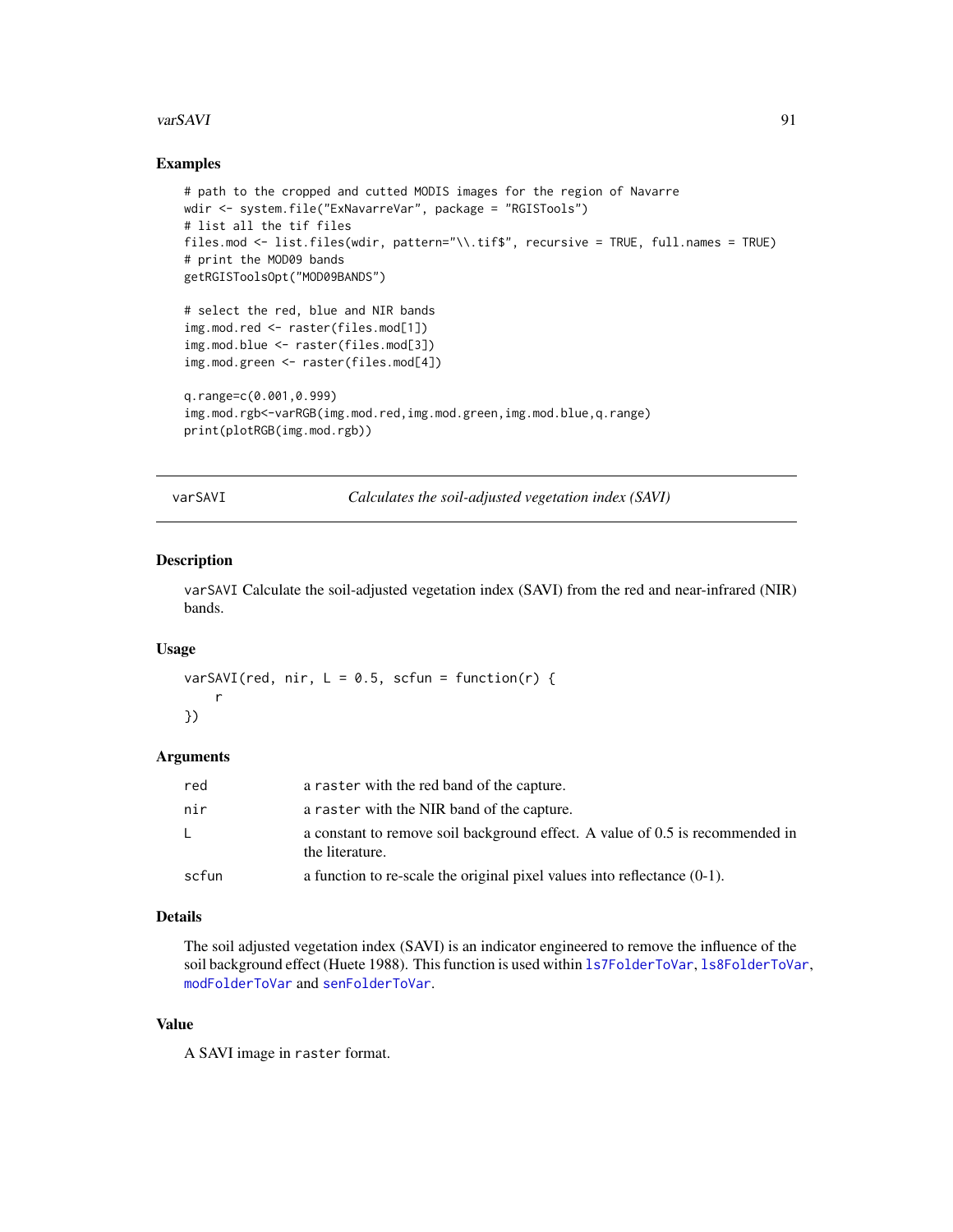# References

Huete AR (1988). "A soil-adjusted vegetation index (SAVI)." *Remote sensing of environment*, 25(3), 295–309.

# Examples

```
# path to the cropped and cutted MODIS images for the region of Navarre
wdir <- system.file("ExNavarreVar", package = "RGISTools")
# list all the tif files
files.mod <- list.files(wdir, pattern="\\.tif$", recursive = TRUE, full.names = TRUE)
# print the MOD09 bands
getRGISToolsOpt("MOD09BANDS")
# select the red and NIR bands
img.mod.red <- raster(files.mod[1])
img.mod.nir <- raster(files.mod[2])
# calculate the SAVI image
img.mod.savi <- varSAVI(img.mod.red,img.mod.nir,scfun=getRGISToolsOpt("MOD09SCL"))
# plot the image
```
spplot(img.mod.savi,col.regions=rev(topo.colors(20)))